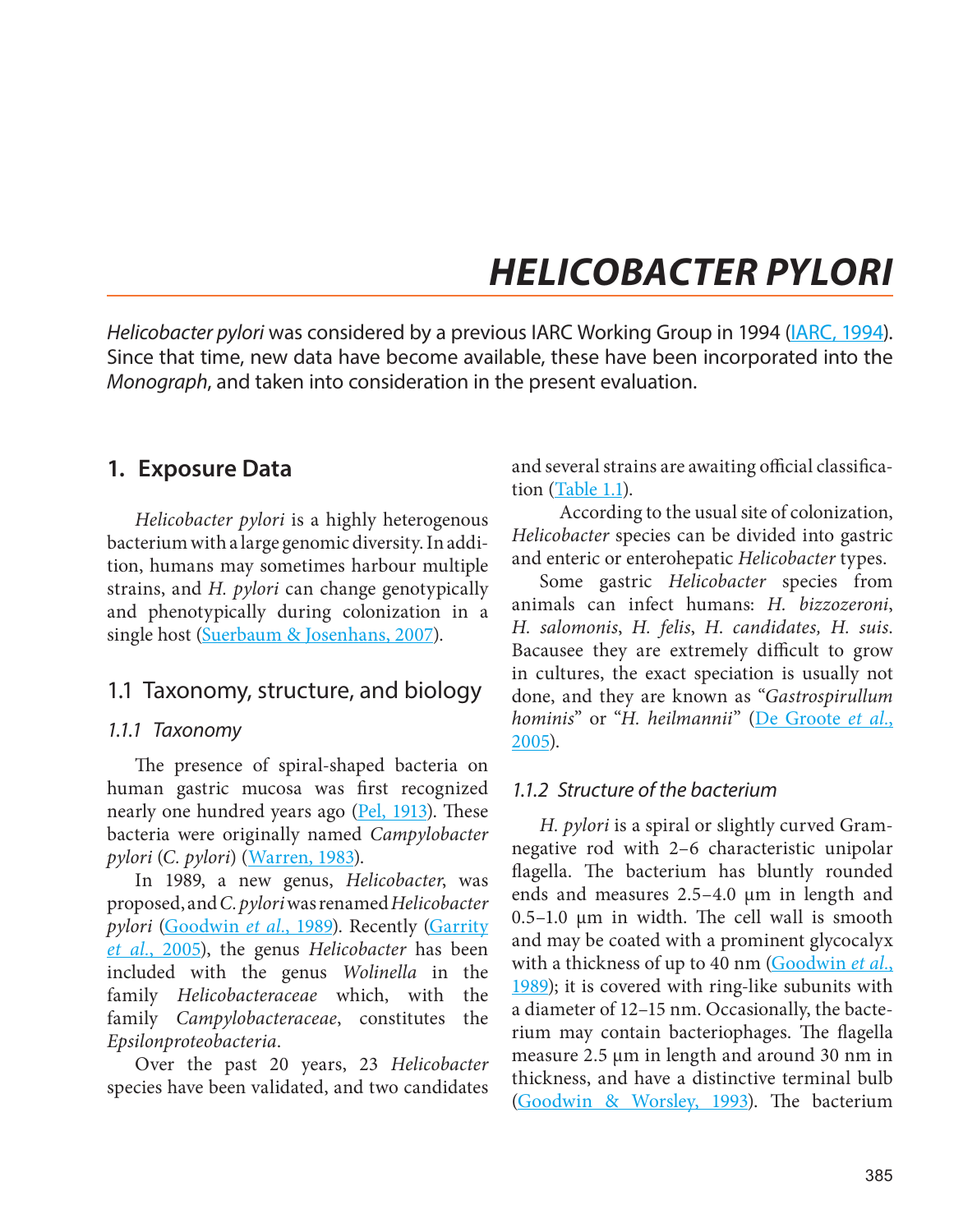#### **Table 1.1 Validated species of the genus**  *Helicobacter*

| <b>Species</b>                |
|-------------------------------|
| Helicobacter pylori           |
| Helicobacter acinonychis      |
| Helicobacter aurati           |
| Helicobacter bilis            |
| Helicobacter bizzozeronii     |
| Helicobacter canadensis       |
| Helicobacter canis            |
| Helicobacter chrolecystus     |
| Helicobacter cinaedi          |
| Helicobacter felis            |
| Helicobacter fennelliae       |
| Helicobacter ganmani          |
| Helicobacter hepaticus        |
| Helicobacter mesocricetorum   |
| Helicobacter muridarum        |
| Helicobacter mustelae         |
| Helicobacter nemestrinae      |
| Helicobacter pametensis       |
| Helicobacter pullorum         |
| Helicobacter rodentium        |
| Helicobacter salomonis        |
| Helicobacter trogontum        |
| Helicobacter typhonius        |
| Candidatus Helicobacter bovis |
| Candidatus Helicobacter suis  |

displays remarkable motility in viscous solutions, and the flagella play a central role in this motility (Hazell *et al.*, 1986; Suerbaum *et al.*, 1993).

In certain circumstances, *H. pylori* can evolve from this typical helical form to a coccoidal form. Some studies suggested that they are live organisms (Sisto *et al.*, 2000; Willén *et al.*, 2000), but others concluded that they are degenerating organisms (Kusters *et al.*, 1997).

#### *1.1.3 Structure of the genome*

The genome of three *H. pylori* strains has now been fully sequenced: strain 26695 from a patient with gastritis, strain J99 from a duodenal ulcer patient, and strain HPAG1 from a patient with chronic atrophic gastritis (Tomb *et al.*, 1997; Alm *et al.*, 1999; Oh *et al.*, 2006).

Strains 26695, J99 and HPAG1 have a circular chromosome of 1667867 base pairs (bp), 1643831 bp and 1596366 bp, respectively. HPAG1 also has a single 9369 bp plasmid, pHPAG1.

The percentage of genome-coding sequences of strains 26695, J99 and HPAG1 is around 92%, and they contain 1552 (Alm *et al.*, 1999; Boneca *et al.*, 2003), 1495 (Tomb *et al.*, 1997; Alm *et al.*, 1999), and 1536 (Oh *et al.*, 2006) predicted protein-coding genes, respectively. In these three small genomes, 1379 open reading frames (ORFs) are common to all three strains and about 10% of the genes are strain-specific (Alm *et al.*, 1999); 117 and 89 genes present in strains 26695 and J99, respectively, are absent in the other strain  $(\text{Alm})$ *et al.*, 1999); in contrast, 43 of the HPAG1 genes are either not detectable at all or incompletely represented in the 26695 and J99 genomes (Oh *et al.*, 2006).

A comparison of the three genomic sequences revealed that the genetic organization was similar in all three strains. However, it confirmed the panmictic structure of *H. pylori*, which is the result of a high mutation rate (microdiversity, i.e. high polymorphism among orthologous genes), and free recombinations (Falush *et al.*, 2003). A significant macrodiversity (presence or absence of the genes) was also observed (Raymond *et al.*, 2004). A comparative genomic analysis of isolates from 15 Caucasians (Salama *et al.*, 2000) allowed to extend the pool of strain-specific genes from 6–7% (as determined from the comparison of the first two sequenced genomes) to 18–22%. More recently, a large study was conducted on 56 *H. pylori* strains and four *H. acinonychis* strains, with whole genome microarrays. They concluded that the core genome present in all *H. pylori* isolates contains 1111 genes, with a weighted average of 27% of the genome variably present in different isolates (Gressmann *et al.*, 2005).

Besides the *cag* pathogenicity island, which is known to be a variable region, half of the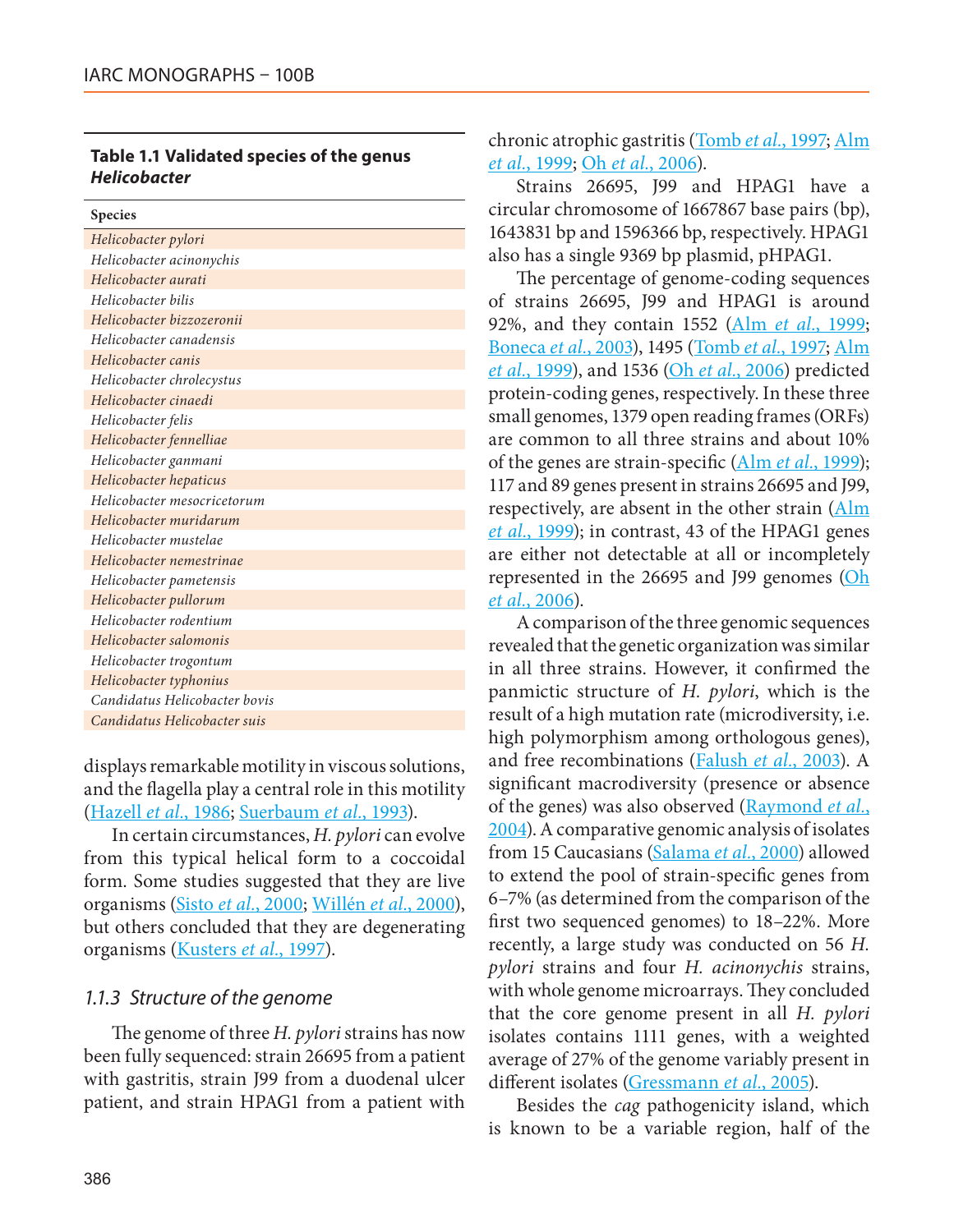strain-specific genes are clustered in a hypervariable region, known as the 'plasticity zone' (Salama *et al.*, 2000). The group of genes containing the most variability are those that comprise genes of unknown function (44%), genes associated with DNA metabolism (most of them are restrictionmodification systems 54%), outer-membrane proteins (22%), cellular processes/*cag*PAI (40%) and others (100%, including transposases) (Gressmann *et al.*, 2005).

The genomic analyses suggest that *H. pylori* strains have essentially identical metabolic potential (Table 1.2).

#### *1.1.4 Host range*

*H. pylori* is the *Helicobacter* species of humans. *H. pylori* isolation from several other animal species (monkey, pig, cat, dog) has been reported, but these reports were anecdotal, and these bacteria were most likely acquired from humans.

#### *1.1.5 Target cells and tissues*

The target cell of *H. pylori* is the gastric mucus-secreting cells. A low acid output leads *H. pylori* to also infect the corpus (Louw *et al.*, 1993). *H. pylori* lives mainly in the surface mucus layer and within the pits, and can adhere to mucus-secreting cells especially close to intercellular junctions (Hazell *et al.*, 1986). It is not found on intestinal-type cells in the case of intestinal metaplasia. In contrast, it has the ability to colonize metaplastic gastric cells present in the duodenum and elsewhere, for example, in the oesophagus, in Meckel's diverticulum, and in the rectum (Hill & Rode, 1998).

The main cell receptor for this adherence is the blood group antigen A, and the corresponding adhesin is named BabA. In a low proportion of the cells, *H. pylori* may be intracellular, a situation which contributes to its persistence (Dubois & Borén, 2007).

*H. pylori* can be present transiently in the mouth when regurgitated, and may also be found in the faeces, but it cannot survive with competing organisms (Parsonnet *et al.*, 1999).

#### *1.1.6 Function of gene products*

#### *(a) Colonizing factors*

Colonization by *H. pylori* involves an interaction between a large family of *Helicobacter* outer membrane proteins (Hop) and the gastric epithelial cells of the host. Several genes involved in determining the composition of the outer membrane are differentially regulated by a phase variation called slipped-strand repair. This phenomenon is possible due to the presence of repeated intragenic sequences, allowing replicative shifts and mismatchs, leading to changes in the status of a gene ("on/off") (Salaün *et al.*, 2004). Such proteins are the blood group antigen binding adhesion (BabA), sialic acid binding adhesion (SabA), adherence-associated lipoprotein (AlpA and AlpB), and HopZ.

Lipopolysaccharides play an important role in the interaction between Gram-negative bacteria and their host. They are potential stimulators of the immune system (Moran *et al.*, 1996). The *H. pylori* lipopolysaccharides, however, have remarkably low activity, and their synthesis may involve over 20 genes, scattered throughout the genome, unlike other bacteria in which they are grouped into a single cluster.

The expression of fucosyltransferase, an enzyme essential for the lipopolysaccharide biosynthesis pathway, is also subject to phase change, and is a key enzyme allowing *H. pylori* to mimic human Lewis antigens, which allows it to escape the host immune response (Lozniewski *et al.*, 2003).

It has been suggested that this differential regulation and the strain-specific outermembrane-related genes may play a role in the severity of *H. pylori*-related disease, and the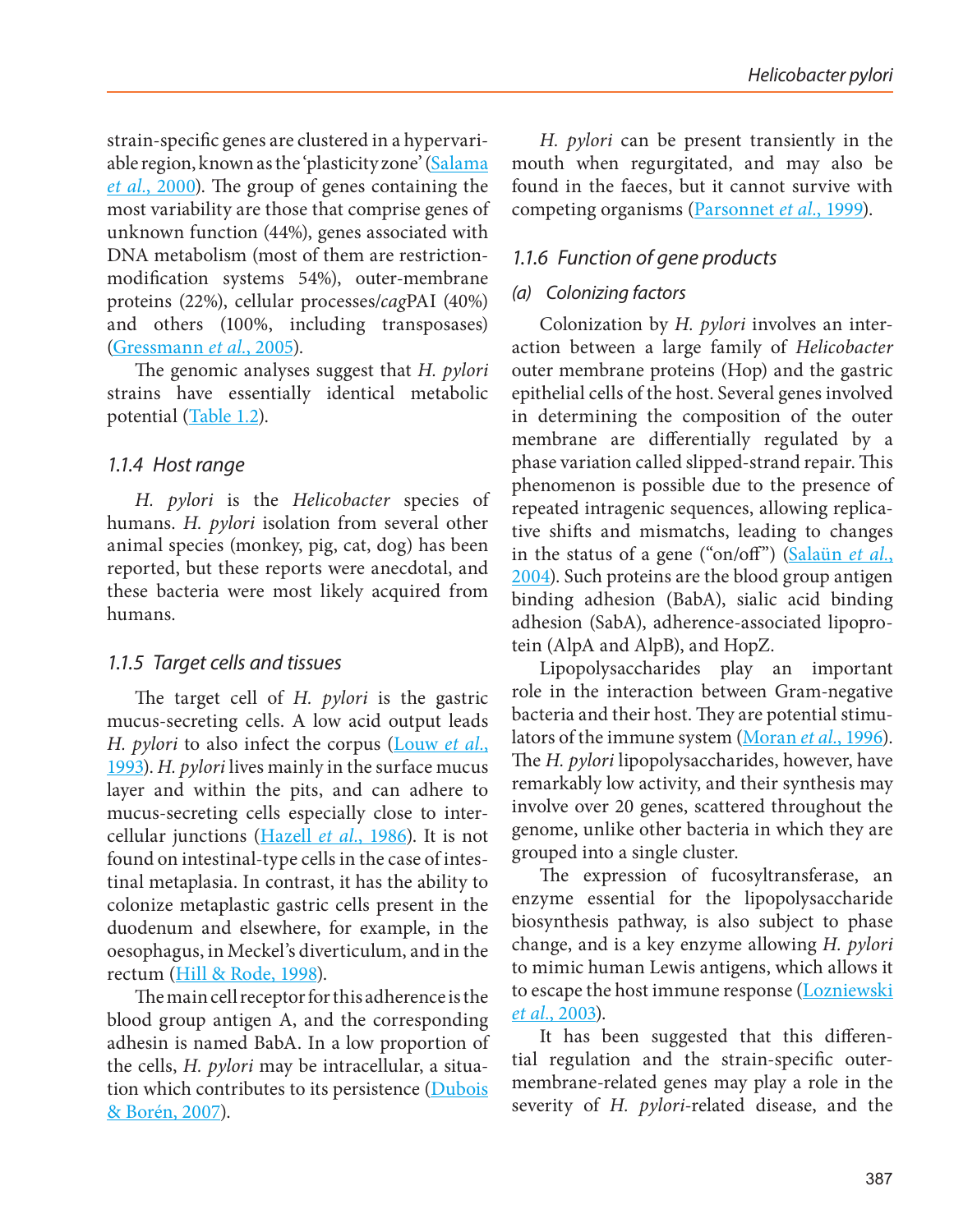| <b>Annotation category</b>             | No. of genes in: |                 |
|----------------------------------------|------------------|-----------------|
|                                        | H. pylori J99    | H. pylori 26695 |
| <b>Functionally classified</b>         | 877              | 898             |
| Aminoacid biosynthesis                 | 44               | 44              |
| Biosynthesis of cofactors etc.         | 60               | 59              |
| Cell envelope                          | 160              | 164             |
| Cellular processes                     | 96               | 113             |
| DNA replication                        | 23               | 23              |
| DNA restriction-modification, etc.     | 66               | 68              |
| Energy metabolism                      | 104              | 104             |
| Fatty acid and phospholipid metabolism | 28               | 29              |
| Purine and pyrimidine biosynthesis     | 34               | 34              |
| Regulatory functions                   | 32               | 32              |
| Transcription                          | 13               | 13              |
| Translation                            | 128              | 128             |
| Transport and binding proteins         | 88               | 87              |
| Conserved with no known function       | 275              | 290             |
| Helicobacter pylori specific           | 343              | 364             |
| Total                                  | 1495             | 1552            |

#### **Table 1.2 Classification of the genes of two** *Helicobacter pylori* **strains sequenced**

From Doig *et al.* (1999)

ability of *H. pylori* to persist chronically in its host (Mahdavi *et al.*, 2002).

#### *(i) BabA*

The blood group antigen Lewis b was identified as a receptor for *H. pylori* in 1993 (Borén *et al.*, 1993). This is the dominant antigen in the gastric mucosa of secretor-positive individuals. The adhesion-recognizing Lewis b was characterized as an *H. pylori* outer-membrane protein, namely BabA (Ilver *et al.*, 1998). Another protein with almost identical amino terminal and identical carboxy terminal domains but divergent central domains, BabB, does not bind to Lewis b antigen (Aspholm-Hurtig *et al.*, 2004).

A *bab*A allele and a *bab*B allele are both present in each of the three sequenced strains, but in different locations. In the strain from which *bab* genes were initially cloned, there were two *bab*A genes but only one of them (*bab*A2) has Lewis b binding activity. According to two studies, the *bab*A gene is present in approximately 70% of *H. pylori* strains, and the *bab*B gene is present in almost them all (Colbeck *et al.*, 2006; Hennig *et al.*, 2006).

Several mechanisms have been elucidated for the regulation of BabA expression including chimera formation (Pride & Blaser, 2002) between *bab*A and *bab*B, and phase variation of babA through slipped-strain mispairing (Solnick *et al.*, 2004).

To date, BabA-Lewis b is the adhesin-receptor interaction in *H. pylori* that is best characterized, and probably one of the most important (Yamaoka, 2008).

#### *(ii) SabA*

Another outer-membrane protein conferring adherence to host sialyl Lewis x was identified as sialic acid-binding adhesin (SabA) (Mahdavi *et al.*, 2002). The sialyl-Lewis x expression is induced in the gastric epithelium during persistent *H. pylori* infection, suggesting that the bacterium can trigger the host tissue to modify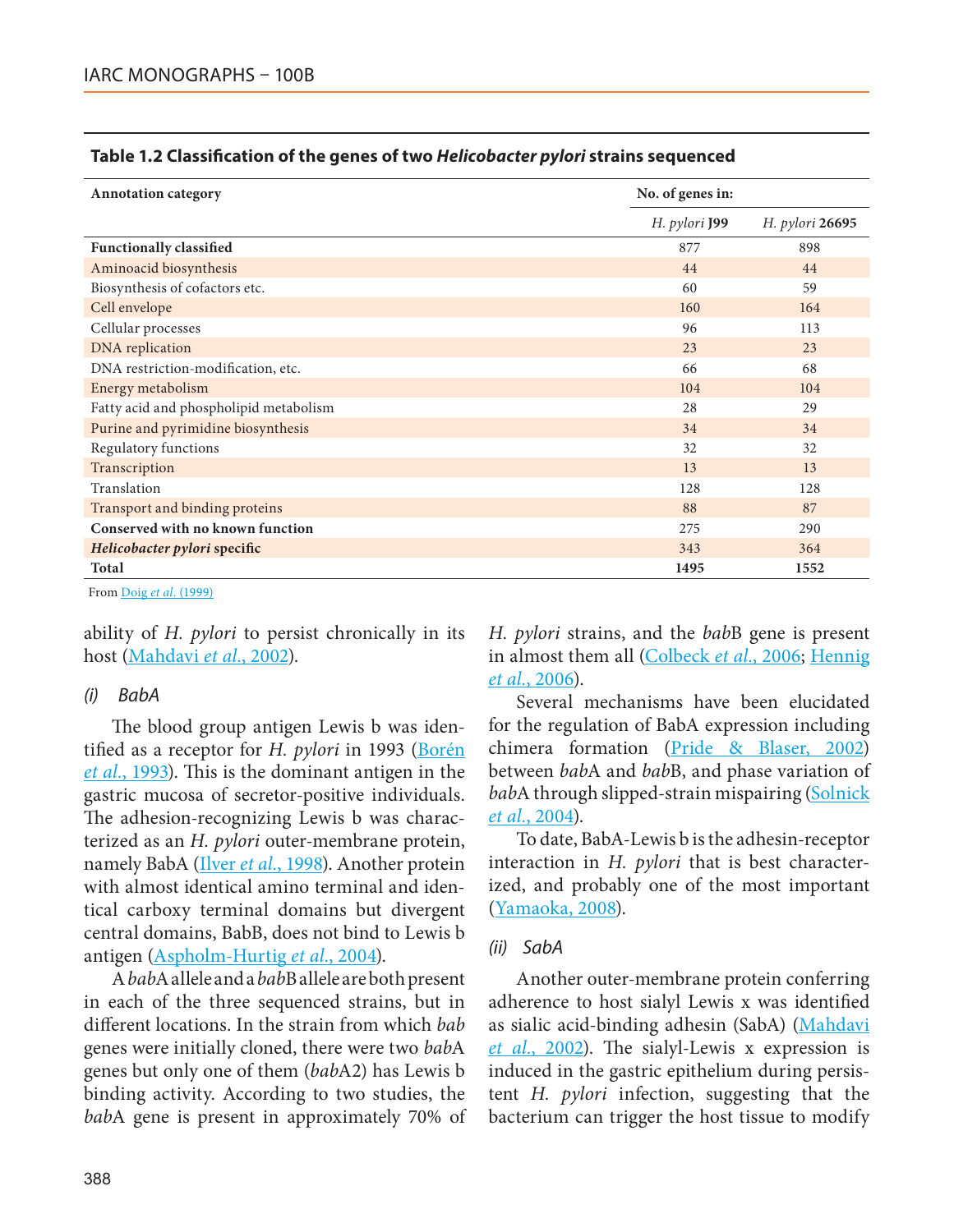the mucosal glycosylation patterns for enhanced adherence. The event could occur via induction of 3GnT5, a GlcNAc transferase essential for the biosynthesis of Lewis antigens (Marcos *et al.*, 2008). SabA could in this way contribute to the chronicity of *H. pylori* infection. SabA can also bind specifically to granulocytes and induce an oxidative burst (Unemo *et al.*, 2005).

#### *(iii) AlpA and AlpB*

A genetic locus involved in *H. pylori* adherence to Kato cells was identified in 1999 (Odenbreit, 2005). It was named *alp*AB (adherence-associated lipoprotein A and B), and encodes two outer-membrane proteins. However, because no receptor has been identified for these proteins, their role as adhesins is unclear.

#### *(iv) HopZ*

HopZ has been described as an adhesin (Peck *et al.*, 1999) but no receptor has yet been identified for this putative adhesin.

#### *(b) Pathogenicity factors*

#### *(i) cag Pathogenicity island*

In many parts of the world, including Asia and most of Africa, almost all *H. pylori* strains contain an intact *cag* pathogenicity island, whereas about 30% of strains from Europe and North America lack the entire island, and are considered "*cag*negative". However, both *cag*-positive and *cag*negative strains can exist together in the same stomach, and the *cag* pathogenicity island can be partially deleted with the loss of type 4 secretory function (Suerbaum & Josenhans, 2007), therefore, the simple designation of *cag* status as positive or negative may not be absolute. The CagA protein encoded by the *cag*A gene within the *cag* pathogenicity island is a highly immunogenic protein that elicits serum antibody responses allowing for the detection of *cag*-positive strains by enzyme-linked immunosorbent assay (ELISA) or Western blot analysis in serum samples for epidemiological studies.

The *cag* pathogenicity island of *H. pylori* is a DNA fragment of approximately 40 kbp which exhibits the characteristics of pathogenicity islands in general: i) a G+C% different from the rest of the chromosome (35% vs 39%), ii) two direct repeat sequences at its ends, iii) several genes linked to virulence, iv) a secretion system, and v) an insertion sequence (Censini *et al.*, 1996).

This pathogenicity island is always located between the same two genes: HP519, a gene of unknown function, and *mur*I, the glutamate racemase gene. It is integrated at the 3′ end of the glutamate racemase gene and flanked by two repeated 31 bp sequences probably derived from the duplication of the 3′ end of this gene (Akopyants *et al.*, 1998). Because this island appears to be acquired *in toto*, it may then be separated into two regions, namely *cag*I and *cag*II, by an insertion sequence (IS*605*) coding for two transposases (*tnp*A and *tnp*B) (Censini *et al.*, 1996). There are 27 potential coding sequences in the *cag* pathogenicity island (Censini *et al.*, 1996).

Not all *H. pylori* strains possess the *cag* pathogenicity island. In addition, it can be lost or gained via recombination (Kersulyte *et al.*, 1999). In addition, partial deletions have been described. Among the *cag* pathogenicity island genes, six show sequence similarity with genes coding for a secretion system in other bacteria. This is a type IV secretion system, a multiprotein complex that allows the bacterium to inject specific molecules into an eukaryotic cell (Krause *et al.*, 2000). Among such translocated molecules is the product of one of the *cag* pathogenicity island genes, CagA. This immunodominant protein of 120–145 kDa was the first *H. pylori* protein to be linked to more severe disease (Crabtree *et al.*, 1991). Phosphorylated CagA was also detected inside epithelial cells infected with *H. pylori* (Yamazaki *et al.*, 2003; Higashi *et al.*, 2005).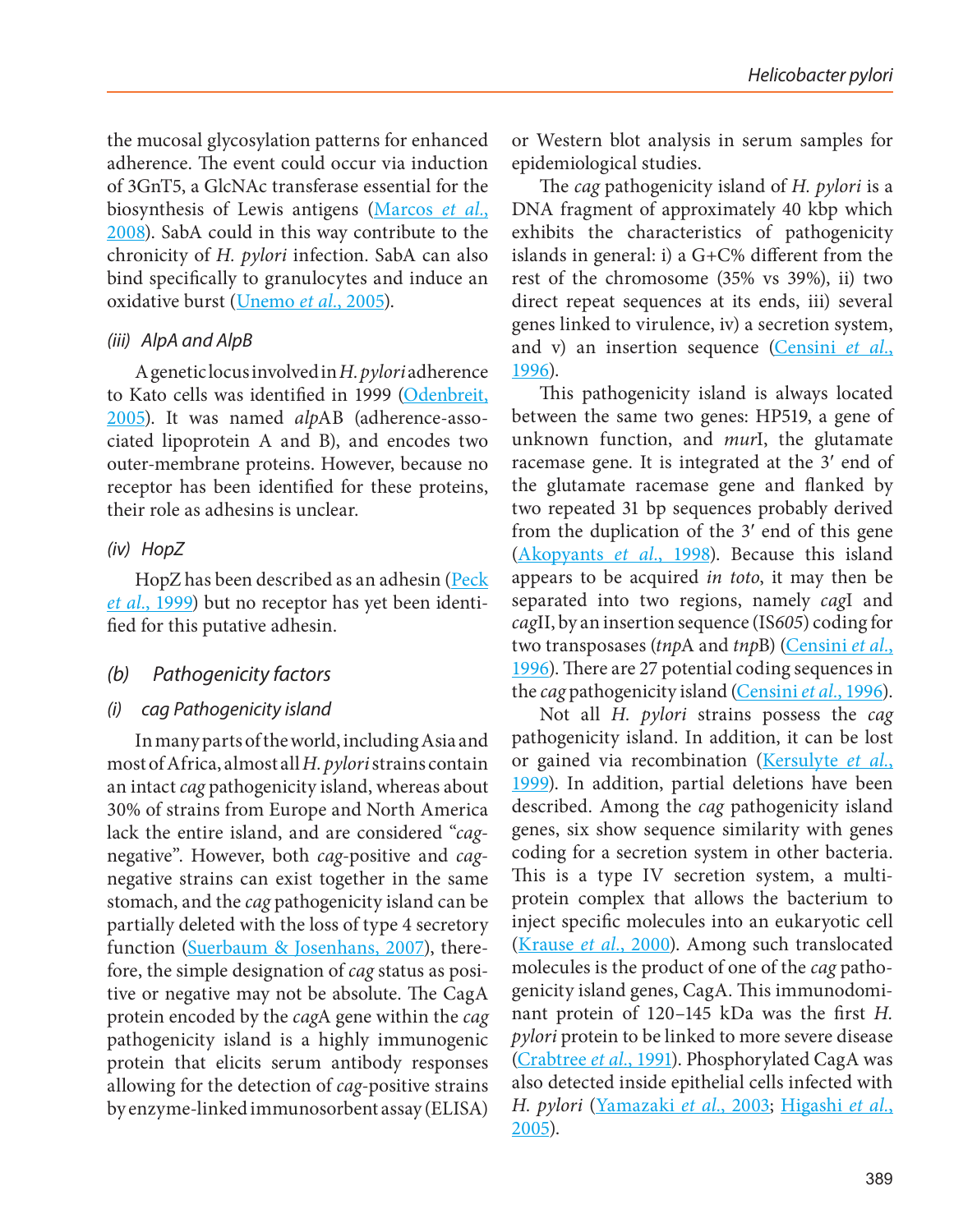#### *(ii) VacA cytotoxin*

A cytotoxic activity was first reported in broth culture filtrates of *H. pylori* incubated with mammalian cells *in vitro* (Leunk *et al.*, 1988). The protein responsible for the observed effect of large intracellular vacuoles was designated vacuolating cytotoxin VacA (Cover & Blaser, 1992). It is a high-molecular weight multimeric poreforming protein encoded by the chromosomal gene *vac*A (Cover *et al.*, 1994; Schmitt & Haas, 1994; Telford *et al.*, 1994).

As with *cag*A, no close homologues of *vac*A exist in other *Helicobacter* species nor in other bacteria or eukaryotic cells. Mature 88 kDa VacA toxin molecules are secreted as soluble proteins into the extracellular space, but can also remain localized on the surface of *H. pylori* (Ilver *et al.*, 2004). The secreted toxin can assemble into oligomeric structures (Cover *et al.*, 1997; Adrian *et al.*, 2002) for insertion into planar lipid bilayers to form anion-selective membrane channels allowing anions and urea to exit (Iwamoto *et al.*, 1999; Tombola *et al.*, 1999). The microscopic analysis of VacA oligomeric complexes has shown their dissociation into monomeric components with low vacuolating potential that can be activated by pH changes.

The secreted mature 88 kDa toxin can be cleaved in two fragments: p33 and p55 (Nguyen *et al.*, 2001). The p55 domain has a role in the binding of VacA to host cells, and the p33 domain, together with 100 amino acids of the p55 domain, is sufficient to induce intracellular vacuolation (de Bernard *et al.*, 1998).

Unlike *cag*A, *vac*A is conserved among all *H. pylori* strains, but exhibits a high level of genetic diversity. Several *vac*A alleles can be distinguished on the basis of diversity in the 5′ region, namely in the signal region, (s region) s1 and s2, and in the mid-region (m region) m1 and m2 (Atherton *et al.*, 1995). Among the different combinations, the s1m1 type produces the most active vacuolating activity in different

cell lines, s1m2 produces detectable vacuolation in a limited range of cell types, s2m2 is inactive, and s2m1 does not appear to exist.

More recently, a third group of alleles has been described in the intermediary region (i) – i1 and i2 (Rhead *et al.*, 2007).

A strong association between vacA s1 and *cag* pathogenicity island has been described (Van Doorn *et al.*, 1999).

## 1.2 Epidemiology of infection

#### *1.2.1 Prevalence, geographic distribution*

The most common test used to determine the prevalence of infection in healthy populations is serology for *H. pylori* IgG by ELISA (Vaira *et al.*, 2002; Mueller *et al.*, 2006). Serological testing for CagA antibody is more sensitive for individuals who are infected with CagA+ *H. pylori*, but *H. pylori* IgG ELISA is most often used in screening. Other diagnostic tests for *H. pylori* are available but less often used in large epidemiological studies or to estimate population prevalence (Mégraud & Lehours, 2007).

*H. pylori* infection is common, with a global prevalence of over 50%, but with substantial country-to-country variations (Parsonnet, 1998; Suerbaum & Michetti, 2002). Prevalence rates differ by age, race/ethnicity, and socioeconomic characteristics. As a rule, rates are higher in developing countries than in developed ones; however, in several eastern European countries the prevalence of infection is high.

The prevalence of infection is highest in the older age groups (The EUROGAST Study Group, 1993). The rate of *H. pylori* infection has been shown to have decreased in successive birth cohorts over the past several decades in developed countries (Roosendaal *et al.*, 1997). Banatvala *et al.* (1993) screened a total of 631 serum samples collected from adults and children in 1969, 1979, and 1989, and the cohort effect on *H. pylori* positivity was estimated by Western blot based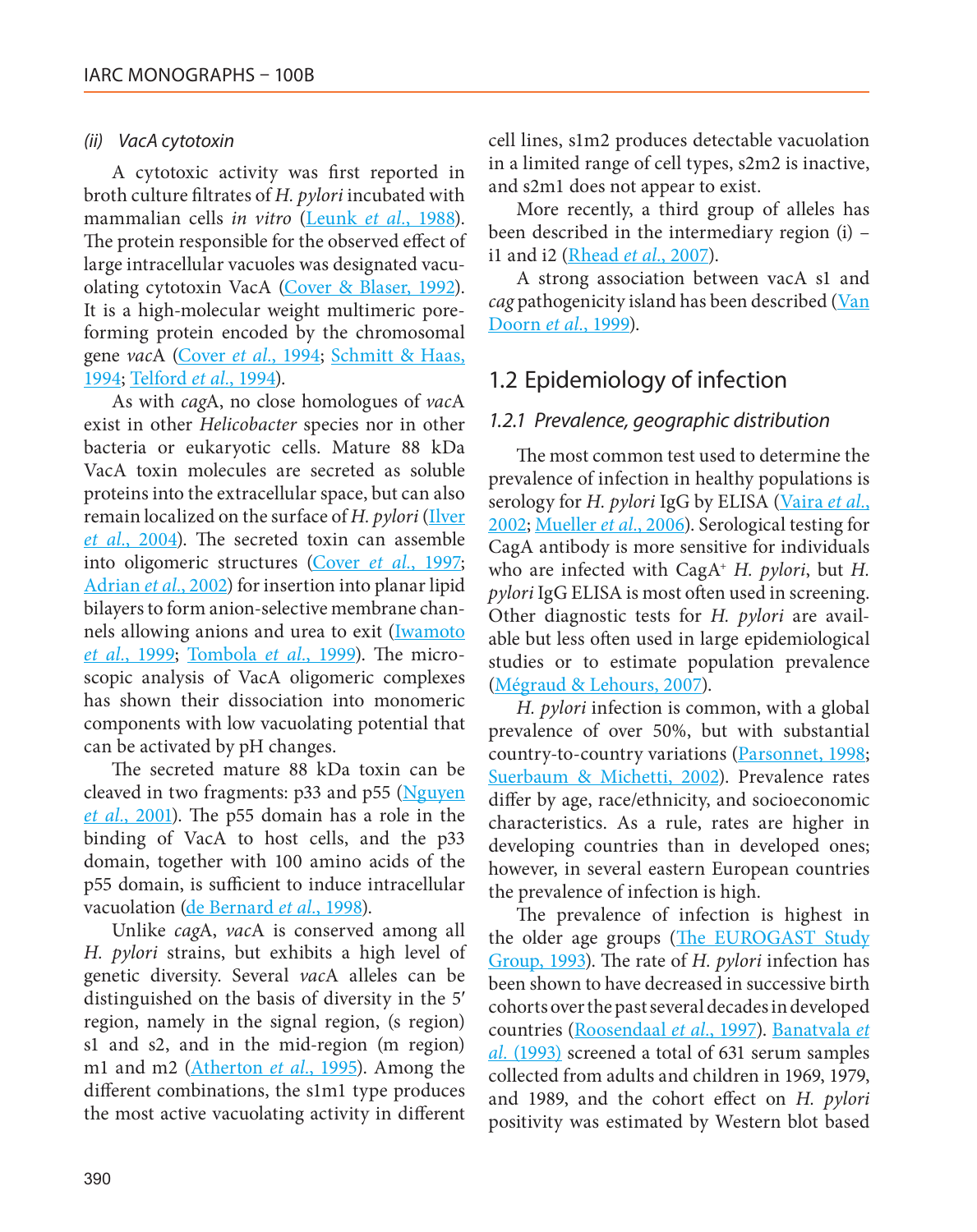on year of birth. The seropositivity declined by 26% (8–41%) per decade (*P* < 0.008). Eslick (2003) reported on 451 pregnant women screened for *H. pylori* infection in Australia, and found that infection rates declined from 44% in the birth cohort of 1951–60, to 29% in the birth cohort of 1961–70, to 20% in the birth cohort of 1971–80, to 9% in the birth cohort of 1981–90.

Rothenbacher *et al.* (1998) used <sup>13</sup>C-urea breath tests for population screening of approximately 1000 preschool children as part of a physician-administered school fitness test. This demonstrated its utility for determining current infection status in a relatively large population of healthy subjects.

Because of the substantial differences in the prevalence of infection over time by age group and race/ethnicity within a country, international comparisons of the overall prevalence of *H. pylori* where the populations were tested during different time periods, and different age composition or race/ethnicity or type of test performed are crude comparisons at best, and likely to be misleading (for a review, see Everhart, 2000).

The results of the EUROGAST Study Group (The EUROGAST Study Group, 1993) illustrate the importance of age-specific prevalence estimates. In Japan, the population prevalence was 61% in the 25–34 years age group, and 89% in the 55–64 years age group; in Poland the prevalence was 69% in the 25–34 years age group, and 89% in the 55–64 years age group; in Denmark the prevalence was 15% in the 25–34 years age group, and 30% in the 55–64 years age group; in the United States of America, the prevalence rate was 15% in the 25–34 years age group, and 34% in the 55–64 years age group.

Similar variations are seen within the USA between racial and ethnic groups. Hyams *et al.* (1995) conducted serological testing of 1000 military personnel aged 17–50 years. The overall prevalence of infection in the group was 25%, ranging from 18% in Caucasians to 45% in Hispanics and 46% in Blacks, with other races at 29%. More recently Everhart *et al.* (2000) conducted a larger seroprevalence survey in the USA in which 7465 adults were tested for *H. pylori* by IgG ELISA. The overall seroprevalence was 32.5%. It was substantially higher among non-Hispanic blacks (52.7%) and Mexican-Americans (61.6%) than among non-Hispanic Caucasians (26.2%).

#### *1.2.2 Transmission*

#### *(a) Person-to-person route*

Humans are the only known significant reservoir of *H. pylori* (Oderda, 1999). Personto-person contact is believed to be the primary route of transmission in developed countries, and is also important in developing countries. Close personal contact, particularly within the family including mother/parents to child, sibling to sibling and spouse to spouse, has been consistently demonstrated as a risk factor for transmission of infection (Dominici *et al.*, 1999; Escobar & Kawakami, 2004).

Brenner *et al.* (2006) determined current *H. pylori* infection in 670 spousal pairs by 13C-Urea breath yest and monoclonal antigen immunoassay for *H. pylori* in stool. The prevalence of infection was significantly greater in women with infected partners, compared to women whose partner was not infected (34.9% vs 14.5%).

Person-to-person transmission can occur in several ways. Parsonnet *et al.* (1999) conducted a controlled clinical experimental study to determine how humans shed *H. pylori* into the environment. A total of 16 asymptomatic individuals positive for *H. pylori* were administered a cathartic and an emetic and 1/10 participating *H. pylori*-negative individuals was given an emetic. Stool and vomitus samples were collected. All vomitus specimens from *H. pylori* positive individuals grew *H. pylori* (confirmed by polymerase chain reaction (PCR)). Air was sampled during vomiting and *H. pylori* were grown from 6 of 16 samples (37.5%). Small quantities of *H. pylori* were grown in three (18.8%) and nine (56.3%)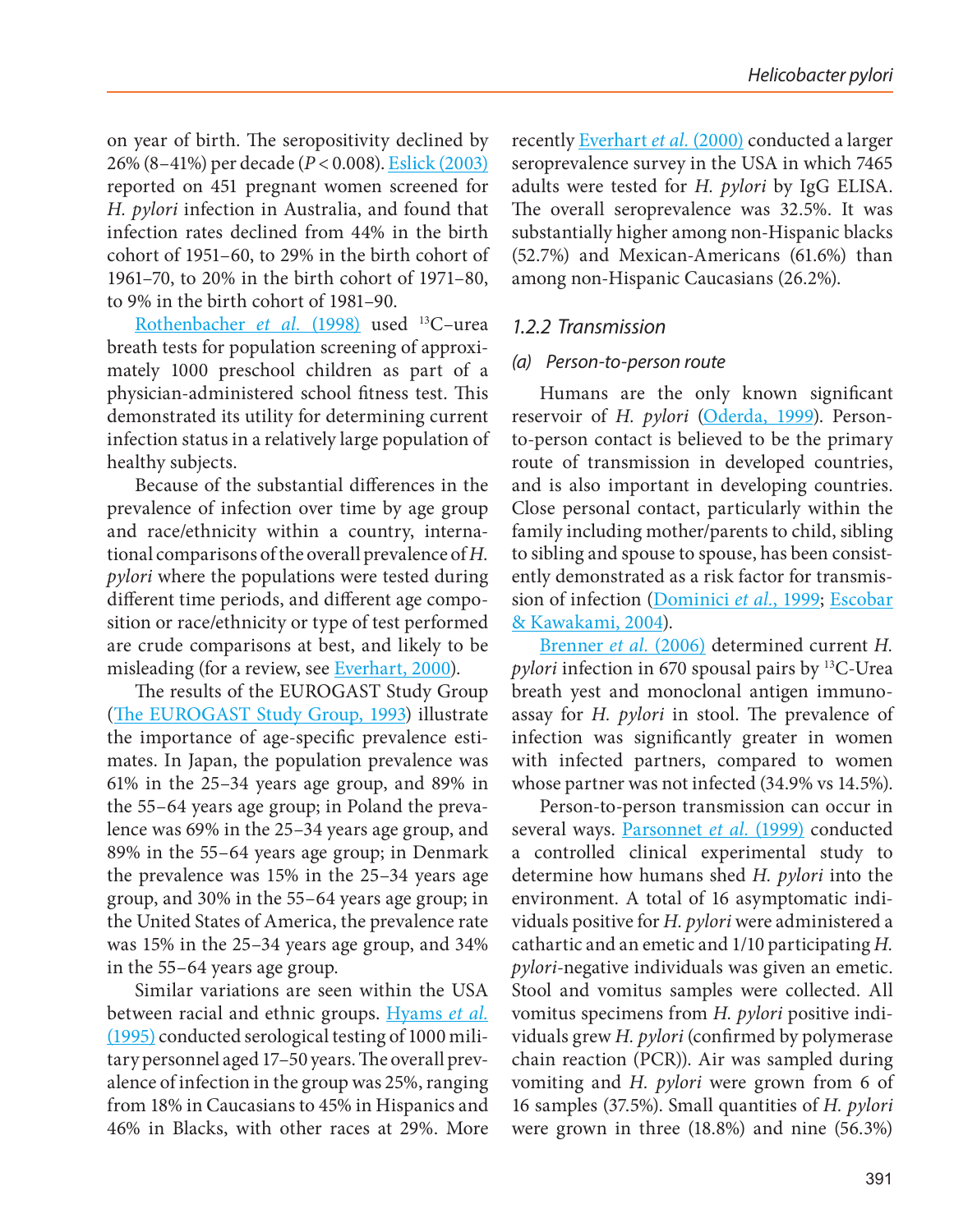saliva samples obtained from subjects before and after emesis, respectively. Cultures from 7/14 (50%) positive subjects had at least one positive culture and 22/101 cathartic stools (21.8%) grew *H. pylori*. Samples from negative subjects did not grow the organism on culture.

Transmission of *H. pylori* was also examined by Perry *et al.* (2006) who tested 2752 household members for *H. pylori* in serum or stool at baseline and then again 3 months later. A total of 30 new infections occurred among 1752 persons uninfected at baseline. Exposure to a household member with gastroenteritis was associated with a relative risk of 4.8 (95%CI: 1.4–17.1) for definite or probable new infection. Risk of infection was greater for exposure to vomiting (odds ratio (OR), 6.3) than to diarrhoea (OR, 3.0).

Significantly higher than expected prevalence rates of *H. pylori* infection have been observed in institutionalized adults and children (Malaty *et al.*, 1996; Böhmer *et al.*, 1997).

#### *(b) Oral-oral route*

*H. pylori* DNA has been detected in the saliva of *H*. *pylori*-positive subjects by PCR (Namavar *et al.*, 1995; Madinier *et al.*, 1997). *H. pylori* organisms have also been successfully detected from the dental plaque of infected persons (Nguyen *et al.*, 1993). In general, isolation has not been uniformly successful, however, perhaps as a result of the transient presence of *H. pylori* in the oral cavity or poor detection capability resulting from the co-occurrence of many other bacteria in the oral cavity.

#### *(c) Faecal-oral route*

*H. pylori* has been detected in faeces by culture and its DNA by PCR (Kelly *et al.*, 1994; Namavar *et al.*, 1995), although other investigators have failed to replicate this (van Zwet *et al.*, 1994). One study found detectable DNA in the faeces of 73% of known infected subjects (Gramley *et al.*, 1999). These data, together with those from **Parsonnet**  *et al.* (1999), document the possible role of faecal shedding of *H. pylori* into the environment.

#### *(d) Waterborne transmission*

Studies in the People's Republic of China and in Latin America found that the source of water used for consumption, bathing or swimming could possibly be associated with *H. pylori* infection (Goodman *et al.*, 1996; Zhang *et al.*, 1996). Contamination of drinking-water and sewage water has been demonstrated. Hegarty *et al.* (1999) found *H. pylori* in 60% of the samples of surface water, and 65% of the shallow ground water collected in several states in the USA. A Japanese study also reported *H. pylori* contamination of water from rivers and ponds (Sasaki *et al.*, 1999).

#### *(e) Iatrogenic transmission*

Endoscopes used routinely in upper gastrointestinal procedures may be the source of iatrogenic infection as a result of improper disinfection between procedures (Langenberg *et al.*, 1990; Tytgat, 1995).

#### *1.2.3 Risk factors for infection*

The best established risk factor for *H. pylori* infection is low socioeconomic status, particularly during childhood when initial infection generally occurs (Malaty & Graham, 1994). Both education and income as components of socioeconomic status are inversely related to risk of infection (Replogle *et al.*, 1995). Factors closely linked to socioeconomic status that appear to contribute to this inverse relation between poverty and risk of infection include hygienic conditions, household density/crowding, and the number of young children in the household (Goodman *et al.*, 1996; Ford *et al.*, 2007).

Neither smoking nor alcohol were found to be associated with the prevalence of *H. pylori* seropositivity in the large EUROGAST study of 17 asymptomatic populations (The EUROGAST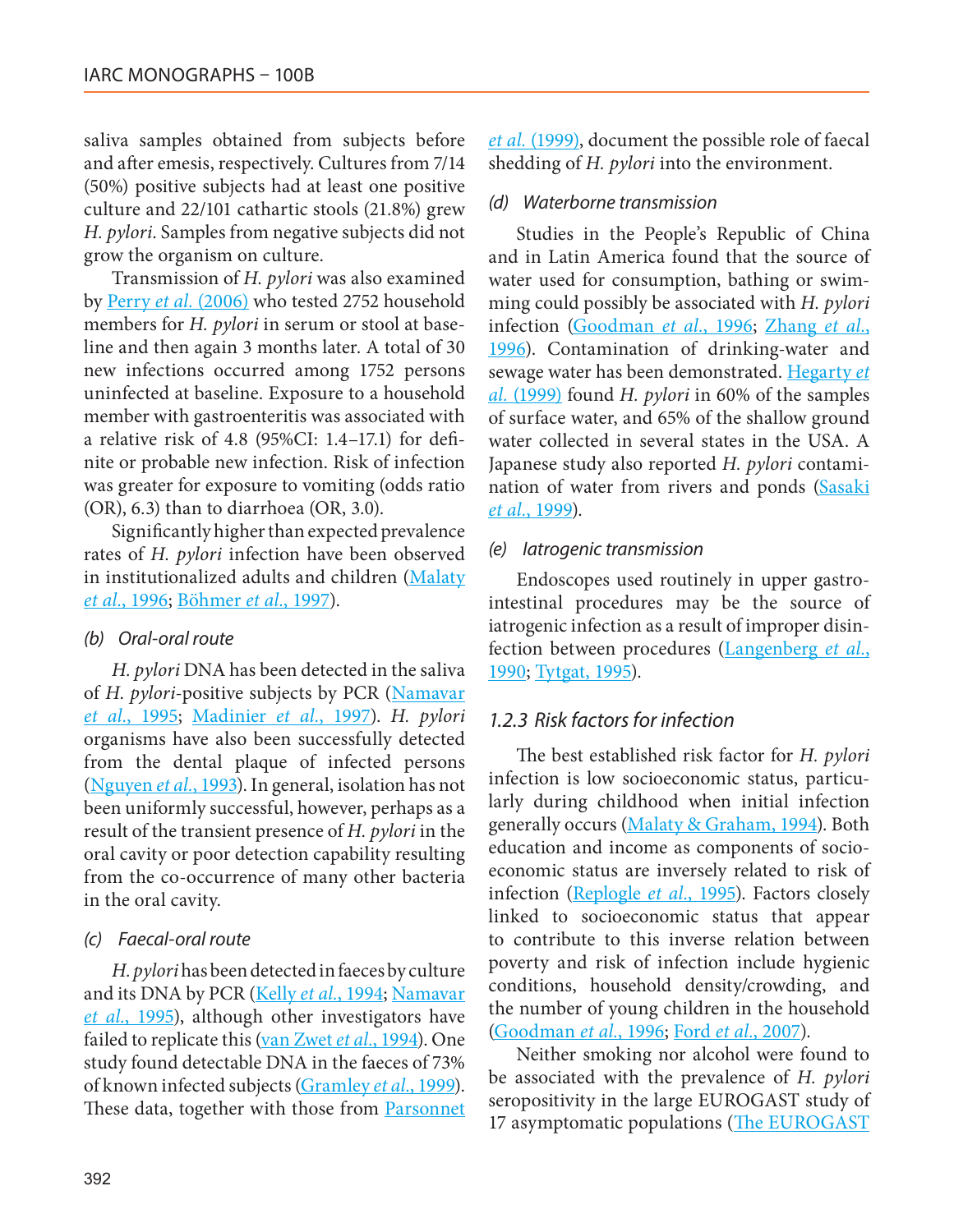Study Group, 1993). Because the literature is inconsistent, the most recent studies also report no significant association between *H. pylori* infection and tobacco use (Brown, 2000). Alcohol, particularly wine consumption, was found to have an inverse association with *H. pylori* infection in several studies (Brenner *et al.*, 1997, 1999a, b). Other studies have also found modest reductions in risk that were not statistically significant (Fontham *et al.*, 1995; Peach *et al.*, 1997).

#### *1.2.4 Persistence, latency, and natural history of infection*

Acquisition of *H. pylori* infection typically occurs in childhood (Malaty & Graham, 1994; Goodman *et al.*, 1996; Brown, 2000). Once infection is established, it usually lasts for life, unless treated. At present there is no vaccine available, and the treatment of infection is generally a 2-week course of triple therapy consisting of an antisecretory agent, and two antibiotics.

*H. pylori* antibody titre has been shown to decline over the progression of premalignant lesions, and impacts the validity of serology, particularly in retrospective studies. Kokkola *et al.* (2003) followed 47 men with advanced *H. pylori*-positive atrophic corpus gastritis by endoscopy over a 6-year period, and by serum levels of pepsinogen I and antibodies to *H. pylori* over a 10-year period. None was treated for *H. pylori* infection during the study. The mean *H. pylori* antibody titres (IgG and IgA) declined during the course of follow-up, and 11 (23%) men converted to a seronegative status, and no significant changes were observed in the grade of atrophy or intestinal metaplasia in the antrum, or in the grade of intestinal metaplasia in the corpus. Using material from a population-based case–control study, Ekström *et al.* (2001) re-evaluated the association between *H. pylori* and gastric cancer by comparing ELISA assay against *H. pylori* IgG with immunoblot against CagA antibodies to detect evidence of past *H. pylori*

infection. Among cases, the seroprevalence of *H. pylori* was around 70% by ELISA and around 90% by immunoblot; among controls, the seroprevalence was similar by the two methods (55% positive). The odds ratios relating *H. pylori* exposure to gastric cancer substantially increased when CagA antibody positivity rather than *H.* pylori IgG ELISA was used to classify past exposure.

Yoo *et al.* (2007) examined the positivity of several currently available diagnostic tests for *H. pylori* when atrophic gastritis and/or intestinal metaplasia, and presumably more advanced lesions as well, are present. The CLO test (based on urease activity), has lower sensitivity in cases of both atrophy or intestinal metaplasia. Histological identification of *H. pylori* with Giemsa stain was markedly reduced as the degree of intestinal metaplasia increased (*P* < 0.01), but was not affected in cases of atrophy only. The culture test was not affected except at the highest grade of atrophy or intestinal metaplasia, with 0% positivity.

## **2. Cancer in Humans**

## 2.1 Cancer of the stomach

The previous *IARC Monograph* (IARC, 1994) reviewed results from four cohort and nine case– control studies that considered gastric carcinoma. Since its publication, results from several further cohort studies have been published. Some of these, together with the cohort studies presented in the earlier *Monograph*, were included in a pooled reanalysis (Helicobacter and Cancer Collaborative Group, 2001).

In analysing the relationship between gastric carcinoma and *H. pylori*, there is a specific bias in retrospective determination of *H. pylori* status in that precancerous subjects may undergo a loss of infection, thus producing an underestimate of prevalence in cases but not in controls (Kokkola *et al.*, 2003; Yoo *et al.*, 2007). For this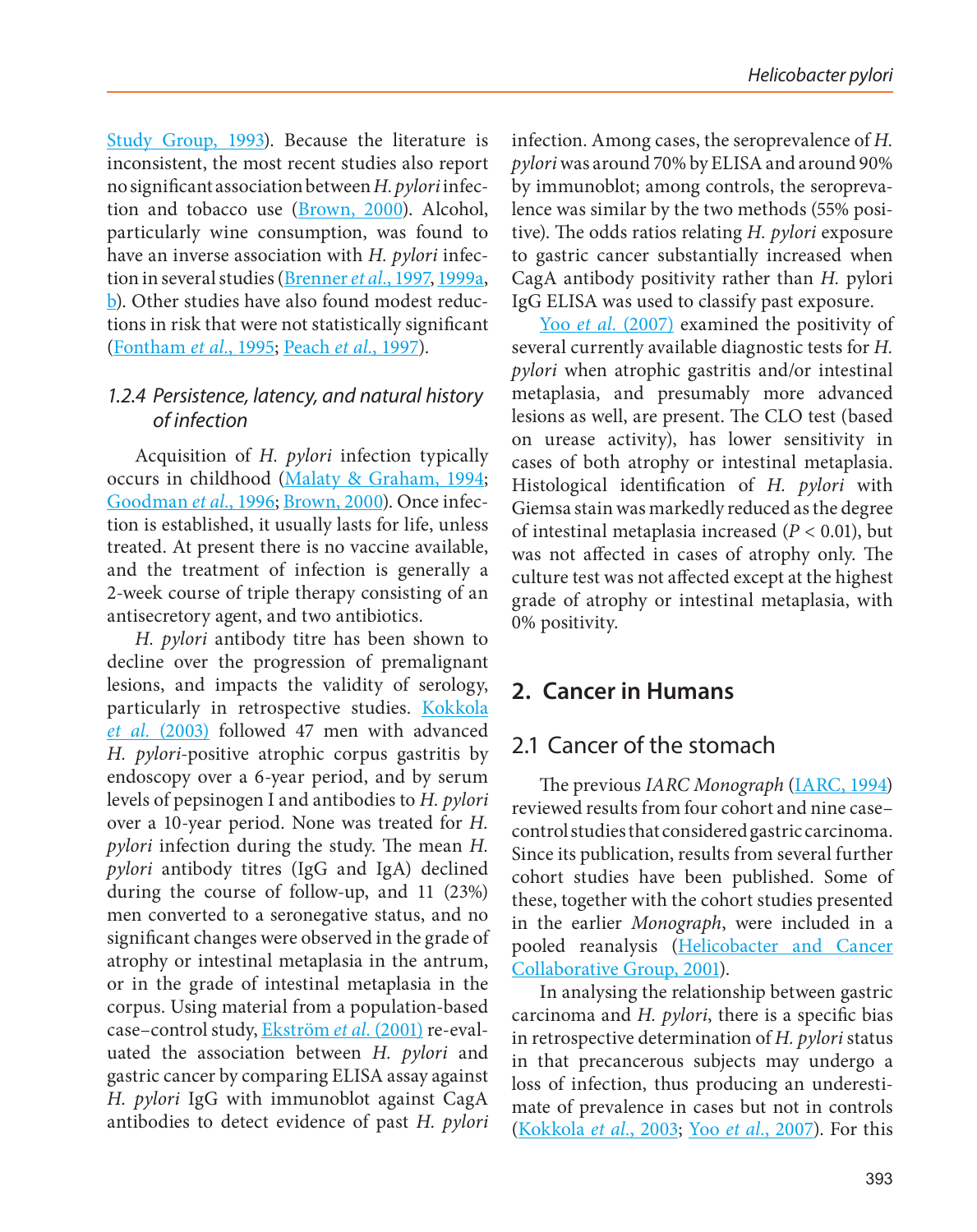reason, relatively little weight is given to case– control studies in the assessment of the relationship between gastric carcinoma and *H. pylori*, although some are cited below as they provide specific evidence.

Since the previous *IARC Monograph*, it has also been reported that *H. pylori* appears to have a different relationship with gastric carcinoma arising in the region of the stomach distal to the cardia (non-cardia gastric carcinoma) compared with the cardia region located adjacent to the oesophageal sphincter. As a consequence, the following presentation of results, where possible, distinguishes non-cardia from cardia gastric carcinoma.

#### *2.1.1 Non-cardia gastric carcinoma*

Results are available from 17 prospective cohort studies with nested case–control designs and six further full cohort studies. Whereas the nested case–control comparisons all specify cases defined as non-cardia gastric carcinoma, for the full cohort studies, incident cancers are generally defined as gastric carcinoma without further subsite specification. [The Working Group noted that in the main, these can be assumed to be of the non-cardia.]

#### *(a) Nested case–control analyses within cohort studies*

These are summarized in Table 2.1 (available at [http://monographs.iarc.fr/ENG/](http://monographs.iarc.fr/ENG/Monographs/vol100B/100B-10-Table2.1.pdf) [Monographs/vol100B/100B-10-Table2.1.pdf](http://monographs.iarc.fr/ENG/Monographs/vol100B/100B-10-Table2.1.pdf)). The pooled reanalysis (Helicobacter and Cancer Collaborative Group, 2001) presented results based on 762 cases of non-cardia gastric carcinoma and 2250 control subjects derived from 12 independent prospective cohort studies in nine countries (China, Finland, Iceland, Japan, Norway, Sweden, Taiwan (China), the United Kingdom, and USA). The overall matched odds ratio for the risk of non-cardia gastric carcinoma was 2.97 (95%CI: 2.34–3.77), and odds ratios for

individual studies varied from 1.52–11.1. There were no substantive differences in the odds ratios between men and women or between gastric carcinoma with intestinal or diffuse histological type. Younger cases at diagnosis had a higher odds ratio than older cases (OR, 7.10; 95%CI: 2.93–17.2, for those aged < 50 years at diagnosis).

Six of the individual studies included in the pooled reanalysis accrued more cases, and updated results have since been published (Nomura *et al.*, 2002a; Kamangar *et al.*, 2006a, 2007; Knekt *et al.*, 2006; Hansen *et al.*, 2007; Simán *et al.*, 2007). Using ELISA for *H. pylori* IgG to determine *H. pylori* infection status, odds ratios in these studies varied from 1.6–7.9, and all were statistically significant. One study (Simán *et al.*, 2007) used immunoblot against *H. pylori* or CagA to determine infection status, and reported an increase in the odds ratios from 11.1 using ELISA (Simán *et al.*, 1997) to 16.8 or 17.8 respectively, using immunoblot.

New results have been reported from four further prospective studies with nested case– control designs (Shin *et al.*, 2005; Sasazuki *et al.*, 2006; Palli *et al.*, 2007; Mitchell *et al.*, 2008). Using ELISA for IgG to determine *H. pylori* infection status, odds ratios for non-cardia gastric carcinoma varied from 1.07–5.10, and two were statistically significant (Sasazuki *et al.*, 2006; Palli *et al.*, 2007). One study (Mitchell *et al.*, 2008) also used immunoblot to determine infection status, and reported an increase in the odds ratio from 2.3 using ELISA to 10.6 using immunoblot.

[The Working Group noted that some of the variations between study results may result from variation in the sensitivity and specificity of the original ELISA assays used (Feldman *et al.*, 1995). The Working Group noted the substantial increase in estimated odds ratios in recent studies using immunoblot assays (Simán *et al.*, 2007; Mitchell *et al.*, 2008).]

In the pooled reanalysis (Helicobacter and Cancer Collaborative Group, 2001), when the results were stratified by period of follow-up, the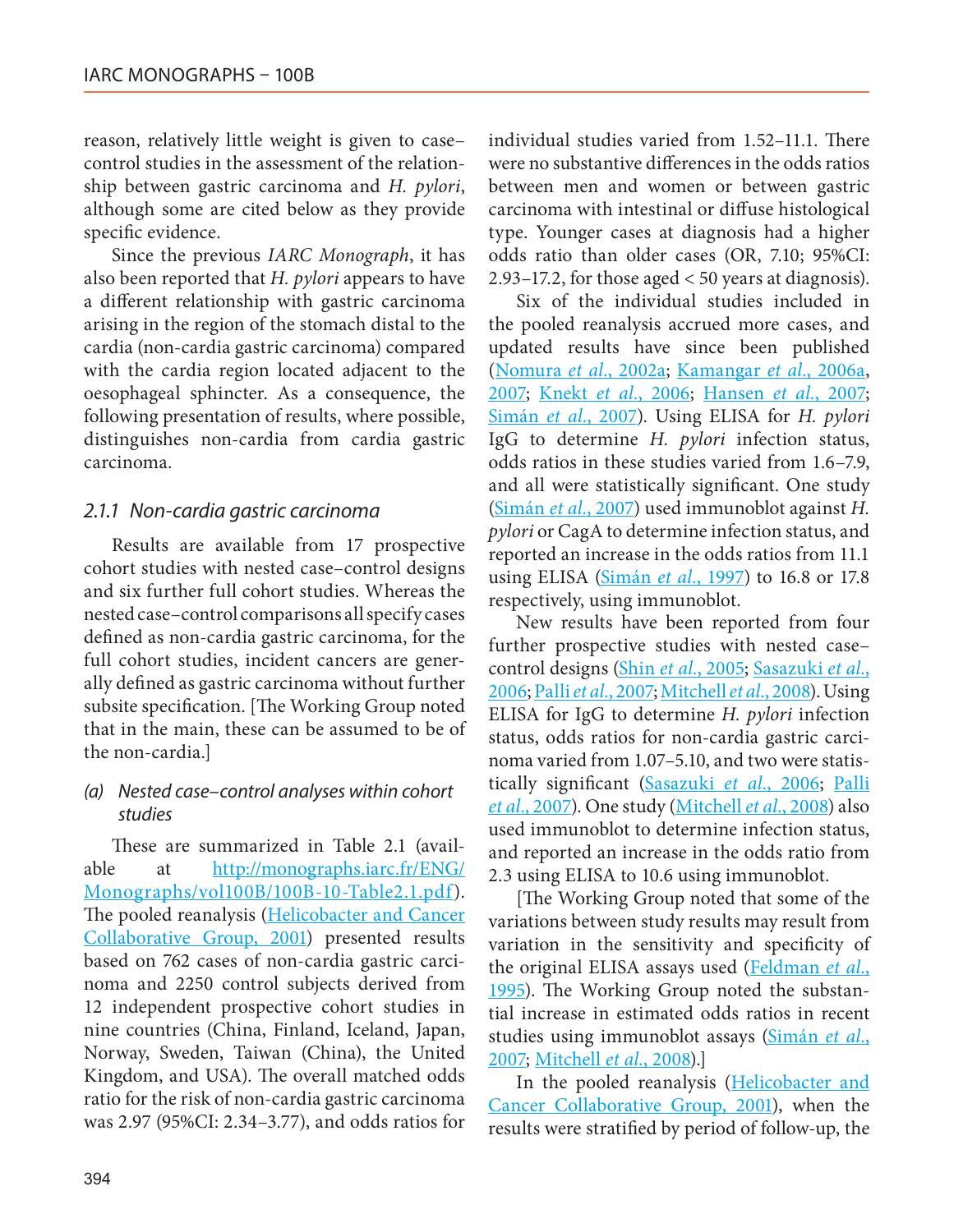odds ratio for non-cardia gastric carcinoma with cases diagnosed less than 10 years after recruitment was 2.39 (95%CI: 1.82–3.12), and for those with cases diagnosed 10 or more years after recruitment, 5.93 (95%CI: 3.41–10.3). A similar relationship in the magnitude of the odds ratio with period of follow-up was reported in two of the updated studies (Nomura *et al.*, 2002a; Knekt *et al.*, 2006), but not in two others (Kamangar *et al.*, 2006a, 2007). A study from Iceland, of which preliminary results were included in the pooled reanalysis, has been reanalysed taking into account quantitative changes in antibody titre between the time of initial blood sample and the diagnosis of gastric carcinoma (Tulinius *et al.*, 2001). Repeat blood samples were available from 23/41 of the original gastric carcinoma cases, and 128 controls matched for sex, age, time, and number of repeat samples. The odds ratio for gastric carcinoma (predominantly non-cardia) was 1.16 (95%CI: 1.05–1.28) for those showing a decline in antibody titre compared with those with constant or rising levels.

#### *(b) Cohort studies*

These studies are summarized in Table 2.2 (available at [http://monographs.iarc.fr/ENG/](http://monographs.iarc.fr/ENG/Monographs/vol100B/100B-10-Table2.2.pdf) [Monographs/vol100B/100B-10-Table2.2.pdf\)](http://monographs.iarc.fr/ENG/Monographs/vol100B/100B-10-Table2.2.pdf). Three studies, two in Japan (Yamagata *et al.*, 2000; Yanaoka *et al.*, 2008) and one in China (You *et al.*, 2000) followed adult subjects undergoing health checks or general screening examinations in relation to *H. pylori* infection status. All three showed a statistically significant increased relative risk of gastric carcinoma associated with infection (in Yamagata *et al.*, 2000 only in men), with relative risks varying from 1.8–3.48.

Three further studies, two in Japan (*Uemura et al.*, 2001; Watabe *et al.*, 2005) and one in Taiwan, China (Hsu *et al.*, 2007) followed adult patients undergoing endoscopy procedures for non-malignant conditions, and found statistically significant higher rates of gastric carcinoma in *H. pylori*-positive subjects, with relative risks [estimated by the Working Group] of 3.6 in one study (Watabe *et al.*, 2005), and infinity (no *H. pylori*-negative subjects) in the other two. None of these studies was adjusted for potential confounders.

#### *(c) Case–control studies*

In a retrospective case–control study of 234 non-cardia gastric carcinoma cases and 238 population controls in Sweden (Ekström *et al.*, 2001), the reported odds ratio when using conventional IgG ELISA to assess *H. pylori* infection status was 2.2 (95%CI: 1.4–3.6). The odds ratio increased to 21.0 (95%CI: 8.3–53.4) after exclusion from the reference group of all subjects who were ELISA-negative and CagA-positive by immunoblot [The Working Group noted that the immunoblot used was reported to be specific for CagA-positive strains of *H. pylori*.]

In a retrospective case–control study of 57 non-cardia gastric carcinoma cases and 360 controls (with colorectal cancer) in Germany (Brenner *et al.*, 2004), the reported odds ratio using an IgG ELISA to assess *H. pylori* infection status was 3.7 (95%CI: 1.7–7.9). The odds ratio increased to 18.3 (95%CI: 2.4–136.7) after exclusion from the analysis of defined groups of subjects who might have been susceptible to a misclassified serological result.

#### *(d) Meta-analyses*

Four meta-analyses of the association between gastric carcinoma and *H. pylori* infection have been published. Huang *et al.* (1998) identified 19 studies, both retrospective and prospective, including data from 2491 cases and 3959 controls. For non-cardia gastric carcinoma, the summary odds ratio was 3.08 (95%CI: 1.78–5.31) over all study designs, with evidence of significant heterogeneity. An inverse monotonic association was observed between age at diagnosis and the magnitude of the odds ratio, for noncardia and cardia gastric carcinoma combined,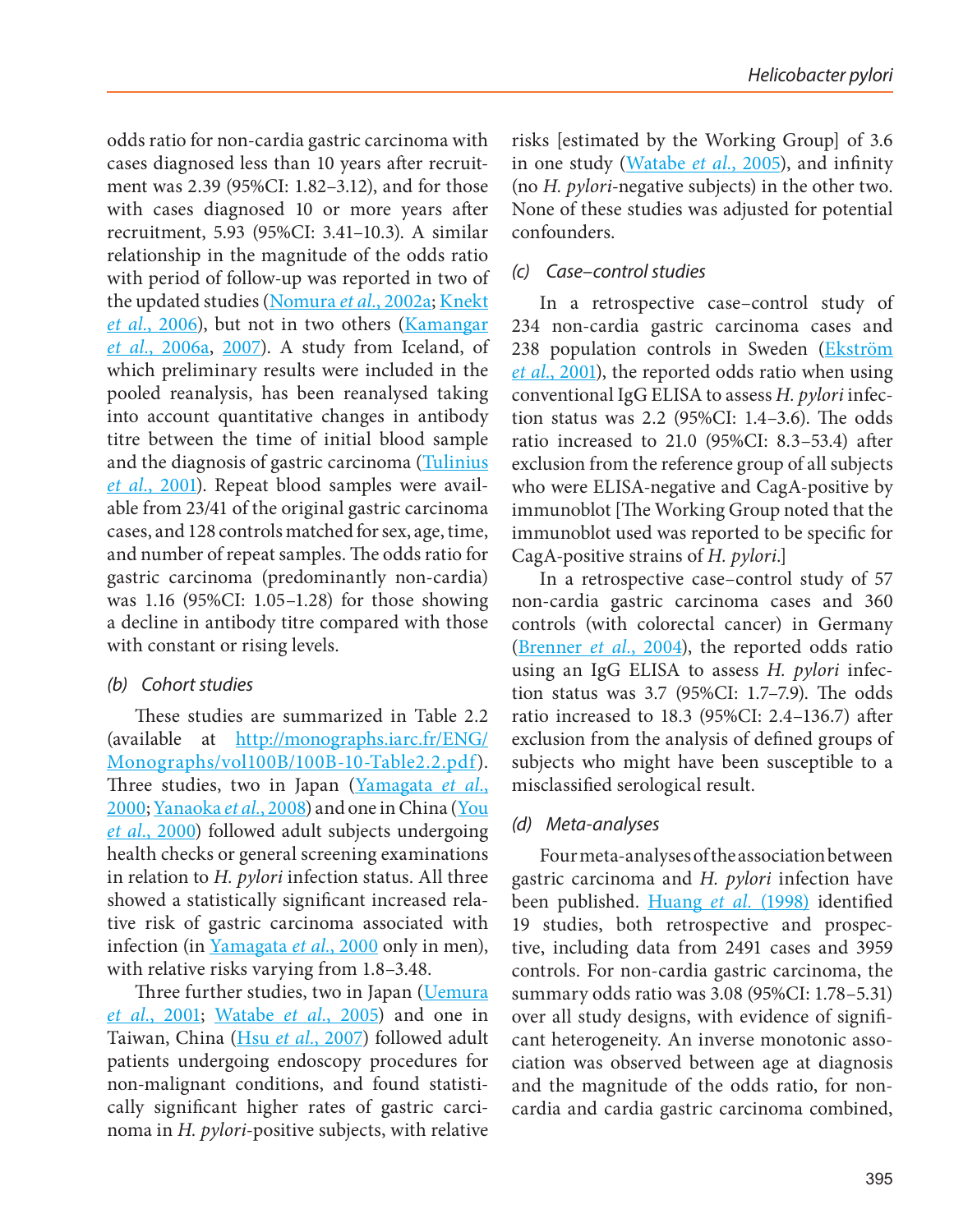from 9.29 (95%CI: 3.43–34.04) at 20–29 years to 1.05 (95%CI: 0.73–1.52) at 70 years or older.

Danesh (1999) identified 34 retrospective and 10 nested prospective case–control studies, which included data from 3300 and 800 cases, respectively. Because of concerns about the validity of the controls, no summary estimate of the odds ratio was calculated for the retrospective studies. For the nested case–control studies, the summary odds ratio for gastric carcinoma was 2.5 (95%CI: 1.9–3.4), with no evidence of significant heterogeneity [The Working Group noted that no distinction was made between non-cardia and cardia gastric carcinoma.]

Eslick *et al.* (1999) identified 42 studies: eight cohort and 34 case–control designs [The Working Group noted that, unlike other meta-analyses, this included studies where the assessment of *H. pylori* status included non-serological methods.] The summary odds ratio was 2.04 (95%CI: 1.69– 2.45). Cancer subsite (non-cardia vs cardia) was not a significant effect modifier. There was statistically significant heterogeneity between studies, but no evidence of publication bias.

A more recent meta-analysis focused on 16 seroprevalence studies of CagA and gastric cancer, which included a total of 2284 cases and 2770 controls from diverse geographic populations (Huang *et al.*, 2003). Overall, ten studies provided results stratified by subsite of the tumour. Evidence of *H. pylori* infection was associated with a 2.71-fold risk of developing non-cardia gastric cancer. Because antibodies against CagA may persist longer than antibodies against other *H. pylori* components normally detectable by *H. pylori* status serology, the risk of cancer in patients who were CagA-positive but *H. pylori*-negative was also evaluated. Compared with controls who were both *H. pylori*-negative and CagA-negative, the summary odds ratio of gastric cancer (non-cardia and cardia combined) was 2.89.

#### *(e) Impact of H. pylori CagA status*

Many of the nested case–control studies identified above reported odds ratios for the risk of gastric carcinoma associated with infection with CagA-positive strains of *H. pylori* to see if disease was exclusively or predominantly associated with this genotype. In the meta-analysis by Huang *et al.* (2003), the analysis confined to *H. pylori*-positive cases and controls showed an additional risk of 2.01 (95%CI: 1.21–3.32) associated with CagA-positive strains.

Eight of the nested case–control studies have reported separately on results relating to CagA status (Parsonnet *et al.*, 1997; Nomura *et al.*, 2002a, 2005; Gwack *et al.*, 2006; Kamangar *et al.*, 2006a, 2007; Sasazuki *et al.*, 2006; Palli *et al.*, 2007; Simán *et al.*, 2007). Five of these studies compared adjusted odds ratios for non-cardia gastric carcinoma in subjects with both CagApositive and -negative infection status against a baseline of *H. pylori*-negative subjects. The reported odds ratios were, respectively, 5.8 vs 2.2 (Parsonnet *et al.*, 1997), 8.93 vs 6.55 (Kamangar *et al.*, 2006a), 6.5 vs 1.6 (Palli *et al.*, 2007), 12.5 vs 9.5 (Sasazuki *et al.*, 2006), and 1.58 vs 1.62 (Kamangar *et al.*, 2007). Thus, in 4/5 studies, the odds ratio associated with CagA-positive infection was substantively greater than that for CagA-negative infection. One other study (Gwack *et al.*, 2006), in an analysis restricted to *H. pylori*-infected individuals, reported a statistically significant increased odds ratio in relation to CagA-positive status of 3.74 (95%CI: 1.10– 12.73) compared with CagA-negative status, even though the risk associated with *H. pylori per se* was not significant (Shin *et al.*, 2005). In the other two nested case–control studies reporting on CagA-positive status (Nomura *et al.*, 2002a; Simán *et al.*, 2007), odds ratios were decreased in comparison with those for *H. pylori* infection alone.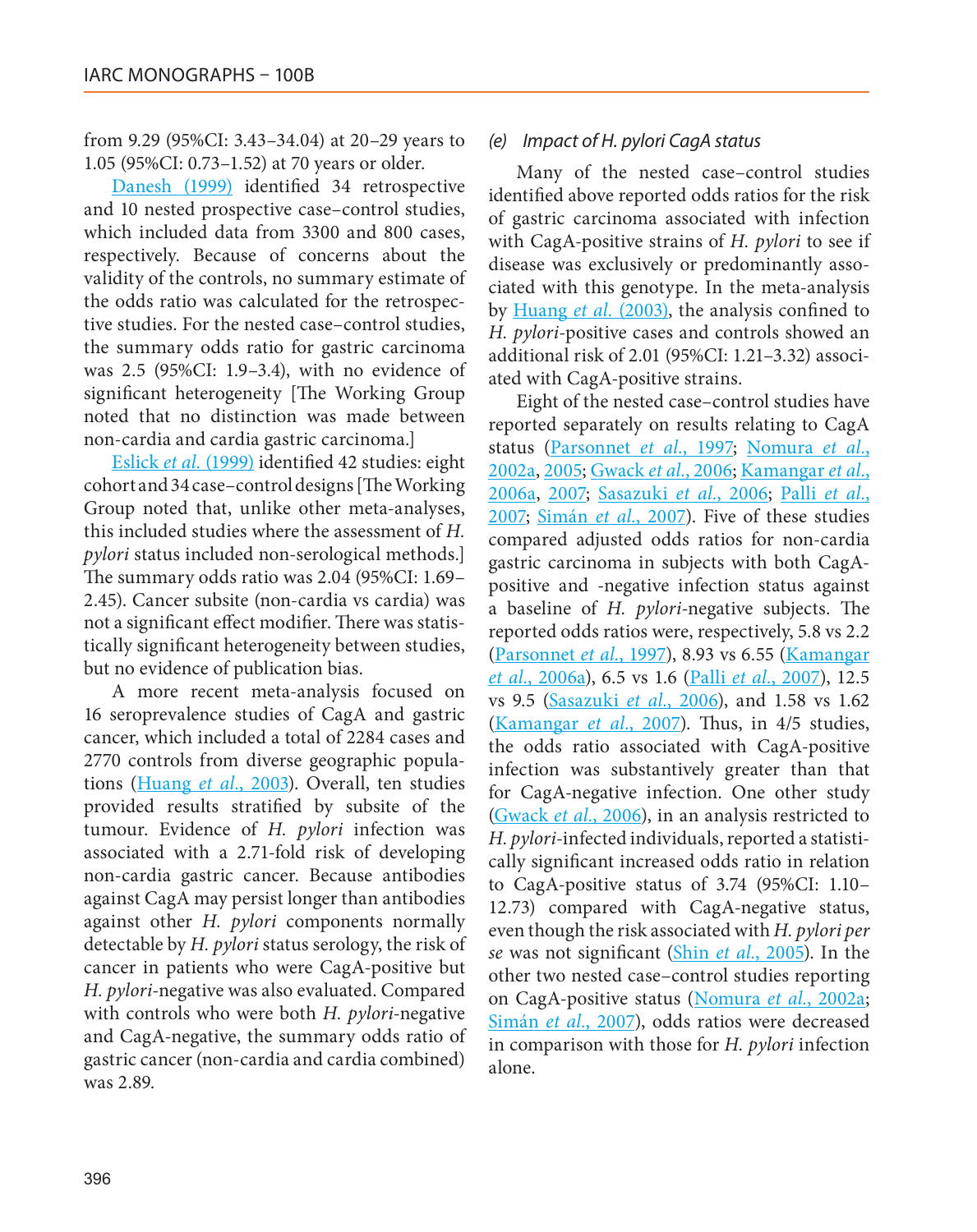#### *(f) Impact of H. pylori eradication*

Results are available from six randomized intervention studies in which the subsequent risk of gastric carcinoma or gastric precancerous lesions has been evaluated in *H. pylori*-infected adult subjects who were randomized to receive *H. pylori* eradication therapy or placebo/no treatment (see Table 2.3 available at [http://monographs.](http://monographs.iarc.fr/ENG/Monographs/vol100B/100B-10-Table2.3.pdf) [iarc.fr/ENG/Monographs/vol100B/100B-10-](http://monographs.iarc.fr/ENG/Monographs/vol100B/100B-10-Table2.3.pdf) [Table2.3.pdf](http://monographs.iarc.fr/ENG/Monographs/vol100B/100B-10-Table2.3.pdf)). Only one study (Wong *et al.*, 2004) was specifically designed to analyse gastric carcinoma outcomes. A total of 1630 *H. pylori* positive subjects undergoing endoscopy were followed up for a mean of 7.5 years after being randomized to eradication therapy (*n* = 817) or placebo  $(n = 813)$ . The therapy was successful in eradicating the infection in 84% of subjects in the intervention arm. There were 7 (0.86%) and 11 (1.35%) incident cases of gastric carcinoma diagnosed in the intervention and placebo arms respectively, a non-significant difference (*P* = 0.33). A *post-hoc* subgroup analysis of subjects with no precancerous lesions at recruitment showed 0 (0.0%) and 6 (1.2%) incident cases in the intervention and placebo arms  $(P = 0.02)$ [The Working Group viewed the design of this study to be underpowered to assess adequately the relationship between eradication and gastric carcinoma outcomes.]

Three studies (Leung *et al.*, 2004; Mera *et al.*, 2005; You *et al.*, 2006) were designed to analyse changes in precancerous histological pathology as the primary end-point but also reported results for gastric carcinoma outcomes. These studies respectively randomized 587, 795 and 2258 *H. pylori*-positive subjects to receive eradication therapy or placebo. In the intervention and placebo arms of the three studies, during followup, there were four and six, three and two, and 19 and 27 incident cases of gastric carcinoma diagnosed, respectively. None of these associations was statistically significant. In terms of progression or regression of precancerous pathology compared with baseline, all three studies showed a statistically significant benefit in the intervention arms as did a further intervention study (Ley *et al.*, 2004) of 248 subjects which did not specifically report on gastric carcinoma as an outcome.

Fukase *et al.* (2008) reported a study of 544 *H. pylori*-positive patients who were all diagnosed with early gastric carcinoma, and underwent endoscopic mucosal resection and were followed up for a mean of three years after being randomized to eradication therapy  $(n = 272)$ or standard care  $(n = 272)$ . There were 9  $(3.3\%)$ and 24 (8.8%) incident metachronous cases of gastric carcinoma diagnosed in the intervention and placebo arms respectively, a statistically significant difference (hazard ratio [HR], 0.35; 95%CI: 0.16–0.78). In an earlier non-randomized study (Uemura *et al.*, 1997), 132 *H. pylori* positive patients, 44–85 years of age, diagnosed with early gastric carcinoma and treated with endoscopic mucosal resection, were followed up for two years after 65 patients received eradication therapy, and 67 did not. There were no gastric carcinomas in the intervention group and six (9%) in the control group. [The Working Group viewed these two latter studies as not applicable to populations outside Japan.]

#### *(g) Synthesis*

Since the previous *Monograph*, a substantial number of prospective observational studies, both nested case–control and cohort, had provided results supportive of an association between *H. pylori* infection and non-cardia gastric carcinoma. The magnitude of the risk is increased when more sensitive assay procedures are used and there appears to be a stronger association with CagA-positive strains of *H. pylori.* Results from randomized studies have not had sufficient power to evaluate the effect of the impact of *H. pylori* eradication on gastric carcinoma risk.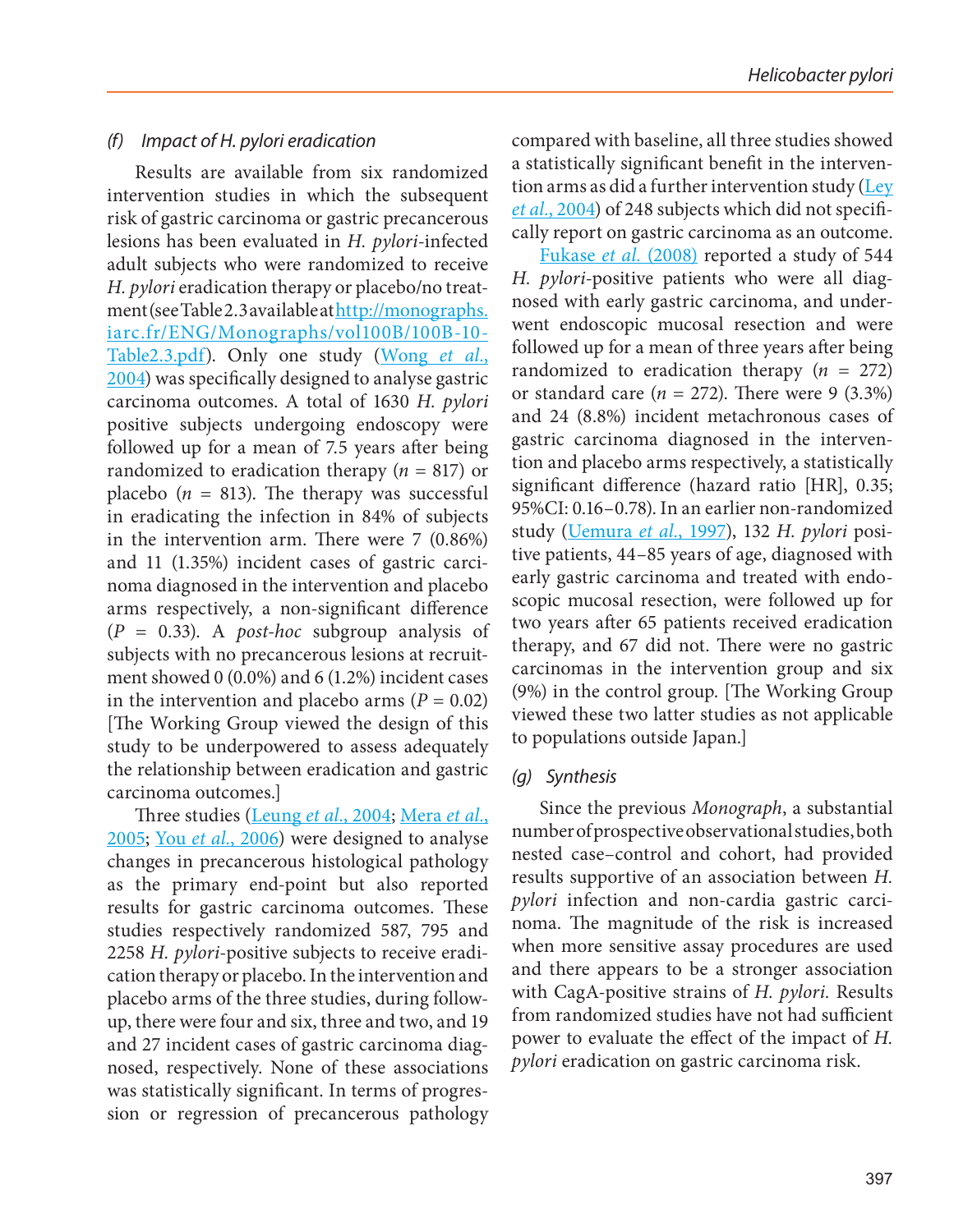#### *2.1.2 Cardia gastric carcinoma*

Results are available from ten prospective cohort studies with nested case–control designs. These are summarized in Table 2.4 (available at [http://monographs.iarc.fr/ENG/Monographs/](http://monographs.iarc.fr/ENG/Monographs/vol100B/100B-10-Table2.4.pdf) [vol100B/100B-10-Table2.4.pdf\)](http://monographs.iarc.fr/ENG/Monographs/vol100B/100B-10-Table2.4.pdf).

#### *(a) Nested case–control analyses within cohort studies*

The pooled reanalysis (*Helicobacter* and Cancer Collaborative Group, 2001) presented results based on 274 cases of cardia gastric carcinoma and 827 control subjects derived from 12 independent prospective cohort studies in nine countries (the United Kingdom, Finland, Sweden, Norway, Iceland, USA, Taiwan (China), and Japan) analysed using a nested design. Cases were matched to controls on the basis of study, sex, age and date of blood sample collection but no further adjustment in the analysis was possible. In all studies, *H. pylori* infection status was determined by a conventional ELISA for IgG antibodies against *H. pylori*. The overall matched odds ratio for the risk of cardia gastric carcinoma was 0.99 (95%CI: 0.72–1.35). Odds ratios for individual studies varied from 0.40–1.77.

Five of the individual studies included in the pooled reanalysis accrued more cases, and updated results have since been published (Kamangar *et al.*, 2006a, 2007; Knekt *et al.*, 2006; Hansen *et al.*, 2007; Simán *et al.*, 2007). Odd ratios showed a statistically significant reduced risk (0.27 and 0.31) in two studies, no significant difference from unity in two further studies (0.82 and 1.5), and a significantly increased risk in one study (1.64).

New results were reported from four further prospective studies with nested case–control designs (Shin *et al.*, 2005; Sasazuki *et al.*, 2006; Palli *et al.*, 2007; Mitchell *et al.*, 2008). Using ELISA for IgG status to determine *H. pylori* infection status, odds ratios for cardia gastric

carcinoma varied from 0.8–3.7 but none was statistically significant.

In the pooled reanalysis (*Helicobacter* and Cancer Collaborative Group, 2001) when the results were stratified by period of follow-up, the odds ratio for gastric carcinoma with cases diagnosed less than 10 years after recruitment was 1.23 (95%CI: 0.86–1.75), and for those with cases diagnosed 10 or more years after recruitment, 0.46 (95%CI: 0.23–0.90). A similar relationship in the magnitude of the odds ratio with period of follow-up was reported in one of the updated studies (Kamangar *et al.*, 2006a), but not in another (Kamangar *et al.*, 2007).

In the pooled reanalysis (*Helicobacter* and Cancer Collaborative Group, 2001), no substantive difference in the odds ratios between men (0.98; 95%CI: 0.68–1.40) and women (1.03; 95%CI: 0.55–1.92) was observed. There was, however, a difference between gastric carcinoma with intestinal (0.42; 95%CI: 0.24–0.75) and diffuse (0.93; 95%CI: 0.21–4.10) histological types. [The Working Group noted that this difference was unexplained.]

#### *(b) Meta-analysis*

Only one meta-analysis has reported specifically on the risk of cardia gastric carcinoma (Huang *et al.*, 1998). Based on the results from six studies with several study designs, the summary odds ratio was 0.93 (95%CI: 0.62–1.38), with no significant heterogeneity.

#### *(c) Impact of H. pylori CagA status*

A meta-analysis (Huang *et al.*, 2003) including results from both retrospective and prospective studies identified 16 eligible studies, ten of which provided results stratified by cardia subsite location of the tumour. The odds ratio associated with *H. pylori* infection (determined by *H. pylori* seroprevalence) was 1.13 (95%CI: 0.75–1.70); a further analysis, confined to *H. pylori*-positive cases and controls, showed a risk associated with CagA positivity of 0.70 (95%CI: 0.44–1.10).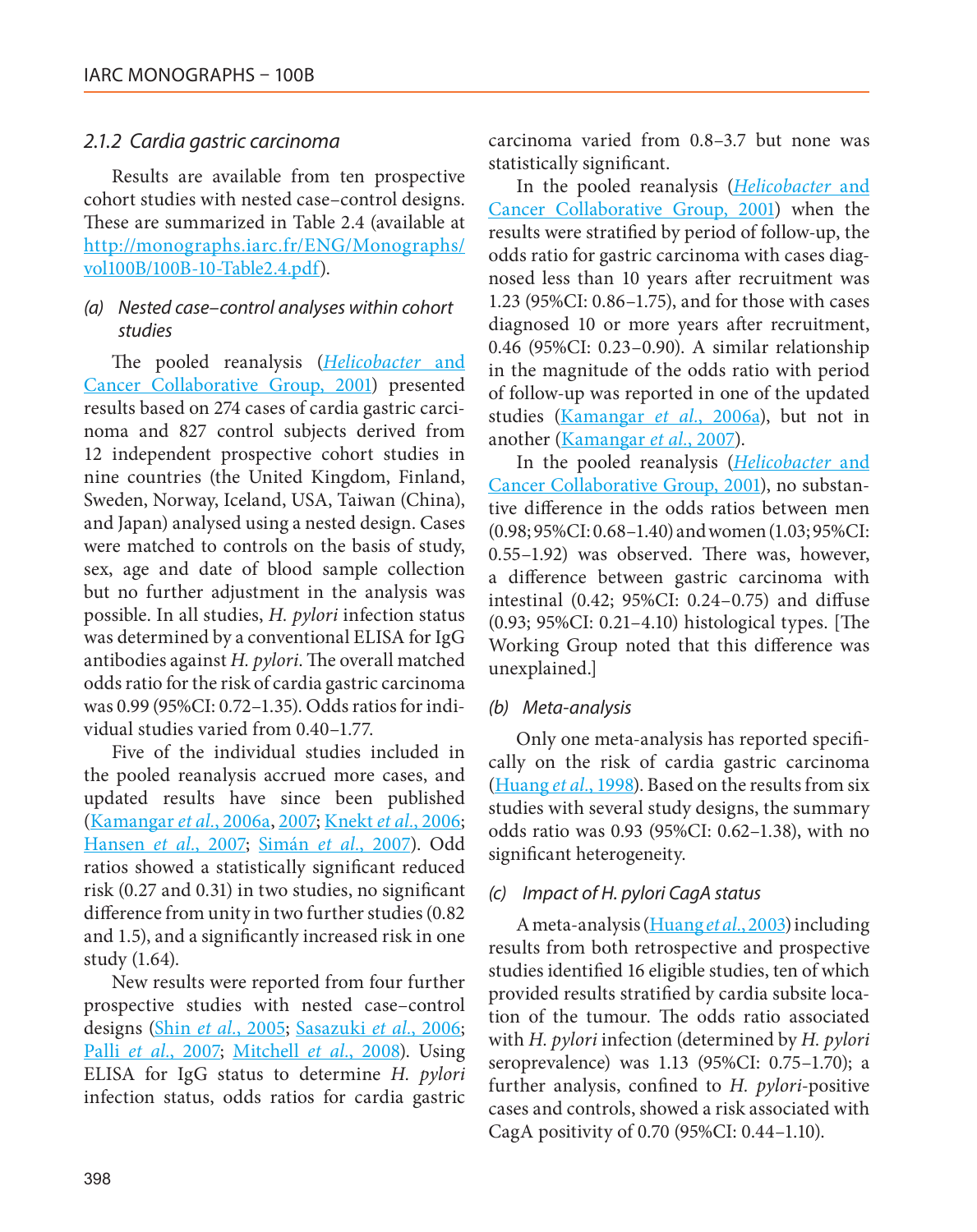Three nested case–control studies have reported results in which the risk of cardia gastric carcinoma in relation to CagA-positive and -negative status can be compared. Respectively, these odds ratios were 0.43 and 0.21 (Kamangar *et al.*, 2006a), 0.8 and 0.8 (Palli *et al.*, 2007), and 1.75 and 1.35 (Kamangar *et al.*, 2007). In the other nested case–control study reporting on CagApositive status (Simán *et al.*, 2007), an increased odds ratio of 2.3 in comparison with that for *H. pylori* infection alone (OR, 1.3) was reported.

[The Working Group noted that there are substantial difficulties in the reliability of classification of cardia gastric carcinoma. Some studies may be more inclusive of distal noncardia gastric carcinoma and other studies may be more inclusive of lower oesophageal adenocarcinoma cases, which may lead to variability of outcome between studies.]

## 2.2 Gastric mucosa-associated lymphoid tissue (MALT) lymphoma

Results are available from one prospective cohort study with a nested case–control design and one retrospective case–control study. These are summarized in Table 2.5 available at [http://monographs.iarc.fr/ENG/Monographs/](http://monographs.iarc.fr/ENG/Monographs/vol100B/100B-10-Table2.5.pdf) [vol100B/100B-10-Table2.5.pdf](http://monographs.iarc.fr/ENG/Monographs/vol100B/100B-10-Table2.5.pdf) and Table 2.6 available at [http://monographs.iarc.fr/ENG/](http://monographs.iarc.fr/ENG/Monographs/vol100B/100B-10-Table2.6.pdf) [Monographs/vol100B/100B-10-Table2.6.pdf.](http://monographs.iarc.fr/ENG/Monographs/vol100B/100B-10-Table2.6.pdf)

#### *2.2.1 Nested case–control analysis within a cohort study*

Parsonnet *et al.* (1994) analysed a database of 33 cases of gastric non-Hodgkin lymphoma and 132 matched controls. *H. pylori* infection status was determined by ELISA for IgG antibodies and the odds ratio for risk of gastric non-Hodgkin lymphoma was 6.3 (95%CI: 2.0–19.9). For low-grade MALT lymphoma, the odds ratio was 2.8 (95%CI: 0.2–28.5).

#### *2.2.2 Case–control study*

A study from Spain (de Sanjosé *et al.*, 2004) compared ten cases of gastric lymphoma (four gastric MALT) with matched hospital controls. *H. pylori* infection status was determined by ELISA for IgG antibodies, the odds ratio for the risk of both gastric lymphoma and gastric MALT was infinity (all cases infected).

#### *2.2.3 Impact of H. pylori eradication*

A total of 16 uncontrolled studies (Wotherspoon *et al.*, 1993; Stolte *et al.*, 1994; Bayerdörffer *et al.*, 1995; Neubauer *et al.*, 1997; Pinotti *et al.*, 1997; Savio *et al.*, 2000; Chen *et al.*, 2001, 2005; Fischbach *et al.*, 2004; Nakamura *et al.*, 2005, 2008; Wündisch *et al.*, 2005; Hong *et al.*, 2006; El-Zahabi *et al.*, 2007; Terai *et al.*, 2008; Stathis *et al.*, 2009) reported on the effect of *H. pylori* eradication therapy on B-cell MALT gastric lymphoma regression (see Table 2.7 available at [http://monographs.iarc.fr/ENG/](http://monographs.iarc.fr/ENG/Monographs/vol100B/100B-10-Table2.7.pdf) [Monographs/vol100B/100B-10-Table2.7.pdf\)](http://monographs.iarc.fr/ENG/Monographs/vol100B/100B-10-Table2.7.pdf). In all studies, the eradication rates were very high (in general over 94%), and were accompanied by high rates of complete remission of the MALT lymphoma (62–100%). Where assessed, remission was more strongly associated with the successfully treated patients. Subsequent relapse rates, where reported, were in the order of 10% over the 1–3 year follow-up periods. [The Working Group recognized that these results made it unlikely that ethics committees would approve randomized intervention studies on the effect of *H. pylori* eradication on MALT regression.]

#### *2.2.4 Synthesis*

Despite the small number of observational studies of B-cell lymphoma in relation to *H. pylori* infection, evidence from the eradication studies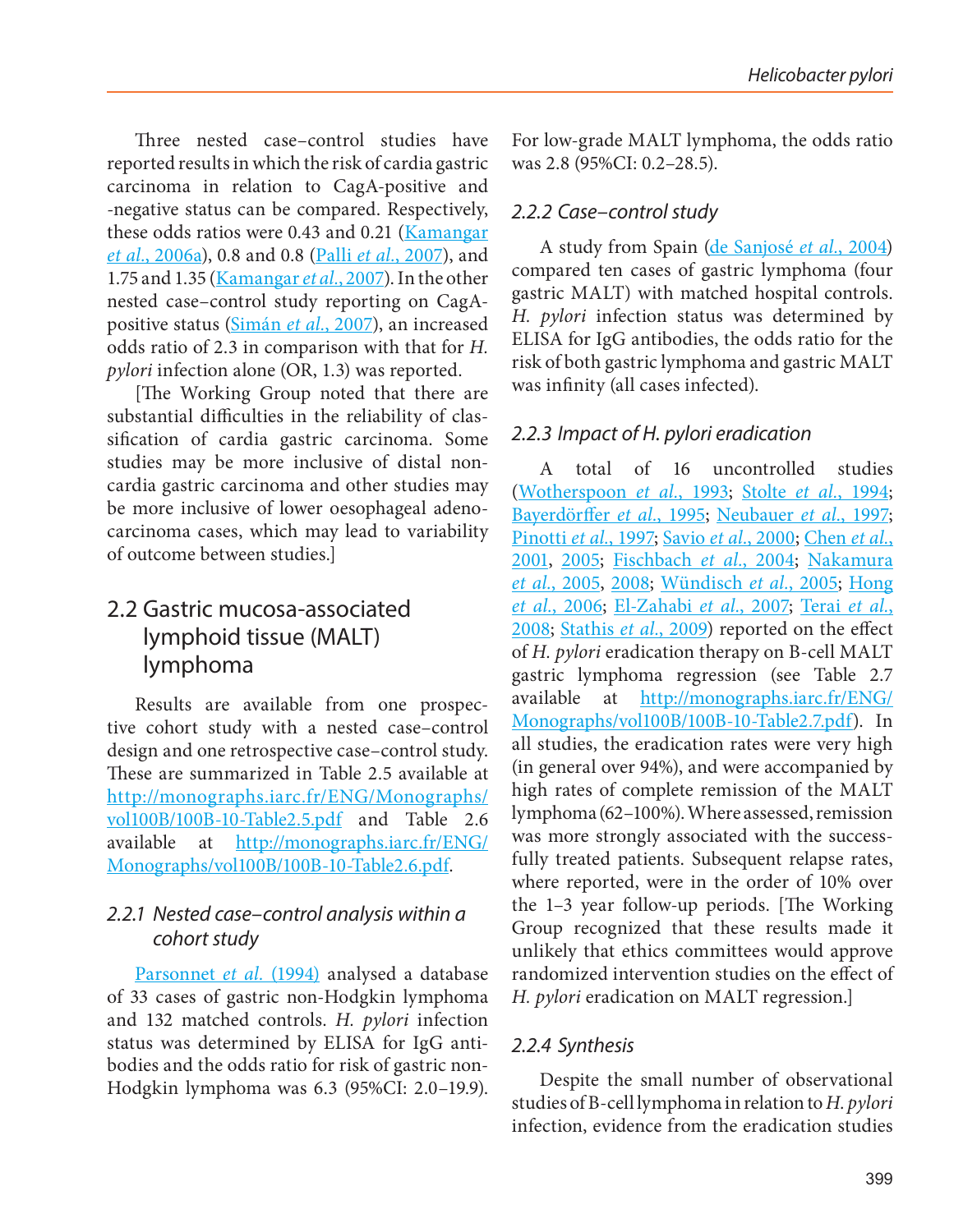is critically important. Treatment of patients to eradicate *H. pylori* is strongly associated with remission of low-grade lymphomas. Therefore, infection with *H. pylori* causes low-grade B-cell MALT gastric lymphoma in humans.

## 2.3 Cancer of the oesophagus

#### *2.3.1 Oesophageal adenocarcinoma*

Results are available from two prospective cohort studies with nested case–control designs, 15 retrospective case–control studies, and three meta-analyses.

#### *(a) Cohort studies*

Two studies (de Martel *et al.*, 2005; Simán *et al.*, 2007) analysed a database of 51 and 12 cases of oesophageal adenocarcinoma, respectively, and reported adjusted odds ratios of 0.37 (95%CI: 0.16–0.88) and 0.46 (95%CI: 0.07–2.6) respectively (see Table 2.8 available at [http://monographs.iarc.fr/ENG/Monographs/](http://monographs.iarc.fr/ENG/Monographs/vol100B/100B-10-Table2.8.pdf) [vol100B/100B-10-Table2.8.pdf\)](http://monographs.iarc.fr/ENG/Monographs/vol100B/100B-10-Table2.8.pdf). Analysis for CagA-positive infection status did not substantially modify these results. Both studies adjusted for smoking but only the former adjusted for body mass index [The Working Group noted that this is a potential confounder for this type of cancer.]

#### *(b) Case–control studies*

Among the available studies, four were population-based (El-Omar *et al.*, 2003; Wu *et al.*, 2003; Ye *et al.*, 2004; Anderson *et al.*, 2008). Two studies (Ye *et al.*, 2004; Anderson *et al.*, 2008) reported significantly reduced odds ratios of 0.3 and 0.38, respectively. The other two studies (El-Omar *et al.*, 2003; Wu *et al.*, 2003) reported odds ratios that were not significantly different from unity; however, the odds ratios associated with CagA positivity decreased to 0.82 and 0.33, respectively, with the latter being statistically significant.

Three studies (Wu *et al.*, 2003; Ye *et al.*, 2004; Anderson *et al.*, 2008) adjusted for body mass index, and all of them adjusted for other potential confounders. One further hospitalbased study (Früh *et al.*, 2008) that used friends and spouses as controls reported an odds ratio of 0.71 (0.95%CI: 0.4–1.0) for *H. pylori* infection, with borderline statistical significance after adjustment for confounders including body mass index.

Nine other case–control studies were based on comparisons within clinical patient groups and all reported odds ratios that were either significantly reduced or not significantly different from unity (see Table 2.9 available at [http://monographs.iarc.fr/ENG/Monographs/](http://monographs.iarc.fr/ENG/Monographs/vol100B/100B-10-Table2.9.pdf) [vol100B/100B-10-Table2.9.pdf\)](http://monographs.iarc.fr/ENG/Monographs/vol100B/100B-10-Table2.9.pdf).

#### *(c) Meta-analyses*

A meta-analysis (Islami & Kamangar, 2008) reviewed the results from 13 studies (2 prospective and 11 retrospective case–control studies) of oesophageal adenocarcinoma. A comparison of 840 cases with 2890 controls and an assessment of *H. pylori* infection status mainly by ELISA resulted in a summary odds ratio of 0.56 (95%CI: 0.46–0.68). There was no statistically significant heterogeneity between studies, and no evidence of publication bias. Sensitivity analyses to include only large studies or only populationbased studies or similar methods for assessment of infection did not substantially modify the odds ratio. Five studies included comparisons of CagA-positive and -negative strain status against *H. pylori*-negative subjects, and for these, the summary odds ratios were 0.41 (95%CI: 0.28– 0.62) and 1.08 (95%CI: 0.76–1.53), respectively.

Two further meta-analyses (Rokkas *et al.*, 2007; Zhuo *et al.*, 2008), which included fewer studies, also reported a significant decrease in risk with both *H. pylori* and CagA positivity (see Table 2.10 available at [http://monographs.iarc.fr/](http://monographs.iarc.fr/ENG/Monographs/vol100B/100B-10-Table2.10.pdf) [ENG/Monographs/vol100B/100B-10-Table2.10.](http://monographs.iarc.fr/ENG/Monographs/vol100B/100B-10-Table2.10.pdf) [pdf\)](http://monographs.iarc.fr/ENG/Monographs/vol100B/100B-10-Table2.10.pdf).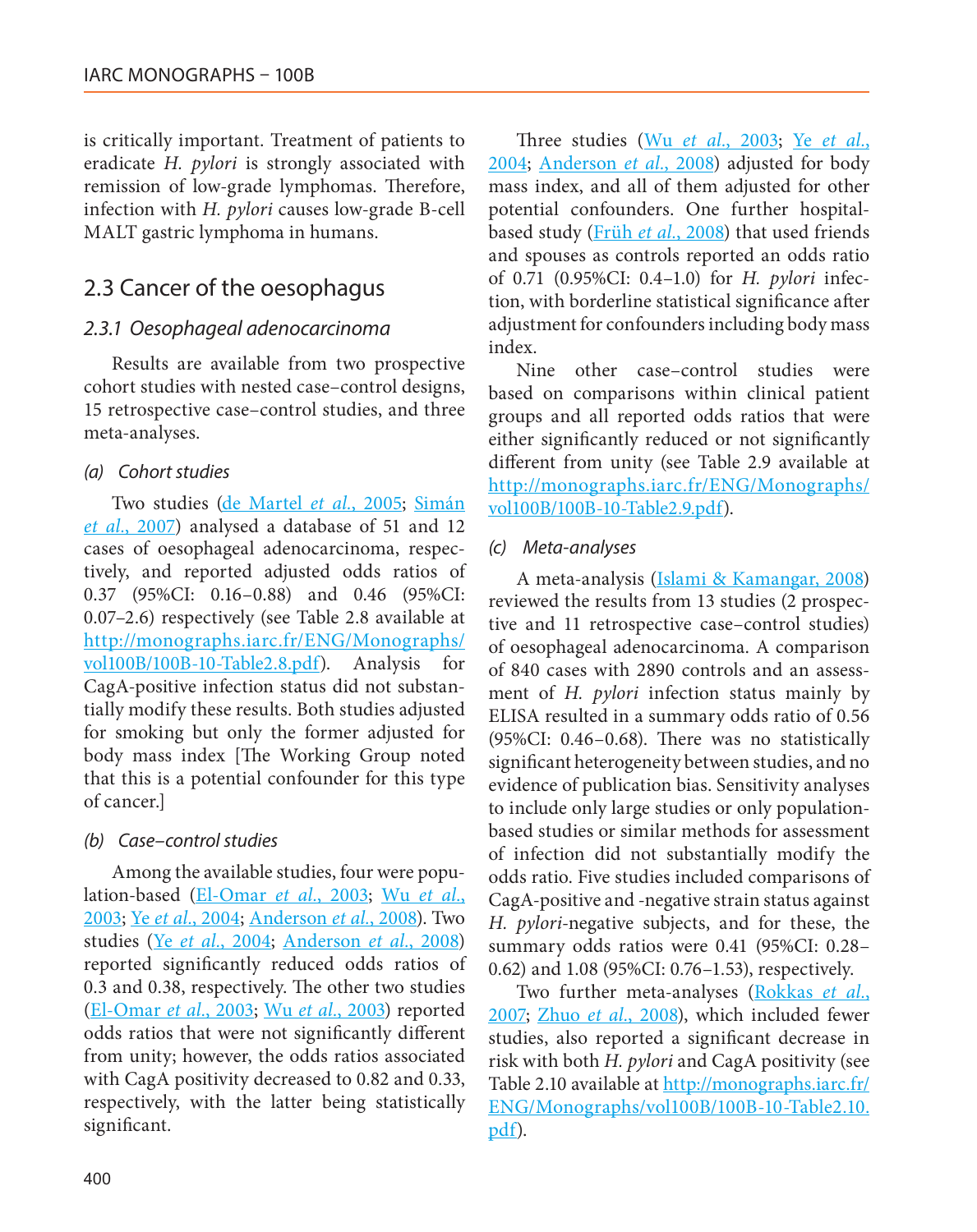#### *(d) Synthesis*

The observational epidemiological studies are all consistent in showing a lack of association between *H. pylori* infection and an increased risk of oesophageal adenocarcinoma. Several of these studies as well as the meta-analyses show a statistically significant reduced risk of oesophageal cancer.

#### *2.3.2 Oesophageal squamous cell carcinoma*

Results are available from two prospective cohort studies with nested case–control designs, five retrospective case–control studies, and three meta-analyses.

#### *(a) Cohort studies*

Two studies (Kamangar *et al.*, 2007; Simán *et al.*, 2007) analysed a database of 300 and 37 cases of oesophageal squamous cell carcinoma respectively. The adjusted odds ratios for *H. pylori* infection were 1.17 (95%CI: 0.88–1.57) and 0.56 (95%CI: 0.24–1.3), respectively. CagA infection status did not substantially modify these results (see Table 2.11 available at [http://mono](http://monographs.iarc.fr/ENG/Monographs/vol100B/100B-10-Table2.11.pdf)[graphs.iarc.fr/ENG/Monographs/vol100B/100B-](http://monographs.iarc.fr/ENG/Monographs/vol100B/100B-10-Table2.11.pdf)[10-Table2.11.pdf\)](http://monographs.iarc.fr/ENG/Monographs/vol100B/100B-10-Table2.11.pdf).

#### *(b) Case–control studies*

Four studies were population-based (El-Omar *et al.*, 2003; Wang *et al.*, 2003a; Ye *et al.*, 2004; Wu *et al.*, 2005). One of these (El Omar *et al.*, 2003) included 53 cases and reported a statistically significant increased odds ratio of 2.11; another study (Wu *et al.*, 2005) included 127 cases and reported a significantly reduced odds ratio of 0.51. The other two studies (Wang *et al.*, 2003a; Ye *et al.*, 2004) included 63 and 85 cases, respectively, and reported odds ratios not significantly different from unity. The studies all adjusted for age and sex but differed in the extent of adjustment for other confounding factors. Only one study (Wu *et al.*, 2005) adjusted for alcohol consumption. One hospital-based study (Iijima

*et al.*, 2007) reported a non-significantly increased odds ratio of 1.40 (95%CI: 0.62–3.15 [calculated by the Working Group]) (see Table 2.12 available at [http://monographs.iarc.fr/ENG/Monographs/](http://monographs.iarc.fr/ENG/Monographs/vol100B/100B-10-Table2.12.pdf) [vol100B/100B-10-Table2.12.pdf\)](http://monographs.iarc.fr/ENG/Monographs/vol100B/100B-10-Table2.12.pdf).

#### *(c) Meta-analyses*

One meta-analysis (Islami & Kamangar, 2008) reviewed results from nine studies (two prospective and seven retrospective case–control studies) of oesophageal squamous cell carcinoma. A comparison of 921 cases of oesophageal squamous cell carcinoma with 2743 controls and an assessment of *H. pylori* infection status mainly by ELISA resulted in a summary odds ratio of 1.10 (95%CI: 0.78–1.55). There was statistically significant heterogeneity between studies, but no evidence of publication bias. Sensitivity analyses to include only large studies or only populationbased studies or similar methods for assessment of infection did not substantially modify the risk. Four studies included comparisons of CagApositive and -negative strain status against *H. pylori*-negative subjects: the meta-relative risks were 1.01 (95%CI: 0.80–1.27) and 1.41 (95%CI: 1.00–1.97), respectively. Two further metaanalyses (Rokkas *et al.*, 2007; Zhuo *et al.*, 2008), which included fewer studies, reported similar results (see Table 2.13 available at [http://mono](http://monographs.iarc.fr/ENG/Monographs/vol100B/100B-10-Table2.13.pdf)[graphs.iarc.fr/ENG/Monographs/vol100B/100B-](http://monographs.iarc.fr/ENG/Monographs/vol100B/100B-10-Table2.13.pdf)[10-Table2.13.pdf](http://monographs.iarc.fr/ENG/Monographs/vol100B/100B-10-Table2.13.pdf)).

#### *(d) Synthesis*

The Working Group concluded that there was little evidence of an association between *H. pylori* infection and the risk of oesophageal squamous cell carcinoma.

## 2.4 Other cancers

### *2.4.1 Cancer of the liver*

#### *(a) Hepatocellular carcinoma*

Results are available from 17 retrospective case–control studies, and a meta-analysis.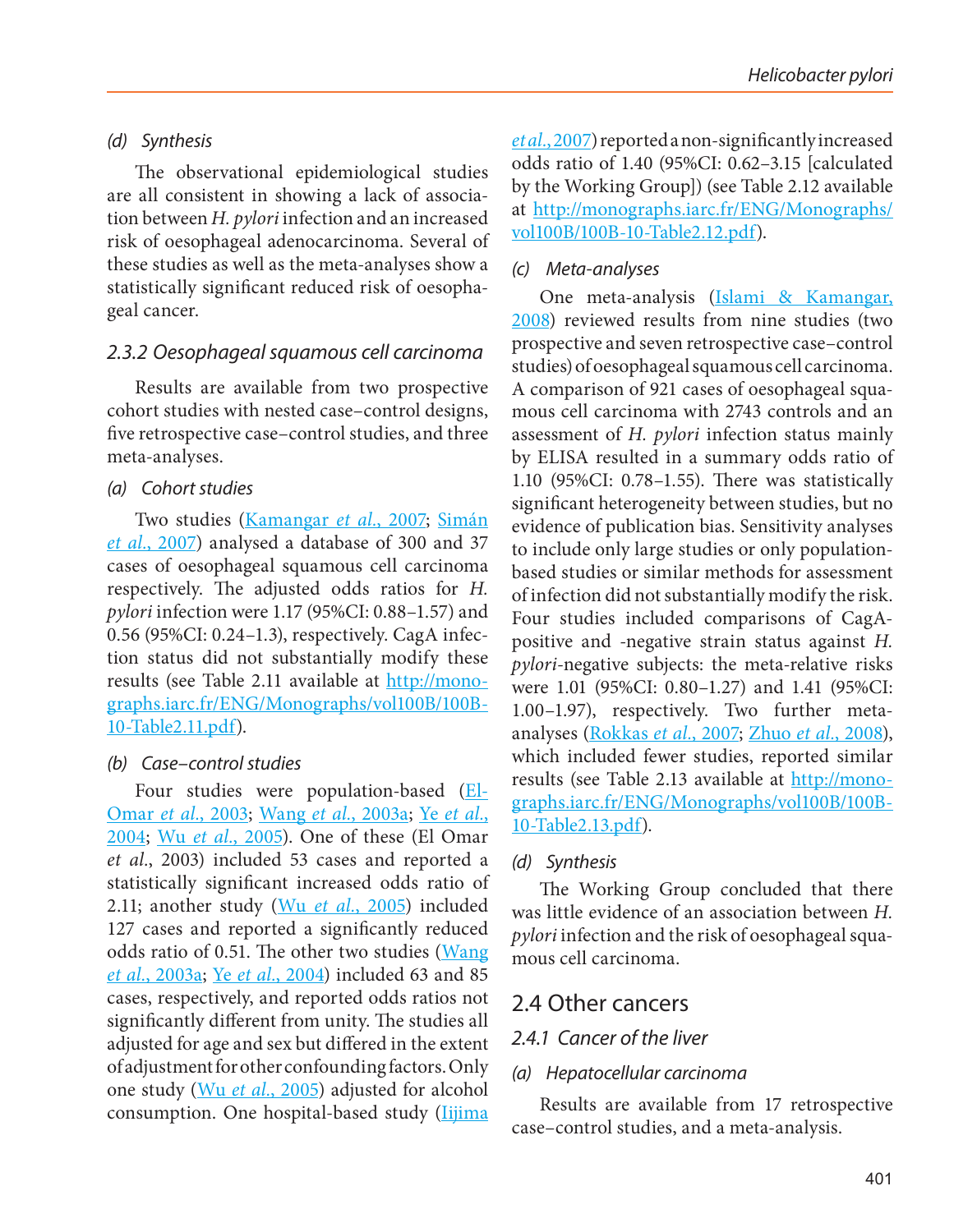Two studies, based on 46 and 11 cases and using ELISA to detect IgG antibodies to *H. pylori*, showed odds ratios [calculated by the Working Group] that were significantly increased in one study (OR, 3.02; 95%CI: 1.12–8.34) (Leone *et al.*, 2003), but not in the other (OR, 2.3; 95%CI: 0.15– 15.1) (Dore *et al.*, 2002) (see Table 2.14 available at [http://monographs.iarc.fr/ENG/Monographs/](http://monographs.iarc.fr/ENG/Monographs/vol100B/100B-10-Table2.14.pdf) [vol100B/100B-10-Table2.14.pdf\)](http://monographs.iarc.fr/ENG/Monographs/vol100B/100B-10-Table2.14.pdf). No adjustment was carried out for potential confounders. All the other studies used PCR assays of liver biopsy samples from cases and controls to detect the presence of *Helicobacter* species (see Table 2.15 available at [http://monographs.iarc.fr/](http://monographs.iarc.fr/ENG/Monographs/vol100B/100B-10-Table2.15.pdf) [ENG/Monographs/vol100B/100B-10-Table2.15.](http://monographs.iarc.fr/ENG/Monographs/vol100B/100B-10-Table2.15.pdf) [pdf](http://monographs.iarc.fr/ENG/Monographs/vol100B/100B-10-Table2.15.pdf)). The primers used for the PCR assays (16s rDNA primers) were for genes associated with the *Helicobacter* genus but were not specific for *H. pylori*. In some of the studies, DNA from a subsample of positive samples was sequenced, and found to be specific for *H. pylori*. A higher proportion of positive results in 13/15 studies were observed among cases when compared to controls. Cases numbers were small in all studies, the largest having 48 cases, and studies varied in the extent to which they adjusted for potential confounding factors.

[The Working Group noted the small size of these studies, the potential problems of specificity associated with PCR assays, the use of opportunistic control series selected from patient groups, and the lack of adjustment for potential confounders.]

A meta-analysis (Xuan *et al.*, 2008) reviewed results from ten studies (nine case–control and one cross-sectional) (see Table 2.16 available at [http://monographs.iarc.fr/ENG/Monographs/](http://monographs.iarc.fr/ENG/Monographs/vol100B/100B-10-Table2.16.pdf) [vol100B/100B-10-Table2.16.pdf\)](http://monographs.iarc.fr/ENG/Monographs/vol100B/100B-10-Table2.16.pdf). A comparison of 242 cases of hepatocellular carcinoma with 280 hospital controls and an assessment of *H. pylori* infection status by PCR on liver biopsy samples resulted in a summary odds ratio of 13.63 (95%CI: 7.90–23.49). [The Working Group were concerned about the comparability of studies within this meta-analysis as a wide variety of control groups and methodologies were employed.]

#### *(b) Cholangiocarcinoma*

A review (de Martel *et al.*, 2009) summarized results from eight studies in which PCR was used to detect the presence of *Helicobacter* species in bile or tissue biopsies from patients with biliary tract cancers and controls usually with benign biliary tract diseases (see Table 2.17 available at [http://monographs.iarc.fr/ENG/Monographs/](http://monographs.iarc.fr/ENG/Monographs/vol100B/100B-10-Table2.17.pdf) [vol100B/100B-10-Table2.17.pdf](http://monographs.iarc.fr/ENG/Monographs/vol100B/100B-10-Table2.17.pdf)). The primers used for the PCR assays were not specific for *H. pylori*. In 2/8 studies, none of the cases was reported as positive but the other six studies all showed a higher proportion of positive results in cases compared to controls. None of these studies included more than 20 cases.

[The Working Group noted the small size of these studies, the potential problems of specificity associated with PCR assays, the use of opportunistic control series selected from patient groups, and the lack of adjustment for potential confounders.]

#### *2.4.2 Cancer of the colorectum*

Results are available from two prospective cohort studies with a nested case–control design, 12 retrospective case–control studies, and one meta-analysis.

#### *(a) Nested case–control analyses with cohort studies*

Two studies (Thorburn *et al.*, 1998; Limburg *et al.*, 2002) were based on 233 and 118 cases of colorectal cancer associated with *H. pylori* infection, and reported non-significant adjusted odds ratios of 0.9 (95%CI: 0.5–1.5) and 1.05 (95%CI: 0.63–1.74), respectively, associated with *H. pylori* infection (see Table 2.18 available at [http://mono](http://monographs.iarc.fr/ENG/Monographs/vol100B/100B-10-Table2.18.pdf)[graphs.iarc.fr/ENG/Monographs/vol100B/100B-](http://monographs.iarc.fr/ENG/Monographs/vol100B/100B-10-Table2.18.pdf)[10-Table2.18.pdf\)](http://monographs.iarc.fr/ENG/Monographs/vol100B/100B-10-Table2.18.pdf). CagA-positive infection status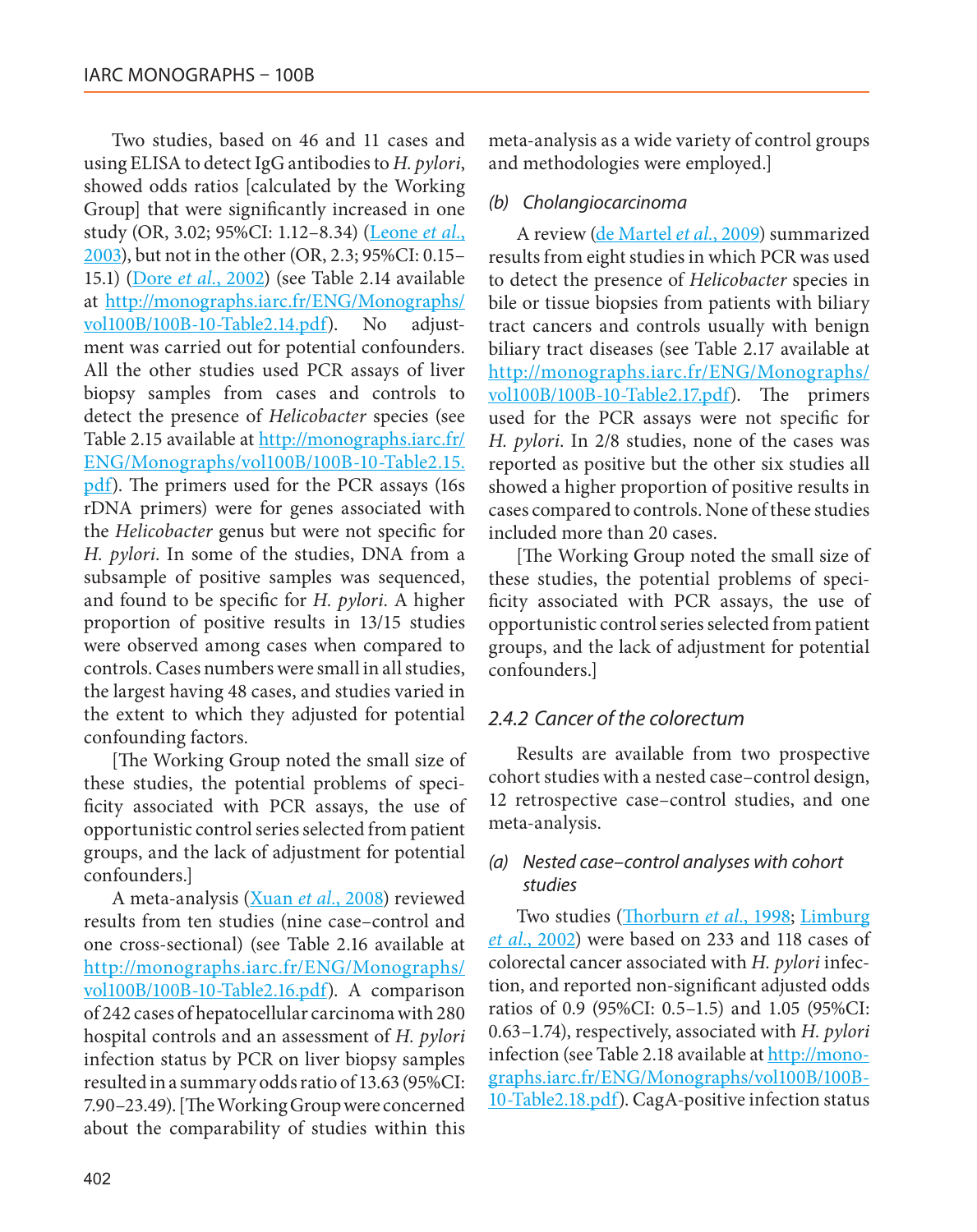did not influence the latter result, and was not tested for in the former study.

## *(b) Case–control studies*

Out of 11 studies, three (Hartwich *et al.*, 2001; Machida-Montani *et al.*, 2007; Zumkeller *et al.*, 2007) were population-based (see Table 2.19 available at [http://monographs.iarc.fr/ENG/](http://monographs.iarc.fr/ENG/Monographs/vol100B/100B-10-Table2.19.pdf) [Monographs/vol100B/100B-10-Table2.19.pdf\)](http://monographs.iarc.fr/ENG/Monographs/vol100B/100B-10-Table2.19.pdf). Two of these (Hartwich *et al.*, 2001; Zumkeller *et al.*, 2007), based on 80 and 384 cases, respectively, reported statistically significant odds ratios of 3.78 and 1.41, respectively, for colorectal cancer associated with *H. pylori* infection. The third study (Machida-Montani *et al.*, 2007) included 121 cases, and reported no significant risk. CagA-positive status did not affect the observed risk. Three studies (Moss *et al.*, 1995; Fireman *et al.*, 2000; Siddheshwar *et al.*, 2001) were based within colonoscopy clinics, and included 41, 51 and 189 cases, respectively, with adjusted odds ratios for colorectal cancer associated with *H. pylori* infection reported to be between 0.74–2.43, none of which statistically significant. One other colonoscopy clinic study (Fujimori *et al.*, 2005) included 154 cases of adenocarcinomas, and reported a statistically significant odds ratio of 1.8.

Four studies were hospital-based (Penman *et al.*, 1994; Meucci *et al.*, 1997; Shmuely *et al.*, 2001; D'Onghia *et al.*, 2007), and did not adjust for any potential confounders.

## *(c) Meta-analysis*

A meta-analysis (Zumkeller *et al.*, 2006) reviewed results from 11 studies (two prospective and nine retrospective case–control studies) (see Table 2.20 available at [http://monographs.iarc.fr/](http://monographs.iarc.fr/ENG/Monographs/vol100B/100B-10-Table2.20.pdf) [ENG/Monographs/vol100B/100B-10-Table2.20.](http://monographs.iarc.fr/ENG/Monographs/vol100B/100B-10-Table2.20.pdf) [pdf](http://monographs.iarc.fr/ENG/Monographs/vol100B/100B-10-Table2.20.pdf)). A total of 899 cases of colorectal cancer were compared with 1476 controls; *H. pylori* infection status was assessed by ELISA in ten studies and by urea breath test in one study. The resulting meta-relative risk was 1.4 (95%CI: 1.1–1.8). The

meta-relative risk for the 2 prospective studies was 1.0 (95%CI: 0.8–1.4).

## *2.4.3 Cancer of the pancreas*

Nilsson *et al.* (2002) analysed pancreatic biopsy specimens from patients undergoing surgery for possible pancreatic cancer to detect the presence of *Helicobacter* species and *H. pylori* by bacterial culture, PCR, and DNA sequencing. Five of six pancreatic ductal carcinomas and one malignant neuroendocrine cancer were positive for *Helicobacter* species by PCR with genusspecific primers; however, none of the five was positive for *H. pylori* by PCR with genus-specific primers. Two of the 16S rDNA PCR fragments were sequenced and compared with the GenBank database by a BLAST search [\(www.ncbi.nlm.nih.](http://www.ncbi.nlm.nih.gov) [gov](http://www.ncbi.nlm.nih.gov)). One of those was 98% similar to the 16S rDNA of *Helicobacter* species liver 3, clustering to a phylogenetic group that includes *H. pylori*. The other was 99% similar to *H. pullorum*, and clustered to a phylogenetic group that also contains *H. bilis*.

Results are available from three informative prospective cohort studies with nested case– control designs, and one retrospective case– control study.

Two of the three prospective cohort studies (de Martel *et al.*, 2008; Lindkvist *et al.*, 2008) based on 104 and 87 cases, respectively, of pancreatic cancer associated with *H. pylori* infection reported non-significant odds ratios of 0.85 (95%CI: 0.49–1.48) and 1.25 (95%CI: 0.75–2.09), respectively. The third study (Stolzenberg-Solomon *et al.*, 2001) reported an odds ratio of 1.87 (95%CI: 1.05–3.34) for *H. pylori* seropositivity. CagA-positive infection status did not influence any of these results. All studies adjusted for age, sex, and smoking (see Table 2.21 available at [http://monographs.iarc.fr/ENG/Monographs/](http://monographs.iarc.fr/ENG/Monographs/vol100B/100B-10-Table2.21.pdf) [vol100B/100B-10-Table2.21.pdf\)](http://monographs.iarc.fr/ENG/Monographs/vol100B/100B-10-Table2.21.pdf).

The retrospective case–control study (Raderer *et al.*, 1998) included 92 cases of pancreatic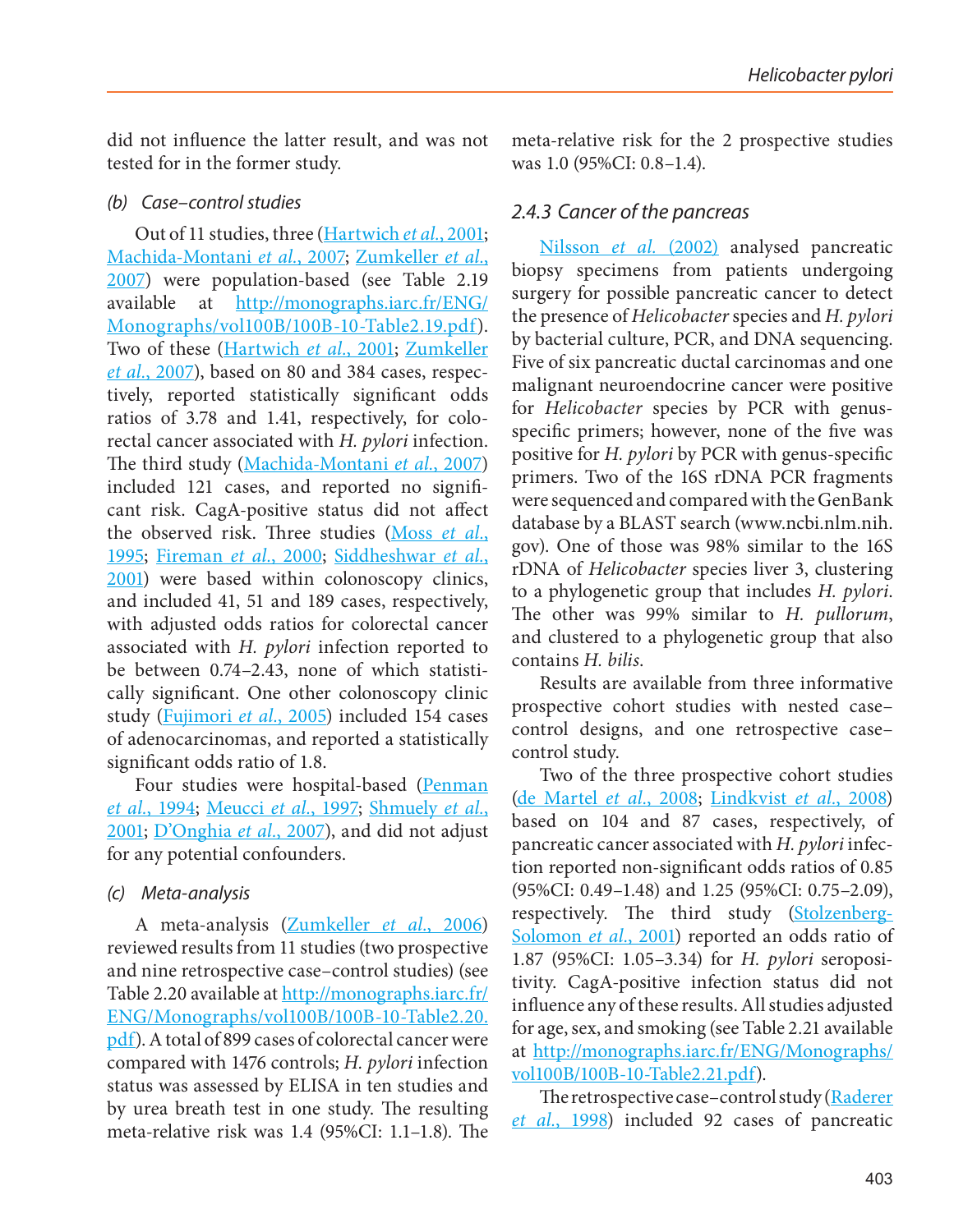cancer. The odds ratio for the risk of pancreatic cancer associated with *H. pylori* infection was 2.1 (95%CI: 1.1–4.1) (see Table 2.22 available at [http://monographs.iarc.fr/ENG/Monographs/](http://monographs.iarc.fr/ENG/Monographs/vol100B/100B-10-Table2.22.pdf) [vol100B/100B-10-Table2.22.pdf\)](http://monographs.iarc.fr/ENG/Monographs/vol100B/100B-10-Table2.22.pdf).

#### *2.4.4 Cancer of the lung*

Results are available from four retrospective case–control studies (see Table 2.23 available at [http://monographs.iarc.fr/ENG/Monographs/](http://monographs.iarc.fr/ENG/Monographs/vol100B/100B-10-Table2.23.pdf) [vol100B/100B-10-Table2.23.pdf](http://monographs.iarc.fr/ENG/Monographs/vol100B/100B-10-Table2.23.pdf)).

Two retrospective case–control studies (Gocyk *et al.*, 2000; Ece *et al.*, 2005) included 50 and 43 cases of lung cancer, respectively, and showed statistically significant associations with *H. pylori* infection with odds ratios [estimated by the Working Group] of 5.06 and 13.33, respectively. The first study was not adjusted for smoking, and the second included only smokers. Two other studies (Philippou *et al.*, 2004; Najafizadeh *et al.*, 2007) included 72 and 40 cases of lung cancer, respectively, and neither showed a statistically significant association with *H. pylori* infection. [The Working Group noted that none of these four studies was adequately adjusted for smoking.]

### *2.4.5 Cancer of the head and neck*

Results are available from four retrospective case–control studies (see Table 2.24 available at [http://monographs.iarc.fr/ENG/Monographs/](http://monographs.iarc.fr/ENG/Monographs/vol100B/100B-10-Table2.24.pdf) [vol100B/100B-10-Table2.24.pdf\)](http://monographs.iarc.fr/ENG/Monographs/vol100B/100B-10-Table2.24.pdf). The studies varied slightly in their case definitions. One (Grandis *et al.*, 1997) included 21 cases of squamous cell carcinomas of the head and neck and the odds ratio for *H. pylori* infection was 0.82 (95%CI: 0.24–2.76). A second study among smokers (Aygenc *et al.*, 2001) included 26 cases of squamous cell laryngeal cancers and the odds ratio for *H. pylori* infection [estimated by the Working Group] was 3.97 (95%CI: 1.32–11.89). A third study (Rubin *et al.*, 2003) included 55 cases

of squamous cell cancer of the upper aerodigestive tract (excluding oesophagus) and six cases of laryngeal severe dysplasia, and the odds ratio for *H. pylori* infection [estimated by the Working Group] for the risk of cancer/severe dysplasia was 1.86 (95%CI: 1.03–3.35). The final study (Nurgalieva *et al.*, 2005) included 119 cases of squamous cell carcinoma of the laryngopharynx, and the adjusted odds ratio for *H. pylori* infection was 1.27 (95%CI: 0.70–2.29).

### *2.4.6 Childhood leukaemia*

One prospective cohort study (Lehtinen *et al.*, 2005) with a nested case–control design compared 341 children with acute lymphocytic leukaemia and 61 with other leukaemias with 1212 matched controls (see Table 2.25 available at [http://monographs.iarc.fr/ENG/Monographs/](http://monographs.iarc.fr/ENG/Monographs/vol100B/100B-10-Table2.25.pdf) [vol100B/100B-10-Table2.25.pdf](http://monographs.iarc.fr/ENG/Monographs/vol100B/100B-10-Table2.25.pdf)). *H. pylori* infection status was determined on maternal serum samples (first trimester) by ELISA for IgG and IgM antibodies. The adjusted odds ratio for risk of all leukaemias combined was 1.0 (95%CI: 0.8–1.2) for IgG antibodies. Results for IgM antibodies or specifically for acute lymphoblastic leukaemia did not differ substantially.

## 2.5 Cofactors

Two studies have found an effect modification between smoking, *H.pylori* infection, and gastric carcinoma (Zaridze *et al.*, 2000; Brenner *et al.*, 2002). Zaridze *et al.* (2000) reported on the relative risk of gastric cancer associated with smoking by *H. pylori* status. Among men, the odds ratio for ever smoking compared to never smoking among *H. pylori* negatives was 1.0 (95%CI: 0.5–2.1), and ever smoking compared to never smoking among *H. pylori* positives was 2.3 (95%CI: 1.1–4.7), with a  $P = 0.07$  for the effect modification between smoking and *H. pylori*.

Brenner *et al.* (2002) evaluated the individual and joint association of smoking and *H. pylori*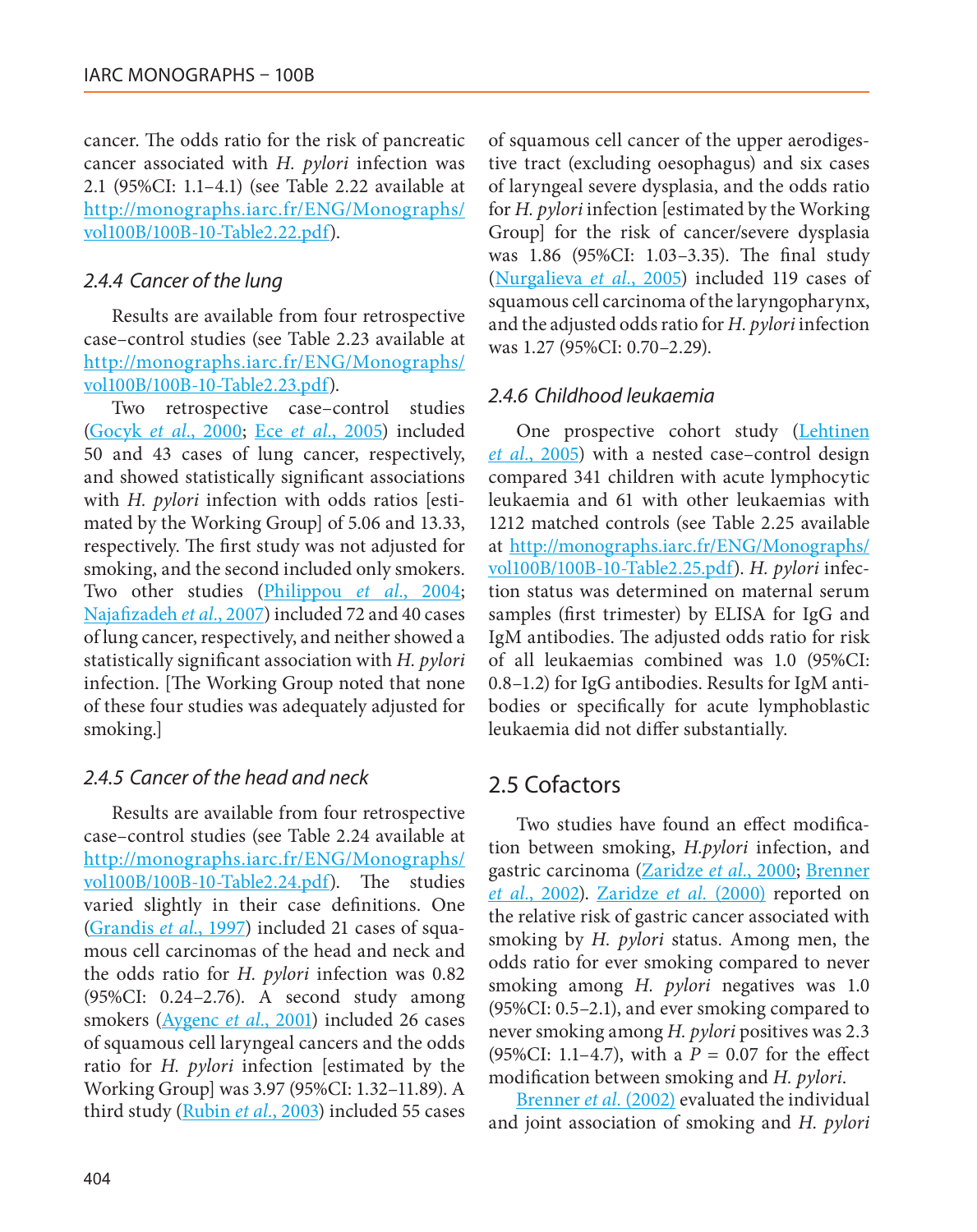infection as well as CagA-positive *H. pylori* infection. The adjusted relative risk of gastric cancer was 2.6 (95%CI: 1.2–5.7) for CagA-positive *H. pylori* infection in non-smokers compared to uninfected non-smokers, and CagA-positive *H. pylori*-infected smokers had a relative risk of 7.2 (95%CI: 2.2–23.6). When analyses were restricted to non-cardia gastric cancer, the corresponding estimates of relative risk were 6.1 (95%CI: 2.3–16.5) for CagA-positive non-smokers and 16.6 (95%CI: 4.3–67.2) for CagA-positive smokers. Not all studies found this effect. Machida-Montani *et al.* (2004) found gastric cancer risk associated with smoking and dietary factors to be independent of risk associated with *H.pylori* infection.

Plasma levels of vitamin C are inversely associated with gastric cancer risk for both cardia and non-cardia, diffuse, and intestinal subsites. Vitamin C plasma levels showed no effect modification with *H. pylori* infection (Jenab *et al.*, 2006). Ekström *et al.* (2000), however, found an effect modification on non-cardia gastric carcinoma risk by dietary intake of ascorbic acid, β-carotene, and α-tocopherol by *H. pylori* infection status. There was little or no association of these antioxidants in *H. pylori*-negative subjects, but 30–70% reductions in the relative risk of noncardia gastric carcinoma in *H. pylori*-positive subjects were observed with dietary intake increments of 50 mg/day of ascorbic acid, 3.0 mg/day β-carotene or 8.0 mg/day of α-tocopherol.

A significant effect modification between *H. pylori* infection and salted, smoked foods and processed meat has been observed (Phukan *et al.*, 2006; Shikata *et al.*, 2006; Epplein *et al.*, 2008). Two studies from East Asia have correlated dietary salt intake with an increased risk of non-cardia gastric cancer over and above that attributable to *H. pylori* alone (Lee *et al.*, 2003; Shikata *et al.*, 2006).

In two recent studies, diets rich in fresh vegetables [and therefore high in antioxidants] intake were shown to be specially beneficial in reducing non-cardia gastric cancer risk among those who are *H. pylori* infected (Ekström *et al.*, 2000; Epplein *et al.*, 2008).

Ekström *et al.* (1999) found that risk of gastric cancer associated with *H. pylori* infection was independent of risk associated with specific occupational exposures.

## **3. Cancer in Experimental Animals**

## 3.1 Mongolian gerbil

The first report of gastric cancer induced by *H. pylori* in an animal model was published by Watanabe *et al.* (1998). The authors infected Mongolian gerbils (*Meriones unguiculatus*) with *H. pylori* strain TN2GF4, and observed the gastric lesions after 62 weeks. Gastric adenocarcinomas were detected in 10/27 infected animals vs 0/30 controls.

The Mongolian gerbil model infected with *H. pylori* has been cited in seven other publications (Honda *et al.*, 1998; Hirayama *et al.*, 1999; Zheng *et al.*, 2004; Elfvin *et al.*, 2005; Franco *et al.*, 2005, 2008; Romero-Gallo *et al.*, 2008), and all except one (Elfvin *et al.*, 2005) reported gastric adenocarcinoma developments. They developed late in the animals' lives (62–90 weeks) except in three studies (Franco *et al.*, 2005, 2008; Romero-Gallo *et al.*, 2008) where the development was extremely rapid (8–12 weeks).

It is noteworthy that in other experiments using chemical carcinogens in Mongolian gerbils and where *H. pylori*-infected animals were used as controls, none of the controls developed gastric cancer (Sugiyama *et al.*, 1998; Tokieda *et al.*, 1999; Shimizu *et al.*, 1999; Nozaki *et al.*, 2002; Kato *et al.*, 2006) with a follow-up of 40–53 weeks, or in the study of Cao *et al.* (2007) despite a follow-up of 70 weeks.

These results indicate that the Mongolian gerbil is not the most reliable model for the development of gastric adenocarcinomas even after a long follow-up. The reason could be linked to the animal strain used. Mongolian gerbils were first bred in Japan, then exported to the USA,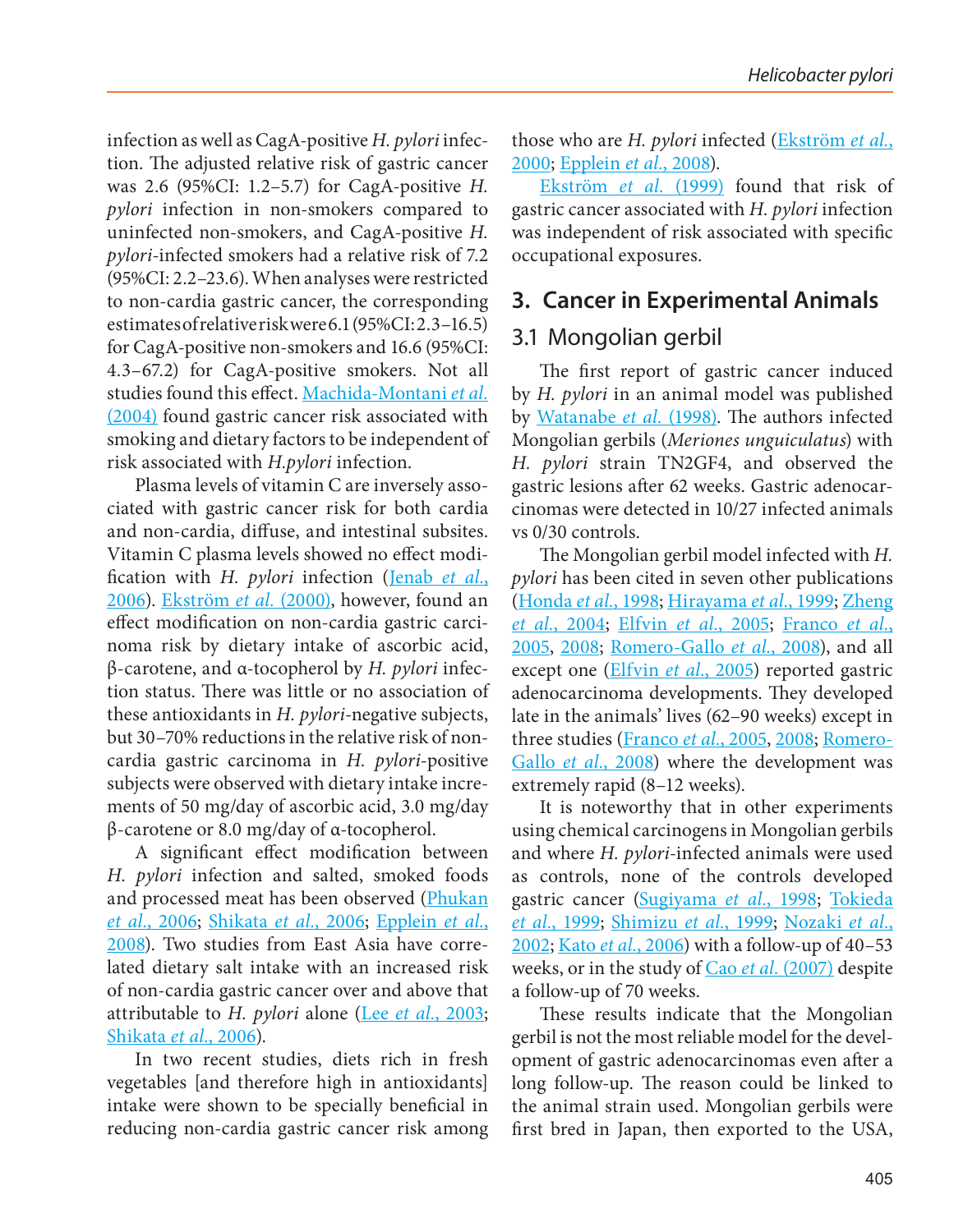and later to Europe. The genetic background of the animals may have evolved differently among the different colonies. The *H. pylori* strain used may also be the cause of these discrepant results. Two strains were essentially used (ATCC 43 504 and TN2GF4) but when Franco *et al.* (2005) used a Mongolian gerbil adapted strain (7.13) derived from the parent strain B128, they observed gastric adenocarcinomas in 59% of the animals. The high susceptibility of this strain was confirmed in two further studies by Franco *et al.* (2008) and Romero-Gallo *et al.* (2008). Another variable is the criteria used for grading the observed pathology. This point was raised by Elfvin *et al.* (2005) who published a negative result. Furthermore, in the Mongolian gerbil model, no metastasis was reported nor did any gerbil die of gastric carcinoma.

The limitation of this model led to test the impact of *H. pylori* infection in Mongolian gerbils receiving well known chemical carcinogens, e.g. *N*-methyl-*N*-Nitrosourea or *N*-methyl-*N'*-nitro-*N*-nitrosoguanidine at different concentrations. Eight studies used such a design and in all of them, there was a synergistic effect of *H. pylori* infection on the incidence of gastric carcinomas compared to the incidence observed after treatment with the carcinogen alone.

In some studies gerbils were infected with *H. pylori* and then treated also with a chemical carcinogen to test the action of pharmacological agents such as a cyclooxygenase 2 inhibitor (etodolac) (Magari *et al.*, 2005), and an antioxidative and anti-inflammatory compound (canolol) (Cao *et al.*, 2008), both of which have a protective effect. The impact of a salty diet was also tested in two studies (Nozaki *et al.*, 2002; Kato *et al.*, 2006), and a synergy between *H. pylori* infection and a high-salt diet was observed. Romero-Gallo *et al.* (2008) and Nozaki *et al.* (2003) showed the benefit of an early eradication using clarithromycin-based triple therapy, which decreased the gastric cancer incidence.

See Table 3.1.

#### 3.2 Mouse

#### *3.2.1 Inbred mouse*

The progression of the gastric lesions after *H. pylori* infection has also been observed in inbred mice, C57BL/6 and BALB/c. Despite a long follow-up of 80 and 100 weeks by Kim *et al.* (2003) and Wang *et al.* (2003b), respectively, no gastric adenocarcinoma occurred, only gastric lymphoma in the latter. When C57BL/6 mice crossed with 12996/SvEv mice were infected by *H. pylori* and submitted to a high-salt diet, highgrade dysplasia occurred but not adenocarcinoma (Rogers *et al.*, 2005).

In a study where C57BL/6 mice infected with *H. felis* received an eradication treatment after different time periods, Cai *et al.* (2005) observed adenocarcinomas in all untreated infected animals after 24 months, no adenocarcinomas if the treatment was given after 2 or 6 months of infection, and a decrease in the incidence of adenocarcinomas if the treatment was delayed to the 12th month.

#### *3.2.2 Transgenic mouse*

The first model (of five transgenic models) used transgenic mice deficient for TGF-β infected with *H. pylori*. Gastric adenocarcinoma or dysplasia developed in 85.7% of the mice after 36 weeks (Hahm *et al.*, 2002).

The second model involves transgenic mice overexpressing gastrin (INS-GAS mice). A first study showed that infection of INS-GAS male mice with *H. pylori* strain SS1 could induce gastric adenocarcinoma in 4/6 male animals within 30 weeks (Fox *et al.*, 2003a). This finding was repeated in another study (3/7 gastric adenocarcinoma within 28 weeks), and the protective effect of estradiol was shown (Ohtani *et al.*, 2007). In a study designed to determine the impact of *H. pylori* eradication therapy (Lee *et al.*, 2008), gastric carcinogenesis was inhibited. In another study where an H2-receptor antagonist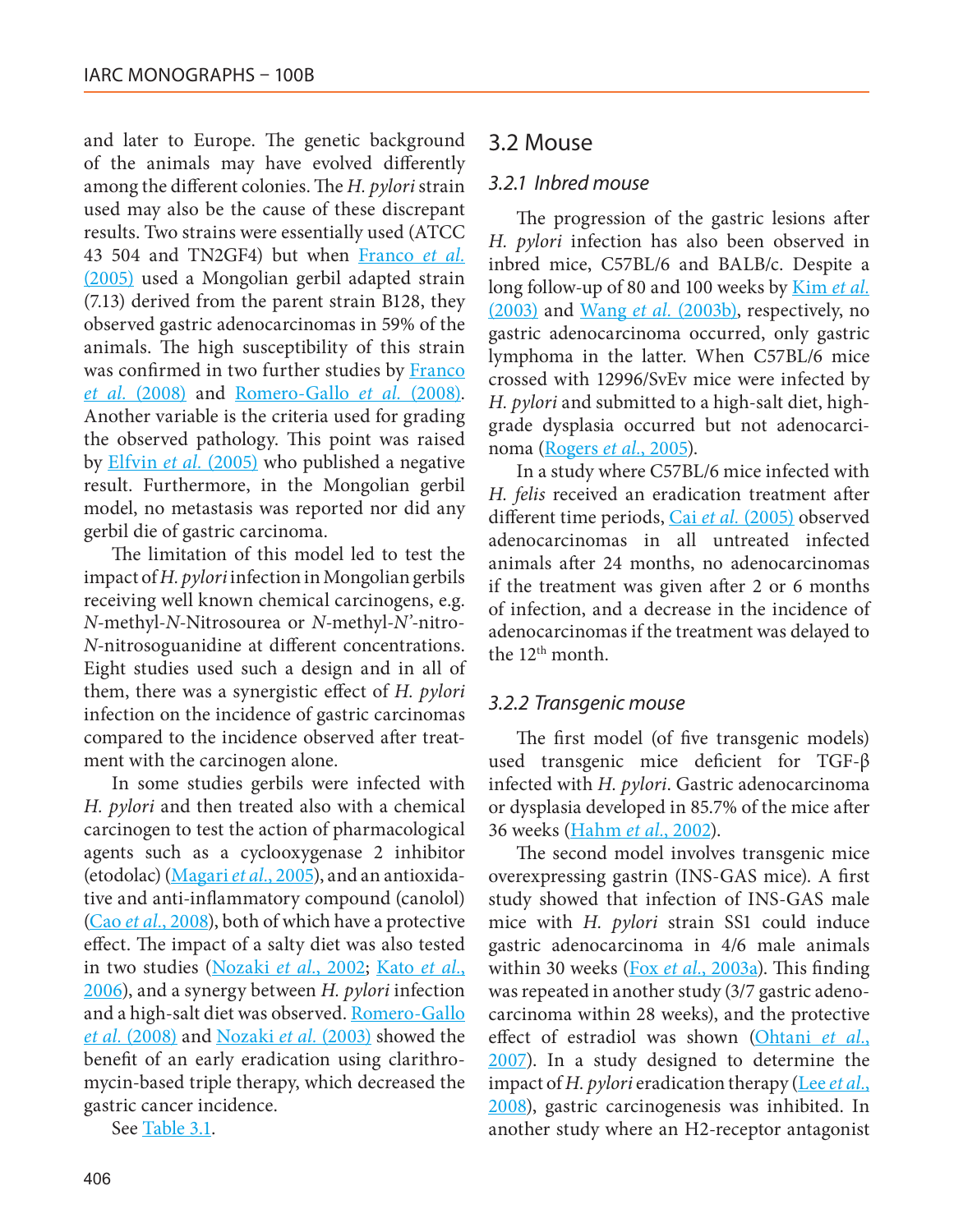| Table 3.1 Studies of gastric cancer in Mongolian gerbils infected by H. pylori by gavage with or without modifying agents |  |
|---------------------------------------------------------------------------------------------------------------------------|--|
|---------------------------------------------------------------------------------------------------------------------------|--|

| <b>Duration</b><br>Reference                | Dosing regimen, strain<br>Gender<br>Animals/group at start                                                                                                                          | <b>Incidence of tumours</b>                                                                                                 | Significance                             | <b>Comments</b>                                                                                                                                                                                                                                                                                                                          |
|---------------------------------------------|-------------------------------------------------------------------------------------------------------------------------------------------------------------------------------------|-----------------------------------------------------------------------------------------------------------------------------|------------------------------------------|------------------------------------------------------------------------------------------------------------------------------------------------------------------------------------------------------------------------------------------------------------------------------------------------------------------------------------------|
| 62 wk<br>Watanabe et al. (1998)             | 107 CFU H. pylori, TN2GF4<br>(M)<br>55, 30 (controls)                                                                                                                               | Adenocarcinoma:<br>$10/27$ cases<br>$0/30$ controls                                                                         | $[P=0.0002]$                             | Well differentiated intestinal type<br>cancer of the pyloric region                                                                                                                                                                                                                                                                      |
| $18 \text{ mo}$<br>Honda et al. (1998)      | 10 <sup>9</sup> CFU H. pylori, ATCC 43 504<br>(M)<br>$15, 15$ (controls)                                                                                                            | Adenocarcinoma:<br>$2/5$ cases<br>$0/5$ controls                                                                            | [NS]                                     |                                                                                                                                                                                                                                                                                                                                          |
| 23 mo (average)<br>Hirayama et al. (1999)   | H. pylori, ATCC 43 504<br>(M)<br>56 (total), 3 (controls)                                                                                                                           | Adenocarcinoma; Carcinoids<br>12-18 mo: $1/16$ ; $4/16$<br>18-24 mo: 0/14; 3/14<br>>24 mo: 0/24; 11/26<br>Controls 0/3; 0/3 | [NS]                                     | Carcinoids were found in the fundus<br>region of the stomach                                                                                                                                                                                                                                                                             |
| 84 wk<br>Zheng et al. (2004)                | H. pylori, ATCC 43 504 or H. pylori 161<br>(M, F)<br>1: H. pylori ATCC 43 504: n=18<br>2: H. pylori 161: $n=18$<br>3: Controls: $n=10$                                              | Adenocarcinoma:<br>$1: 1/6(16.6\%)$<br>2:2/11(18.2%)<br>3:0/10                                                              | [NS], Group 1 and<br>$2 \text{ vs } 3$   |                                                                                                                                                                                                                                                                                                                                          |
| 18 mo<br>Elfvin et al. (2005)               | 1: <i>H. pylori</i> , TN2GF4: $n=23$<br>2: <i>H. pylori</i> , <i>SS1</i> : $n=20$<br>3: Controls: $n=18$<br>(M)<br>Interim sacrifices at 3, 6 and 12 mo<br>Group size: 3-10 animals | No adenocarcinoma observed<br>in all 12 groups                                                                              |                                          | [Age of the animals at start is<br>described as 'sixty-seven-week-old',<br>which could be a typo.]<br>Discussion on the interpretation<br>of the pathological findings to<br>conclude adenocarcinoma: the<br>authors conclude that, so far,<br>adenocarcinomas have not yet been<br>shown convincingly to develop in<br>infected gerbils |
| 4 wk, 8 wk or 16 wk<br>Franco et al. (2005) | (M)<br>Experiment 1                                                                                                                                                                 | Adenocarcinoma:                                                                                                             | $[P<0.0001]$ ; Group<br>$B(8$ wk) vs $D$ | H. pylori strains 7.13 is gerbil<br>adapted, derived from parent strain                                                                                                                                                                                                                                                                  |
|                                             | A. H. pylori B128: n=16<br>B. H. pylori 7.13: n=16                                                                                                                                  | $A: 0/16 (8$ wk)<br>B: 4 wk: 2/8 (25%), 8 wk: 6/8<br>(75%)                                                                  |                                          | B128 (human gastric ulcer strain).<br>Experiment 2 is very likely to be<br>positive at Weeks 8 and 16                                                                                                                                                                                                                                    |
|                                             | Experiment 2<br>C. H. pylori 7.13: n=116                                                                                                                                            | C: 4 wk: 17% [incidence NS], 8<br>wk: 59% [incidence NS], 16 wk:<br>59% [incidence NS]                                      |                                          |                                                                                                                                                                                                                                                                                                                                          |
|                                             | D. Controls: $n=42$                                                                                                                                                                 | D: 0/42                                                                                                                     |                                          |                                                                                                                                                                                                                                                                                                                                          |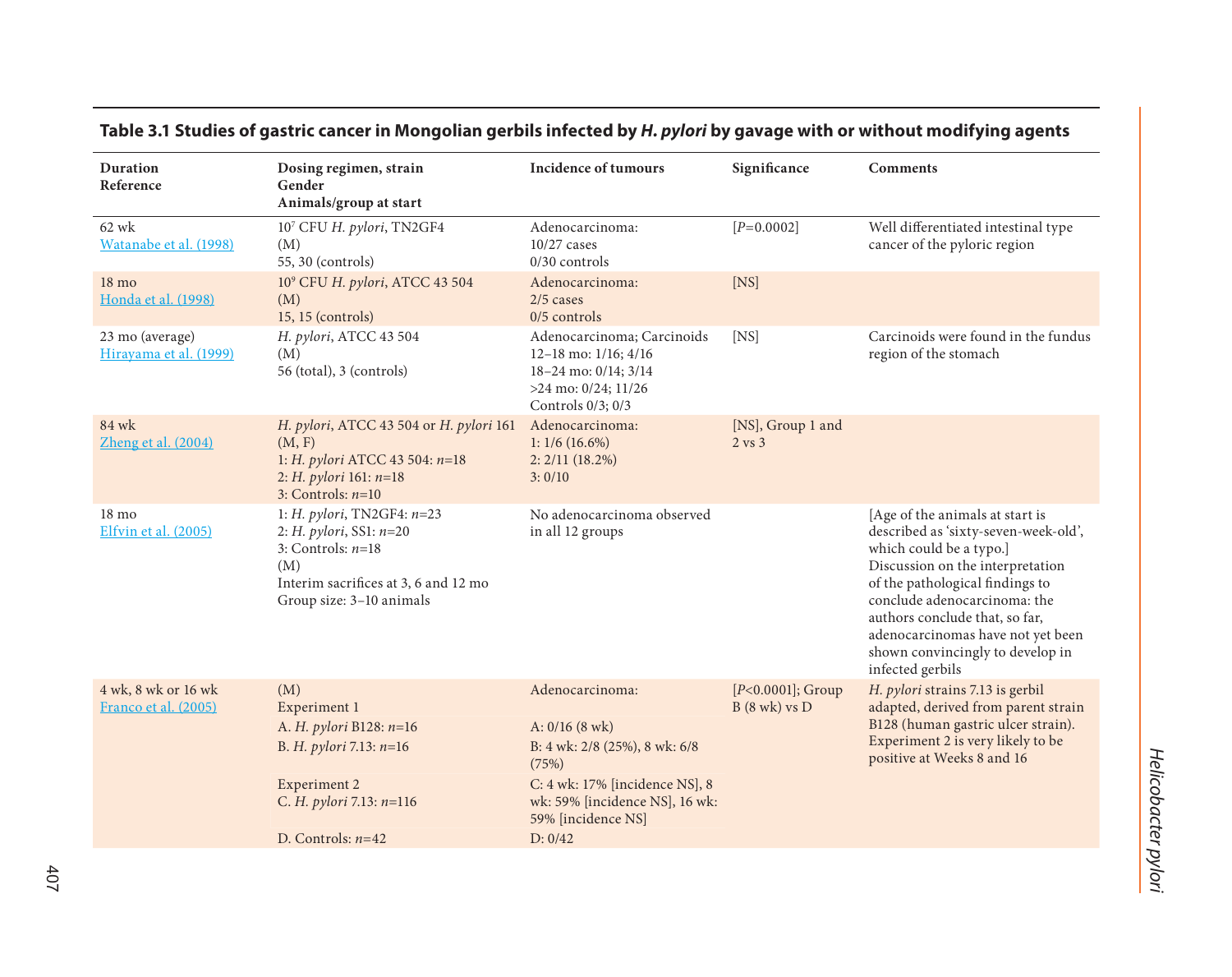| Table 3.1 (continued)          |                                                                                                                                                                              |                                        |                                     |                                                                      |  |
|--------------------------------|------------------------------------------------------------------------------------------------------------------------------------------------------------------------------|----------------------------------------|-------------------------------------|----------------------------------------------------------------------|--|
| <b>Duration</b><br>Reference   | Dosing regimen, strain<br>Gender<br>Animals/group at start                                                                                                                   | <b>Incidence of tumours</b>            | Significance                        | <b>Comments</b>                                                      |  |
| $14 - 18$ wk                   | $5 \times 10^9$ CFU H. pylori strain 7.13                                                                                                                                    | Adenocarcinoma:                        |                                     |                                                                      |  |
| Romero-Gallo et al. (2008)     | 1. Eradication therapy at 4 wk<br>post infection with lansoprazole,<br>amoxicillin and clarithromycin, orally,<br>for 2 wk (daily). Sacrifice 8 wk after end<br>of treatment | 0/8                                    | $P=0.01$<br>Group 1 vs 2            | Eradication treatment decreased the<br>carcinoma incidence           |  |
|                                | 2. Controls infected for 14 wk                                                                                                                                               | 6/20(33%)                              |                                     |                                                                      |  |
|                                | 3. Eradication therapy at 8 wk<br>post infection with lansoprazole,<br>amoxicillin and clarithromycin, orally,<br>for 2 wk (daily). Sacrifice 8 wk after end<br>of treatment | 1/14(7%)                               | $P=0.027$<br>Group 3 vs 4           |                                                                      |  |
|                                | 4. Controls infected for 18 wk                                                                                                                                               | $5/10(50\%)$                           |                                     |                                                                      |  |
| $12 - 52$ wk                   | (M)                                                                                                                                                                          | Adenocarcinoma:                        |                                     | cagA, cytotoxin-associated gene                                      |  |
| Franco et al. (2008)           | 1. H. pylori 7.13 (12-16 wk, $n=18$ ; 24-30<br>wk, $n=19$ ; 40-52 wk, $n=9$ )                                                                                                | 53% [9/17], 50% [9/18],<br>55% (5/9)   | $[p=0.0003]$ , [NS],<br>$[p=0.005]$ | vacA, vacuolating cytotoxin gene                                     |  |
|                                | 2. H. pylori 7.13 cagA- (12-16 wk, n=18;<br>24-30 wk, $n=20$ ; 40-52 wk, $n=17$ )                                                                                            | $0\%$ (0/18), 0% (0/20), 0% (0/17)     | [NS], [NS], [NS],                   |                                                                      |  |
|                                | 3. H. pylori 7.13 vacA- (12-16 wk, n=13;<br>24-30 wk, $n=9$ ; 40-52 wk, $n=17$ )                                                                                             | 16% (2/13), 37% [3/8], 47.5%<br>(8/17) | [NS], [NS],<br>[p<0.005]            |                                                                      |  |
|                                | 4. Controls $(12-16 \text{ wk}, n=19; 24-30 \text{ wk},$<br>$n=5$ ; 40-52 wk, $n=13$ )                                                                                       | 0% (0/19), 0% (0/5), 0% (0/13)         |                                     |                                                                      |  |
| MNNG (in the drinking-water)   |                                                                                                                                                                              |                                        |                                     |                                                                      |  |
| 52 wk<br>Tokieda et al. (1999) | 10° CFU H. pylori, ATCC 43 504<br>(M)                                                                                                                                        |                                        |                                     | Group 3: poorly differentiated GC<br>Group 4: well differentiated GC |  |
|                                |                                                                                                                                                                              | Adenocarcinoma:                        |                                     |                                                                      |  |
|                                | 1. Controls: $n=30$                                                                                                                                                          | 1:0/20                                 |                                     |                                                                      |  |
|                                | 2. H. pylori: $n=25$                                                                                                                                                         | 2:0/14                                 |                                     |                                                                      |  |
|                                | 3. MNNG 50 ppm orally (20 wk): $n=27$                                                                                                                                        | 3:3/17(17.6%)                          | $P<0.05$ ,                          |                                                                      |  |
|                                | 4. MNNG 50 ppm orally $(20 \text{ wk}) + H$ .<br>$pylori: n=25$                                                                                                              | 4:4/6(66.7%)                           | Group 4 vs 3                        |                                                                      |  |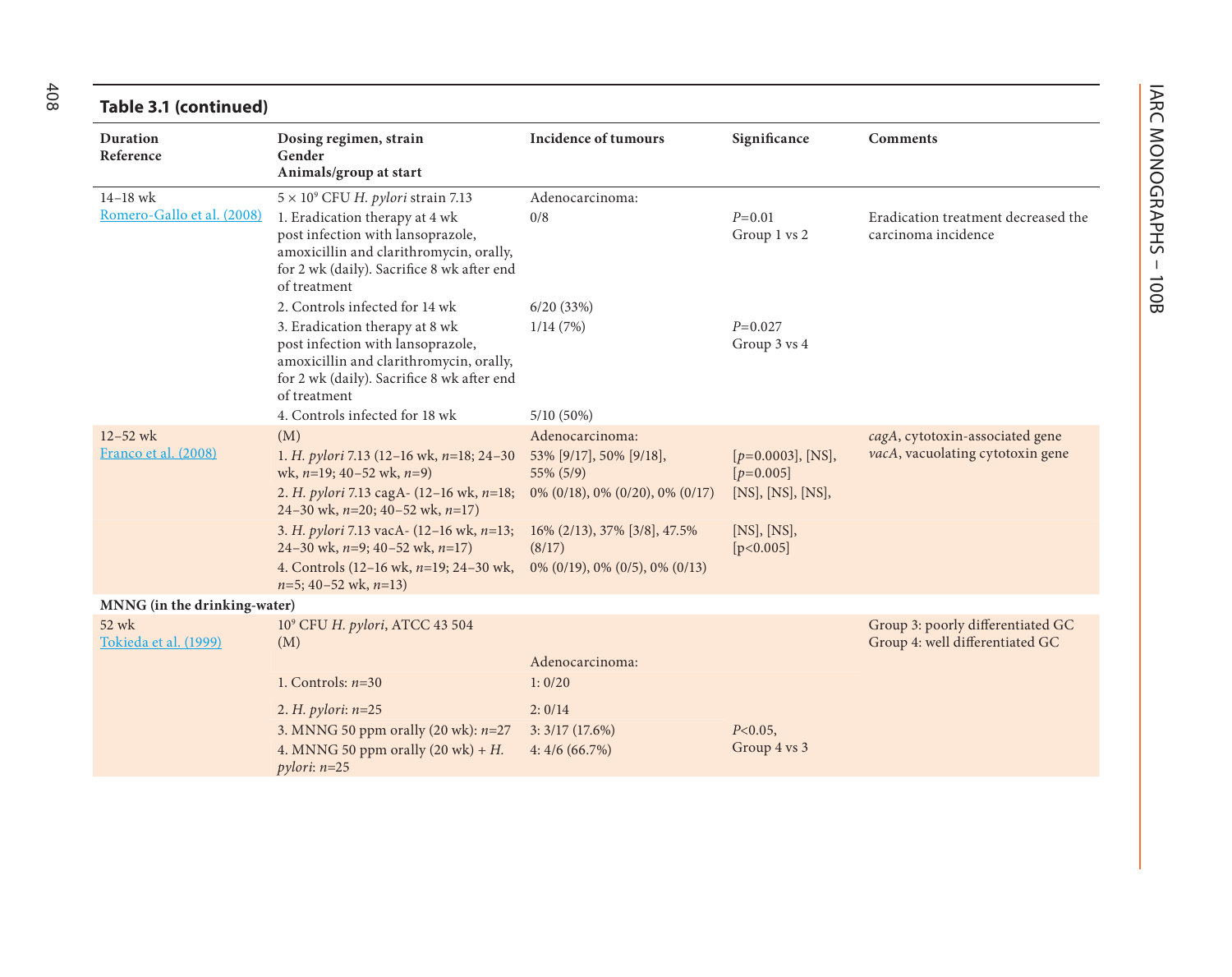| Duration<br>Reference       | Dosing regimen, strain<br>Gender                          | <b>Incidence of tumours</b>      | Significance                          | <b>Comments</b> |
|-----------------------------|-----------------------------------------------------------|----------------------------------|---------------------------------------|-----------------|
|                             | Animals/group at start                                    |                                  |                                       |                 |
| 50 wk                       | 10 <sup>8</sup> CFU H. pylori, ATCC 43 504                |                                  |                                       |                 |
| Shimizu et al. (1999)       | (M)                                                       |                                  |                                       |                 |
|                             | 1: MNNG 300 ppm (10 wk) followed by                       | Adenocarcinoma:<br>1: 12/27(44%) | $P<0.01$ , Group 1                    |                 |
|                             | H. pylori                                                 |                                  | vs <sub>2</sub>                       |                 |
|                             | 2: MNNG 300 ppm (10 wk) alone                             | $2: 1/19(5.3\%)$                 |                                       |                 |
|                             | 3: MNNG 60 ppm (10 wk) followed by<br>H. pylori           | 3: 6/27 (24%)                    | $P<0.05$ , Group 3<br>vs <sub>4</sub> |                 |
|                             | 4: MNNG 60 ppm (10 wk) alone                              | 4:0/20                           |                                       |                 |
|                             | 5: H. pylori followed by MNNG 100<br>$ppm(30$ wk $)$      | 5:4/27(14.8%)                    |                                       |                 |
|                             | 6: MNNG 100 ppm (30 wk) alone                             | 6: 3/18 (16.7%)                  |                                       |                 |
|                             | 7: H. pylori followed by MNNG 20 ppm<br>$(30 \text{ wk})$ | 7: 15/25 (60%)                   | P<0.001, Group 7<br>vs 8              |                 |
|                             | 8: MNNG 20 ppm (30 wk) alone                              | 8: 1/19(5%)                      |                                       |                 |
|                             | 9: H. pylori alone                                        | 9:0/20                           |                                       |                 |
|                             | 10: Controls                                              | 10:0/20                          |                                       |                 |
| MNU (in the drinking water) |                                                           |                                  |                                       |                 |
| $40$ wk                     | 10° CFU H. pylori, ATCC 43 504                            | Adenocarcinoma:                  |                                       |                 |
| Sugiyama et al. (1998)      | (M)                                                       |                                  |                                       |                 |
|                             | Experiment 1 (18-20/group)                                |                                  |                                       |                 |
|                             | A. H. pylori followed by MNU 10 ppm<br>$(20 \text{ wk})$  | A: $7/19$ (36.8%)                | $P<0.01$ , Group A<br>vs B            |                 |
|                             | B. MNU 10 ppm (20 wk) alone                               | B: 0/18                          |                                       |                 |
|                             | C. H. pylori followed by MNU 3 ppm<br>$(20 \text{ wk})$   | C: 1/20(5%)                      |                                       |                 |
|                             | D. MNU 3 ppm (20 wk) alone                                | D: 0/18                          |                                       |                 |
|                             | Experiment 2                                              |                                  |                                       |                 |
|                             | E. MNU 30 ppm (6 wk) followed by<br>H. pylori             | E: $6/18$ (33.3%)                | $P<0.05$ , Group E<br>vs F            |                 |
|                             | F. MNU 30 ppm (6 wk) alone                                | F: 0/18                          |                                       |                 |
|                             | G. MNU 10 ppm (10 wk) followed by                         | G: $1/19$ (5.3%)                 | $P<0.005$ ,                           |                 |
|                             | H. pylori                                                 |                                  | Group 1 vs 3                          |                 |
|                             | H. MNU 10 ppm (10 wk) alone                               | H: 0/20                          | NS; Group 2 vs 4                      |                 |
|                             | I. Control: H. pylori                                     | I: $0/17$                        |                                       |                 |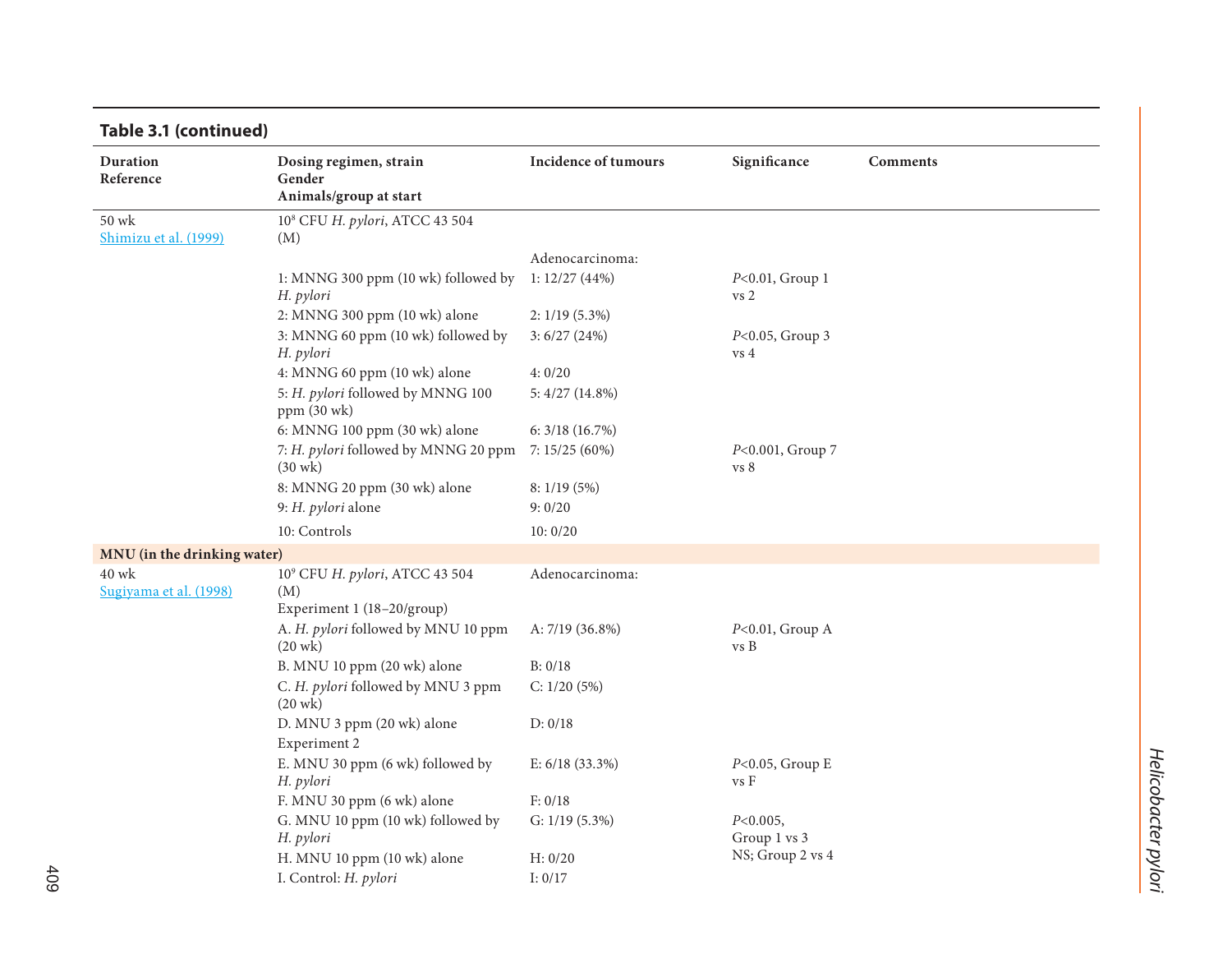#### **Table 3.1 (continued)**

| Table 3.1 (continued)         |                                                                                                                                                                                                                                                                                                                                                                       |                                                                                                             |                                                                             |                                                                                     |  |
|-------------------------------|-----------------------------------------------------------------------------------------------------------------------------------------------------------------------------------------------------------------------------------------------------------------------------------------------------------------------------------------------------------------------|-------------------------------------------------------------------------------------------------------------|-----------------------------------------------------------------------------|-------------------------------------------------------------------------------------|--|
| Duration<br>Reference         | Dosing regimen, strain<br>Gender<br>Animals/group at start                                                                                                                                                                                                                                                                                                            | <b>Incidence of tumours</b>                                                                                 | Significance                                                                | <b>Comments</b>                                                                     |  |
| 50 wk<br>Nozaki et al. (2002) | 10 <sup>8</sup> CFU H. pylori, ATCC 43 504<br>(M)<br>- Groups 1,2,3 & 4<br>MNU (20 ppm) orally alternate wk for<br>a total of 5 wk<br>- Groups 5,6,7 & 8<br>Controls<br>H. pylori infection at Week 11 in<br>Groups 1 & 2, 5 & 6 and vehicle in<br>groups 3 & 4, 7 & 8.<br>High salt diet at Week 12 in Groups 1<br>& 3, 5 & 7 and control diet in Groups 2<br>84,688 | Carcinoma:<br>$1: 9/28(32.1\%)$<br>2: 2/17 (11.8%)<br>3:0/27<br>4:0/20<br>5:0/11<br>6:0/6<br>7:0/4<br>8:0/4 |                                                                             | Synergy between H. pylori infection<br>& high salt diet to promote GC               |  |
| 75 wk<br>Nozaki et al. (2002) | 10 <sup>8</sup> CFU H. pylori, ATCC 43 504<br>(M)<br>- Groups A, B, C, D, E<br>MNU (30 ppm) orally alternate wks for<br>a total of 5 wk<br>- Groups A, B, C, D, F<br>H. pylori infection at Week 10<br>- Groups A, B, C<br>Eradication therapy at Week 5, 25 and<br>45 post infection with lansoprazole,<br>amoxicillin and clarithromycin, orally                    | Carcinoma:<br>A: 1/15<br>B: 3/11<br>C: 13/34<br>D: 9/16<br>E: 1/16<br>F: 0/8<br>G: 0/9                      | $P<0.05$ vs C,<br>$P<0.005$ vs $D$<br>$P<0.05$ vs E<br>$P<0.005$ vs E and G | H. pylori eradication can reduce<br>cancer incidence when given<br>relatively early |  |
| 53 wk<br>Magari et al. (2005) | - Group G<br>not infected<br>3x10 <sup>8</sup> CFU H. pylori, ATCC 43 504;<br>MNU: 10 ppm for 24 wk                                                                                                                                                                                                                                                                   | Adenocarcinoma:                                                                                             |                                                                             | Etodolac is a selective<br>cyclooxygenase 2 inhibitor                               |  |
|                               | (M)<br>A. H. pylori + MNU<br>B. H. pylori + MNU + etodolac diet<br>$(5 \text{ mg/kg/d})$                                                                                                                                                                                                                                                                              | A: 4/27 (14.8%)<br>B: 8/34 (23.5%)                                                                          | $p<0.05$ , group A<br>and B vs D                                            | preventing GC induction                                                             |  |
|                               | C. H. pylori + MNU + etodolac diet<br>$(10 \text{ mg/kg/d})$                                                                                                                                                                                                                                                                                                          | $C: 3/34 (8.8\%)$                                                                                           |                                                                             |                                                                                     |  |
|                               | D. H. pylori + MNU + etodolac diet<br>$(30 \text{ mg/kg/d})$                                                                                                                                                                                                                                                                                                          | D: 0/39                                                                                                     |                                                                             |                                                                                     |  |
|                               | E. Control (not infected)                                                                                                                                                                                                                                                                                                                                             | E: 0/16                                                                                                     |                                                                             |                                                                                     |  |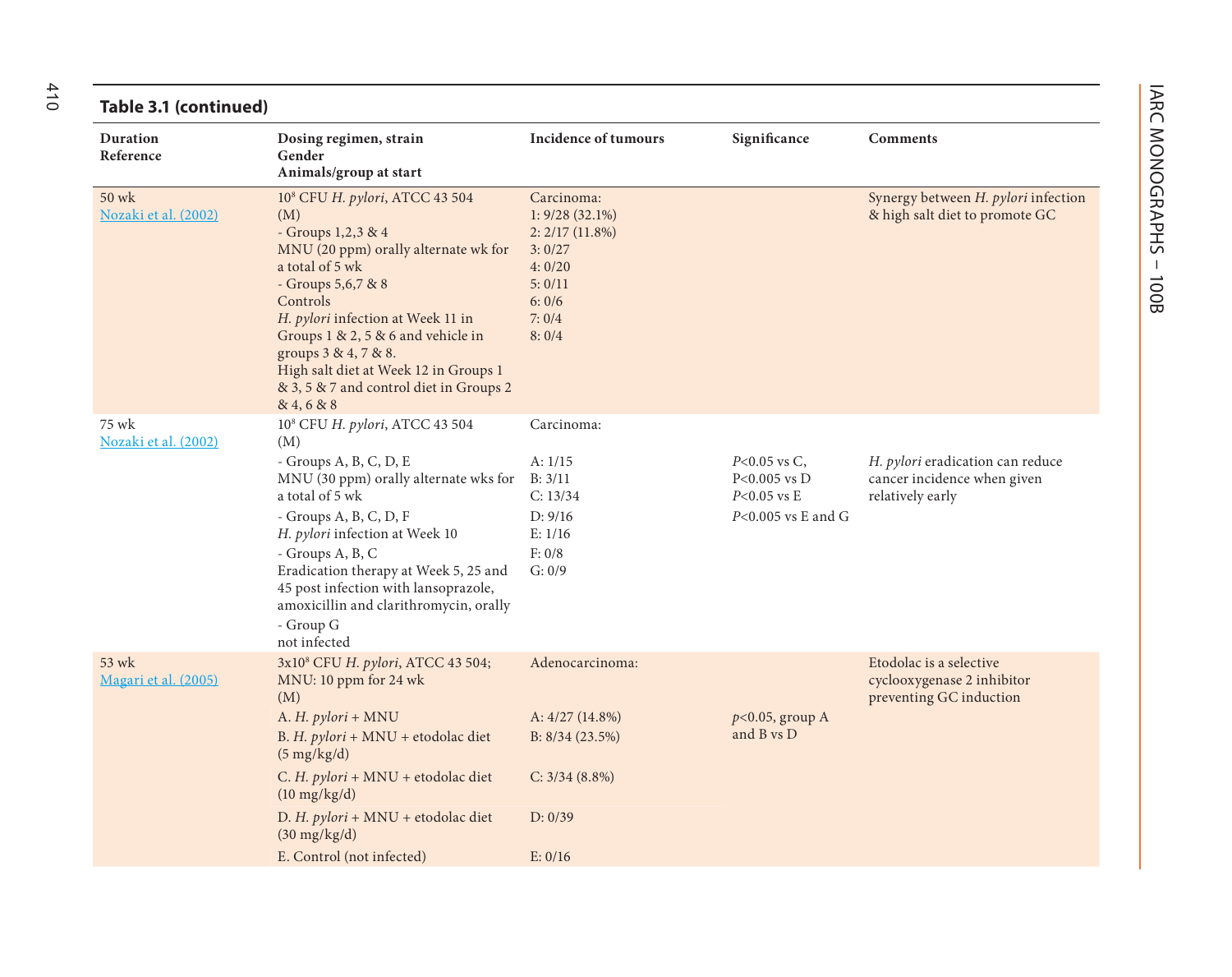| Table 3.1 (continued)        |                                                                                                                                                                                                                                                             |                                                                                                                                                                        |                                                                                     |                                                                                                                          |
|------------------------------|-------------------------------------------------------------------------------------------------------------------------------------------------------------------------------------------------------------------------------------------------------------|------------------------------------------------------------------------------------------------------------------------------------------------------------------------|-------------------------------------------------------------------------------------|--------------------------------------------------------------------------------------------------------------------------|
| <b>Duration</b><br>Reference | Dosing regimen, strain<br>Gender<br>Animals/group at start                                                                                                                                                                                                  | <b>Incidence of tumours</b>                                                                                                                                            | Significance                                                                        | <b>Comments</b>                                                                                                          |
| 50 wk<br>Kato et al. (2006)  | H. pylori, ATCC 43 504<br>(M)<br>20 groups<br>G1-10: MNU (30 ppm)<br>G11-20: no MNU<br>G1-5 & G11-15: + H. pylori at Week 10<br>+ increasing NaCl concentrations<br>(0%, 2.5%, 5%, 10% in food or a gavage<br>with diet with a saturated salt solution)     | Adenocarcinoma:<br>G1: $6/40$ (15%)<br>G2: 8/24 (33%)<br>G3: 9/25 (36%)<br>G4: 19/30 (63%)<br>G5: 5/21 (24%)<br>G8: $1/25(4%)$<br>G6, G7, G9, G10-20: 0%<br>$(n=7-27)$ | P for trend $< 0.01$<br>(Groups $G1 \rightarrow G4$ )<br>p<0.01<br>(Group G4 vs G1) |                                                                                                                          |
| 70 wk<br>Cao et al. (2007)   | 10 <sup>8</sup> CFU H. pylori, ATCC 43 504<br>(M)<br>8 groups A to H<br>A & E: inoculated at Week 0<br>B & F: inoculated at Week 12<br>C & G: inoculated at Week 18<br>D & H: Controls<br>A, B, C & D received oral MNU (10<br>ppm) at Week 20 during 20 wk | Adenocarcinoma:<br>A: $13/20(65%)$<br>B: 2/10 (20%)<br>C: 3/13 (23%)<br>D: 0/16<br>E, F, G, H: 0/6                                                                     | $P<0.01$ ; Group A<br>vs D                                                          |                                                                                                                          |
| $18$ wk<br>Cao et al. (2008) | 10 <sup>8</sup> CFU H. pylori strain ATCC 43 504;<br>(M);<br>MNU: 10 ppm; BHT: used at 0.5 ppm<br>in the diet; Canolol: 0.1% in the diet<br>- Experiment 1:                                                                                                 | Adenocarcinoma:                                                                                                                                                        |                                                                                     | Canolol, an antioxidative and anti<br>inflammatory compound, prevents<br>GC induction.<br>BHT is an antioxidant additive |
|                              | A: H. $pylori$ + Canolol + BHT<br>$B: H.$ pylori + $BHT$<br>$C: H.$ pylori<br>D: Canolol + BHT<br>E: BHT<br>F: Control                                                                                                                                      | A to F: 0/58                                                                                                                                                           |                                                                                     |                                                                                                                          |
|                              | - Experiment 2:<br>G: H. $pylori$ + MNU + Canolol + BHT<br>$H: H.$ pylori + MNU + BHT<br>I: H. pylori + MNU + Control diet<br>J: Control + Canolol + BHT                                                                                                    | G: $6/40$ (15%)<br>H: 13/33 (39.4%)<br>I: $15/36$ (41.7%)<br>J: 0/5                                                                                                    | $P=0.031$<br>(Group G vs H)<br>$P=0.011$<br>(Group G vs I)                          | No MNU-only treated group                                                                                                |

#### ATCC, American type culture collection; BHT, butylated hydroxytoluene; CFU, colony forming units; d, day or days; F, female; GC, gastric cancer; *H. pylori, Helicobacter pylori*; M, male; MNNG, *N*-methyl-*N*'-nitro-*N*-nitrosoguanidine; MNU, *N*-methyl-*N*-nitrosourea; mo, month or months; NS, not significant; vs, versus; wk, week or weeks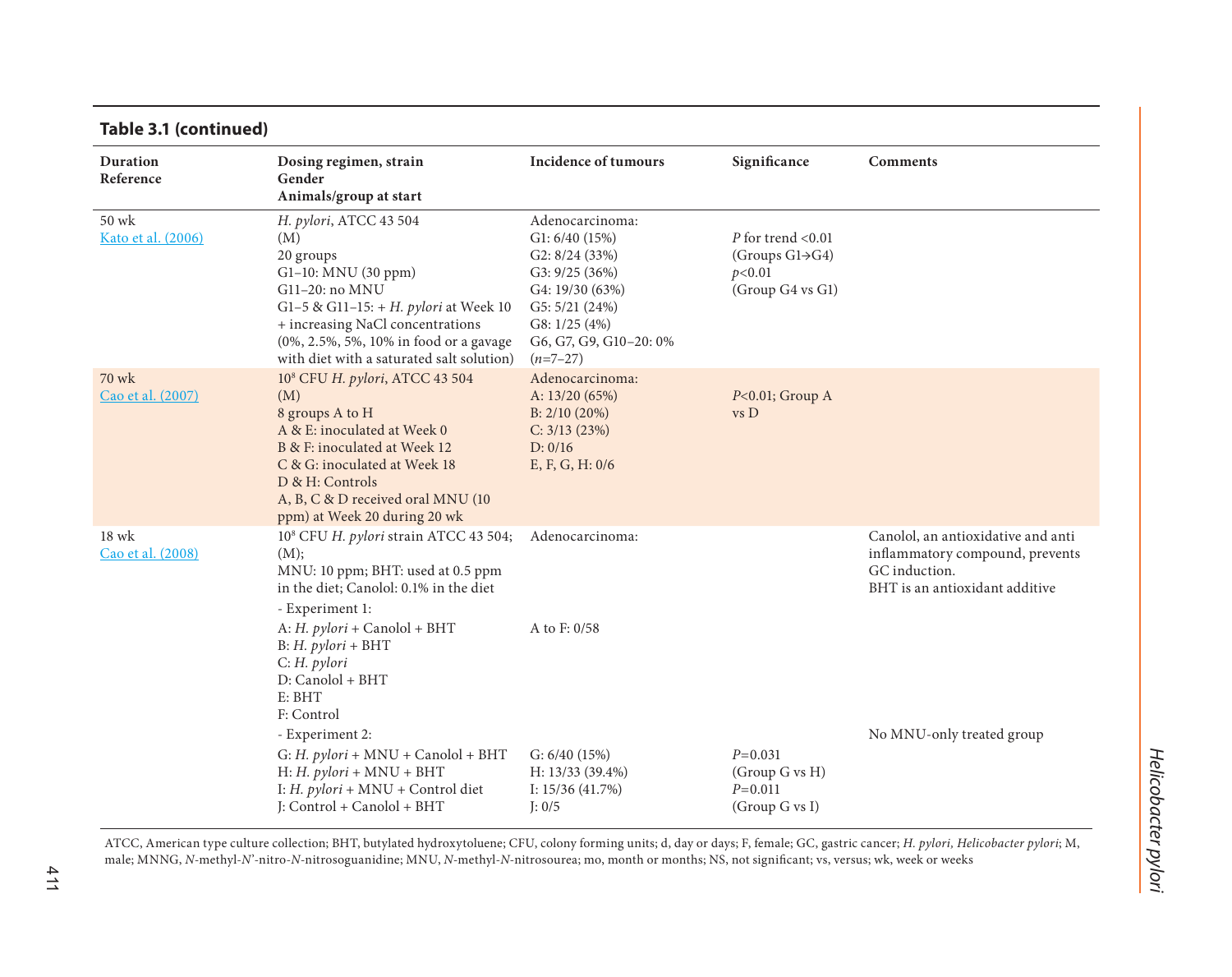(loxtidine) and a CCk-2-receptor antagonist were given for 6 months (Takaishi *et al.*, 2005), gastric carcinogenesis was also inhibited in *H. felis*-infected animals. [The Working Group noted that no tumour incidences were provided.] Again, in the Lee *et al.* (2008) study, an early eradication (8 weeks) almost prevented gastric cancer development.

The third model used transgenic p27 deficient mice infected with *H. pylori* strain SS1. Infection and p27-deficiency were synergistic in gastric cancer development (Kuzushita *et al.*, 2005).

The fourth model used Trefoil factor family 2 (TFF2)-deficient mice, with a B6129Sv strain background, infected with *H. pylori* strain SS1. Gastric adenocarcinomas were observed 19 months after infection (Fox *et al.*, 2007).

The fifth model used transgenic mice overexpressing IL-1β. The two lines of mice built infected with *H. felis* developed gastric adenocarcinomas but at a low incidence (Tu *et al.*, 2008).

#### *3.2.3 Mouse models of gastric MALT lymphoma*

Mouse models have been used as models of gastric MALT lymphomas. Gastric lymphomas histologically similar to the low-grade lymphoma observed in humans have been observed in mice infected for about 2 years with *Helicobacter* species, including *H. pylori and H. felis*. Enno *et al.* (1995) infected BALB/c mice with *H. felis*, and observed lymphoepithelial lesions (gastric lymphomas) in 25% of the mice after 22–26 months. Such lesions were observed in both BALB/c and C57BL/6 mice infected with *H. pylori* in the study by Wang *et al.* (2003b) (see above), and in BALB/c mice infected with *H. felis* (Sutton *et al.*, 2004). However, the best model corresponds to neonatal thymectomized mice because all animals infected by *H. pylori* developed these lesions within 12 months (Fukui *et al.*, 2004).

See Table 3.2.

#### **4. Other Relevant Data**

It had been well established much before the discovery of *Helicobacter pylori* in 1983 that gastric cancers usually arose in a chronically inflamed stomach. Since the recognition of the role of *H. pylori* infection as the dominant cause of chronic gastritis, affecting approximately half of the world's population, considerable evidence has accumulated that the nature of the chronic inflammatory process driven by *H. pylori* is of critical importance in gastric carcinogenesis.

*H. pylori*-related gastric carcinogenesis is a slow process, typically developing over 4–6 decades, and accompanied by specific histological changes (Correa *et al.*, 1975). The 'intestinal' subtype of gastric adenocarcinoma develops through a preneoplastic sequence from chronic superficial gastritis through atrophic gastritis, intestinal metaplasia, and dysplasia. The 'diffuse' subtype is also usually preceded by many years of chronic *H. pylori*-associated gastritis, although the molecular pathways and histological changes involved in progression to cancer are less fully characterized (Peek & Blaser, 2002).

Investigating the mechanisms responsible for gastric carcinogenesis through studies *in vivo* necessitates investigating simultaneously the effects of the bacterium together with the associated intense neutrophilic and mononuclear inflammatory response, which always accompanies *H. pylori* infection. In contrast, examining direct effects of the bacterium on gastric epithelial cells is only possible in co-culture experiments *in vitro* that are subject to numerous artefacts including the almost universal use of cancer-derived gastric epithelial lines, and the lack of the normal stroma, substrate and cell-cell interactions that exist *in vivo*.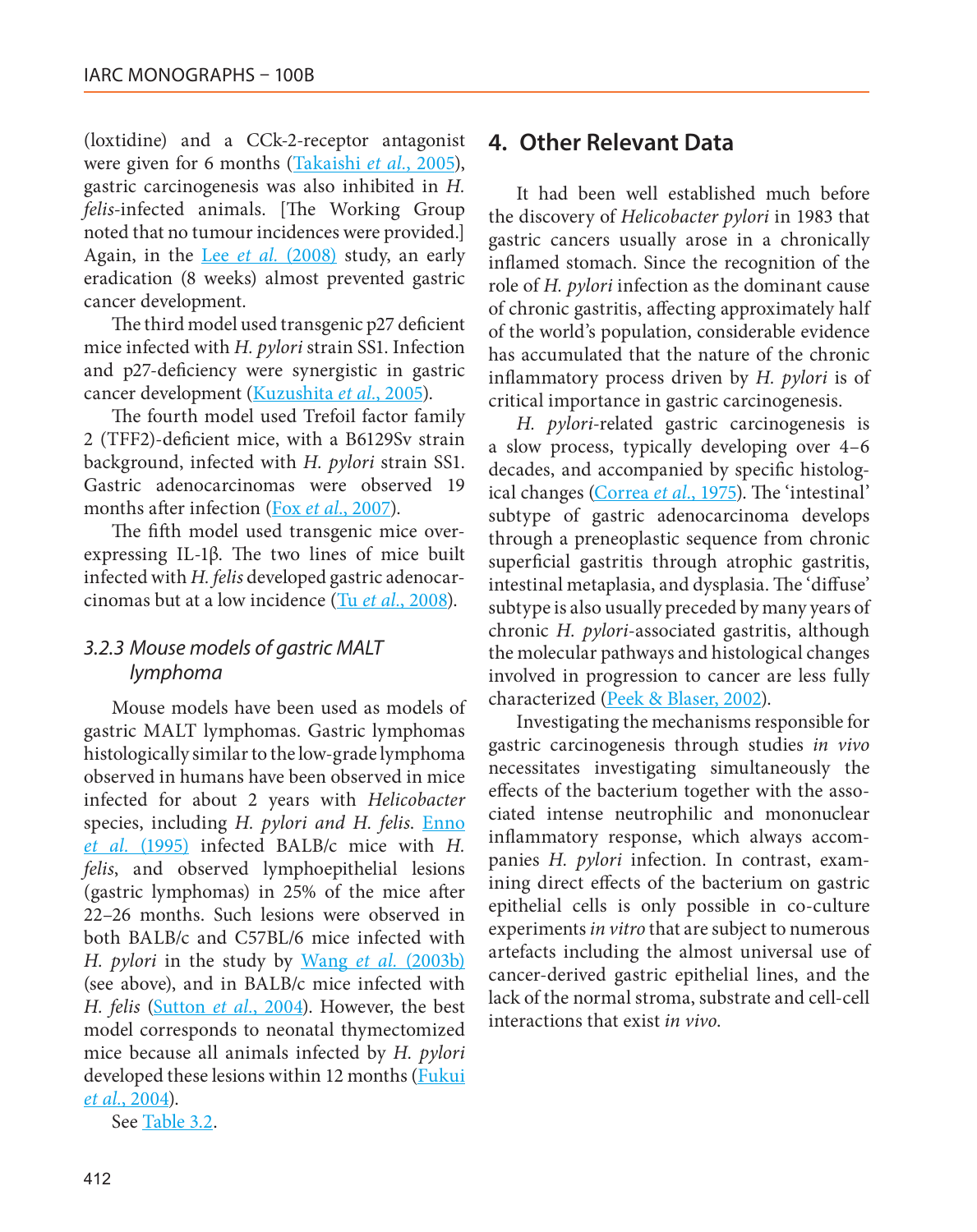| <b>Strain</b><br>Duration<br>Reference                                 | Dosing regimen, strain<br>Gender<br>Animals/group at start                                                                                                                                                                                 | <b>Incidence of tumours</b>                                                                                                            | Significance | <b>Comments</b>                                                                                                               |
|------------------------------------------------------------------------|--------------------------------------------------------------------------------------------------------------------------------------------------------------------------------------------------------------------------------------------|----------------------------------------------------------------------------------------------------------------------------------------|--------------|-------------------------------------------------------------------------------------------------------------------------------|
| Inbred mice                                                            |                                                                                                                                                                                                                                            |                                                                                                                                        |              |                                                                                                                               |
| C57BL/6<br>80 wk<br>Kim et al. (2003)                                  | 10 <sup>6</sup> CFU H. pylori, SS1<br>Gender NR<br>H. pylori: $n=25$<br>Controls: $n=35$                                                                                                                                                   | No gastric tumours observed                                                                                                            |              |                                                                                                                               |
| C57BL/6 & BALB/c<br>$23 \text{ mo}$<br><b>Wang et al.</b> (2003b)      | H. pylori, 119p<br>H. pylori, G50<br>H. pylori, SS1<br>Gender NR                                                                                                                                                                           | Gastric lymphoma                                                                                                                       |              |                                                                                                                               |
|                                                                        | C57BL/6<br>H. pylori: $n=9$ (total)<br>Controls: $n=4$                                                                                                                                                                                     | C57BL/6<br>H. pylori 119p: 3/4<br>H. pylori G50: 3/3<br>$H.$ pylori SS1: $0/2$<br>controls: 0/4                                        |              |                                                                                                                               |
|                                                                        | BALB/c<br>H. pylori: $n=9$ (total)<br>Controls: $n=4$                                                                                                                                                                                      | BALB/c<br>H. pylori 119p: 2/4<br>H. pylori SS1: 0/5<br>controls: 0/4                                                                   |              |                                                                                                                               |
| C57BL/6<br>$24 \text{ mo}$<br>Cai et al. (2005)                        | 107 CFU H. felis<br>(M)<br>H. felis eradication therapy* after 2, 6 &<br>$12 \text{ mo}$<br>* made of tetracycline, metronidazole &<br>bismuth subsalicylate orally for 14 d<br>Controls: no eradication<br>Number of animals per group NR | Adenocarcinoma when eradication of<br>infection after 2 mo: 0%; 6 mo: 0%; 12 mo:<br>30%<br>Adenocarcinoma when no eradication:<br>100% |              |                                                                                                                               |
| $C57BL/6 \times 12996/SvEv$<br>$15 \text{ mo}$<br>Rogers et al. (2005) | 10 <sup>8</sup> CFU H. pylori, SS1<br>(M, F) (gender distribution NR)<br>4 groups:<br>1.0.25% salt diet<br>2.7.5% salt diet<br>3.0.25% salt diet + $H.$ pylori<br>4.7.5% salt diet + $H.$ pylori<br>Total $n=62$                           | Increased incidence of high-grade<br>dysplasia (indefinite dysplasia or atypical<br>hyperplasia) in Groups 3 & 4. No<br>adenocarcinoma |              | High-salt diet switch Th1<br>to a Th2 immune response.<br>Th1: H. pylori-specific<br>IgG2c; Th2: H. pylori-<br>specific IgG1. |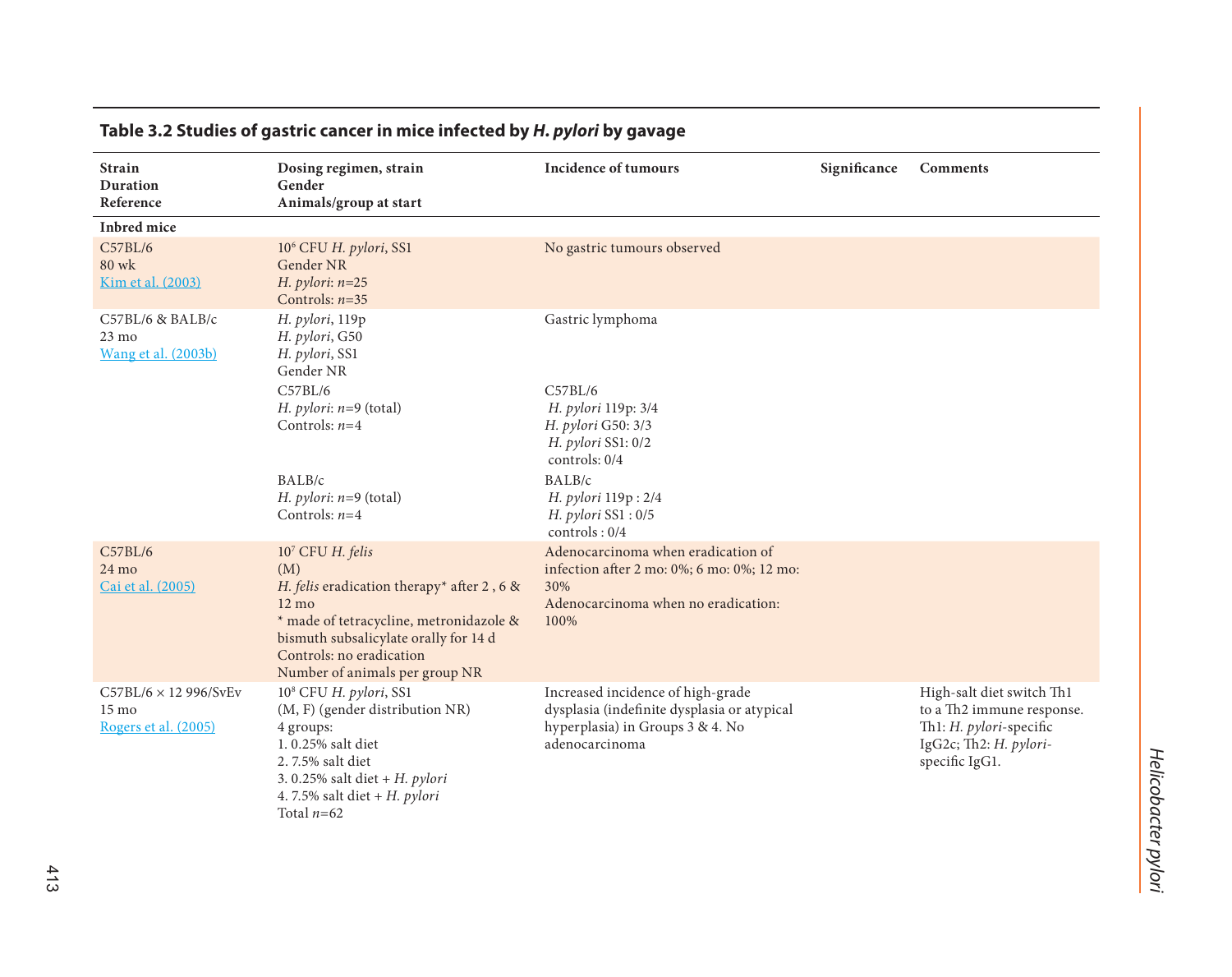414

| Table 3.2 (continued)                                                             |                                                                                                                                                                                                                                                                                                                                                                                                     |                                                                                                                                                                                                                                        |                              |                                                     |
|-----------------------------------------------------------------------------------|-----------------------------------------------------------------------------------------------------------------------------------------------------------------------------------------------------------------------------------------------------------------------------------------------------------------------------------------------------------------------------------------------------|----------------------------------------------------------------------------------------------------------------------------------------------------------------------------------------------------------------------------------------|------------------------------|-----------------------------------------------------|
| <b>Strain</b><br>Duration<br>Reference                                            | Dosing regimen, strain<br>Gender<br>Animals/group at start                                                                                                                                                                                                                                                                                                                                          | <b>Incidence of tumours</b>                                                                                                                                                                                                            | Significance                 | Comments                                            |
| $TGF-\beta$ deficient mice                                                        |                                                                                                                                                                                                                                                                                                                                                                                                     |                                                                                                                                                                                                                                        |                              |                                                     |
| pS2-dnRII derived from<br>FVB/N strain (wild-type)<br>36 wk<br>Hahm et al. (2002) | 10 <sup>9</sup> CFU H. pylori, 43 504<br>(M, F)<br>1. TGF-β-deficient mice (infected): $n=48$<br>2. wild-type (infected): $n=48$<br>3. TGF-β-deficient mice (non infected):<br>$n = 38$                                                                                                                                                                                                             | Dysplasia or carcinoma:<br>$6/7$ $(85.7%)$<br>0/6<br>No lesion                                                                                                                                                                         |                              |                                                     |
| <b>INS-GAS mice</b>                                                               |                                                                                                                                                                                                                                                                                                                                                                                                     |                                                                                                                                                                                                                                        |                              |                                                     |
| 7 mo<br>Fox et al. (2003a)                                                        | 10 <sup>8</sup> CFU H. pylori, SS1<br>(M/F)<br>$n=20$ (total)                                                                                                                                                                                                                                                                                                                                       | Carcinoma:<br>4/6 males; 0/6 females; 0/8 male and female<br>controls                                                                                                                                                                  |                              | Only males developed<br>gastric adenocarcinomas     |
| 28 wk<br>Ohtani et al. (2007)                                                     | 10 <sup>8</sup> CFU H. pylori strain SS1<br>(M, F)<br>1. Males: $n=29$<br>2. Ovariectomized females: $n=35$<br>3. Intact females: $n=29$<br>4. Estradiol-treated* ovariectomized<br>females: $n=16$<br>Part of each group was infected or not.<br>Sacrifice occurred at Weeks 16 & 28 post-<br>infection<br>*Subcutaneous placement of a time-<br>release estradiol pellet 16 wk post-<br>infection | Adenocarcinoma:<br>A. 3/7 (42%) infected males<br>B. 1/10 (10%) infected ovariectomized<br>females<br>C. 0/7 infected intact females<br>D. 0/8 E, treated ovariectomized females<br>(infected)<br>F. 0% non infected males and females |                              | Protective effect of estradiol                      |
| 28 wk<br>Lee et al. (2008)                                                        | 10°CFU H. pylori, SS1<br>(M)                                                                                                                                                                                                                                                                                                                                                                        | Adenocarcinoma:                                                                                                                                                                                                                        |                              | Protective effect of<br>eradication to the greatest |
|                                                                                   | 1. Infected and untreated                                                                                                                                                                                                                                                                                                                                                                           | $1.10/10(100\%)$                                                                                                                                                                                                                       | [P<0.0001],<br>Group 1 vs 5  | extent when given early                             |
|                                                                                   | 2. Eradication therapy* at 8 wk post-<br>infection                                                                                                                                                                                                                                                                                                                                                  | 2.1/11(9%)                                                                                                                                                                                                                             | $[P<0.05]$ ,<br>Group 1 vs 2 |                                                     |
|                                                                                   | 3. Eradication therapy* at 12 wk post-<br>infection                                                                                                                                                                                                                                                                                                                                                 | 3.8/9(89%)                                                                                                                                                                                                                             |                              |                                                     |
|                                                                                   | 4. Eradication therapy* at 22 wk post-<br>infection                                                                                                                                                                                                                                                                                                                                                 | 4.6/12(50%)                                                                                                                                                                                                                            | $[P<0.05]$ ,<br>Group 1 vs 4 |                                                     |
|                                                                                   | 5. Non infected<br>* with omeprazole, metronidazole and<br>clarithromycin in 0.2 mL orally, for 7 d                                                                                                                                                                                                                                                                                                 | 5.0/7                                                                                                                                                                                                                                  |                              |                                                     |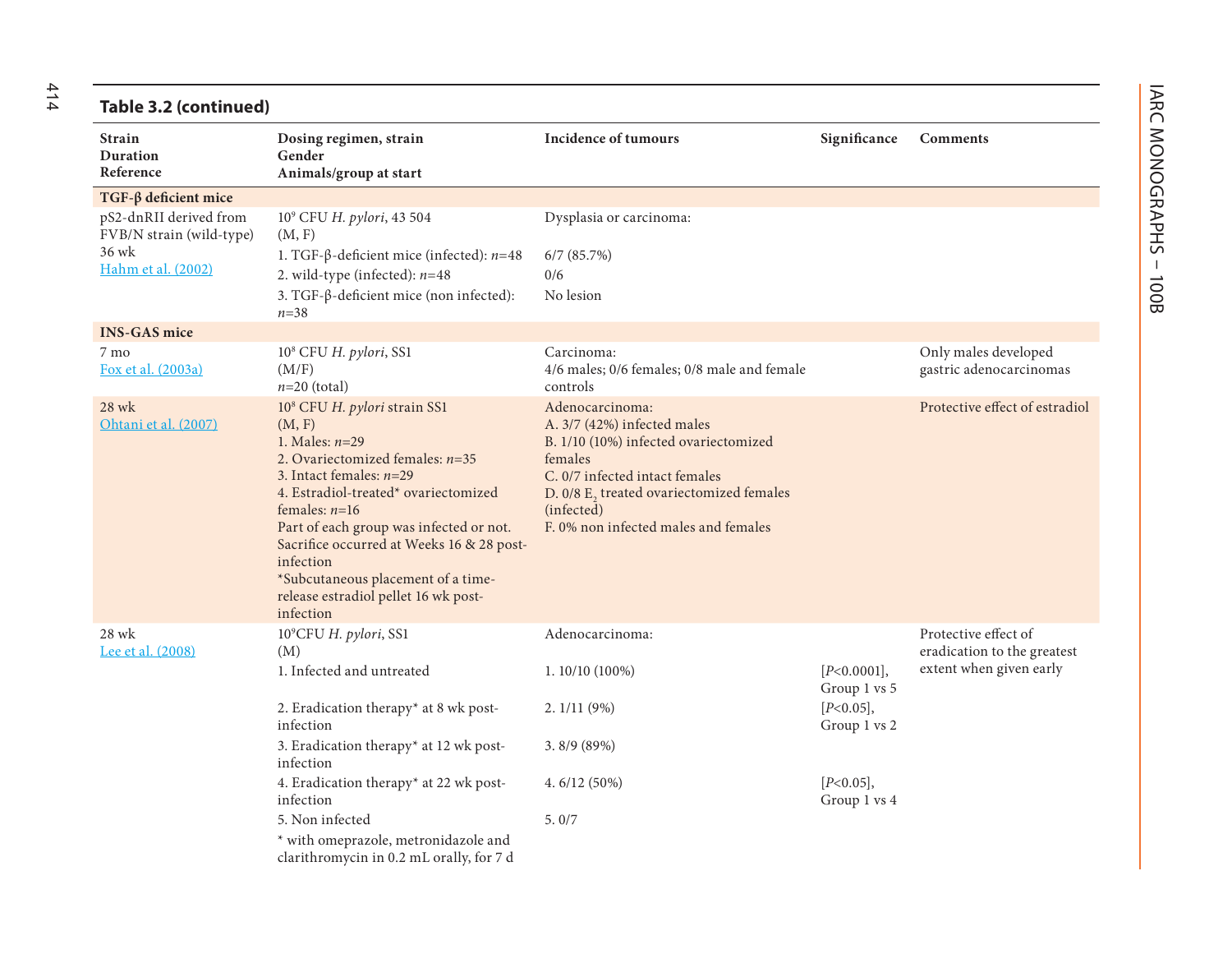| Table 3.2 (continued)                                                              |                                                                                                            |                                                                  |                                                                       |                                                                                                      |
|------------------------------------------------------------------------------------|------------------------------------------------------------------------------------------------------------|------------------------------------------------------------------|-----------------------------------------------------------------------|------------------------------------------------------------------------------------------------------|
| <b>Strain</b><br><b>Duration</b><br>Reference                                      | Dosing regimen, strain<br>Gender<br>Animals/group at start                                                 | <b>Incidence of tumours</b>                                      | Significance                                                          | <b>Comments</b>                                                                                      |
| p27-deficient mice                                                                 |                                                                                                            |                                                                  |                                                                       |                                                                                                      |
| 17 mo<br>Kuzushita et al. (2005)<br>C57BL/6 (p27-deficient)<br>C57BL/6 (wild-type) | 10 <sup>9</sup> CFU H. pylori, SS1<br>(M, F)<br>Sacrifice at 15, 30, 45, 60 and 75 wk post-<br>inoculation | Gastric carcinoma or dysplasia                                   |                                                                       |                                                                                                      |
|                                                                                    | 1. wild-type + $H$ . pylori                                                                                | 0/40, carcinoma                                                  |                                                                       | Incidence for carcinoma (vs<br>dysplasia) in Group 2 can<br>not be ascertained from<br>data provided |
|                                                                                    | 2. $p27' + H.$ pylori                                                                                      | 1/10 (30 wk), 1/6 (45 wk), 5/6 (60 wk), 2/6<br>$(75 \text{ wk})$ | $P<0.05$ (60 wk)<br>$vs$ Group 1),<br>$P<0.05$ (75 wk)<br>vs Group 4) |                                                                                                      |
|                                                                                    | 3. Wild-type (controls)                                                                                    | 0/9, carcinoma                                                   |                                                                       |                                                                                                      |
|                                                                                    | 4. p27 <sup>-/-</sup> (controls)<br>25-50 animals/group                                                    | 0/10, carcinoma                                                  |                                                                       |                                                                                                      |
| TFF2-deficient mice                                                                |                                                                                                            |                                                                  |                                                                       |                                                                                                      |
| 19 <sub>mo</sub><br>Fox et al. (2007)                                              | 10 <sup>8</sup> CFU H. pylori, SS1<br>(M, F)                                                               | Gastric intraepithelial neoplasia                                |                                                                       |                                                                                                      |
| TFF2-/- C57BL/6 X Sv129                                                            | 1. TFF2-deficient (infected): 20                                                                           | $2/10(20\%)$                                                     |                                                                       |                                                                                                      |
| C57BL/6 X Sv129 (wild-<br>type)                                                    | 2. TFF2-deficient (not infected): 10                                                                       | 0%                                                               |                                                                       |                                                                                                      |
|                                                                                    | 3. Wild-type (infected): 20                                                                                | 1/20 (10%)                                                       |                                                                       |                                                                                                      |
|                                                                                    | 4. Wild-type (not infected): 10                                                                            | 0%                                                               |                                                                       |                                                                                                      |
| IL-1β transgenic mice                                                              |                                                                                                            |                                                                  |                                                                       |                                                                                                      |
| $12 \text{ mo}$<br>Tu et al. (2008)                                                | 10 <sup>8</sup> CFU H. felis, ATCC 49179<br>(M)                                                            | Carcinomas:                                                      |                                                                       |                                                                                                      |
|                                                                                    | 1. Infected mice overexpressing human<br>IL-1β (line 19)                                                   | $1/12(8.4\%)$                                                    |                                                                       |                                                                                                      |
|                                                                                    | 2. Infected mice overexpressing human<br>IL-1β (line 42)                                                   | $1/10(10\%)$                                                     |                                                                       |                                                                                                      |
|                                                                                    | 3. Infected control mice                                                                                   | 0%                                                               |                                                                       |                                                                                                      |
|                                                                                    | 4. Uninfected line 42                                                                                      | 0%                                                               |                                                                       |                                                                                                      |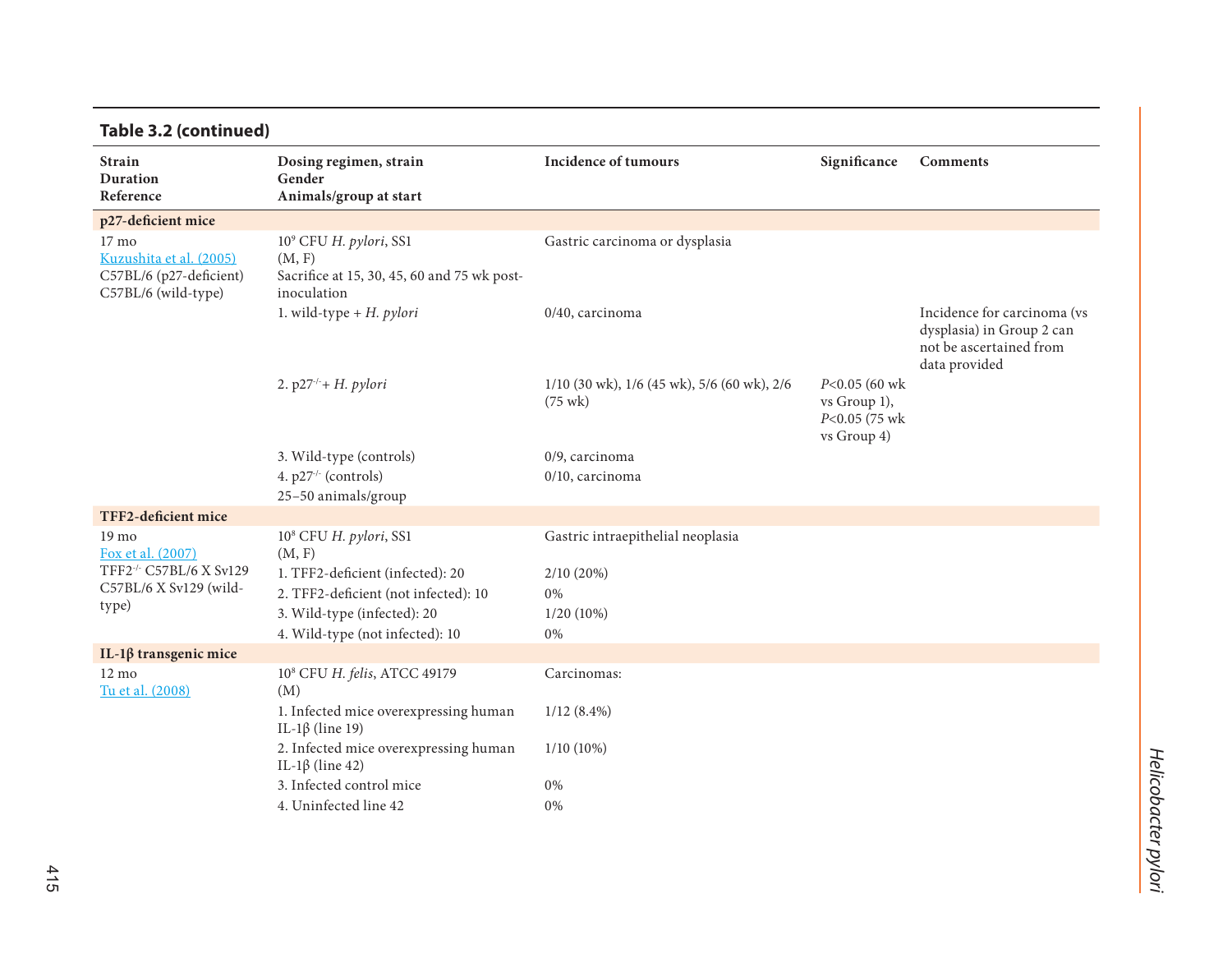| Table 3.2 (continued)                             |                                                                                                                               |                                                                             |                                                                                       |                                            |
|---------------------------------------------------|-------------------------------------------------------------------------------------------------------------------------------|-----------------------------------------------------------------------------|---------------------------------------------------------------------------------------|--------------------------------------------|
| <b>Strain</b><br><b>Duration</b><br>Reference     | Dosing regimen, strain<br>Gender<br>Animals/group at start                                                                    | <b>Incidence of tumours</b>                                                 | Significance                                                                          | <b>Comments</b>                            |
| <b>MALT</b> lymphoma mice models                  |                                                                                                                               |                                                                             |                                                                                       |                                            |
| $26 \text{ mo}$<br>Enno et al. (1995)<br>BALB/c   | 10° CFU H.felis, ATCC 49179<br>(F)<br>1. Infected                                                                             | Lymphoepithelial lesions (gastric<br>lymphoma)                              |                                                                                       | Lesions are B-cell lymphoid<br>infiltrates |
|                                                   | a. Sacrifice 0-19 mo: 167                                                                                                     | 1a: $0/167$                                                                 |                                                                                       |                                            |
|                                                   | b. Sacrifice 22-26 mo: 80<br>2. Controls (uninfected)                                                                         | 1b: 20/80 (25%) [P<0.0001]                                                  |                                                                                       |                                            |
|                                                   | a. Sacrifice 0-19 mo: 95                                                                                                      | 2a: 0/95                                                                    |                                                                                       |                                            |
|                                                   | b. Sacrifice 22-26 mo: 48                                                                                                     | 2b: 0/48                                                                    |                                                                                       |                                            |
| $22 \text{ mo}$<br>Sutton et al. (2004)<br>BALB/c | 10 <sup>8</sup> CFU H. felis, CS1<br>(F)<br>A. Untreated (control): $n=17$<br>B. Infected: $n=15$<br>C. Immunised + infected. | MALT lymphoma<br>1/17<br>13/15                                              | [P<0.0001],<br>Group B vs A<br>[P<0.0001],<br>Group C<br>positive vs A<br>[NS], Group |                                            |
|                                                   | - H. felis positive: $n=4$                                                                                                    | 4/4                                                                         | C negative                                                                            |                                            |
|                                                   | - H. felis negative: $n=15$                                                                                                   | 5/15                                                                        | vs A                                                                                  |                                            |
| $12 \text{ mo}$<br>Fukui et al. (2004)<br>BALB/c  | 10 <sup>8</sup> CFU H. pylori, TN2GF4<br>(M, F)<br>Sacrifice at 2, 4, 6 and 12 mo<br>1. Non-thymectomized mice uninfected     | Lymphoepithelial lesions (gastric<br>lymphoma)<br>0/40                      |                                                                                       |                                            |
|                                                   | (Control): 40                                                                                                                 |                                                                             |                                                                                       |                                            |
|                                                   | 2. Non-thymectomized mice infected: 40<br>3. Neonatal thymectomized (3 d) mice<br>(nTx) uninfected: 40                        | 0/40<br>0/40                                                                |                                                                                       |                                            |
|                                                   | 4. Neonatal thymectomized (3 d) mice<br>(nTx) infected: 40                                                                    | $2 \text{ mo: } 6/10$<br>$4 \text{ mo}: 8/10$<br>6 mo: 9/10<br>12 mo: 10/10 |                                                                                       |                                            |

ATCC, American Type Culture Collection; CFU, colony forming units; d, day or days; F, female; GC, gastric cancer; *H. pylori, Helicobacter pylori*; IL-1β, interleukin-1β; M, male; MALT, mucosa-associated lymphoid tissue; mo, month or months; TFF2, trefoilfactor family 2; vs, versus; wk, week or weeks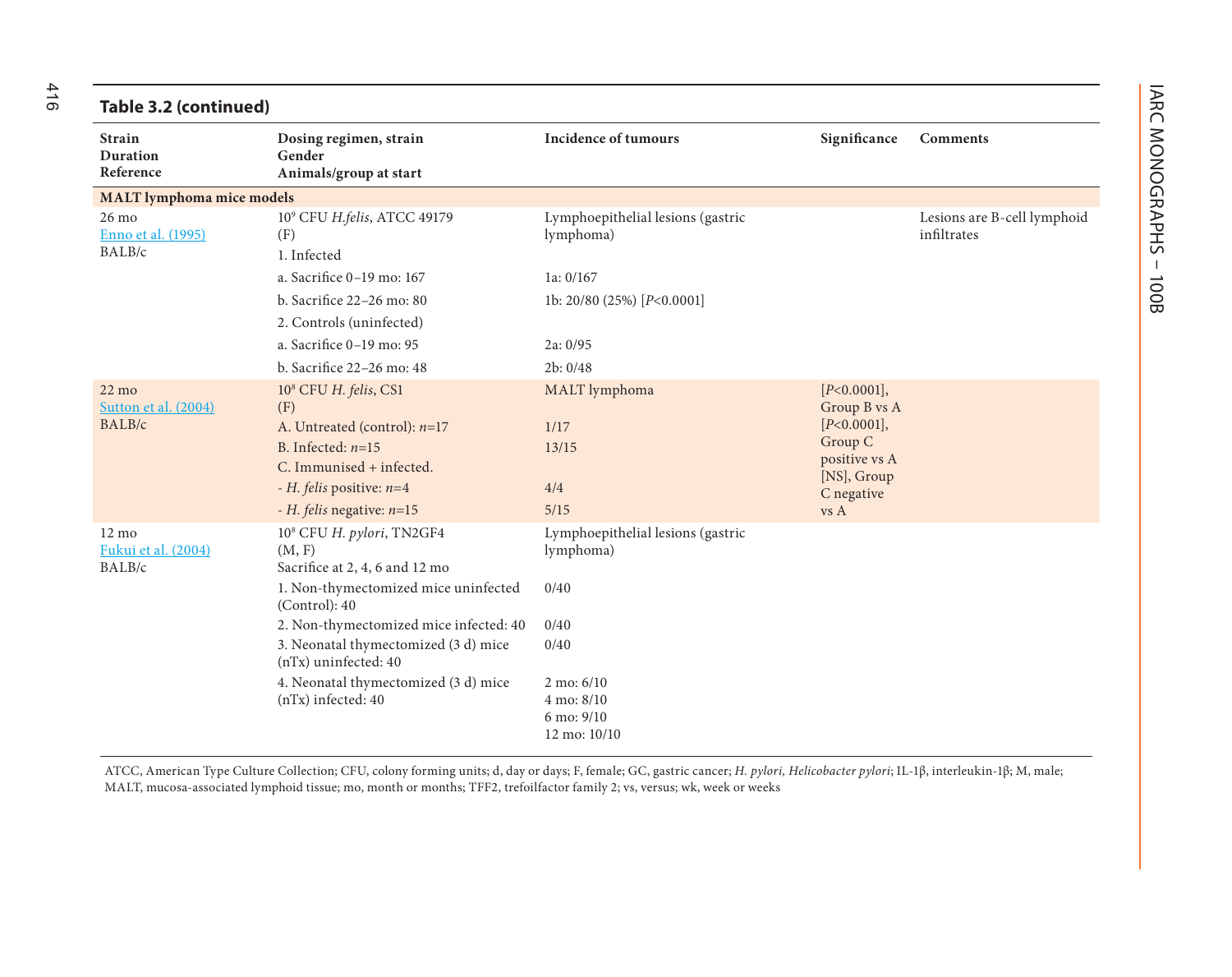## 4.1 Data supporting the carcinogenicity of *H. pylori*

#### *4.1.1 Genotoxicity linked to H.pylori infection*

The intense gastric inflammatory infiltrate (gastritis) that accompanies gastric colonization by *H. pylori* in humans (or by related *Helicobacter* species in animal models) can generate potentially genotoxic reactive oxygen and nitrogen species from the inflammatory cells themselves, and from adjacent gastric epithelial cells (Macarthur *et al.*, 2004; Ding *et al.*, 2007).

*H. pylori* is not directly genotoxic *in vitro*, and evidence for genotoxicity related to *H. pylori* and/or the associated inflammatory response *in vivo* is relatively limited. An increased frequency of micronuclei in the peripheral blood lymphocytes of *H. pylori*-infected patients (Suárez *et al.*, 2007), more DNA strand breaks as shown by the comet assay (Ladeira *et al.*, 2004), increased gastric mucosal DNA adduct (8-hydroxy-2′ deoxyguanosine) formation (Farinati *et al.*, 1998), and an increased mutation frequency in the gastric mucosa of *H. pylori-* or *felis*-infected transgenic mutation reporter mice (Touati *et al.*, 2003; Jenks *et al.*, 2003) have all been reported to occur relatively early during *Helicobacter* infection, before gastric cancer development.

Increased expression of activation-induced cytidine deaminase (AID), a DNA- and RNA-editing enzyme, was reported in *H. pylori*infected human gastric biopsies, and was noted to decrease following *H. pylori* eradication. When human gastric adenocarcinoma epithelial cells were infected *in vitro* with *H. pylori*, the resulting AID overexpression occurred in parallel with the accumulation of mutations in *p53*, but much less frequently in *β-catenin* and *c-myc* genes; this supports a relatively specific role for AID in the generation of *p53* mutation by *H. pylori* (Matsumoto *et al.*, 2007).

#### *4.1.2 Changes in gene expression*

Several reports have demonstrated that *H. pylori* alters the expression of specific oncogenes and tumour-suppressor genes implicated in gastric carcinogenesis. For example *H. pylori* infection promotes the nuclear translocation of β-catenin, thereby activating downstream β-catenin-responsive genes including cyclin D (Franco *et al.*, 2005), upregulates the p53 homologue p73 in gastric cells to promote apoptosis (Wei *et al.*, 2008), and decreases expression of the cell-cycle inhibitory protein p27 (Eguchi *et al.*, 2003) that is known to be lost in aggressive gastric cancers.

Hypermethylation of several genes has been found in *H. pylori*-associated chronic gastritis, including *E-cadherin* and *p14*, that are of potential importance mechanistically in gastric carcinogenesis. Methylation of the *E-cadherin* gene has been reported to reverse with the eradication of *H. pylori*. *In vitro*, *H. pylori* and the reactive oxygen species or nitric oxide released during the chronic inflammatory process may be responsible for gene methylation (Hmadcha *et al.*, 1999; Tamura, 2004; Chan *et al.*, 2006; Maekita *et al.*, 2006; Nardone *et al.*, 2007; Tahara *et al.*, 2007).

#### *4.1.3 Altered cell turnover*

It is well established that in human and experimental animal infections, *H. pylori* is associated with increased numbers of both apoptotic and proliferating gastric epithelial cells (Shirin *et al.*, 2001). Increased cell turnover has long been linked to a risk of carcinogenesis, based on the increased chance of mutations arising under conditions of accelerated DNA replication (Preston-Martin *et al.*, 1990). In contrast to the stimulation of apoptosis in association with *H. pylori* infection, some have reported that *H. pylori* may have anti-apoptotic effects (Peek *et al.*, 1997; Mimuro *et al.*, 2007), which could directly promote aberrant tissue growth and perhaps gastric neoplasia.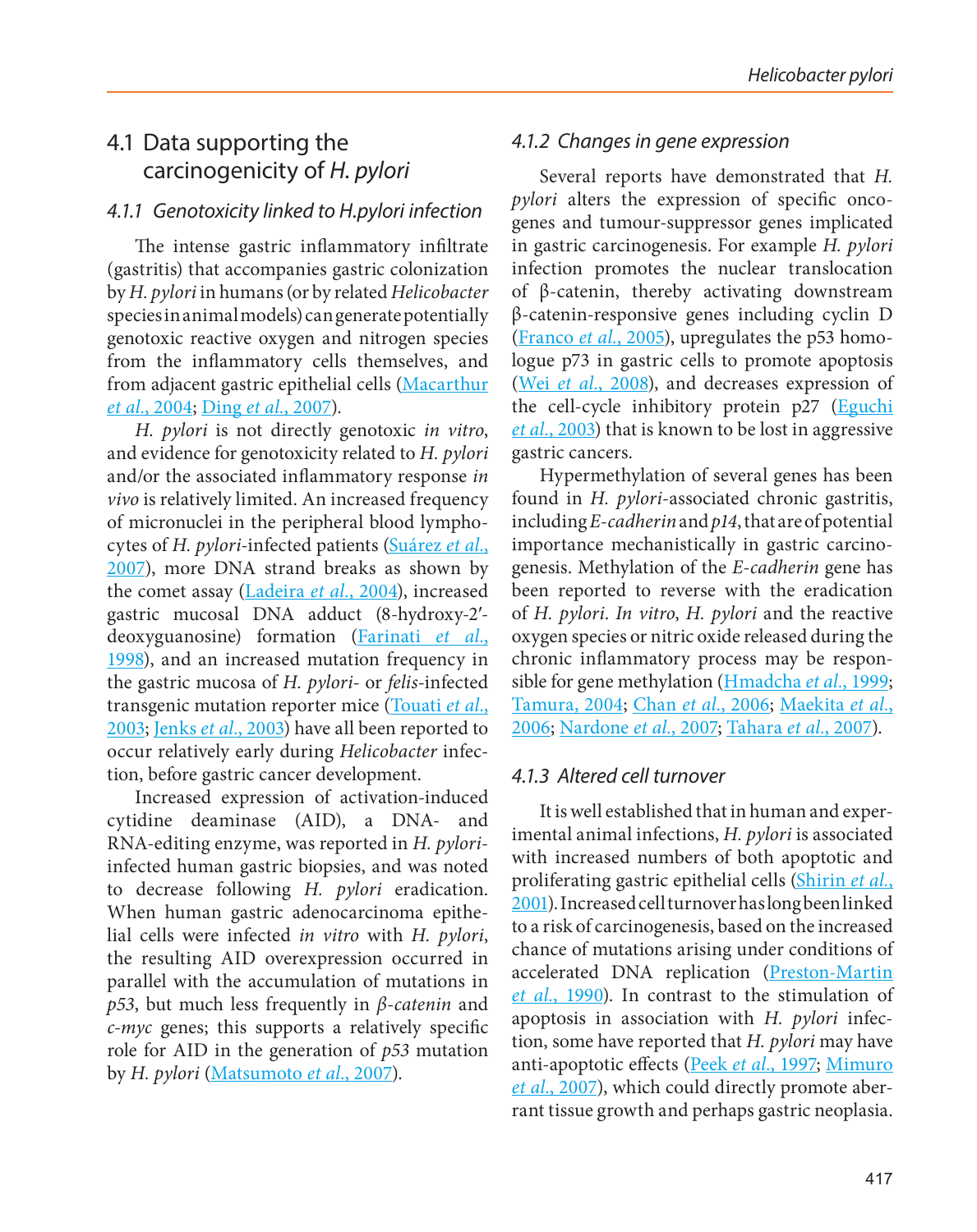The development of an acquired resistance to *H. pylori*-induced gastric epithelial apoptosis has been associated with decreased expression of p27 *in vitro* (Shirin *et al.*, 2000), and downregulation of Fas-mediated signalling pathways *in vivo* (Houghton *et al.*, 2000). However, there is no evidence that the balance between programmed cell death and cell proliferation is any different in subjects who are at higher risk for cancer compared with the *H. pylori*-infected population in general (Moss *et al.*, 1999). [The Working Group noted that most studies addressing postulated mechanisms of carcinogenicity *in vivo* have compared only *H. pylori*-infected patients with uninfected patients (or the same patients before and after *H. pylori* eradication), but have not compared the minority of subjects who develop gastric cancer with the majority who do not.]

#### *4.1.4 Changes in gastric acid secretion*

While some persons infected by *H. pylori* develop duodenal ulcers related to depletion of somatostatin secretion and increased gastrin and gastric acid secretion (Calam, 1995), in some others, there is a marked decrease of acid secretion from the loss of or damage to the acid-secreting parietal cells. This state of hypochlorhydria typically occurs in patients progressing towards the 'intestinal' type of gastric cancer, where the loss of acid secretion can promote intragastric colonization of non-*Helicobacter* bacteria, and the formation of luminal *N*-nitrosamines with some genotoxic potential (Sanduleanu *et al.*, 2001).

### *4.1.5 Inflammation and bone-marrow derived stem cells*

An especially intense inflammatory response to *H. pylori* is thought to induce greater gastric epithelial cell damage, faster cell turnover, and the eventual emergence of gastric epithelial cells carrying cancer-prone mutations (Moss & Blaser, 2005). An alternative view of the detrimental

effects of the infiltrating inflammatory cells in the gastric mucosa is that of Houghton *et al.* (2004), who provided evidence in *H. felis*-infected mice that the bone-marrow-derived haematopoietic stem cells recruited to the gastric mucosa by *H. felis* can repopulate this mucosa, and progress through metaplasia and dysplasia to intraepithelial cancer. Whether this occurs during human gastric carcinogenesis remains untested thus far.

## 4.2 Host immune system and genetic susceptibility

Some of the genetic factors underpinning the pathophysiology of the loss of normal gastric secretory function and severe inflammation in gastric carcinogenesis have been uncovered in recent years. Based upon evidence that interleukin-1β (IL-1β) is both a potent gastric acid secretion inhibitor and a pro-inflammatory gastric cytokine, El-Omar *et al.* (2000, 2001) documented the association of pro-inflammatory single nucleotide polymorphisms (SNPs) in both the *IL-1β* gene and the *IL-1RN* gene that encode the endogenous IL-1 receptor antagonist in association with hypochlorhydria and gastric atrophy in first-degree relatives of gastric cancer patients in a Scottish population. They also showed that pro-inflammatory *IL-1β* and *IL-1RN* SNPs were associated with a 2–3-fold increase in gastric cancer risk in a case–control study from Poland. Figueiredo *et al.* (2002) evaluated simultaneously *H. pylori vacA* and *cagA* genotypes together with *IL-1 β* and the *IL-1RN* genotypes of a large group of Portuguese shipyard workers with chronic gastritis and gastric cancer patients. They obtained risk ratios for gastric cancer among *H. pylori*-infected patients that differed markedly, based upon a combination of these four genes.

Moderate associations between SNPs in other genes encoding cytokines or genes involved in the initiation and maintenance of inflammation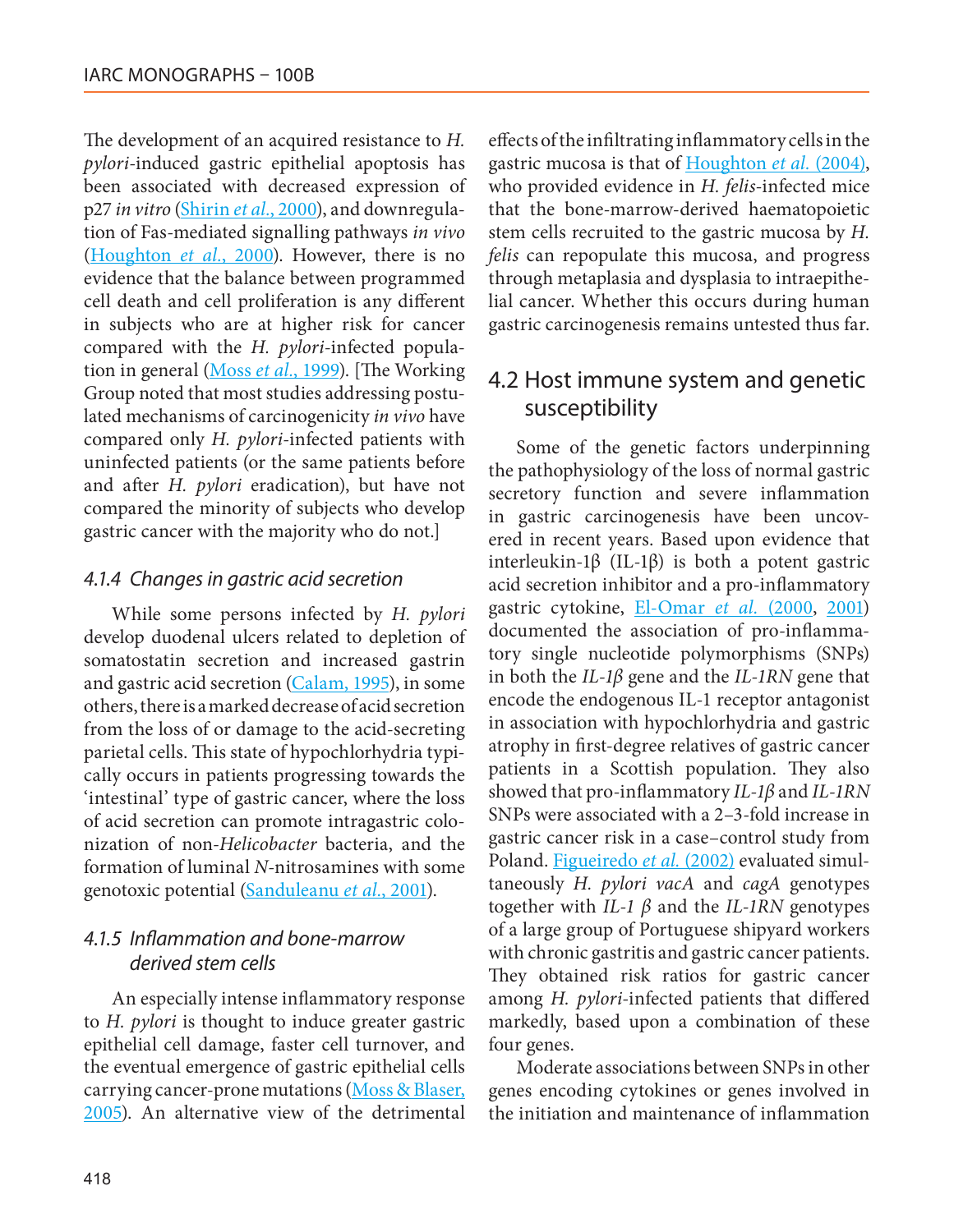have also been reported that include genes that encode tumour necrosis factor  $α$  (TNF- $α$ ), IL-10, IL-8, and toll-like receptor 4 (Amieva & El-Omar, 2008). Furthermore, increased noncardia gastric cancer risk in *H. pylori*-infected subjects has also been related to polymorphisms in IL-1β, IL-1RN, TNF-α and IL-10 in subjects from a multicentre case–control study in the US population (El-Omar *et al.*, 2003) but not, in that same study, to cardia gastric cancer or oesophageal adenocarcinoma risk. Thus, these SNPs appear to be relatively specific to increased distal gastric cancer risk following *H. pylori* infection.

There remains considerable debate regarding the reproducibility of many of these findings, reflecting perhaps differences in the populations studied, and the relationship of the cases to the controls in individual studies (Perri *et al.*, 2005; Starzyńska *et al.*, 2006). Most studies are relatively small and evaluate only a few SNPs simultaneously, without adjustment for other potential confounding variables such as *H. pylori* genotype or other SNPs. Recent meta-analyses suggest that the influence of *IL-1β* and *IL-1RN* SNPs on gastric cancer risk is relatively weak, and/or confined to Caucasians (Camargo *et al.*, 2006; Kamangar *et al.*, 2006b), whereas the relationship between non-cardia gastric cancer and two specific *TNF-α* SNPs (especially the −308AA SNP) is more consistent, though again mainly in Western populations (Gorouhi *et al.*, 2008; Zhang *et al.*, 2008). [The Working Group noted that larger and more extensive studies are necessary to determine the importance of individual SNPs in gastric cancer risk in different populations, and in understanding how they may modulate the risk of cancer following *H. pylori* infection.]

## 4.3 Factors associated with gastric carcinogenesis

#### *4.3.1 H. pylori virulence factors*

#### *(a) cag Pathogenicity island*

As reviewed in Section 2, although CagApositive strains confer an increased risk of gastric carcinogenesis, CagA-positive infections are also associated with the development of duodenal ulcer disease, which is itself inversely related to gastric cancer risk (Hansson *et al.*, 1996; Nomura *et al.*, 2002b). This suggests that factors other than just the presence or absence of CagA may be important in gastric carcinogenesis. In regions such as south-eastern Asia, where almost all strains are CagA-positive, structural variations in tyrosine phosphorylation sites in the *C*-terminal domain of the CagA protein have been identified. These variations within regions encoded by the five amino acids sequence Glu-Pro-Ile-Tyr-Ala (EPIYA) serve as sites of CagA phosphorylation by gastric epithelial Src kinases. Four types of EPIYA motifs have been described (A through D), but the number of repeats of the EPIYA-C sequence in particular correlates with increased CagA phosphorylation, and a more marked phenotypic effect on infected gastric epithelial cells *in vitro*. EPIYA sequences differ markedly between east Asian strains (where gastric cancer is most prevalent), and western European/North American strains (Yamaoka *et al.*, 1998; Basso *et al.*, 2008). In a multivariate analysis of 203 Italian *H. pylori*infected patients, 53 of whom had gastric cancer, the number of repeats of the EPIYA-C motif was associated with the prevalence of both gastric cancer and its histological precursor, intestinal metaplasia (Basso *et al.*, 2008). Similar associations of EPIYA motifs with gastric cancer have been described in smaller studies from east Asia (Yamaoka *et al.*, 1998).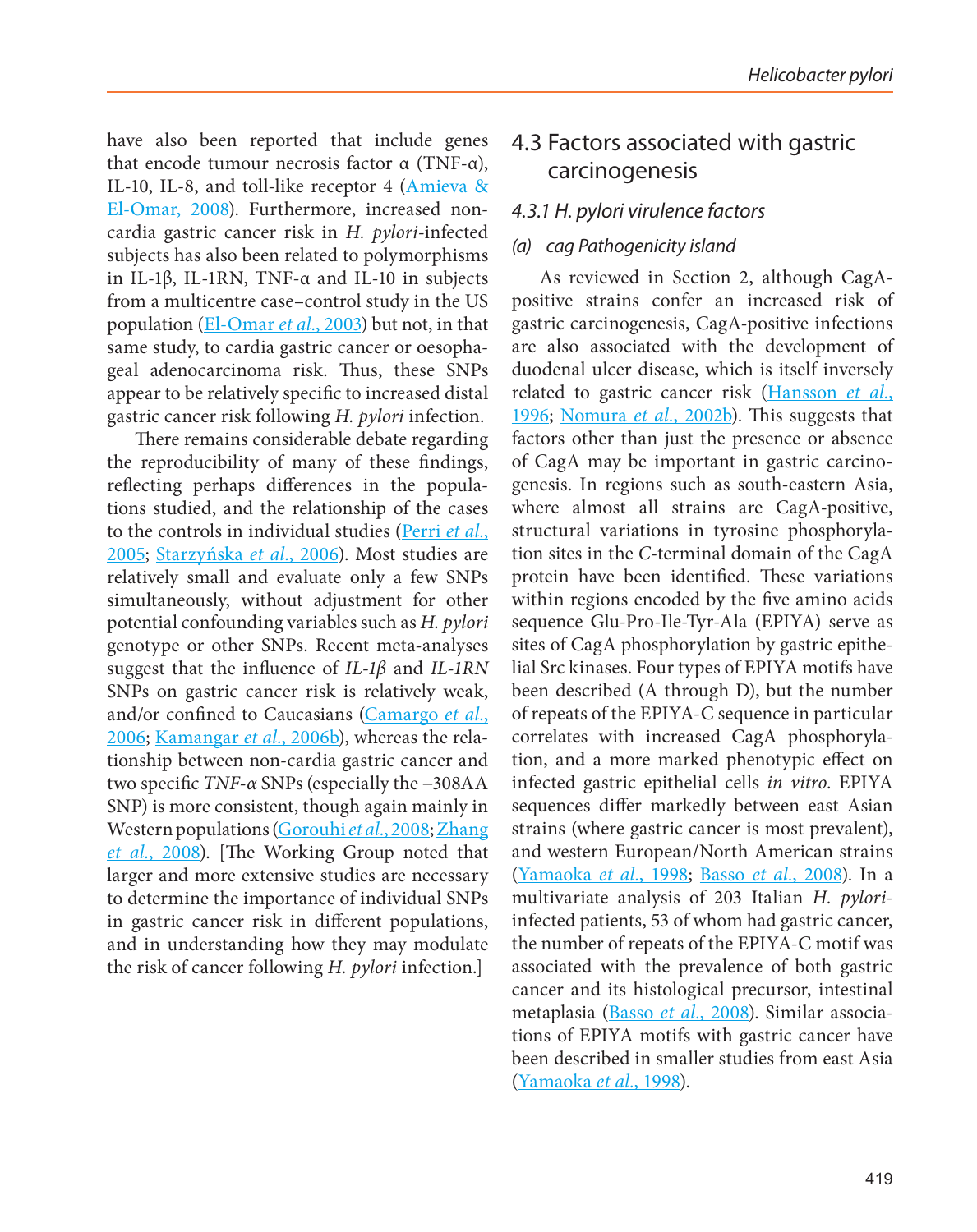#### *(b) Evidence of carcinogenic effect of cag genes in animal models*

CagA-positive strains of *H. pylori* are associated with more vigorous gastric inflammatory responses. Several genes within the *cag* pathogenicity island, though not *cagA*, may facilitate colonization (Marchetti & Rappuoli, 2002). Two studies have highlighted the importance of an intact *cag* pathogenicity island in the induction of gastric cancer in rodent species. In the gerbil model infected by *H. pylori* strain 7.13, an isogenic mutant lacking the *cagA* gene failed to produce gastric cancer whereas cancers were seen in over 50% of the gerbils infected by wild-type or *vacA*-negative strains. There was also much less inflammation with the *cagA* knockout strain (Franco *et al.*, 2008). Deletion of *cagE*, which is known to be important in the functionality of the type 4 secretory system, delayed, but did not prevent, gastric cancer in the INS-GAS mouse model (Fox *et al.*, 2003b).

The only direct evidence of oncogenicity of the CagA protein *in vivo* is in transgenic mice overexpressing a virulent form of the *cagA* gene (Ohnishi *et al.*, 2008). About 10% of such mice developed hyperplastic polyps and about 1% gastric or small intestinal cancer after 72 weeks, whether the CagA protein was targeted specifically to parietal cells in the stomach or expressed ubiquitously in all cells. Unexpectedly, transgenic CagA expression did not induce gastric inflammation, and leukaemias were also observed in some of the mice. The latter is consistent with the known effect of CagA on activating SHP-2 tyrosine phosphatase, an event that is also involved in leukaemogenesis.

In contrast to the paucity of data regarding the carcinogenic effects of *cag*-encoded proteins in animal models, there is a very extensive literature describing the cellular and molecular consequences of CagA translocation by the type 4 secretory system that is encoded by multiple genes within the *cag* pathogenicity island (reviewed in Buret *et al.*, 2005; Backert & Selbach, 2008; Wen & Moss, 2009). Following adherence of *H. pylori* to gastric epithelial cells, the CagL protein on the cag pilus interacts with the  $\alpha_{5}\beta_{1}$ host cell integrin to initiate CagA translocation. Translocated CagA is then phosphorylated by host cell Src kinases at EPIYA tyrosine phosphorylation sites to promote downstream signalling, resulting in reorganization of the actin cytoskeleton, and enhanced cellular motility (thus giving rise to the so-called "humming bird" phenotype in cultured cells). Activation of the transcription factor NF-κB by CagA leads to mitogenic signalling through mitogen-activated protein (MAP) kinase pathways, and also to pro-inflammatory gene activation. Some other cellular events activated by CagA translocation are not dependent on CagA phosphorylation. These events include the disruption of tight and adherent junctions between adjacent gastric epithelial cells through interactions with occludin, zonulin-1, junctional adhesion molecules, claudins, E-cadherin, and β-catenin. β-Catenin translocation to the nucleus promotes further mitogenic gene expression. One of the hallmark epithelial consequences of *cag-*positive infections is secretion of the pro-inflammatory chemokine IL-8, but it is currently unclear whether this is dependent on CagA translocation or by some other *cag*-island dependent stimulus. The muramyldypeptide component of *H. pylori*'s cell wall, peptidoglycan, is also translocated to gastric epithelial cells by type 4 secretion, where it can interact with the intracellular NOD1 protein, a component of the innate immune response to pathogen-associated molecular patterns of bacteria. NOD1-binding also stimulates NF-κB-dependent signalling.

#### *(c) VacA*

In many studies in Western populations, peptic ulcer disease has been strongly associated with the *vacA* genotype (particularly s1m1), while in some of these studies the s1m1 genotype has been linked to gastric cancer (Miehlke *et al.*,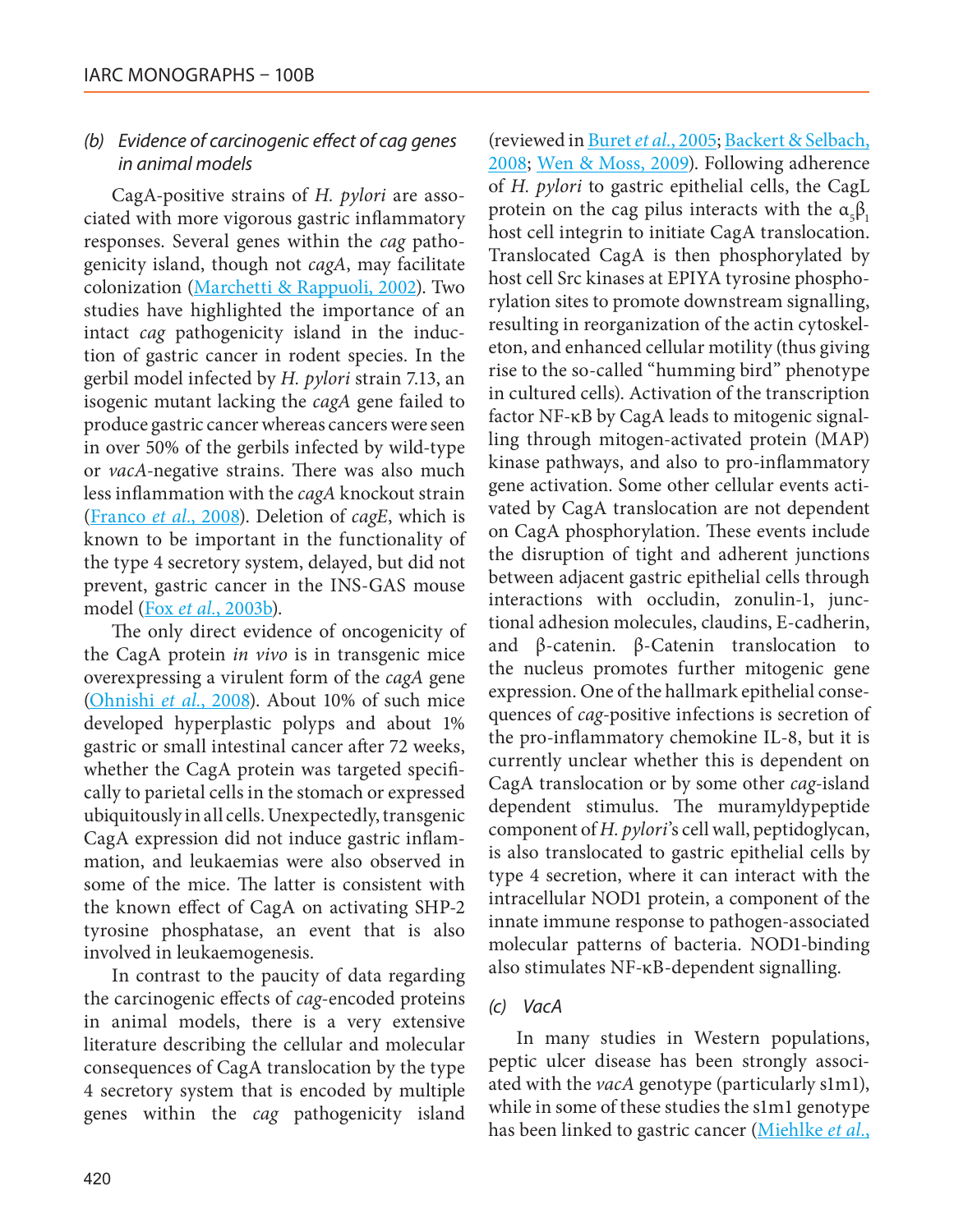2000). East Asian strains are almost universally s1m1, and are not associated with any particular clinical outcome. The recent reports of *vacA* i region polymorphism where the i1 type was associated with gastric cancer in Iranian (Rhead *et al.*, 2007) and Italian (Basso *et al.*, 2008) populations are worthy of further corroboration by other groups. However, as for *cagA*, the *vacA* i region polymorphism may not correlate with gastric cancer risk in east Asia, where very few strains are of the i2 type (Ogiwara *et al.*, 2008).

#### *(d) Evidence of carcinogenic effect of vacA in animal models*

VacA deletion does not alter the inflammatory or carcinogenic effects of *H. pylori* in the gerbil model (Franco *et al.*, 2008). Multiple biological effects of VacA have been demonstrated *in vitro*, including the induction of apoptosis in epithelial cells, and the inhibition of T-cell activation and proliferation that may allow for *H. pylori* persistence, but the relevance of these observations to gastric carcinogenesis remains obscure (Takeshima *et al.*, 2009; Matsumoto *et al.*, 2011).

#### *(e) BabA and SabA*

Some studies have demonstrated an association between the *babA2* genotype and gastric cancer (Yu *et al.*, 2002) though this association may be confounded by the frequent co-association of *babA2* with *vacA* s1m1 and *cagA* positivity. Although the induction of *SabA* expression in *H. pylori* strains has been associated with gastric epithelial cell adhesion (Marcos *et al.*, 2008), no good evidence points to a more direct role of SabA in carcinogenesis.

#### *4.3.2 Cofactors and co-infections*

Effects of dietary salt on inflammation and proliferation have been observed in some animal studies, but the data from these is not consistent (Rogers *et al.*, 2005).

*H. pylori* induces a predominantly Th1 immune response which is more typical of intracellular bacteria rather than extracellular organisms that produce typically a Th2 response. Because gastric cancer is thought to result from a Th1 pro-inflammatory immune response, it has been postulated that concurrent parasitic infection (which is more likely to induce a Th2 immune response) may modify the gastric inflammation and carcinogenic effects of *H. pylori*. Such a hypothesis is supported by *H. felis*induced gastric atrophy in mice with concurrent intestinal nematode infection (Fox *et al.*, 2000). Although gastric cancer was not evaluated in this model, this hypothesis may perhaps explain the low rate of *H. pylori*-associated cancer despite high *H. pylori* infection rate in areas of the world where parasitic infection is common (Whary *et al.*, 2005).

## 4.4 Mechanisms of lymphomagenesis

### *4.4.1 Host immune system and genetic susceptibility in humans*

Several different host polymorphisms associated with gastric lymphoma have been reported. These include the 49 G/G polymorphism in *CTLA4*, coding for a receptor on CD4-positive T cells, which inhibits T-cell functioning on ligand binding. This polymorphism was associated with a 6-fold higher risk of developing MALT lymphoma after *H. pylori* infection in a study from Taiwan, China (Cheng *et al.*, 2006). Association of the R702W mutation in the *NOD2/ CARD15* gene was demonstrated in a study in German/Austrian patients with a 2.4-fold risk of gastric lymphoma development (Rosenstiel *et al.*, 2006). Susceptible polymorphisms for gastric lymphoma have also been reported at certain human leukocyte antigen (HLA) loci in a small Japanese cohort (Kawahara *et al.*, 2005), and within the *TNF-α* gene (moderate effects at distinct loci, which were different for low- and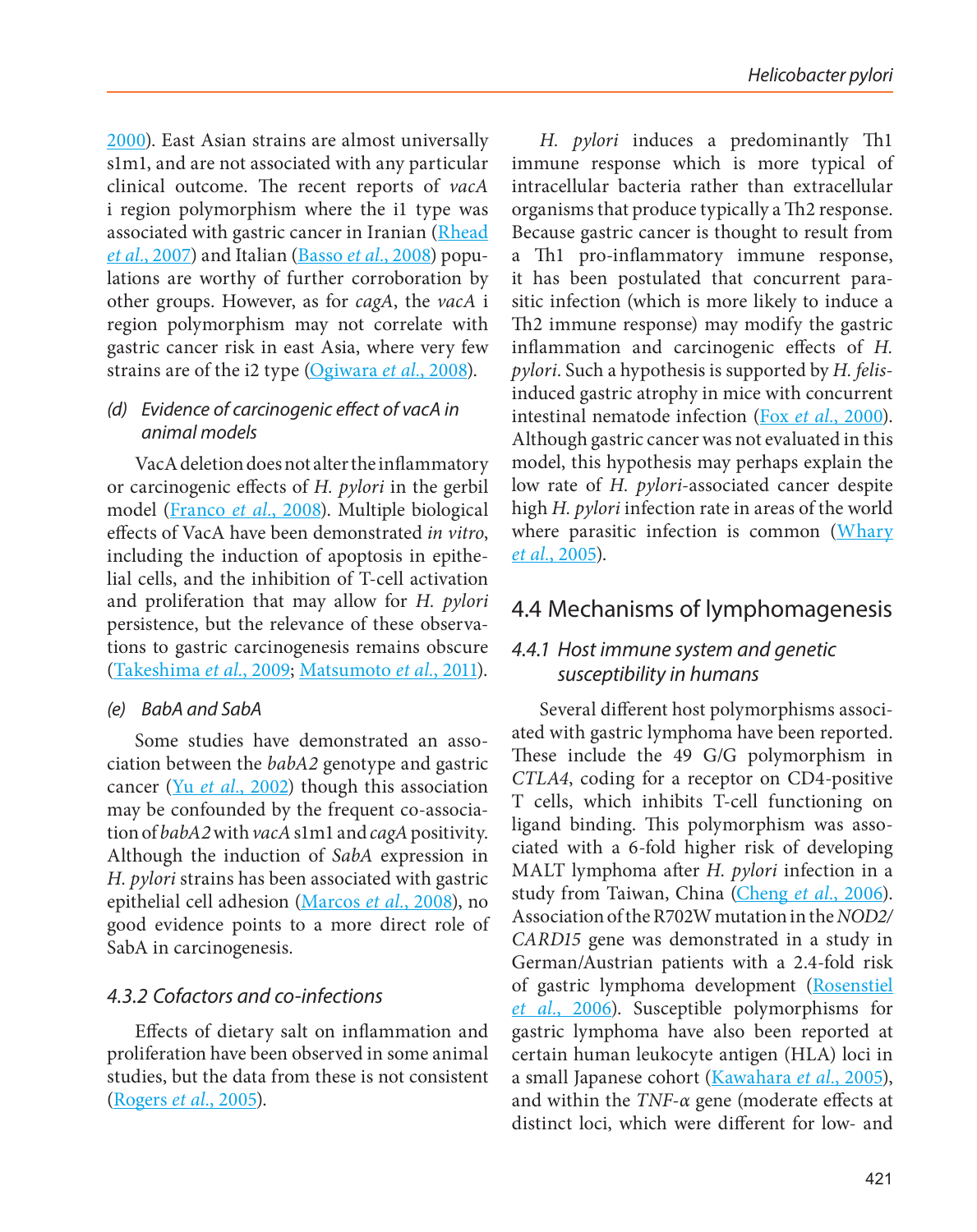high-grade lymphoma) (Hellmig *et al.*, 2005a), and in the toll-like receptor TLR4 in German/ Austrian patients (Hellmig *et al.*, 2005b). Each of these findings requires independent corroboration in other populations, and the understanding of additional factors that may predispose certain individuals or populations to gastric lymphoma following *H. pylori* exposure remains poor.

#### *4.4.2 H. pylori virulence factors*

Unlike the large literature regarding the importance of certain *H. pylori* factors in association with gastric cancer, the data for gastric lymphoma are inconsistent, and generally not supportive of any specific association.

#### *4.4.3 Molecular mechanisms*

The normal human gastric stomach contains few or no inflammatory cells. On infection by *H. pylori* or other *Helicobacter* species, such as *H. heilmanii*, an active infiltration of acute and chronic inflammatory cells (including B-cell lymphoid follicles) results. This so-called MALT lymphoma is the precursor of a low-grade lymphoma of B cells, gastric MALT lymphoma, originating in B cells of the marginal zone of the secondary follicles that are generated in the inflammatory response to *H. pylori* (Du & Isaccson, 2002). Hussell *et al.* (1993) demonstrated that in the early stages of MALT, lymphoma B-cell proliferation was dependent on both *H. pylori* antigens, and tumour-infiltrating T cells.

Most cases of MALT lymphoma are clonal, and will respond to *H. pylori* eradication. However, approximately 20% of MALT lymphomas are not responsive to eradication therapy, and it is thought that this is because they acquire further mutations, in particular the *API2-MALT1* fusion gene that results from a translocation of  $[t(11;18)]$ (q21;q21)]. Three other relatively uncommon translocations [t(1;14)(p22;q32), t(14;18)(q32;q21), and  $t(3;14)(p13;q32)$ ] are also associated with gastric MALT lymphoma. Three of the four above translocations lead to the activation of NF-κB, a transcription factor important in inhibiting programmed cell death (Sagaert *et al.*, 2007). Other mutations in gastric MALT lymphoma include *TP53*, *c-MYC* (approximately 20% of cases each), and epigenetic events such as gene promoter hypermethylation of p16 (*Isaacson*, 1999; Huang *et al.*, 2004).

[The Working Group noted that how *H. pylori* and/or the associated inflammatory response promote downstream mutations that result in subsequent *H. pylori*-independent growth and high-grade disease that may be refractory to removing the offending antigen has not been defined. Whether high-grade lymphomas that are refractory to *H. pylori* eradication arise through the same pathways that lead *H. pylori* to promote low-grade lymphomagenesis is also unclear and worthy of further investigation. Little is known of possible environmental cofactors in the predisposition to *H. pylori*-induced gastric lymphomagenesis.]

## 4.5 Synthesis

Multiple lines of evidence point to a central role for the chronic gastric inflammatory response and resulting oxidative stress in *H. pylori*-associated gastric carcinogenesis. This leads to altered cellular turnover accompanied by changes in gene expression, methylation, and mutation. The nature and extent of the inflammatory response, and the subsequent effects of the inflammatory environment on gastric epithelial cells are associated with three interrelated factors: 1) host-determined modulation of inflammatory responses, 2) specific *H. pylori* virulence factors, including CagA, and 3) altered gastric secretory function.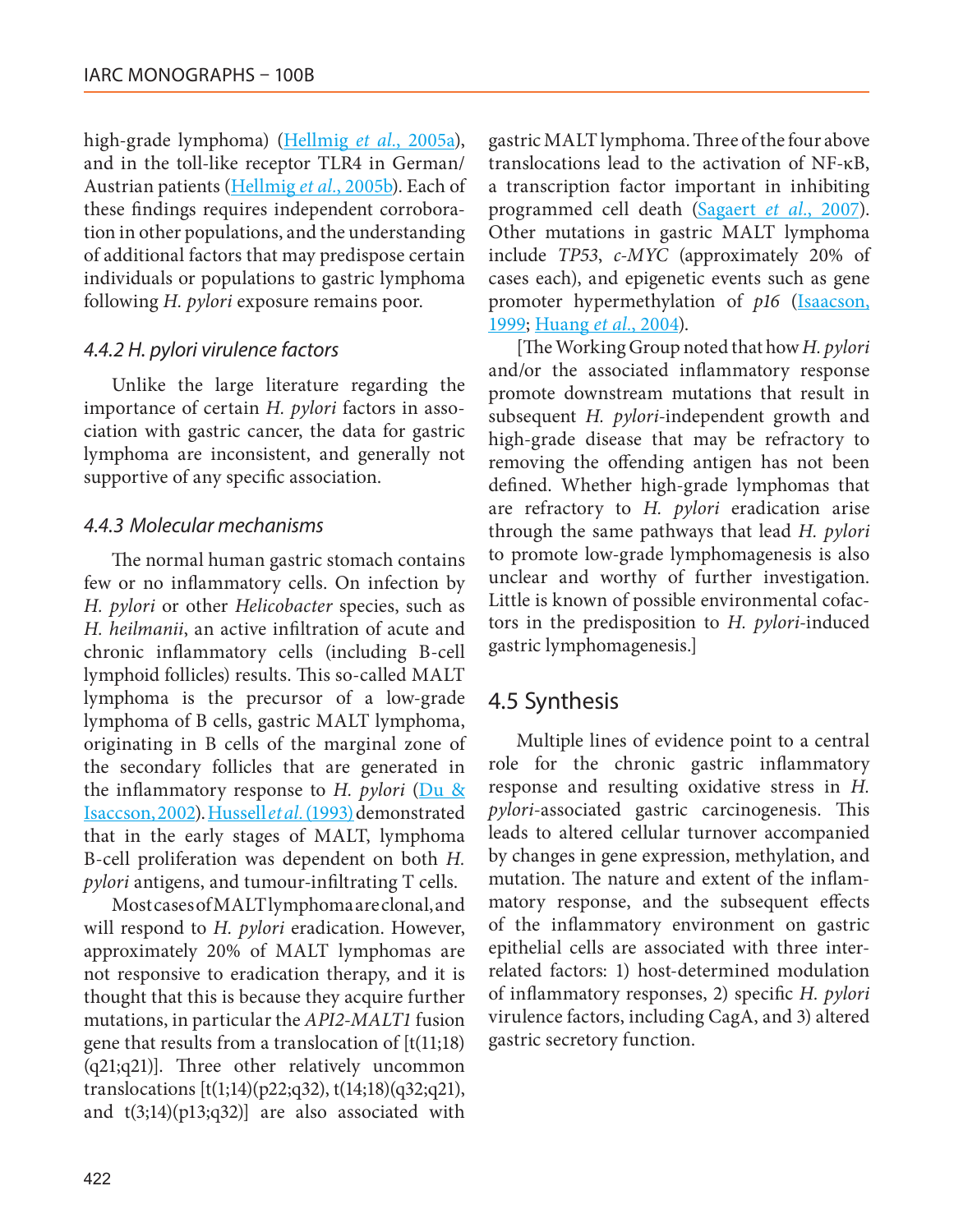### **5. Evaluation**

There is *sufficient evidence* in humans for the carcinogenicity of chronic infection with *Helicobacter pylori.* Chronic infection with *Helicobacter pylori* causes non-cardia gastric carcinoma and low-grade B-cell MALT gastric lymphoma.

For oesophageal adenocarcinoma, there is *evidence suggesting lack of carcinogenicity* of chronic infection with *Helicobacter pylori* in humans.

There is *sufficient evidence* in experimental animals for the carcinogenicity of infection with *Helicobacter pylori*.

Chronic infection with *Helicobacter pylori* is *carcinogenic to humans (Group 1).*

## **References**

- Adrian M, Cover TL, Dubochet J, Heuser JE (2002). Multiple oligomeric states of the Helicobacter pylori vacuolating toxin demonstrated by cryo-electron microscopy. *J Mol Biol*, 318: 121–133. doi[:10.1016/](http://dx.doi.org/10.1016/S0022-2836(02)00047-5) [S0022-2836\(02\)00047-5](http://dx.doi.org/10.1016/S0022-2836(02)00047-5) PMID[:12054773](http://www.ncbi.nlm.nih.gov/pubmed/12054773)
- Akopyants NS, Clifton SW, Kersulyte D *et al.* (1998). Analyses of the cag pathogenicity island of Helicobacter pylori. *Mol Microbiol*, 28: 37–53. doi:[10.1046/j.1365-](http://dx.doi.org/10.1046/j.1365-2958.1998.00770.x) [2958.1998.00770.x](http://dx.doi.org/10.1046/j.1365-2958.1998.00770.x) PMID[:9593295](http://www.ncbi.nlm.nih.gov/pubmed/9593295)
- Alm RA, Ling LS, Moir DT *et al.* (1999). Genomicsequence comparison of two unrelated isolates of the human gastric pathogen Helicobacter pylori. *Nature*, 397: 176–180. doi[:10.1038/16495](http://dx.doi.org/10.1038/16495) PMID[:9923682](http://www.ncbi.nlm.nih.gov/pubmed/9923682)
- Amieva MR & El-Omar EM (2008). Host-bacterial interactions in Helicobacter pylori infection. *Gastroenterology*, 134: 306–323. doi[:10.1053/j.gastro.2007.11.009](http://dx.doi.org/10.1053/j.gastro.2007.11.009)  PMID[:18166359](http://www.ncbi.nlm.nih.gov/pubmed/18166359)
- Anderson LA, Murphy SJ, Johnston BT *et al.* (2008). Relationship between Helicobacter pylori infection and gastric atrophy and the stages of the oesophageal inflammation, metaplasia, adenocarcinoma sequence: results from the FINBAR case-control study. *Gut*, 57: 734–739. doi[:10.1136/gut.2007.132662](http://dx.doi.org/10.1136/gut.2007.132662) PMID[:18025067](http://www.ncbi.nlm.nih.gov/pubmed/18025067)
- Aspholm-Hurtig M, Dailide G, Lahmann M *et al.* (2004). Functional adaptation of BabA, the H. pylori ABO blood group antigen binding adhesin. *Science*, 305: 519–522. doi[:10.1126/science.1098801](http://dx.doi.org/10.1126/science.1098801) PMID[:15273394](http://www.ncbi.nlm.nih.gov/pubmed/15273394)
- Atherton JC, Cao P, Peek RM Jr *et al.* (1995). Mosaicism in vacuolating cytotoxin alleles of Helicobacter pylori. Association of specific vacA types with cytotoxin production and peptic ulceration. *J Biol Chem*, 270: 17771–17777. PMID:[7629077](http://www.ncbi.nlm.nih.gov/pubmed/7629077)
- Aygenc E, Selcuk A, Celikkanat S *et al.* (2001). The role of Helicobacter pylori infection in the cause of squamous cell carcinoma of the larynx. *Otolaryngol Head Neck Surg*, 125: 520–521. PMID[:11700453](http://www.ncbi.nlm.nih.gov/pubmed/11700453)
- Backert S & Selbach M (2008). Role of type IV secretion in Helicobacter pylori pathogenesis. *Cell Microbiol*, 10: 1573–1581. doi:[10.1111/j.1462-5822.2008.01156.x](http://dx.doi.org/10.1111/j.1462-5822.2008.01156.x) PMID:[18410539](http://www.ncbi.nlm.nih.gov/pubmed/18410539)
- Banatvala N, Mayo K, Megraud F *et al.* (1993). The cohort effect and Helicobacter pylori. *J Infect Dis*, 168: 219–221. doi[:10.1093/infdis/168.1.219](http://dx.doi.org/10.1093/infdis/168.1.219) PMID[:8515114](http://www.ncbi.nlm.nih.gov/pubmed/8515114)
- Basso D, Zambon CF, Letley DP *et al.* (2008). Clinical relevance of Helicobacter pylori cagA and vacA gene polymorphisms. *Gastroenterology*, 135: 91–99. doi[:10.1053/j.](http://dx.doi.org/10.1053/j.gastro.2008.03.041) [gastro.2008.03.041](http://dx.doi.org/10.1053/j.gastro.2008.03.041) PMID[:18474244](http://www.ncbi.nlm.nih.gov/pubmed/18474244)
- Bayerdörffer E, Neubauer A, Rudolph B *et al.*MALT Lymphoma Study Group (1995). Regression of primary gastric lymphoma of mucosa-associated lymphoid tissue type after cure of Helicobacter pylori infection. *Lancet*, 345: 1591–1594. doi[:10.1016/S0140-](http://dx.doi.org/10.1016/S0140-6736(95)90113-2) [6736\(95\)90113-2](http://dx.doi.org/10.1016/S0140-6736(95)90113-2) PMID[:7783535](http://www.ncbi.nlm.nih.gov/pubmed/7783535)
- Böhmer CJ, Klinkenberg-Knol EC, Kuipers EJ *et al.* (1997). The prevalence of Helicobacter pylori infection among inhabitants and healthy employees of institutes for the intellectually disabled. *Am J Gastroenterol*, 92: 1000–1004. PMID:[9177519](http://www.ncbi.nlm.nih.gov/pubmed/9177519)
- Boneca IG, de Reuse H, Epinat JC *et al.* (2003). A revised annotation and comparative analysis of Helicobacter pylori genomes. *Nucleic Acids Res*, 31: 1704–1714. doi[:10.1093/nar/gkg250](http://dx.doi.org/10.1093/nar/gkg250) PMID[:12626712](http://www.ncbi.nlm.nih.gov/pubmed/12626712)
- Borén T, Falk P, Roth KA *et al.* (1993). Attachment of Helicobacter pylori to human gastric epithelium mediated by blood group antigens. *Science*, 262: 1892–1895. doi[:10.1126/science.8018146](http://dx.doi.org/10.1126/science.8018146) PMID[:8018146](http://www.ncbi.nlm.nih.gov/pubmed/8018146)
- Brenner H, Arndt V, Bode G *et al.* (2002). Risk of gastric cancer among smokers infected with Helicobacter pylori. *Int J Cancer*, 98: 446–449. doi:[10.1002/ijc.10201](http://dx.doi.org/10.1002/ijc.10201) PMID:[11920598](http://www.ncbi.nlm.nih.gov/pubmed/11920598)
- Brenner H, Arndt V, Stegmaier C *et al.* (2004). Is Helicobacter pylori infection a necessary condition for noncardia gastric cancer? *Am J Epidemiol*, 159: 252–258. doi:[10.1093/aje/kwh039](http://dx.doi.org/10.1093/aje/kwh039) PMID[:14742285](http://www.ncbi.nlm.nih.gov/pubmed/14742285)
- Brenner H, Berg G, Lappus N *et al.* (1999a). Alcohol consumption and Helicobacter pylori infection: results from the German National Health and Nutrition Survey. *Epidemiology*, 10: 214–218. doi[:10.1097/00001648-](http://dx.doi.org/10.1097/00001648-199905000-00004) [199905000-00004](http://dx.doi.org/10.1097/00001648-199905000-00004) PMID:[10230827](http://www.ncbi.nlm.nih.gov/pubmed/10230827)
- Brenner H, Rothenbacher D, Bode G, Adler G (1997). Relation of smoking and alcohol and coffee consumption to active Helicobacter pylori infection: cross sectional study. *BMJ*, 315: 1489–1492. PMID[:9420488](http://www.ncbi.nlm.nih.gov/pubmed/9420488)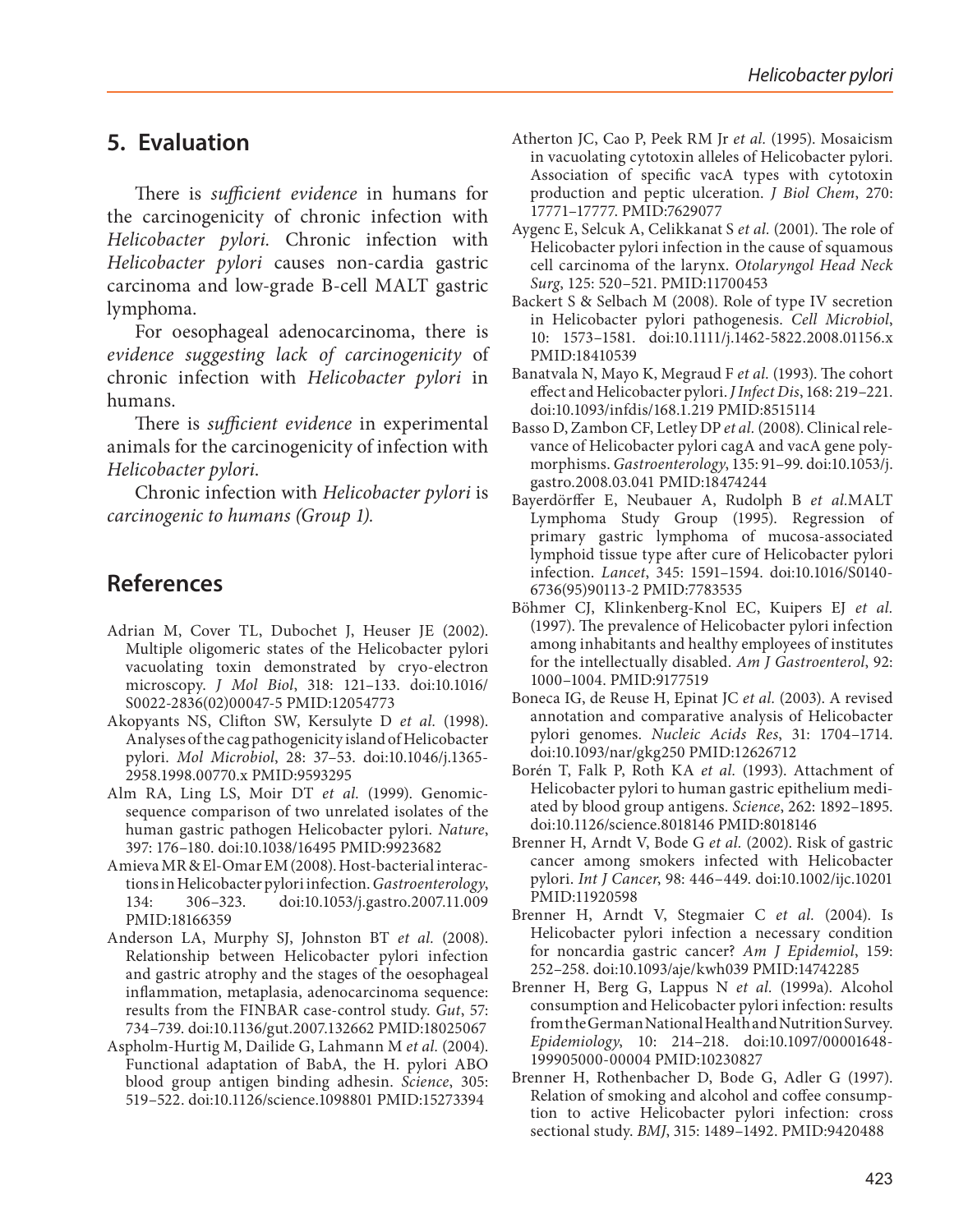- Brenner H, Rothenbacher D, Bode G, Adler G (1999b). Inverse graded relation between alcohol consumption and active infection with Helicobacter pylori. *Am J Epidemiol*, 149: 571–576. PMID:[10084247](http://www.ncbi.nlm.nih.gov/pubmed/10084247)
- Brenner H, Weyermann M, Rothenbacher D (2006). Clustering of Helicobacter pylori infection in couples: differences between high- and low-prevalence population groups. *Ann Epidemiol*, 16: 516–520. doi[:10.1016/j.](http://dx.doi.org/10.1016/j.annepidem.2005.09.009) [annepidem.2005.09.009](http://dx.doi.org/10.1016/j.annepidem.2005.09.009) PMID[:16388968](http://www.ncbi.nlm.nih.gov/pubmed/16388968)
- Brown LM (2000). Helicobacter pylori: epidemiology and routes of transmission. *Epidemiol Rev*, 22: 283–297. PMID[:11218379](http://www.ncbi.nlm.nih.gov/pubmed/11218379)
- Buret AG, Fedwick JP, Flynn AN (2005). Host epithelial interactions with Helicobacter pylori: a role for disrupted gastric barrier function in the clinical outcome of infection? *Can J Gastroenterol*, 19: 543–552. PMID[:16151546](http://www.ncbi.nlm.nih.gov/pubmed/16151546)
- Cai X, Carlson J, Stoicov C *et al.* (2005). Helicobacter felis eradication restores normal architecture and inhibits gastric cancer progression in C57BL/6 mice. *Gastroenterology*, 128: 1937–1952. doi:[10.1053/j.](http://dx.doi.org/10.1053/j.gastro.2005.02.066) [gastro.2005.02.066](http://dx.doi.org/10.1053/j.gastro.2005.02.066) PMID[:15940628](http://www.ncbi.nlm.nih.gov/pubmed/15940628)
- Calam J (1995). The somatostatin-gastrin link of Helicobacter pylori infection. *Ann Med*, 27: 569–573. doi[:10.3109/07853899509002471](http://dx.doi.org/10.3109/07853899509002471) PMID[:8541034](http://www.ncbi.nlm.nih.gov/pubmed/8541034)
- Camargo MC, Mera R, Correa P *et al.* (2006). Interleukin-1beta and interleukin-1 receptor antagonist gene polymorphisms and gastric cancer: a meta-analysis. *Cancer Epidemiol Biomarkers Prev*, 15: 1674–1687. doi[:10.1158/1055-9965.EPI-06-0189](http://dx.doi.org/10.1158/1055-9965.EPI-06-0189) PMID[:16985030](http://www.ncbi.nlm.nih.gov/pubmed/16985030)
- Cao X, Tsukamoto T, Nozaki K *et al.* (2007). Severity of gastritis determines glandular stomach carcinogenesis in Helicobacter pylori-infected Mongolian gerbils. *Cancer Sci*, 98: 478–483. doi[:10.1111/j.1349-](http://dx.doi.org/10.1111/j.1349-7006.2007.00416.x) [7006.2007.00416.x](http://dx.doi.org/10.1111/j.1349-7006.2007.00416.x) PMID[:17284248](http://www.ncbi.nlm.nih.gov/pubmed/17284248)
- Cao X, Tsukamoto T, Seki T *et al.* (2008). 4-Vinyl-2,6 dimethoxyphenol (canolol) suppresses oxidative stress and gastric carcinogenesis in Helicobacter pylori-infected carcinogen-treated Mongolian gerbils. *Int J Cancer*, 122: 1445–1454. doi:[10.1002/ijc.23245](http://dx.doi.org/10.1002/ijc.23245) PMID[:18059022](http://www.ncbi.nlm.nih.gov/pubmed/18059022)
- Censini S, Lange C, Xiang Z *et al.* (1996). cag, a pathogenicity island of Helicobacter pylori, encodes type I-specific and disease-associated virulence factors. *Proc Natl Acad Sci U S A*, 93: 14648–14653. doi[:10.1073/](http://dx.doi.org/10.1073/pnas.93.25.14648) [pnas.93.25.14648](http://dx.doi.org/10.1073/pnas.93.25.14648) PMID:[8962108](http://www.ncbi.nlm.nih.gov/pubmed/8962108)
- Chan AO, Peng JZ, Lam SK *et al.* (2006). Eradication of Helicobacter pylori infection reverses E-cadherin promoter hypermethylation. *Gut*, 55: 463–468. doi[:10.1136/gut.2005.077776](http://dx.doi.org/10.1136/gut.2005.077776) PMID[:16428266](http://www.ncbi.nlm.nih.gov/pubmed/16428266)
- Chen LT, Lin JT, Shyu RY *et al.* (2001). Prospective study of Helicobacter pylori eradication therapy in stage I(E) high-grade mucosa-associated lymphoid tissue lymphoma of the stomach. *J Clin Oncol*, 19: 4245–4251. PMID[:11709568](http://www.ncbi.nlm.nih.gov/pubmed/11709568)
- Chen LT, Lin JT, Tai JJ *et al.* (2005). Long-term results of anti-Helicobacter pylori therapy in early-stage gastric high-grade transformed MALT lymphoma. *J Natl Cancer Inst*, 97: 1345–1353. doi[:10.1093/jnci/dji277](http://dx.doi.org/10.1093/jnci/dji277) PMID[:16174856](http://www.ncbi.nlm.nih.gov/pubmed/16174856)
- Cheng TY, Lin JT, Chen LT *et al.* (2006). Association of T-cell regulatory gene polymorphisms with susceptibility to gastric mucosa-associated lymphoid tissue lymphoma. *J Clin Oncol*, 24: 3483–3489. doi[:10.1200/](http://dx.doi.org/10.1200/JCO.2005.05.5434) [JCO.2005.05.5434](http://dx.doi.org/10.1200/JCO.2005.05.5434) PMID[:16849765](http://www.ncbi.nlm.nih.gov/pubmed/16849765)
- Colbeck JC, Hansen LM, Fong JM, Solnick JV (2006). Genotypic profile of the outer membrane proteins BabA and BabB in clinical isolates of Helicobacter pylori. *Infect Immun*, 74: 4375–4378. doi[:10.1128/](http://dx.doi.org/10.1128/IAI.00485-06) [IAI.00485-06](http://dx.doi.org/10.1128/IAI.00485-06) PMID[:16790815](http://www.ncbi.nlm.nih.gov/pubmed/16790815)
- Correa P, Haenszel W, Cuello C *et al.* (1975). A model for gastric cancer epidemiology. *Lancet*, 306: 58–60. doi[:10.1016/S0140-6736\(75\)90498-5](http://dx.doi.org/10.1016/S0140-6736(75)90498-5) PMID[:49653](http://www.ncbi.nlm.nih.gov/pubmed/49653)
- Cover TL & Blaser MJ (1992). Purification and characterization of the vacuolating toxin from Helicobacter pylori. *J Biol Chem*, 267: 10570–10575. PMID[:1587837](http://www.ncbi.nlm.nih.gov/pubmed/1587837)
- Cover TL, Hanson PI, Heuser JE (1997). Acid-induced dissociation of VacA, the Helicobacter pylori vacuolating cytotoxin, reveals its pattern of assembly. *J Cell Biol*, 138: 759–769. doi[:10.1083/jcb.138.4.759](http://dx.doi.org/10.1083/jcb.138.4.759) PMID:[9265644](http://www.ncbi.nlm.nih.gov/pubmed/9265644)
- Cover TL, Tummuru MK, Cao P *et al.* (1994). Divergence of genetic sequences for the vacuolating cytotoxin among Helicobacter pylori strains. *J Biol Chem*, 269: 10566–10573. PMID:[8144644](http://www.ncbi.nlm.nih.gov/pubmed/8144644)
- Crabtree JE, Taylor JD, Wyatt JI *et al.* (1991). Mucosal IgA recognition of Helicobacter pylori 120 kDa protein, peptic ulceration, and gastric pathology. *Lancet*, 338: 332–335. doi:[10.1016/0140-6736\(91\)90477-7](http://dx.doi.org/10.1016/0140-6736(91)90477-7) PMID[:1677696](http://www.ncbi.nlm.nih.gov/pubmed/1677696)
- D'Onghia V, Leoncini R, Carli R *et al.* (2007). Circulating gastrin and ghrelin levels in patients with colorectal cancer: correlation with tumour stage, Helicobacter pylori infection and BMI. *Biomed Pharmacother*, 61: 137–141. doi[:10.1016/j.biopha.2006.08.007](http://dx.doi.org/10.1016/j.biopha.2006.08.007) PMID[:17258885](http://www.ncbi.nlm.nih.gov/pubmed/17258885)
- Danesh J (1999). Helicobacter pylori infection and gastric cancer: systematic review of the epidemiological studies. *Aliment Pharmacol Ther*, 13: 851–856. doi[:10.1046/j.1365-2036.1999.00546.x](http://dx.doi.org/10.1046/j.1365-2036.1999.00546.x) PMID:[10383517](http://www.ncbi.nlm.nih.gov/pubmed/10383517)
- de Bernard M, Burroni D, Papini E *et al.* (1998). Identification of the Helicobacter pylori VacA toxin domain active in the cell cytosol. *Infect Immun*, 66: 6014–6016. PMID:[9826387](http://www.ncbi.nlm.nih.gov/pubmed/9826387)
- De Groote D, Van Doorn LJ, Van den Bulck K *et al.* (2005). Detection of non-pylori Helicobacter species in "Helicobacter heilmannii"-infected humans.<br>Helicobacter. 10: 398–406. doi:10.1111/i.1523-*Helicobacter*, 10: 398–406. doi[:10.1111/j.1523-](http://dx.doi.org/10.1111/j.1523-5378.2005.00347.x) [5378.2005.00347.x](http://dx.doi.org/10.1111/j.1523-5378.2005.00347.x) PMID[:16181350](http://www.ncbi.nlm.nih.gov/pubmed/16181350)
- de Martel C, Llosa AE, Farr SM *et al.* (2005). Helicobacter pylori infection and the risk of development of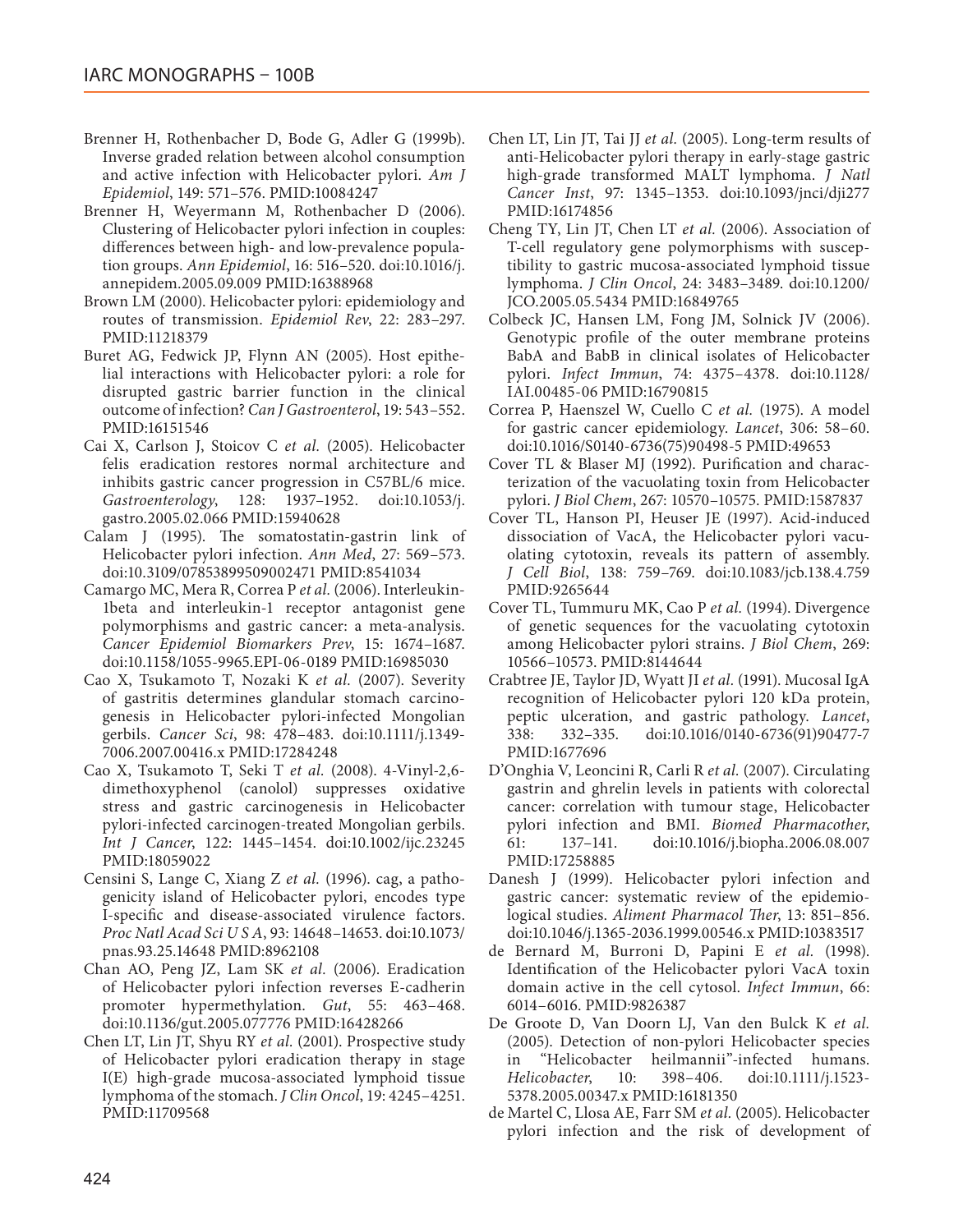esophageal adenocarcinoma. *J Infect Dis*, 191: 761–767. doi:[10.1086/427659](http://dx.doi.org/10.1086/427659) PMID[:15688293](http://www.ncbi.nlm.nih.gov/pubmed/15688293)

- de Martel C, Llosa AE, Friedman GD *et al.* (2008). Helicobacter pylori infection and development of pancreatic cancer. *Cancer Epidemiol Biomarkers Prev*, 17: 1188–1194. doi[:10.1158/1055-9965.EPI-08-0185](http://dx.doi.org/10.1158/1055-9965.EPI-08-0185)  PMID[:18483341](http://www.ncbi.nlm.nih.gov/pubmed/18483341)
- de Martel C, Plummer M, Parsonnet J *et al.* (2009). Helicobacter species in cancers of the gallbladder and extrahepatic biliary tract. *Br J Cancer*, 100: 194–199. doi:[10.1038/sj.bjc.6604780](http://dx.doi.org/10.1038/sj.bjc.6604780) PMID:[19034278](http://www.ncbi.nlm.nih.gov/pubmed/19034278)
- de Sanjosé S, Dickie A, Alvaro T *et al.* (2004). Helicobacter pylori and malignant lymphoma in Spain. *Cancer Epidemiol Biomarkers Prev*, 13: 944–948. PMID[:15184250](http://www.ncbi.nlm.nih.gov/pubmed/15184250)
- Ding SZ, Minohara Y, Fan XJ *et al.* (2007). Helicobacter pylori infection induces oxidative stress and programmed cell death in human gastric epithelial cells. *Infect Immun*, 75: 4030–4039. doi[:10.1128/](http://dx.doi.org/10.1128/IAI.00172-07) [IAI.00172-07](http://dx.doi.org/10.1128/IAI.00172-07) PMID[:17562777](http://www.ncbi.nlm.nih.gov/pubmed/17562777)
- Doig P, de Jonge BL, Alm RA *et al.* (1999). Helicobacter pylori physiology predicted from genomic comparison of two strains. *Microbiol Mol Biol Rev*, 63: 675–707. PMID[:10477312](http://www.ncbi.nlm.nih.gov/pubmed/10477312)
- Dominici P, Bellentani S, Di Biase AR *et al.* (1999). Familial clustering of Helicobacter pylori infection: population based study. *BMJ*, 319: 537–540. PMID:[10463891](http://www.ncbi.nlm.nih.gov/pubmed/10463891)
- Dore MP, Realdi G, Mura D *et al.* (2002). Helicobacter infection in patients with HCV-related chronic hepatitis, cirrhosis, and hepatocellular carcinoma. *Dig Dis Sci*, 47: 1638–1643. doi:[10.1023/A:1015848009444](http://dx.doi.org/10.1023/A:1015848009444)  PMID[:12141829](http://www.ncbi.nlm.nih.gov/pubmed/12141829)
- Du MQ & Isaccson PG (2002). Gastric MALT lymphoma: from aetiology to treatment. *Lancet Oncol*, 3: 97–104. doi:[10.1016/S1470-2045\(02\)00651-4](http://dx.doi.org/10.1016/S1470-2045(02)00651-4) PMID[:11902529](http://www.ncbi.nlm.nih.gov/pubmed/11902529)
- Dubois A & Borén T (2007). Helicobacter pylori is invasive and it may be a facultative intracellular organism. *Cell Microbiol*, 9: 1108–1116. doi:[10.1111/j.1462-](http://dx.doi.org/10.1111/j.1462-5822.2007.00921.x) [5822.2007.00921.x](http://dx.doi.org/10.1111/j.1462-5822.2007.00921.x) PMID[:17388791](http://www.ncbi.nlm.nih.gov/pubmed/17388791)
- Ece F, F Hatabay N, Erdal N *et al.* (2005). Does Helicobacter pylori infection play a role in lung cancer? *Respir Med*, 99: 1258–1262. doi[:10.1016/j.rmed.2005.02.038](http://dx.doi.org/10.1016/j.rmed.2005.02.038)  PMID[:16140226](http://www.ncbi.nlm.nih.gov/pubmed/16140226)
- Eguchi H, Herschenhous N, Kuzushita N, Moss SF (2003). Helicobacter pylori increases proteasome-mediated degradation of p27(kip1) in gastric epithelial cells. *Cancer Res*, 63: 4739–4746. PMID[:12907657](http://www.ncbi.nlm.nih.gov/pubmed/12907657)
- Ekström AM, Eriksson M, Hansson LE *et al.* (1999). Occupational exposures and risk of gastric cancer in a population-based case-control study. *Cancer Res*, 59: 5932–5937. PMID[:10606238](http://www.ncbi.nlm.nih.gov/pubmed/10606238)
- Ekström AM, Held M, Hansson LE *et al.* (2001). Helicobacter pylori in gastric cancer established by CagA immunoblot as a marker of past infection. *Gastroenterology*, 121: 784–791. doi:[10.1053/gast.2001.27999](http://dx.doi.org/10.1053/gast.2001.27999) PMID:[11606491](http://www.ncbi.nlm.nih.gov/pubmed/11606491)
- Ekström AM, Serafini M, Nyrén O *et al.* (2000). Dietary antioxidant intake and the risk of cardia cancer and noncardia cancer of the intestinal and diffuse types: a population-based case-control study in Sweden. *Int J Cancer*, 87: 133–140. doi:[10.1002/1097-](http://dx.doi.org/10.1002/1097-0215(20000701)87:1<133::AID-IJC20>3.0.CO;2-E) [0215\(20000701\)87:1<133::AID-IJC20>3.0.CO;2-E](http://dx.doi.org/10.1002/1097-0215(20000701)87:1<133::AID-IJC20>3.0.CO;2-E) PMID:[10861464](http://www.ncbi.nlm.nih.gov/pubmed/10861464)
- El-Omar EM, Carrington M, Chow WH *et al.* (2000). Interleukin-1 polymorphisms associated with increased risk of gastric cancer. *Nature*, 404: 398–402. doi[:10.1038/35006081](http://dx.doi.org/10.1038/35006081) PMID[:10746728](http://www.ncbi.nlm.nih.gov/pubmed/10746728)
- El-Omar EM, Carrington M, Chow WH *et al.* (2001). The role of interleukin-1 polymorphisms in the pathogenesis of gastric cancer. *Nature*, 412: 99 doi[:10.1038/35083631](http://dx.doi.org/10.1038/35083631) PMID:[11808612](http://www.ncbi.nlm.nih.gov/pubmed/11808612)
- El-Omar EM, Rabkin CS, Gammon MD *et al.* (2003). Increased risk of noncardia gastric cancer associated with proinflammatory cytokine gene polymorphisms. *Gastroenterology*, 124: 1193–1201. doi[:10.1016/S0016-](http://dx.doi.org/10.1016/S0016-5085(03)00157-4) [5085\(03\)00157-4](http://dx.doi.org/10.1016/S0016-5085(03)00157-4) PMID[:12730860](http://www.ncbi.nlm.nih.gov/pubmed/12730860)
- El-Zahabi LM, Jamali FR, El-Hajj II *et al.* (2007). The value of EUS in predicting the response of gastric mucosaassociated lymphoid tissue lymphoma to Helicobacter pylori eradication. *Gastrointest Endosc*, 65: 89–96. doi[:10.1016/j.gie.2006.05.009](http://dx.doi.org/10.1016/j.gie.2006.05.009) PMID[:17185085](http://www.ncbi.nlm.nih.gov/pubmed/17185085)
- Elfvin A, Bölin I, Von Bothmer C *et al.* (2005). Helicobacter pylori induces gastritis and intestinal metaplasia but no gastric adenocarcinoma in Mongolian gerbils. *Scand J Gastroenterol*, 40: 1313– 1320. doi[:10.1080/00365520510023611](http://dx.doi.org/10.1080/00365520510023611) PMID[:16334441](http://www.ncbi.nlm.nih.gov/pubmed/16334441)
- Enno A, O'Rourke JL, Howlett CR *et al.* (1995). MALTomalike lesions in the murine gastric mucosa after longterm infection with Helicobacter felis. A mouse model of Helicobacter pylori-induced gastric lymphoma. *Am J Pathol*, 147: 217–222. PMID:[7604881](http://www.ncbi.nlm.nih.gov/pubmed/7604881)
- Epplein M, Nomura AM, Hankin JH *et al.* (2008). Association of Helicobacter pylori infection and diet on the risk of gastric cancer: a case-control study in Hawaii. *Cancer Causes Control*, 19: 869–877. doi[:10.1007/s10552-008-9149-2](http://dx.doi.org/10.1007/s10552-008-9149-2) PMID:[18369531](http://www.ncbi.nlm.nih.gov/pubmed/18369531)
- Escobar ML & Kawakami E (2004). Evidence of motherchild transmission of Helicobacter pylori infection. *Arq Gastroenterol*, 41: 239–244. doi[:10.1590/S0004-](http://dx.doi.org/10.1590/S0004-28032004000400008) [28032004000400008](http://dx.doi.org/10.1590/S0004-28032004000400008) PMID:[15806268](http://www.ncbi.nlm.nih.gov/pubmed/15806268)
- Eslick GD (2003). Pregnant women and the Helicobacter pylori generation effect. *Helicobacter*, 8: 643 doi[:10.1111/](http://dx.doi.org/10.1111/j.1523-5378.2003.00188.x) [j.1523-5378.2003.00188.x](http://dx.doi.org/10.1111/j.1523-5378.2003.00188.x) PMID[:14632679](http://www.ncbi.nlm.nih.gov/pubmed/14632679)
- Eslick GD, Lim LL, Byles JE *et al.* (1999). Association of Helicobacter pylori infection with gastric carcinoma: a meta-analysis. *Am J Gastroenterol*, 94: 2373–2379. doi[:10.1111/j.1572-0241.1999.01360.x](http://dx.doi.org/10.1111/j.1572-0241.1999.01360.x) PMID[:10483994](http://www.ncbi.nlm.nih.gov/pubmed/10483994)
- Everhart JE (2000). Recent developments in the epidemiology of Helicobacter pylori. *Gastroenterol Clin North Am*, 29: 559–578. doi:[10.1016/S0889-8553\(05\)70130-8](http://dx.doi.org/10.1016/S0889-8553(05)70130-8) PMID:[11030073](http://www.ncbi.nlm.nih.gov/pubmed/11030073)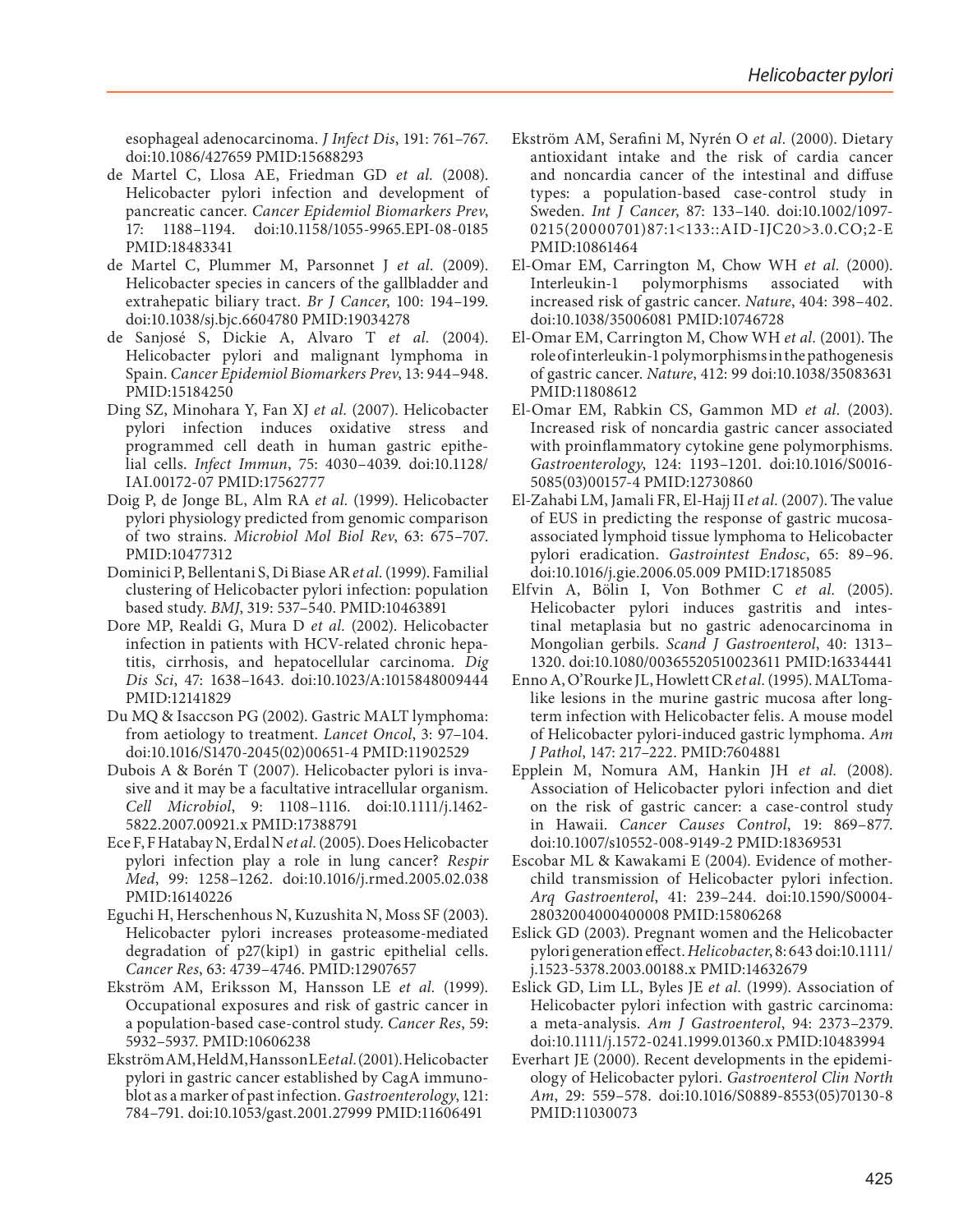- Everhart JE, Kruszon-Moran D, Perez-Perez GI *et al.* (2000). Seroprevalence and ethnic differences in Helicobacter pylori infection among adults in the United States. *J Infect Dis*, 181: 1359–1363. doi[:10.1086/315384](http://dx.doi.org/10.1086/315384) PMID[:10762567](http://www.ncbi.nlm.nih.gov/pubmed/10762567)
- Falush D, Wirth T, Linz B *et al.* (2003). Traces of human migrations in Helicobacter pylori populations. *Science*, 299: 1582–1585. doi:[10.1126/science.1080857](http://dx.doi.org/10.1126/science.1080857) PMID[:12624269](http://www.ncbi.nlm.nih.gov/pubmed/12624269)
- Farinati F, Cardin R, Degan P *et al.* (1998). Oxidative DNA damage accumulation in gastric carcinogenesis. *Gut*, 42: 351–356. doi:[10.1136/gut.42.3.351](http://dx.doi.org/10.1136/gut.42.3.351) PMID:[9577340](http://www.ncbi.nlm.nih.gov/pubmed/9577340)
- Feldman RA, Deeks JJ, Evans SJ (1995). Multi-laboratory comparison of eight commercially available Helicobacter pylori serology kits. Helicobacter pylori Serology Study Group. *Eur J Clin Microbiol Infect Dis*, 14: 428–433. doi:[10.1007/BF02114899](http://dx.doi.org/10.1007/BF02114899) PMID:[7556232](http://www.ncbi.nlm.nih.gov/pubmed/7556232)
- Figueiredo C, Machado JC, Pharoah P *et al.* (2002). Helicobacter pylori and interleukin 1 genotyping: an opportunity to identify high-risk individuals for gastric carcinoma. *J Natl Cancer Inst*, 94: 1680–1687. PMID[:12441323](http://www.ncbi.nlm.nih.gov/pubmed/12441323)
- Fireman Z, Trost L, Kopelman Y *et al.* (2000). Helicobacter pylori: seroprevalence and colorectal cancer. *Isr Med Assoc J*, 2: 6–9. PMID[:10892362](http://www.ncbi.nlm.nih.gov/pubmed/10892362)
- Fischbach W, Goebeler-Kolve ME, Dragosics B *et al.* (2004). Long term outcome of patients with gastric marginal zone B cell lymphoma of mucosa associated lymphoid tissue (MALT) following exclusive Helicobacter pylori eradication therapy: experience from a large prospective series. *Gut*, 53: 34–37. doi:[10.1136/gut.53.1.34](http://dx.doi.org/10.1136/gut.53.1.34) PMID[:14684573](http://www.ncbi.nlm.nih.gov/pubmed/14684573)
- Fontham ET, Ruiz B, Perez A *et al.* (1995). Determinants of Helicobacter pylori infection and chronic gastritis. *Am J Gastroenterol*, 90: 1094–1101. PMID[:7611204](http://www.ncbi.nlm.nih.gov/pubmed/7611204)
- Ford AC, Forman D, Bailey AG *et al.* (2007). Effect of sibling number in the household and birth order on prevalence of Helicobacter pylori: a cross-sectional study. *Int J Epidemiol*, 36: 1327–1333. doi:[10.1093/ije/](http://dx.doi.org/10.1093/ije/dym201) [dym201](http://dx.doi.org/10.1093/ije/dym201) PMID[:17905807](http://www.ncbi.nlm.nih.gov/pubmed/17905807)
- Fox JG, Beck P, Dangler CA *et al.* (2000). Concurrent enteric helminth infection modulates inflammation and gastric immune responses and reduces helicobacter-induced gastric atrophy. *Nat Med*, 6: 536–542. doi[:10.1038/75015](http://dx.doi.org/10.1038/75015) PMID[:10802709](http://www.ncbi.nlm.nih.gov/pubmed/10802709)
- Fox JG, Rogers AB, Ihrig M *et al.* (2003a). Helicobacter pylori-associated gastric cancer in INS-GAS mice is gender specific. *Cancer Res*, 63: 942–950. PMID[:12615707](http://www.ncbi.nlm.nih.gov/pubmed/12615707)
- Fox JG, Rogers AB, Whary MT *et al.* (2007). Accelerated progression of gastritis to dysplasia in the pyloric antrum of TFF2 -/- C57BL6 x Sv129 Helicobacter pylori-infected mice. *Am J Pathol*, 171: 1520–1528. doi[:10.2353/ajpath.2007.070249](http://dx.doi.org/10.2353/ajpath.2007.070249) PMID[:17982128](http://www.ncbi.nlm.nih.gov/pubmed/17982128)
- Fox JG, Wang TC, Rogers AB *et al.* (2003b). Host and microbial constituents influence Helicobacter pylori-induced

cancer in a murine model of hypergastrinemia. *Gastroenterology*, 124: 1879–1890. doi[:10.1016/S0016-](http://dx.doi.org/10.1016/S0016-5085(03)00406-2) [5085\(03\)00406-2](http://dx.doi.org/10.1016/S0016-5085(03)00406-2) PMID[:12806621](http://www.ncbi.nlm.nih.gov/pubmed/12806621)

- Franco AT, Israel DA, Washington MK *et al.* (2005). Activation of beta-catenin by carcinogenic Helicobacter pylori. *Proc Natl Acad Sci U S A*, 102: 10646–10651. doi[:10.1073/pnas.0504927102](http://dx.doi.org/10.1073/pnas.0504927102) PMID[:16027366](http://www.ncbi.nlm.nih.gov/pubmed/16027366)
- Franco AT, Johnston E, Krishna U *et al.* (2008). Regulation of gastric carcinogenesis by Helicobacter pylori virulence factors. *Cancer Res*, 68: 379–387. doi[:10.1158/0008-](http://dx.doi.org/10.1158/0008-5472.CAN-07-0824) [5472.CAN-07-0824](http://dx.doi.org/10.1158/0008-5472.CAN-07-0824) PMID[:18199531](http://www.ncbi.nlm.nih.gov/pubmed/18199531)
- Früh M, Zhou W, Zhai R *et al.* (2008). Polymorphisms of inflammatory and metalloproteinase genes, Helicobacter pylori infection and the risk of oesophageal adenocarcinoma. *Br J Cancer*, 98: 689–692. doi[:10.1038/sj.bjc.6604234](http://dx.doi.org/10.1038/sj.bjc.6604234) PMID[:18253117](http://www.ncbi.nlm.nih.gov/pubmed/18253117)
- Fujimori S, Kishida T, Kobayashi T *et al.* (2005). Helicobacter pylori infection increases the risk of colorectal adenoma and adenocarcinoma, especially in women. *J Gastroenterol*, 40: 887–893. doi[:10.1007/](http://dx.doi.org/10.1007/s00535-005-1649-1) [s00535-005-1649-1](http://dx.doi.org/10.1007/s00535-005-1649-1) PMID[:16211345](http://www.ncbi.nlm.nih.gov/pubmed/16211345)
- Fukase K, Kato M, Kikuchi S *et al.*Japan Gast Study Group (2008). Effect of eradication of Helicobacter pylori on incidence of metachronous gastric carcinoma after endoscopic resection of early gastric cancer: an openlabel, randomised controlled trial. *Lancet*, 372: 392–397. doi[:10.1016/S0140-6736\(08\)61159-9](http://dx.doi.org/10.1016/S0140-6736(08)61159-9) PMID[:18675689](http://www.ncbi.nlm.nih.gov/pubmed/18675689)
- Fukui T, Okazaki K, Tamaki H *et al.* (2004). Immunogenetic analysis of gastric MALT lymphoma-like lesions induced by Helicobacter pylori infection in neonatally thymectomized mice. *Lab Invest*, 84: 485–492. doi[:10.1038/labinvest.3700056](http://dx.doi.org/10.1038/labinvest.3700056) PMID[:14968120](http://www.ncbi.nlm.nih.gov/pubmed/14968120)
- Garrity GM, Bell JA, Lilburn T (2005) Class V. Epsilonproteobacteria *fam. nov*. In: Garrity GM (ed) 2nd ed. *Bergey's Manual of Systematic Bacteriology.* New York, USA: Williams & Wilkins, 1145–94.
- Gocyk W, Nikliński T, Olechnowicz H *et al.* (2000). Helicobacter pylori, gastrin and cyclooxygenase-2 in lung cancer. *Med Sci Monit*, 6: 1085–1092. PMID[:11208460](http://www.ncbi.nlm.nih.gov/pubmed/11208460)
- Goodman KJ, Correa P, Tenganá Aux HJ *et al.* (1996). Helicobacter pylori infection in the Colombian Andes: a population-based study of transmission pathways. *Am J Epidemiol*, 144: 290–299. PMID[:8686698](http://www.ncbi.nlm.nih.gov/pubmed/8686698)
- Goodwin CS, Armstrong JA, Chilvers T *et al.* (1989). Transfer of Campylobacter pylori and Campylobacter mustelae to Helicobacter gen. nov. as Helicobacter pylori comb. nov. and Helicobacter mustelae comb. nov., Respectively. *Int J Syst Bacteriol*, 39: 397–405. doi[:10.1099/00207713-39-4-397](http://dx.doi.org/10.1099/00207713-39-4-397)
- Goodwin CS & Worsley BW (1993). Microbiology of Helicobacter pylori. *Gastroenterol Clin North Am*, 22: 5–19. PMID[:8449570](http://www.ncbi.nlm.nih.gov/pubmed/8449570)
- Gorouhi F, Islami F, Bahrami H, Kamangar F (2008). Tumour-necrosis factor-A polymorphisms and gastric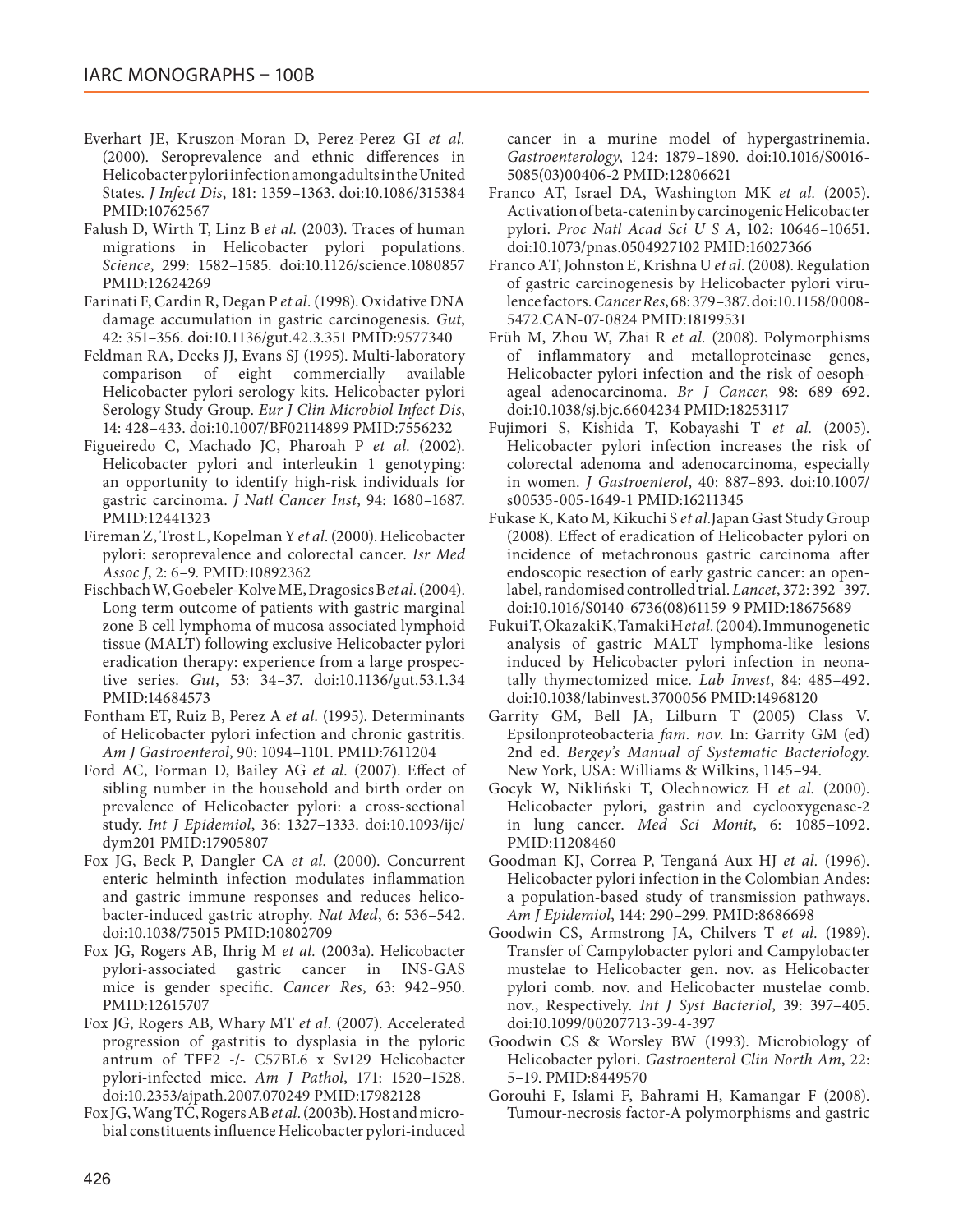cancer risk: a meta-analysis. *Br J Cancer*, 98: 1443–1451. doi:[10.1038/sj.bjc.6604277](http://dx.doi.org/10.1038/sj.bjc.6604277) PMID[:18319718](http://www.ncbi.nlm.nih.gov/pubmed/18319718)

- Gramley WA, Asghar A, Frierson HF Jr, Powell SM (1999). Detection of Helicobacter pylori DNA in fecal samples from infected individuals. *J Clin Microbiol*, 37: 2236– 2240. PMID[:10364591](http://www.ncbi.nlm.nih.gov/pubmed/10364591)
- Grandis JR, Perez-Perez GI, Yu VL *et al.* (1997). Lack of serologic evidence for Helicobacter pylori infection in head and neck cancer. *Head Neck*, 19: 216–218. doi:[10.1002/\(SICI\)1097-0347\(199705\)19:3<216::AID-](http://dx.doi.org/10.1002/(SICI)1097-0347(199705)19:3<216::AID-HED9>3.0.CO;2-5)[HED9>3.0.CO;2-5](http://dx.doi.org/10.1002/(SICI)1097-0347(199705)19:3<216::AID-HED9>3.0.CO;2-5) PMID:[9142522](http://www.ncbi.nlm.nih.gov/pubmed/9142522)
- Gressmann H, Linz B, Ghai R *et al.* (2005). Gain and loss of multiple genes during the evolution of Helicobacter pylori. *PLoS Genet*, 1: e43 doi[:10.1371/journal.](http://dx.doi.org/10.1371/journal.pgen.0010043) [pgen.0010043](http://dx.doi.org/10.1371/journal.pgen.0010043) PMID[:16217547](http://www.ncbi.nlm.nih.gov/pubmed/16217547)
- Gwack J, Shin A, Kim CS *et al.* (2006). CagA-producing Helicobacter pylori and increased risk of gastric cancer: a nested case-control study in Korea. *Br J Cancer*, 95: 639–641. doi:[10.1038/sj.bjc.6603309](http://dx.doi.org/10.1038/sj.bjc.6603309) PMID[:16909137](http://www.ncbi.nlm.nih.gov/pubmed/16909137)
- Hahm KB, Lee KM, Kim YB *et al.* (2002). Conditional loss of TGF-beta signalling leads to increased susceptibility to gastrointestinal carcinogenesis in mice. *Aliment Pharmacol Ther*, 16: Suppl 2115–127. doi:[10.1046/j.1365-2036.16.s2.3.x](http://dx.doi.org/10.1046/j.1365-2036.16.s2.3.x) PMID:[11966532](http://www.ncbi.nlm.nih.gov/pubmed/11966532)
- Hansen S, Vollset SE, Derakhshan MH *et al.* (2007). Two distinct aetiologies of cardia cancer; evidence from premorbid serological markers of gastric atrophy and Helicobacter pylori status. *Gut*, 56: 918–925. doi:[10.1136/gut.2006.114504](http://dx.doi.org/10.1136/gut.2006.114504) PMID:[17317788](http://www.ncbi.nlm.nih.gov/pubmed/17317788)
- Hansson LE, Nyrén O, Hsing AW *et al.* (1996). The risk of stomach cancer in patients with gastric or duodenal ulcer disease. *N Engl J Med*, 335: 242–249. doi[:10.1056/](http://dx.doi.org/10.1056/NEJM199607253350404) [NEJM199607253350404](http://dx.doi.org/10.1056/NEJM199607253350404) PMID:[8657240](http://www.ncbi.nlm.nih.gov/pubmed/8657240)
- Hartwich A, Konturek SJ, Pierzchalski P *et al.* (2001). Helicobacter pylori infection, gastrin, cyclooxygenase-2, and apoptosis in colorectal cancer. *Int J Colorectal Dis*, 16: 202–210. doi:[10.1007/s003840100288](http://dx.doi.org/10.1007/s003840100288)  PMID[:11515678](http://www.ncbi.nlm.nih.gov/pubmed/11515678)
- Hazell SL, Lee A, Brady L, Hennessy W (1986). Campylobacter pyloridis and gastritis: association with intercellular spaces and adaptation to an environment of mucus as important factors in colonization of the gastric epithelium. *J Infect Dis*, 153: 658–663. doi:[10.1093/infdis/153.4.658](http://dx.doi.org/10.1093/infdis/153.4.658) PMID:[3950447](http://www.ncbi.nlm.nih.gov/pubmed/3950447)
- Hegarty JP, Dowd MT, Baker KH (1999). Occurrence of Helicobacter pylori in surface water in the United States. *J Appl Microbiol*, 87: 697–701. doi:[10.1046/j.1365-](http://dx.doi.org/10.1046/j.1365-2672.1999.00912.x) [2672.1999.00912.x](http://dx.doi.org/10.1046/j.1365-2672.1999.00912.x) PMID:[10594710](http://www.ncbi.nlm.nih.gov/pubmed/10594710)
- Helicobacter and Cancer Collaborative Group (2001). Gastric cancer and Helicobacter pylori: a combined analysis of 12 case control studies nested within prospective cohorts. *Gut*, 49: 347–353. doi[:10.1136/](http://dx.doi.org/10.1136/gut.49.3.347) [gut.49.3.347](http://dx.doi.org/10.1136/gut.49.3.347) PMID:[11511555](http://www.ncbi.nlm.nih.gov/pubmed/11511555)
- Hellmig S, Fischbach W, Goebeler-Kolve ME *et al.* (2005a). A functional promotor polymorphism of TNF-alpha is associated with primary gastric B-Cell lymphoma. *Am*

*J Gastroenterol*, 100: 2644–2649. doi[:10.1111/j.1572-](http://dx.doi.org/10.1111/j.1572-0241.2005.00338.x) [0241.2005.00338.x](http://dx.doi.org/10.1111/j.1572-0241.2005.00338.x) PMID:[16393214](http://www.ncbi.nlm.nih.gov/pubmed/16393214)

- Hellmig S, Fischbach W, Goebeler-Kolve ME *et al.* (2005b). Association study of a functional Toll-like receptor 4 polymorphism with susceptibility to gastric mucosaassociatedlymphoid tissuelymphoma. *Leuk Lymphoma*,<br>46: 869-872. doi:10.1080/1042819050086451 46: 869–872. doi[:10.1080/1042819050086451](http://dx.doi.org/10.1080/1042819050086451) PMID:[16019531](http://www.ncbi.nlm.nih.gov/pubmed/16019531)
- Hennig EE, Allen JM, Cover TL (2006). Multiple chromosomal loci for the babA gene in Helicobacter pylori. *Infect Immun*, 74: 3046–3051. doi[:10.1128/](http://dx.doi.org/10.1128/IAI.74.5.3046-3051.2006) [IAI.74.5.3046-3051.2006](http://dx.doi.org/10.1128/IAI.74.5.3046-3051.2006) PMID[:16622249](http://www.ncbi.nlm.nih.gov/pubmed/16622249)
- Higashi H, Yokoyama K, Fujii Y *et al.* (2005). EPIYA motif is a membrane-targeting signal of Helicobacter pylori virulence factor CagA in mammalian cells. *J Biol Chem*, 280: 23130–23137. doi[:10.1074/jbc.M503583200](http://dx.doi.org/10.1074/jbc.M503583200) PMID:[15831497](http://www.ncbi.nlm.nih.gov/pubmed/15831497)
- Hill P & Rode J (1998). Helicobacter pylori in ectopic gastric mucosa in Meckel's diverticulum. *Pathology*, 30: 7–9. doi[:10.1080/00313029800169585](http://dx.doi.org/10.1080/00313029800169585) PMID:[9534200](http://www.ncbi.nlm.nih.gov/pubmed/9534200)
- Hirayama F, Takagi S, Iwao E *et al.* (1999). Development of poorly differentiated adenocarcinoma and carcinoid due to long-term Helicobacter pylori colonization in Mongolian gerbils. *J Gastroenterol*, 34: 450–454. doi[:10.1007/s005350050295](http://dx.doi.org/10.1007/s005350050295) PMID[:10452676](http://www.ncbi.nlm.nih.gov/pubmed/10452676)
- Hmadcha A, Bedoya FJ, Sobrino F, Pintado E (1999). Methylation-dependent gene silencing induced by interleukin 1beta via nitric oxide production. *J Exp Med*, 190: 1595–1604. doi[:10.1084/jem.190.11.1595](http://dx.doi.org/10.1084/jem.190.11.1595) PMID:[10587350](http://www.ncbi.nlm.nih.gov/pubmed/10587350)
- Honda S, Fujioka T, Tokieda M *et al.* (1998). Development of Helicobacter pylori-induced gastric carcinoma in Mongolian gerbils. *Cancer Res*, 58: 4255–4259. PMID:[9766647](http://www.ncbi.nlm.nih.gov/pubmed/9766647)
- Hong SS, Jung HY, Choi KD *et al.* (2006). A prospective analysis of low-grade gastric malt lymphoma after Helicobacter pylori eradication. *Helicobacter*, 11: 569–573. doi[:10.1111/j.1523-5378.2006.00460.x](http://dx.doi.org/10.1111/j.1523-5378.2006.00460.x) PMID:[17083379](http://www.ncbi.nlm.nih.gov/pubmed/17083379)
- Houghton J, Stoicov C, Nomura S *et al.* (2004). Gastric cancer originating from bone marrow-derived cells. *Science*, 306: 1568–1571. doi[:10.1126/science.1099513](http://dx.doi.org/10.1126/science.1099513) PMID:[15567866](http://www.ncbi.nlm.nih.gov/pubmed/15567866)
- Houghton JM, Bloch LM, Goldstein M *et al.* (2000). In vivo disruption of the fas pathway abrogates gastric growth alterations secondary to Helicobacter infection. *J Infect Dis*, 182: 856–864. doi[:10.1086/315788](http://dx.doi.org/10.1086/315788) PMID[:10950781](http://www.ncbi.nlm.nih.gov/pubmed/10950781)
- Hsu PI, Lai KH, Hsu PN *et al.* (2007). Helicobacter pylori infection and the risk of gastric malignancy. *Am J Gastroenterol*, 102: 725–730. doi[:10.1111/j.1572-](http://dx.doi.org/10.1111/j.1572-0241.2006.01109.x) [0241.2006.01109.x](http://dx.doi.org/10.1111/j.1572-0241.2006.01109.x) PMID:[17324128](http://www.ncbi.nlm.nih.gov/pubmed/17324128)
- Huang JQ, Sridhar S, Chen Y, Hunt RH (1998). Metaanalysis of the relationship between Helicobacter pylori seropositivity and gastric cancer. *Gastroenterology*, 114: 1169–1179. doi[:10.1016/S0016-5085\(98\)70422-6](http://dx.doi.org/10.1016/S0016-5085(98)70422-6) PMID:[9609753](http://www.ncbi.nlm.nih.gov/pubmed/9609753)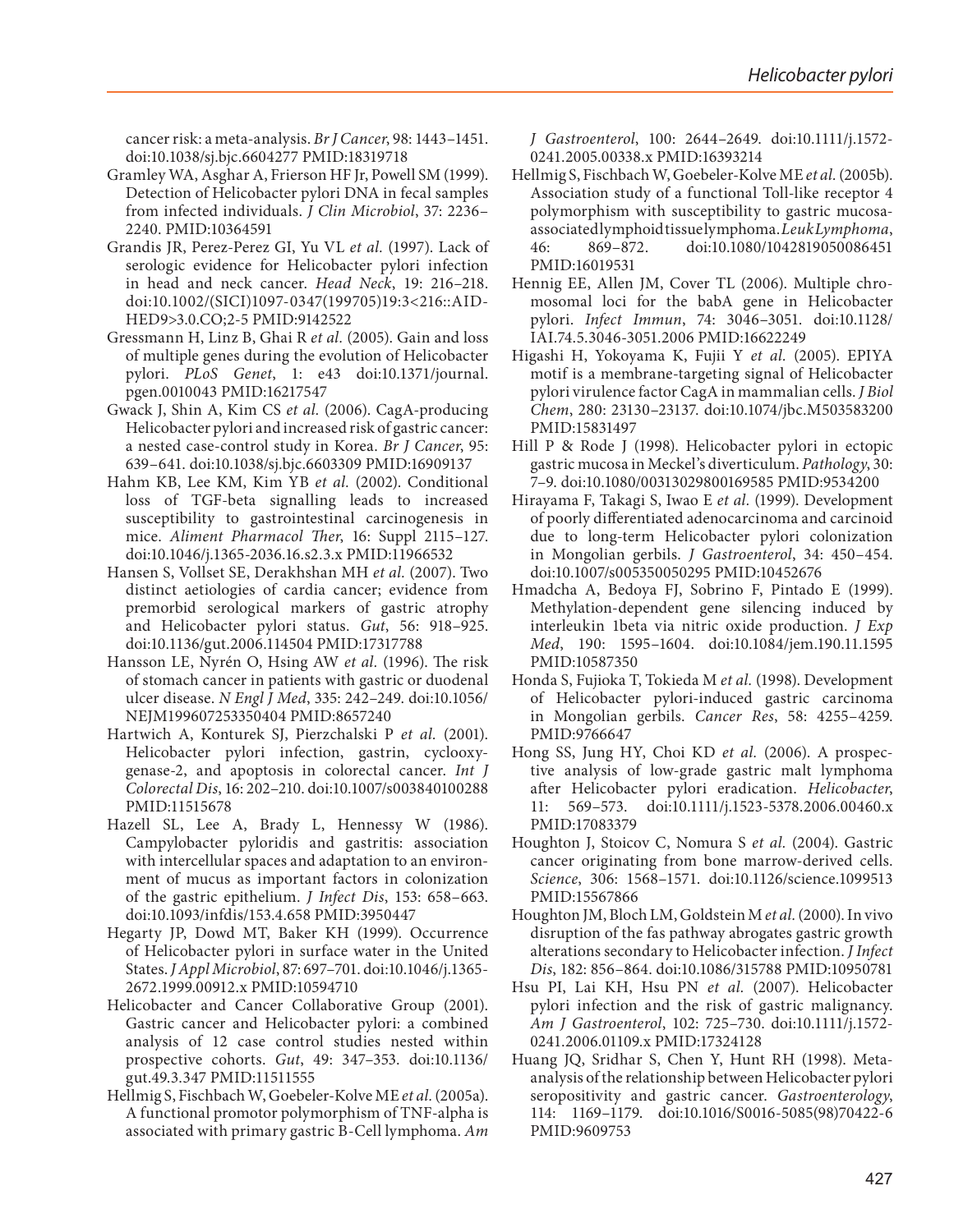- Huang JQ, Zheng GF, Sumanac K *et al.* (2003). Metaanalysis of the relationship between cagA seropositivity and gastric cancer. *Gastroenterology*, 125: 1636–1644. doi[:10.1053/j.gastro.2003.08.033](http://dx.doi.org/10.1053/j.gastro.2003.08.033) PMID[:14724815](http://www.ncbi.nlm.nih.gov/pubmed/14724815)
- Huang Q, Ai L, Zhang ZY *et al.* (2004). Promoter hypermethylation and protein expression of the p16 gene: analysis of 43 cases of B-cell primary gastric lymphomas from China. *Mod Pathol*, 17: 416–422. doi[:10.1038/](http://dx.doi.org/10.1038/modpathol.3800072) [modpathol.3800072](http://dx.doi.org/10.1038/modpathol.3800072) PMID[:14976529](http://www.ncbi.nlm.nih.gov/pubmed/14976529)
- Hussell T, Isaacson PG, Crabtree JE, Spencer J (1993). The response of cells from low-grade B-cell gastric lymphomas of mucosa-associated lymphoid tissue to Helicobacter pylori. *Lancet*, 342: 571–574. doi[:10.1016/0140-6736\(93\)91408-E](http://dx.doi.org/10.1016/0140-6736(93)91408-E) PMID:[8102718](http://www.ncbi.nlm.nih.gov/pubmed/8102718)
- Hyams KC, Taylor DN, Gray GC *et al.* (1995). The risk of Helicobacter pylori infection among U.S. military personnel deployed outside the United States. *Am J Trop Med Hyg*, 52: 109–112. PMID:[7856819](http://www.ncbi.nlm.nih.gov/pubmed/7856819)
- IARC (1994). Schistosomes, liver flukes and Helicobacter pylori. *IARC Monogr Eval Carcinog Risks Hum*, 61: 1–241. PMID[:7715068](http://www.ncbi.nlm.nih.gov/pubmed/7715068)
- Iijima K, Koike T, Abe Y *et al.* (2007). Extensive gastric atrophy: an increased risk factor for superficial esophageal squamous cell carcinoma in Japan. *Am J Gastroenterol*, 102: 1603–1609. doi[:10.1111/j.1572-](http://dx.doi.org/10.1111/j.1572-0241.2007.01257.x) [0241.2007.01257.x](http://dx.doi.org/10.1111/j.1572-0241.2007.01257.x) PMID[:17488251](http://www.ncbi.nlm.nih.gov/pubmed/17488251)
- Ilver D, Arnqvist A, Ogren J *et al.* (1998). Helicobacter pylori adhesin binding fucosylated histo-blood group antigens revealed by retagging. *Science*, 279: 373–377. doi[:10.1126/science.279.5349.373](http://dx.doi.org/10.1126/science.279.5349.373) PMID[:9430586](http://www.ncbi.nlm.nih.gov/pubmed/9430586)
- Ilver D, Barone S, Mercati D *et al.* (2004). Helicobacter pylori toxin VacA is transferred to host cells via a novel contact-dependent mechanism. *Cell Microbiol*, 6: 167–174. doi[:10.1046/j.1462-5822.2003.00349.x](http://dx.doi.org/10.1046/j.1462-5822.2003.00349.x) PMID[:14706102](http://www.ncbi.nlm.nih.gov/pubmed/14706102)
- Isaacson PG (1999). Gastric MALT lymphoma: from concept to cure. *Ann Oncol*, 10: 637–645. doi[:10.1023/A:1008396618983](http://dx.doi.org/10.1023/A:1008396618983) PMID[:10442184](http://www.ncbi.nlm.nih.gov/pubmed/10442184)
- Islami F & Kamangar F (2008). Helicobacter pylori and esophageal cancer risk: a meta-analysis. *Cancer Prev Res (Phila)*, 1: 329–338. doi:[10.1158/1940-6207.CAPR-](http://dx.doi.org/10.1158/1940-6207.CAPR-08-0109)[08-0109](http://dx.doi.org/10.1158/1940-6207.CAPR-08-0109) PMID:[19138977](http://www.ncbi.nlm.nih.gov/pubmed/19138977)
- Iwamoto H, Czajkowsky DM, Cover TL *et al.* (1999). VacA from Helicobacter pylori: a hexameric chloride channel. *FEBS Lett*, 450: 101–104. doi:[10.1016/S0014-](http://dx.doi.org/10.1016/S0014-5793(99)00474-3) [5793\(99\)00474-3](http://dx.doi.org/10.1016/S0014-5793(99)00474-3) PMID[:10350065](http://www.ncbi.nlm.nih.gov/pubmed/10350065)
- Jenab M, Riboli E, Ferrari P *et al.* (2006). Plasma and dietary vitamin C levels and risk of gastric cancer in the European Prospective Investigation into Cancer and Nutrition (EPIC-EURGAST). *Carcinogenesis*, 27: 2250–2257. doi[:10.1093/carcin/bgl096](http://dx.doi.org/10.1093/carcin/bgl096) PMID:[16774936](http://www.ncbi.nlm.nih.gov/pubmed/16774936)
- Jenks PJ, Jeremy AH, Robinson PA *et al.* (2003). Longterm infection with Helicobacter felis and inactivation of the tumour suppressor gene p53 cumulatively enhance the gastric mutation frequency in Big Blue

transgenic mice. *J Pathol*, 201: 596–602. doi[:10.1002/](http://dx.doi.org/10.1002/path.1488) [path.1488](http://dx.doi.org/10.1002/path.1488) PMID[:14648663](http://www.ncbi.nlm.nih.gov/pubmed/14648663)

- Kamangar F, Cheng C, Abnet CC, Rabkin CS (2006b). Interleukin-1B polymorphisms and gastric cancer risk–a meta-analysis. *Cancer Epidemiol Biomarkers Prev*, 15: 1920–1928. doi[:10.1158/1055-9965.EPI-06-](http://dx.doi.org/10.1158/1055-9965.EPI-06-0267) [0267](http://dx.doi.org/10.1158/1055-9965.EPI-06-0267) PMID[:17035400](http://www.ncbi.nlm.nih.gov/pubmed/17035400)
- Kamangar F, Dawsey SM, Blaser MJ *et al.* (2006a). Opposing risks of gastric cardia and noncardia gastric adenocarcinomas associated with Helicobacter pylori seropositivity. *J Natl Cancer Inst*, 98: 1445–1452. doi[:10.1093/jnci/djj393](http://dx.doi.org/10.1093/jnci/djj393) PMID:[17047193](http://www.ncbi.nlm.nih.gov/pubmed/17047193)
- Kamangar F, Qiao YL, Blaser MJ *et al.* (2007). Helicobacter pylori and oesophageal and gastric cancers in a prospective study in China. *Br J Cancer*, 96: 172–176. doi[:10.1038/sj.bjc.6603517](http://dx.doi.org/10.1038/sj.bjc.6603517) PMID[:17179990](http://www.ncbi.nlm.nih.gov/pubmed/17179990)
- Kato S, Tsukamoto T, Mizoshita T *et al.* (2006). High salt diets dose-dependently promote gastric chemical carcinogenesis in Helicobacter pylori-infected Mongolian gerbils associated with a shift in mucin production from glandular to surface mucous cells. *Int J Cancer*, 119: 1558–1566. doi[:10.1002/ijc.21810](http://dx.doi.org/10.1002/ijc.21810) PMID[:16646055](http://www.ncbi.nlm.nih.gov/pubmed/16646055)
- Kawahara Y, Mizuno M, Yoshino T *et al.* (2005). HLA-DQA1\*0103-DQB1\*0601 haplotype and Helicobacter pylori-positive gastric mucosa-associated lymphoid tissue lymphoma. *Clin Gastroenterol Hepatol*, 3: 865–868. doi[:10.1016/S1542-3565\(05\)00185-0](http://dx.doi.org/10.1016/S1542-3565(05)00185-0) PMID[:16234023](http://www.ncbi.nlm.nih.gov/pubmed/16234023)
- Kelly SM, Pitcher MC, Farmery SM, Gibson GR (1994). Isolation of Helicobacter pylori from feces of patients with dyspepsia in the United Kingdom. *Gastroenterology*, 107: 1671–1674. PMID:[7958677](http://www.ncbi.nlm.nih.gov/pubmed/7958677)
- Kersulyte D, Chalkauskas H, Berg DE (1999). Emergence of recombinant strains of Helicobacter pylori during human infection. *Mol Microbiol*, 31: 31–43. doi[:10.1046/](http://dx.doi.org/10.1046/j.1365-2958.1999.01140.x) [j.1365-2958.1999.01140.x](http://dx.doi.org/10.1046/j.1365-2958.1999.01140.x) PMID:[9987107](http://www.ncbi.nlm.nih.gov/pubmed/9987107)
- Kim DH, Kim SW, Song YJ *et al.* (2003). Long-term evaluation of mice model infected with Helicobacter pylori: focus on gastric pathology including gastric cancer. *Aliment Pharmacol Ther*, 18: Suppl 114–23. doi[:10.1046/j.1365-2036.18.s1.4.x](http://dx.doi.org/10.1046/j.1365-2036.18.s1.4.x) PMID[:12925137](http://www.ncbi.nlm.nih.gov/pubmed/12925137)
- Knekt P, Teppo L, Aromaa A *et al.* (2006). Helicobacter pylori IgA and IgG antibodies, serum pepsinogen I and the risk of gastric cancer: changes in the risk with extended follow-up period. *Int J Cancer*, 119: 702–705. doi[:10.1002/ijc.21884](http://dx.doi.org/10.1002/ijc.21884) PMID[:16496404](http://www.ncbi.nlm.nih.gov/pubmed/16496404)
- Kokkola A, Kosunen TU, Puolakkainen P *et al.* (2003). Spontaneous disappearance of Helicobacter pylori antibodies in patients with advanced atrophic corpus gastritis. *APMIS*, 111: 619–624. doi[:10.1034/j.1600-](http://dx.doi.org/10.1034/j.1600-0463.2003.1110604.x) [0463.2003.1110604.x](http://dx.doi.org/10.1034/j.1600-0463.2003.1110604.x) PMID:[12969017](http://www.ncbi.nlm.nih.gov/pubmed/12969017)
- Krause S, Barcena M, Pansegrau W *et al.* (2000). Sequence-related protein export NTPases encoded by the conjugative transfer region of RP4 and by the cag pathogenicity island of Helicobacter pylori share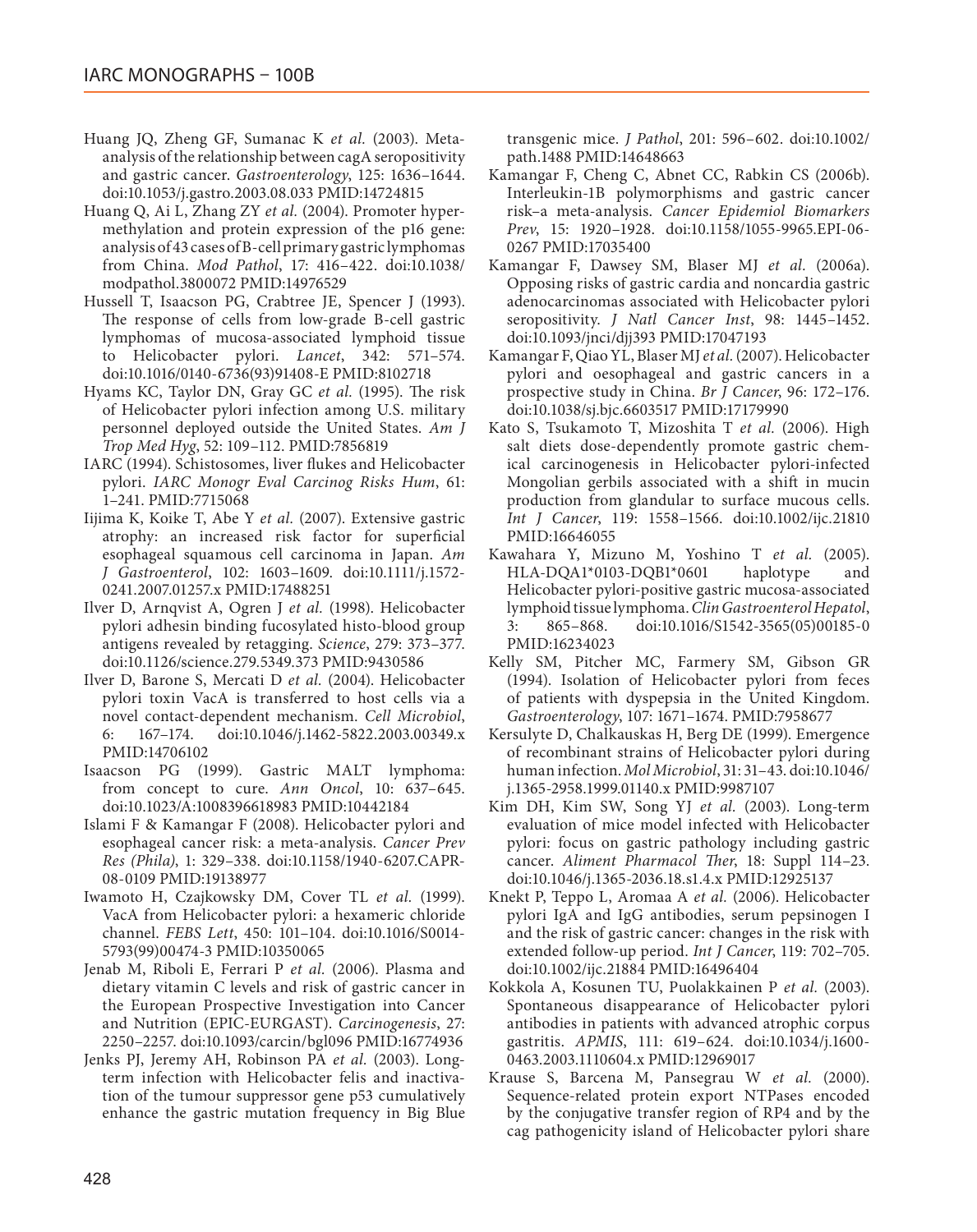similar hexameric ring structures. *Proc Natl Acad Sci U S A*, 97: 3067–3072. doi[:10.1073/pnas.050578697](http://dx.doi.org/10.1073/pnas.050578697)  PMID[:10716714](http://www.ncbi.nlm.nih.gov/pubmed/10716714)

- Kusters JG, Gerrits MM, Van Strijp JA, Vandenbroucke-Grauls CM (1997). Coccoid forms of Helicobacter pylori are the morphologic manifestation of cell death. *Infect Immun*, 65: 3672–3679. PMID:[9284136](http://www.ncbi.nlm.nih.gov/pubmed/9284136)
- Kuzushita N, Rogers AB, Monti NA *et al.* (2005). p27kip1 deficiency confers susceptibility to gastric carcinogenesis in Helicobacter pylori-infected mice. *Gastroenterology*, 129: 1544–1556. doi[:10.1053/j.](http://dx.doi.org/10.1053/j.gastro.2005.07.056) [gastro.2005.07.056](http://dx.doi.org/10.1053/j.gastro.2005.07.056) PMID:[16285954](http://www.ncbi.nlm.nih.gov/pubmed/16285954)
- Ladeira MS, Rodrigues MA, Salvadori DM *et al.* (2004). DNA damage in patients infected by Helicobacter pylori. *Cancer Epidemiol Biomarkers Prev*, 13: 631–637. PMID[:15066929](http://www.ncbi.nlm.nih.gov/pubmed/15066929)
- Langenberg W, Rauws EA, Oudbier JH, Tytgat GNJ (1990). Patient-to-patient transmission of Campylobacter pylori infection by fiberoptic gastroduodenoscopy and biopsy. *J Infect Dis*, 161: 507–511. doi[:10.1093/](http://dx.doi.org/10.1093/infdis/161.3.507) [infdis/161.3.507](http://dx.doi.org/10.1093/infdis/161.3.507) PMID:[2313129](http://www.ncbi.nlm.nih.gov/pubmed/2313129)
- Lee CW, Rickman B, Rogers AB *et al.* (2008). Helicobacter pylori eradication prevents progression of gastric cancer in hypergastrinemic INS-GAS mice. *Cancer Res*, 68: 3540–3548. doi[:10.1158/0008-5472.CAN-07-](http://dx.doi.org/10.1158/0008-5472.CAN-07-6786) [6786](http://dx.doi.org/10.1158/0008-5472.CAN-07-6786) PMID:[18441088](http://www.ncbi.nlm.nih.gov/pubmed/18441088)
- Lee SA, Kang D, Shim KN *et al.* (2003). Effect of diet and Helicobacter pylori infection to the risk of early gastric cancer. *J Epidemiol*, 13: 162–168. PMID[:12749604](http://www.ncbi.nlm.nih.gov/pubmed/12749604)
- Lehtinen M, Ogmundsdottir HM, Bloigu A *et al.* (2005). Associations between three types of maternal bacterial infection and risk of leukemia in the offspring. *Am J Epidemiol*, 162: 662–667. doi[:10.1093/aje/kwi261](http://dx.doi.org/10.1093/aje/kwi261)  PMID[:16120707](http://www.ncbi.nlm.nih.gov/pubmed/16120707)
- Leone N, Pellicano R, Brunello F *et al.* (2003). Helicobacter pylori seroprevalence in patients with cirrhosis of the liver and hepatocellular carcinoma. *Cancer Detect Prev*, 27: 494–497. doi[:10.1016/j.cdp.2003.07.004](http://dx.doi.org/10.1016/j.cdp.2003.07.004)  PMID[:14642558](http://www.ncbi.nlm.nih.gov/pubmed/14642558)
- Leung WK, Lin SR, Ching JY *et al.* (2004). Factors predicting progression of gastric intestinal metaplasia: results of a randomised trial on Helicobacter pylori eradication. *Gut*, 53: 1244–1249. doi[:10.1136/](http://dx.doi.org/10.1136/gut.2003.034629) [gut.2003.034629](http://dx.doi.org/10.1136/gut.2003.034629) PMID[:15306578](http://www.ncbi.nlm.nih.gov/pubmed/15306578)
- Leunk RD, Johnson PT, David BC *et al.* (1988). Cytotoxic activity in broth-culture filtrates of Campylobacter pylori. *J Med Microbiol*, 26: 93–99. doi[:10.1099/00222615-](http://dx.doi.org/10.1099/00222615-26-2-93) [26-2-93](http://dx.doi.org/10.1099/00222615-26-2-93) PMID:[3385767](http://www.ncbi.nlm.nih.gov/pubmed/3385767)
- Ley C, Mohar A, Guarner J *et al.* (2004). Helicobacter pylori eradication and gastric preneoplastic conditions: a randomized, double-blind, placebo-controlled trial. *Cancer Epidemiol Biomarkers Prev*, 13: 4–10. doi:[10.1158/1055-9965.EPI-03-0124](http://dx.doi.org/10.1158/1055-9965.EPI-03-0124) PMID[:14744726](http://www.ncbi.nlm.nih.gov/pubmed/14744726)
- Limburg PJ, Stolzenberg-Solomon RZ, Colbert LH *et al.* (2002). Helicobacter pylori seropositivity and colorectal cancer risk: a prospective study of male smokers.

*Cancer Epidemiol Biomarkers Prev*, 11: 1095–1099. PMID:[12376513](http://www.ncbi.nlm.nih.gov/pubmed/12376513)

- Lindkvist B, Johansen D, Borgström A, Manjer J (2008). A prospective study of Helicobacter pylori in relation to the risk for pancreatic cancer. *BMC Cancer*, 8: 321 doi[:10.1186/1471-2407-8-321](http://dx.doi.org/10.1186/1471-2407-8-321) PMID[:18986545](http://www.ncbi.nlm.nih.gov/pubmed/18986545)
- Louw JA, Falck V, van Rensburg C *et al.* (1993). Distribution of Helicobacter pylori colonisation and associated gastric inflammatory changes: difference between patients with duodenal and gastric ulcers. *J Clin Pathol*, 46: 754–756. doi[:10.1136/jcp.46.8.754](http://dx.doi.org/10.1136/jcp.46.8.754) PMID:[8408703](http://www.ncbi.nlm.nih.gov/pubmed/8408703)
- Lozniewski A, Haristoy X, Rasko DA *et al.* (2003). Influence of Lewis antigen expression by Helicobacter pylori on bacterial internalization by gastric epithelial cells. *Infect Immun*, 71: 2902–2906. doi[:10.1128/](http://dx.doi.org/10.1128/IAI.71.5.2902-2906.2003) [IAI.71.5.2902-2906.2003](http://dx.doi.org/10.1128/IAI.71.5.2902-2906.2003) PMID[:12704166](http://www.ncbi.nlm.nih.gov/pubmed/12704166)
- Macarthur M, Hold GL, El-Omar EM (2004). Inflammation and Cancer II. Role of chronic inflammation and cytokine gene polymorphisms in the pathogenesis of gastrointestinal malignancy. *Am J Physiol Gastrointest Liver Physiol*, 286: G515–G520. doi[:10.1152/ajpgi.00475.2003](http://dx.doi.org/10.1152/ajpgi.00475.2003) PMID[:15010360](http://www.ncbi.nlm.nih.gov/pubmed/15010360)
- Machida-Montani A, Sasazuki S, Inoue M *et al.* (2004). Association of Helicobacter pylori infection and environmental factors in non-cardia gastric cancer in Japan. *Gastric Cancer*, 7: 46–53. doi[:10.1007/s10120-](http://dx.doi.org/10.1007/s10120-004-0268-5) [004-0268-5](http://dx.doi.org/10.1007/s10120-004-0268-5) PMID[:15052440](http://www.ncbi.nlm.nih.gov/pubmed/15052440)
- Machida-Montani A, Sasazuki S, Inoue M *et al.* (2007). Atrophic gastritis, Helicobacter pylori, and colorectal cancer risk: a case-control study. *Helicobacter*, 12: 328–332. doi:[10.1111/j.1523-5378.2007.00513.x](http://dx.doi.org/10.1111/j.1523-5378.2007.00513.x) PMID:[17669106](http://www.ncbi.nlm.nih.gov/pubmed/17669106)
- Madinier IM, Fosse TM, Monteil RA (1997). Oral carriage of Helicobacter pylori: a review. *J Periodontol*, 68: 2–6. PMID:[9029444](http://www.ncbi.nlm.nih.gov/pubmed/9029444)
- Maekita T, Nakazawa K, Mihara M *et al.* (2006). High levels of aberrant DNA methylation in Helicobacter pyloriinfected gastric mucosae and its possible association with gastric cancer risk. *Clin Cancer Res*, 12: 989–995. doi[:10.1158/1078-0432.CCR-05-2096](http://dx.doi.org/10.1158/1078-0432.CCR-05-2096) PMID:[16467114](http://www.ncbi.nlm.nih.gov/pubmed/16467114)
- Magari H, Shimizu Y, Inada K *et al.* (2005). Inhibitory effect of etodolac, a selective cyclooxygenase-2 inhibitor, on stomach carcinogenesis in Helicobacter pyloriinfected Mongolian gerbils. *Biochem Biophys Res Commun*, 334: 606–612. doi[:10.1016/j.bbrc.2005.06.132](http://dx.doi.org/10.1016/j.bbrc.2005.06.132) PMID:[16009342](http://www.ncbi.nlm.nih.gov/pubmed/16009342)
- Mahdavi J, Sondén B, Hurtig M *et al.* (2002). Helicobacter pylori SabA adhesin in persistent infection and chronic inflammation. *Science*, 297: 573–578. doi[:10.1126/](http://dx.doi.org/10.1126/science.1069076) [science.1069076](http://dx.doi.org/10.1126/science.1069076) PMID:[12142529](http://www.ncbi.nlm.nih.gov/pubmed/12142529)
- Malaty HM & Graham DY (1994). Importance of childhood socioeconomic status on the current prevalence of Helicobacter pylori infection. *Gut*, 35: 742–745. doi[:10.1136/gut.35.6.742](http://dx.doi.org/10.1136/gut.35.6.742) PMID[:8020796](http://www.ncbi.nlm.nih.gov/pubmed/8020796)
- Malaty HM, Paykov V, Bykova O *et al.* (1996). Helicobacter pylori and socioeconomic factors in Russia.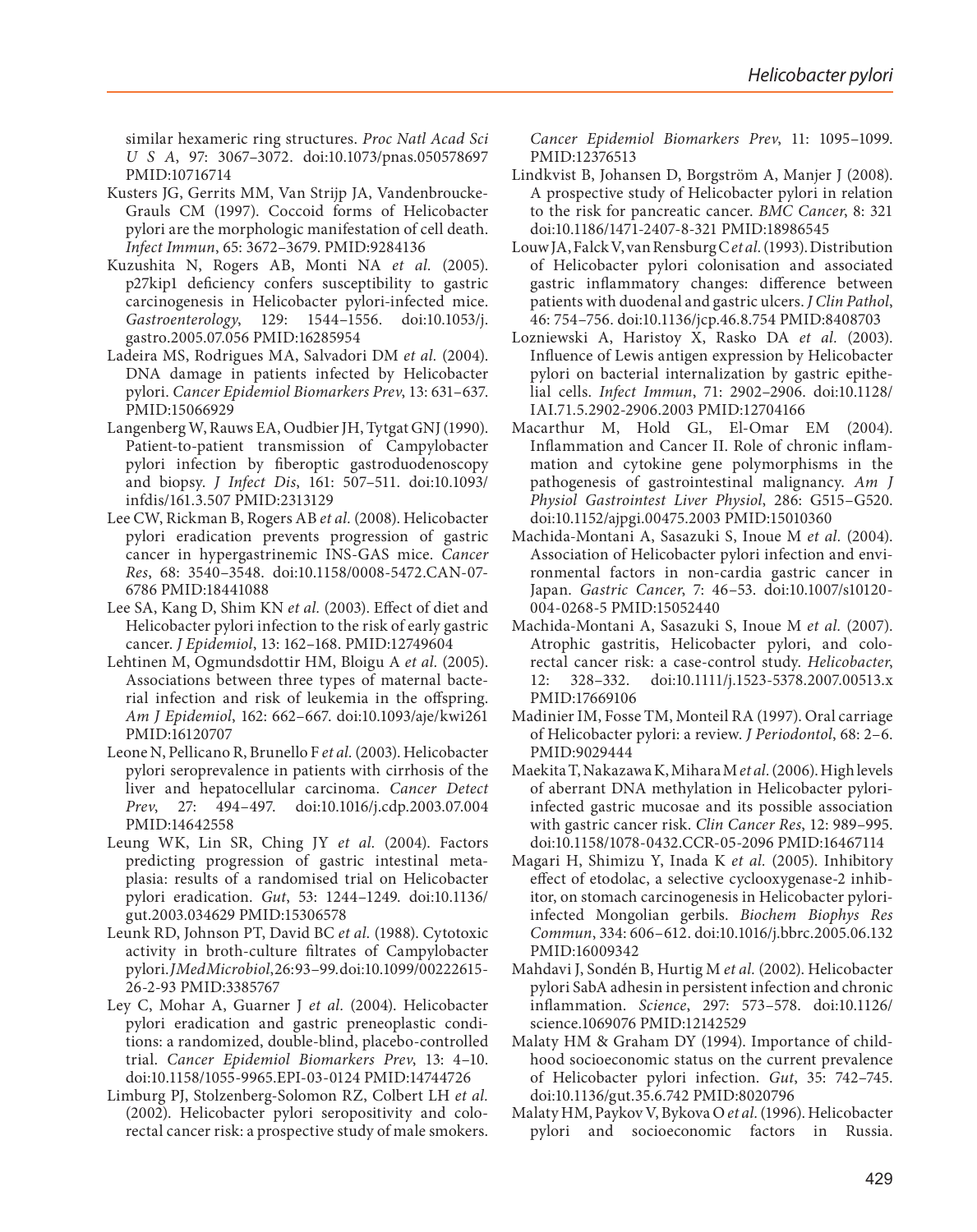*Helicobacter*, 1: 82–87. doi[:10.1111/j.1523-5378.1996.](http://dx.doi.org/10.1111/j.1523-5378.1996.tb00015.x) [tb00015.x](http://dx.doi.org/10.1111/j.1523-5378.1996.tb00015.x) PMID[:9398883](http://www.ncbi.nlm.nih.gov/pubmed/9398883)

- Marchetti M & Rappuoli R (2002). Isogenic mutants of the cag pathogenicity island of Helicobacter pylori in the mouse model of infection: effects on colonization efficiency. *Microbiology*, 148: 1447–1456. PMID[:11988519](http://www.ncbi.nlm.nih.gov/pubmed/11988519)
- Marcos NT, Magalhães A, Ferreira B *et al.* (2008). Helicobacter pylori induces beta3GnT5 in human gastric cell lines, modulating expression of the SabA ligand sialyl-Lewis x. *J Clin Invest*, 118: 2325–2336. PMID[:18483624](http://www.ncbi.nlm.nih.gov/pubmed/18483624)
- Matsumoto A, Isomoto H, Nakayama M *et al.* (2011). Helicobacter pylori VacA reduces the cellular expression of STAT3 and pro-survival Bcl-2 family proteins, Bcl-2 and Bcl-XL, leading to apoptosis in gastric epithelial cells. *Dig Dis Sci*, 56: 999–1006. doi:[10.1007/s10620-](http://dx.doi.org/10.1007/s10620-010-1420-1) [010-1420-1](http://dx.doi.org/10.1007/s10620-010-1420-1) PMID:[20927590](http://www.ncbi.nlm.nih.gov/pubmed/20927590)
- Miehlke S, Kirsch C, Agha-Amiri K *et al.* (2000). The Helicobacter pylori vacA s1, m1 genotype and cagA is associated with gastric carcinoma in Germany. *Int J Cancer*, 87: 322–327. doi[:10.1002/1097-](http://dx.doi.org/10.1002/1097-0215(20000801)87:3<322::AID-IJC3>3.0.CO;2-M) [0215\(20000801\)87:3<322::AID-IJC3>3.0.CO;2-M](http://dx.doi.org/10.1002/1097-0215(20000801)87:3<322::AID-IJC3>3.0.CO;2-M) PMID[:10897035](http://www.ncbi.nlm.nih.gov/pubmed/10897035)
- Matsumoto Y, Marusawa H, Kinoshita K *et al.* (2007). Helicobacter pylori infection triggers aberrant expression of activation-induced cytidine deaminase in gastric epithelium. *Nat Med*, 13: 470–476. doi[:10.1038/](http://dx.doi.org/10.1038/nm1566) [nm1566](http://dx.doi.org/10.1038/nm1566) PMID[:17401375](http://www.ncbi.nlm.nih.gov/pubmed/17401375)
- Mégraud F & Lehours P (2007). Helicobacter pylori detection and antimicrobial susceptibility testing. *Clin Microbiol Rev*, 20: 280–322. doi[:10.1128/CMR.00033-06](http://dx.doi.org/10.1128/CMR.00033-06) PMID[:17428887](http://www.ncbi.nlm.nih.gov/pubmed/17428887)
- Mera R, Fontham ET, Bravo LE *et al.* (2005). Long term follow up of patients treated for Helicobacter pylori infection. *Gut*, 54: 1536–1540. doi[:10.1136/](http://dx.doi.org/10.1136/gut.2005.072009) [gut.2005.072009](http://dx.doi.org/10.1136/gut.2005.072009) PMID:[15985559](http://www.ncbi.nlm.nih.gov/pubmed/15985559)
- Meucci G, Tatarella M, Vecchi M *et al.* (1997). High prevalence of Helicobacter pylori infection in patients with colonic adenomas and carcinomas. *J Clin Gastroenterol*, 25: 605–607. doi:[10.1097/00004836-199712000-00011](http://dx.doi.org/10.1097/00004836-199712000-00011) PMID[:9451672](http://www.ncbi.nlm.nih.gov/pubmed/9451672)
- Mimuro H, Suzuki T, Nagai S *et al.* (2007). Helicobacter pylori dampens gut epithelial self-renewal by inhibiting apoptosis, a bacterial strategy to enhance colonization of the stomach. *Cell Host Microbe*, 2: 250–263. doi[:10.1016/j.chom.2007.09.005](http://dx.doi.org/10.1016/j.chom.2007.09.005) PMID[:18005743](http://www.ncbi.nlm.nih.gov/pubmed/18005743)
- Mitchell H, English DR, Elliott F *et al.* (2008). Immunoblotting using multiple antigens is essential to demonstrate the true risk of Helicobacter pylori infection for gastric cancer. *Aliment Pharmacol Ther*, 28: 903–910. PMID[:18624791](http://www.ncbi.nlm.nih.gov/pubmed/18624791)
- Moran AP, Prendergast MM, Appelmelk BJ (1996). Molecular mimicry of host structures by bacterial lipopolysaccharides and its contribution to disease. *FEMS Immunol Med Microbiol*, 16: 105–115. doi[:10.1111/j.1574-695X.1996.tb00127.x](http://dx.doi.org/10.1111/j.1574-695X.1996.tb00127.x) PMID[:8988391](http://www.ncbi.nlm.nih.gov/pubmed/8988391)
- Moss SF & Blaser MJ (2005). Mechanisms of disease: Inflammation and the origins of cancer. *Nat Clin Pract Oncol*, 2: 90–97, quiz 1, 113. doi:[10.1038/ncponc0081](http://dx.doi.org/10.1038/ncponc0081) PMID[:16264881](http://www.ncbi.nlm.nih.gov/pubmed/16264881)
- Moss SF, Neugut AI, Garbowski GC *et al.* (1995). Helicobacter pylori seroprevalence and colorectal neoplasia: evidence against an association. *J Natl Cancer Inst*, 87: 762–763. doi[:10.1093/jnci/87.10.762](http://dx.doi.org/10.1093/jnci/87.10.762) PMID:[7563155](http://www.ncbi.nlm.nih.gov/pubmed/7563155)
- Moss SF, Valle J, Abdalla AM *et al.* (1999). Gastric cellular turnover and the development of atrophy after 31 years of follow-up: a case-control study. *Am J Gastroenterol*, 94: 2109–2114. doi[:10.1111/j.1572-0241.1999.01286.x](http://dx.doi.org/10.1111/j.1572-0241.1999.01286.x) PMID[:10445536](http://www.ncbi.nlm.nih.gov/pubmed/10445536)
- Mueller NE, Birmann BM, Parsonnet J *et al.* (2006) Infectious Agents. In: Schottenfeld D, Fraumeni JF, Jr. (eds) 3th *Cancer Epidemiology and Prevention.* 507–548.
- Najafizadeh K, Falah Tafti S, Shiehmorteza M *et al.* (2007). H pylori seroprevalence in patients with lung cancer. *World J Gastroenterol*, 13: 2349–2351. PMID[:17511036](http://www.ncbi.nlm.nih.gov/pubmed/17511036)
- Nakamura S, Matsumoto T, Suekane H *et al.* (2005). Long-term clinical outcome of Helicobacter pylori eradication for gastric mucosa-associated lymphoid tissue lymphoma with a reference to second-line treatment. *Cancer*, 104: 532–540. doi[:10.1002/cncr.21152](http://dx.doi.org/10.1002/cncr.21152) PMID[:15937928](http://www.ncbi.nlm.nih.gov/pubmed/15937928)
- Nakamura T, Seto M, Tajika M *et al.* (2008). Clinical features and prognosis of gastric MALT lymphoma with special reference to responsiveness to H. pylori eradication and API2-MALT1 status. *Am J Gastroenterol*, 103: 62–70. PMID[:17894851](http://www.ncbi.nlm.nih.gov/pubmed/17894851)
- Namavar F, Roosendaal R, Kuipers EJ *et al.* (1995). Presence of Helicobacter pylori in the oral cavity, oesophagus, stomach and faeces of patients with gastritis. *Eur J Clin Microbiol Infect Dis*, 14: 234–237. doi[:10.1007/](http://dx.doi.org/10.1007/BF02310363) [BF02310363](http://dx.doi.org/10.1007/BF02310363) PMID:[7614967](http://www.ncbi.nlm.nih.gov/pubmed/7614967)
- Nardone G, Compare D, De Colibus P *et al.* (2007). Helicobacter pylori and epigenetic mechanisms underlying gastric carcinogenesis. *Dig Dis*, 25: 225–229. doi[:10.1159/000103890](http://dx.doi.org/10.1159/000103890) PMID[:17827945](http://www.ncbi.nlm.nih.gov/pubmed/17827945)
- Neubauer A, Thiede C, Morgner A *et al.* (1997). Cure of Helicobacter pylori infection and duration of remission of low-grade gastric mucosa-associated lymphoid tissue lymphoma. *J Natl Cancer Inst*, 89: 1350–1355. doi[:10.1093/jnci/89.18.1350](http://dx.doi.org/10.1093/jnci/89.18.1350) PMID[:9308704](http://www.ncbi.nlm.nih.gov/pubmed/9308704)
- Nguyen AM, Engstrand L, Genta RM *et al.* (1993). Detection of Helicobacter pylori in dental plaque by reverse transcription-polymerase chain reaction. *J Clin Microbiol*, 31: 783–787. PMID[:8463387](http://www.ncbi.nlm.nih.gov/pubmed/8463387)
- Nguyen VQ, Caprioli RM, Cover TL (2001). Carboxyterminal proteolytic processing of Helicobacter pylori vacuolating toxin. *Infect Immun*, 69: 543–546. doi[:10.1128/IAI.69.1.543-546.2001](http://dx.doi.org/10.1128/IAI.69.1.543-546.2001) PMID[:11119549](http://www.ncbi.nlm.nih.gov/pubmed/11119549)
- Nilsson HO, Stenram U, Ihse I, Wadström T (2002). Re: Helicobacter pylori seropositivity as a risk factor for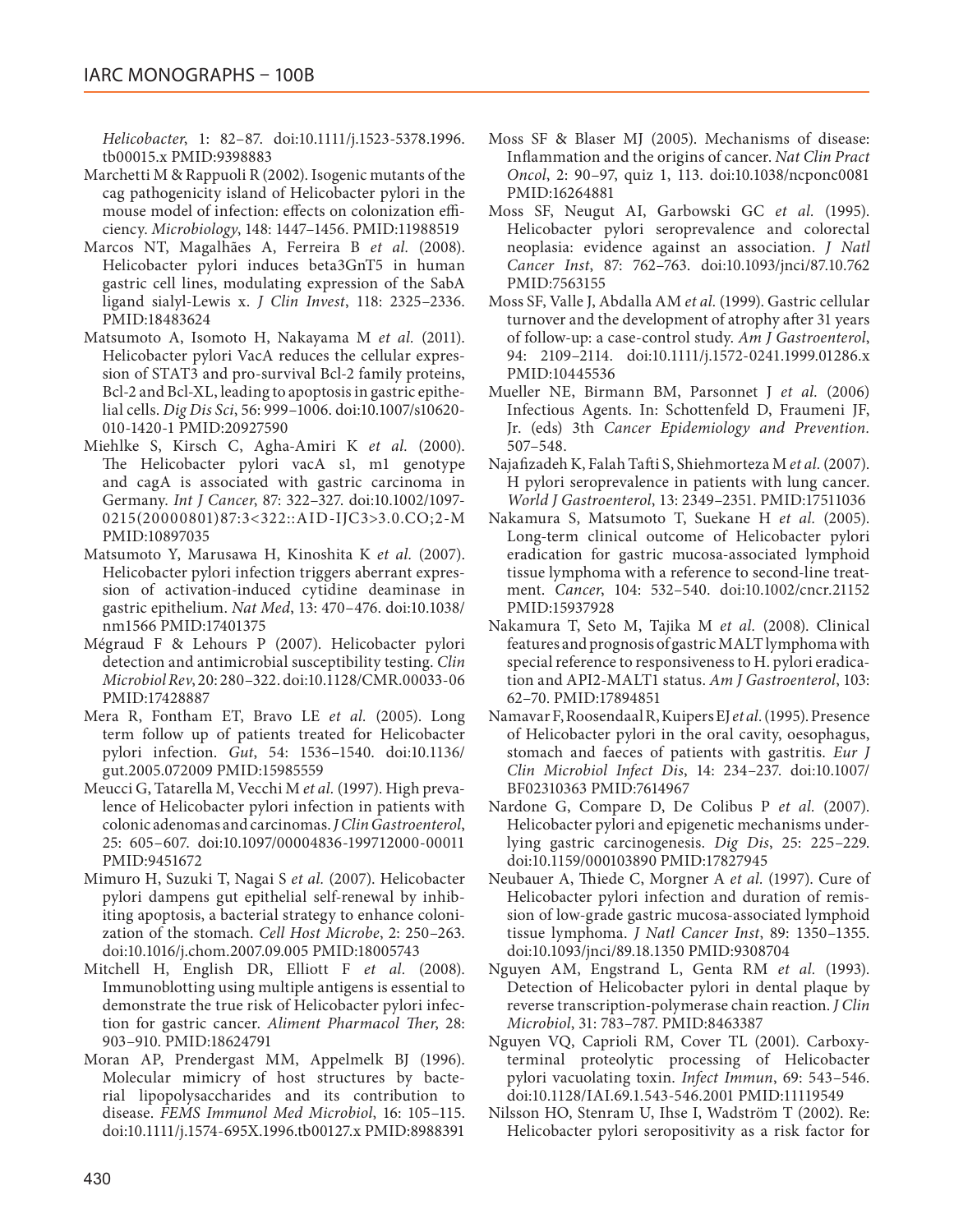pancreatic cancer. *J Natl Cancer Inst*, 94: 632–633. PMID[:11959898](http://www.ncbi.nlm.nih.gov/pubmed/11959898)

- Nomura AM, Kolonel LN, Miki K *et al.* (2005). Helicobacter pylori, pepsinogen, and gastric adenocarcinoma in Hawaii. *J Infect Dis*, 191: 2075–2081. doi[:10.1086/430353](http://dx.doi.org/10.1086/430353)  PMID[:15897993](http://www.ncbi.nlm.nih.gov/pubmed/15897993)
- Nomura AM, Lee J, Stemmermann GN *et al.* (2002a). Helicobacter pylori CagA seropositivity and gastric carcinoma risk in a Japanese American population. *J Infect Dis*, 186: 1138–1144. doi:[10.1086/343808](http://dx.doi.org/10.1086/343808)  PMID[:12355365](http://www.ncbi.nlm.nih.gov/pubmed/12355365)
- Nomura AM, Pérez-Pérez GI, Lee J *et al.* (2002b). Relation between Helicobacter pylori cagA status and risk of peptic ulcer disease. *Am J Epidemiol*, 155: 1054–1059. doi:[10.1093/aje/155.11.1054](http://dx.doi.org/10.1093/aje/155.11.1054) PMID[:12034584](http://www.ncbi.nlm.nih.gov/pubmed/12034584)
- Nozaki K, Shimizu N, Ikehara Y *et al.* (2003). Effect of early eradication on Helicobacter pylori-related gastric carcinogenesis in Mongolian gerbils. *Cancer Sci*, 94: 235–239. doi[:10.1111/j.1349-7006.2003.tb01426.x](http://dx.doi.org/10.1111/j.1349-7006.2003.tb01426.x)  PMID[:12824915](http://www.ncbi.nlm.nih.gov/pubmed/12824915)
- Nozaki K, Shimizu N, Inada K *et al.* (2002). Synergistic promoting effects of Helicobacter pylori infection and high-salt diet on gastric carcinogenesis in Mongolian gerbils. *Jpn J Cancer Res*, 93: 1083–1089. PMID[:12417037](http://www.ncbi.nlm.nih.gov/pubmed/12417037)
- Nurgalieva ZZ, Graham DY, Dahlstrom KR *et al.* (2005). A pilot study of Helicobacter pylori infection and risk of laryngopharyngeal cancer. *Head Neck*, 27: 22–27. doi:[10.1002/hed.20108](http://dx.doi.org/10.1002/hed.20108) PMID[:15459921](http://www.ncbi.nlm.nih.gov/pubmed/15459921)
- Odenbreit S (2005). Adherence properties of Helicobacter pylori: impact on pathogenesis and adaptation to the host. *Int J Med Microbiol*, 295: 317–324. doi[:10.1016/j.](http://dx.doi.org/10.1016/j.ijmm.2005.06.003) [ijmm.2005.06.003](http://dx.doi.org/10.1016/j.ijmm.2005.06.003) PMID:[16173498](http://www.ncbi.nlm.nih.gov/pubmed/16173498)
- Oderda G (1999). Transmission of Helicobacter pylori infection. *Can J Gastroenterol*, 13: 595–597. PMID[:10519958](http://www.ncbi.nlm.nih.gov/pubmed/10519958)
- Ogiwara H, Graham DY, Yamaoka Y (2008). vacA i-region subtyping. *Gastroenterology*, 134: 1267–, author reply 1268. doi[:10.1053/j.gastro.2007.11.062](http://dx.doi.org/10.1053/j.gastro.2007.11.062) PMID:[18395110](http://www.ncbi.nlm.nih.gov/pubmed/18395110)
- Oh JD, Kling-Bäckhed H, Giannakis M *et al.* (2006). The complete genome sequence of a chronic atrophic gastritis Helicobacter pylori strain: evolution during disease progression. *Proc Natl Acad Sci U S A*, 103: 9999– 10004. doi[:10.1073/pnas.0603784103](http://dx.doi.org/10.1073/pnas.0603784103) PMID[:16788065](http://www.ncbi.nlm.nih.gov/pubmed/16788065)
- Ohnishi N, Yuasa H, Tanaka S *et al.* (2008). Transgenic expression of Helicobacter pylori CagA induces gastrointestinal and hematopoietic neoplasms in mouse. *Proc Natl Acad Sci U S A*, 105: 1003–1008. doi[:10.1073/](http://dx.doi.org/10.1073/pnas.0711183105) [pnas.0711183105](http://dx.doi.org/10.1073/pnas.0711183105) PMID:[18192401](http://www.ncbi.nlm.nih.gov/pubmed/18192401)
- Ohtani M, García A, Rogers AB *et al.* (2007). Protective role of 17 beta -estradiol against the development of Helicobacter pylori-induced gastric cancer in INS-GAS mice. *Carcinogenesis*, 28: 2597–2604. doi[:10.1093/](http://dx.doi.org/10.1093/carcin/bgm150) [carcin/bgm150](http://dx.doi.org/10.1093/carcin/bgm150) PMID[:17724378](http://www.ncbi.nlm.nih.gov/pubmed/17724378)
- Palli D, Masala G, Del Giudice G *et al.* (2007). CagA+ Helicobacter pylori infection and gastric cancer risk in

the EPIC-EURGAST study. *Int J Cancer*, 120: 859–867. doi[:10.1002/ijc.22435](http://dx.doi.org/10.1002/ijc.22435) PMID[:17131317](http://www.ncbi.nlm.nih.gov/pubmed/17131317)

- Parsonnet J (1998). Helicobacter pylori: the size of the problem. *Gut*, 43: Suppl 1S6–S9. doi[:10.1136/](http://dx.doi.org/10.1136/gut.43.2008.S6) [gut.43.2008.S6](http://dx.doi.org/10.1136/gut.43.2008.S6) PMID[:9764031](http://www.ncbi.nlm.nih.gov/pubmed/9764031)
- Parsonnet J, Friedman GD, Orentreich N, Vogelman H (1997). Risk for gastric cancer in people with CagA positive or CagA negative Helicobacter pylori infection. *Gut*, 40: 297–301. PMID[:9135515](http://www.ncbi.nlm.nih.gov/pubmed/9135515)
- ParsonnetJ, Hansen S, Rodriguez Letal. (1994). Helicobacter pylori infection and gastric lymphoma. *N Engl J Med*, 330: 1267–1271. doi[:10.1056/NEJM199405053301803](http://dx.doi.org/10.1056/NEJM199405053301803) PMID:[8145781](http://www.ncbi.nlm.nih.gov/pubmed/8145781)
- Parsonnet J, Shmuely H, Haggerty T (1999). Fecal and oral shedding of Helicobacter pylori from healthy infected adults. *JAMA*, 282: 2240–2245. doi[:10.1001/](http://dx.doi.org/10.1001/jama.282.23.2240) [jama.282.23.2240](http://dx.doi.org/10.1001/jama.282.23.2240) PMID[:10605976](http://www.ncbi.nlm.nih.gov/pubmed/10605976)
- Peach HG, Pearce DC, Farish SJ (1997). Helicobacter pylori infection in an Australian regional city: prevalence and risk factors. *Med J Aust*, 167: 310–313. PMID:[9322776](http://www.ncbi.nlm.nih.gov/pubmed/9322776)
- Peck B, Ortkamp M, Diehl KD *et al.* (1999). Conservation, localization and expression of HopZ, a protein involved in adhesion of Helicobacter pylori. *Nucleic Acids Res*, 27: 3325–3333. doi[:10.1093/nar/27.16.3325](http://dx.doi.org/10.1093/nar/27.16.3325) PMID:[10454640](http://www.ncbi.nlm.nih.gov/pubmed/10454640)
- Peek RM Jr & Blaser MJ (2002). Helicobacter pylori and gastrointestinal tract adenocarcinomas. *Nat Rev Cancer*, 2: 28–37. doi:[10.1038/nrc703](http://dx.doi.org/10.1038/nrc703) PMID[:11902583](http://www.ncbi.nlm.nih.gov/pubmed/11902583)
- Peek RM Jr, Moss SF, Tham KT *et al.* (1997). Helicobacter pylori cagA+ strains and dissociation of gastric epithelial cell proliferation from apoptosis. *J Natl Cancer Inst*, 89: 863–868. doi[:10.1093/jnci/89.12.863](http://dx.doi.org/10.1093/jnci/89.12.863) PMID[:9196252](http://www.ncbi.nlm.nih.gov/pubmed/9196252)
- Pel PK (1913) *De ziekten van de maag met het oog op de behoeften der geneeskundige praktijk geschetst.*3rd, Bohn F (ed) Haarlem, the Netherlands: De Erven.
- Penman ID, el-Omar E, Ardill JE *et al.* (1994). Plasma gastrin concentrations are normal in patients with colorectal neoplasia and unaltered following tumor resection. *Gastroenterology*, 106: 1263–1270. PMID:[8174887](http://www.ncbi.nlm.nih.gov/pubmed/8174887)
- Perri F, Piepoli A, Bonvicini C *et al.* (2005). Cytokine gene polymorphisms in gastric cancer patients from two Italian areas at high and low cancer prevalence. *Cytokine*, 30: 293–302. doi[:10.1016/j.cyto.2005.01.011](http://dx.doi.org/10.1016/j.cyto.2005.01.011) PMID:[15927855](http://www.ncbi.nlm.nih.gov/pubmed/15927855)
- Perry S, de la Luz Sanchez M, Yang S *et al.* (2006). Gastroenteritis and transmission of Helicobacter pylori infection in households. *Emerg Infect Dis*, 12: 1701–1708. PMID[:17283620](http://www.ncbi.nlm.nih.gov/pubmed/17283620)
- Philippou N, Koursarakos P, Anastasakou E *et al.* (2004). Helicobacter pylori seroprevalence in patients with lung cancer. *World J Gastroenterol*, 10: 3342–3344. PMID:[15484314](http://www.ncbi.nlm.nih.gov/pubmed/15484314)
- Phukan RK, Narain K, Zomawia E *et al.* (2006). Dietary habits and stomach cancer in Mizoram, India. *J Gastroenterol*, 41: 418–424. doi:[10.1007/s00535-006-](http://dx.doi.org/10.1007/s00535-006-1761-x) [1761-x](http://dx.doi.org/10.1007/s00535-006-1761-x) PMID:[16799882](http://www.ncbi.nlm.nih.gov/pubmed/16799882)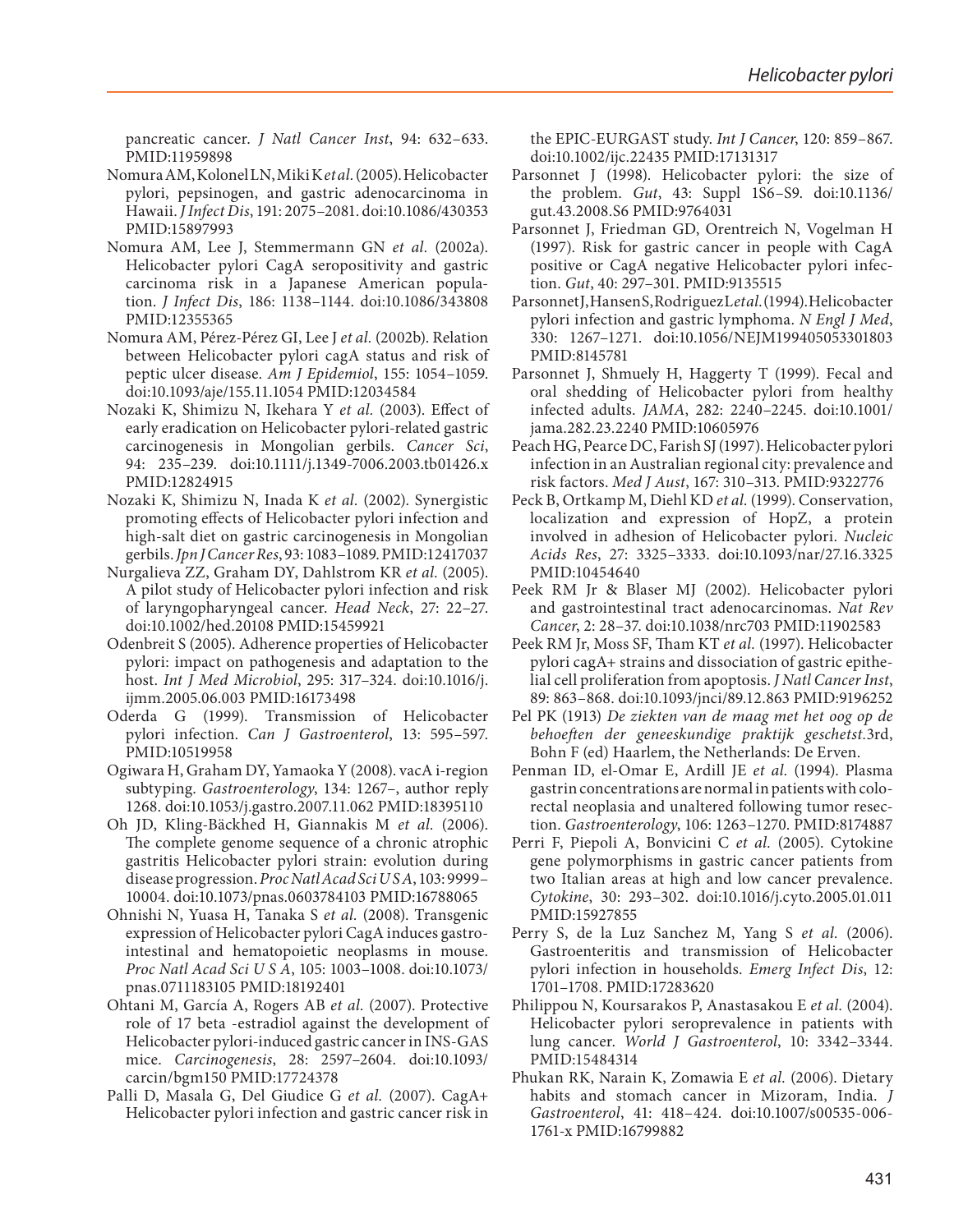- Pinotti G, Zucca E, Roggero E *et al.* (1997). Clinical features, treatment and outcome in a series of 93 patients with low-grade gastric MALT lymphoma. *Leuk Lymphoma*, 26: 527–537. PMID[:9389360](http://www.ncbi.nlm.nih.gov/pubmed/9389360)
- Preston-Martin S, Pike MC, Ross RK *et al.* (1990). Increased cell division as a cause of human cancer. *Cancer Res*, 50: 7415–7421. PMID[:2174724](http://www.ncbi.nlm.nih.gov/pubmed/2174724)
- Pride DT & Blaser MJ (2002). Concerted evolution between duplicated genetic elements in Helicobacter pylori. *J Mol Biol*, 316: 629–642. doi[:10.1006/jmbi.2001.5311](http://dx.doi.org/10.1006/jmbi.2001.5311) PMID[:11866522](http://www.ncbi.nlm.nih.gov/pubmed/11866522)
- Raderer M, Wrba F, Kornek G *et al.* (1998). Association between Helicobacter pylori infection and pancreatic cancer. *Oncology*, 55: 16–19. doi:[10.1159/000011830](http://dx.doi.org/10.1159/000011830) PMID[:9428370](http://www.ncbi.nlm.nih.gov/pubmed/9428370)
- Raymond J, Thiberg JM, Chevalier C *et al.* (2004). Genetic and transmission analysis of Helicobacter pylori strains within a family. *Emerg Infect Dis*, 10: 1816–1821. PMID[:15504269](http://www.ncbi.nlm.nih.gov/pubmed/15504269)
- Replogle ML, Glaser SL, Hiatt RA, Parsonnet J (1995). Biologic sex as a risk factor for Helicobacter pylori infection in healthy young adults. *Am J Epidemiol*, 142: 856–863. PMID[:7572962](http://www.ncbi.nlm.nih.gov/pubmed/7572962)
- Rhead JL, Letley DP, Mohammadi M *et al.* (2007). A new Helicobacter pylori vacuolating cytotoxin determinant, the intermediate region, is associated with gastric cancer. *Gastroenterology*, 133: 926–936. doi:[10.1053/j.](http://dx.doi.org/10.1053/j.gastro.2007.06.056) [gastro.2007.06.056](http://dx.doi.org/10.1053/j.gastro.2007.06.056) PMID[:17854597](http://www.ncbi.nlm.nih.gov/pubmed/17854597)
- Rogers AB, Taylor NS, Whary MT *et al.* (2005). Helicobacter pylori but not high salt induces gastric intraepithelial neoplasia in B6129 mice. *Cancer Res*, 65: 10709–10715. doi[:10.1158/0008-5472.CAN-05-1846](http://dx.doi.org/10.1158/0008-5472.CAN-05-1846) PMID[:16322215](http://www.ncbi.nlm.nih.gov/pubmed/16322215)
- Rokkas T, Pistiolas D, Sechopoulos P *et al.* (2007). Relationship between Helicobacter pylori infection and esophageal neoplasia: a meta-analysis. *Clin Gastroenterol Hepatol*, 5: 1413–1417, 1417, e1–e2. doi[:10.1016/j.cgh.2007.08.010](http://dx.doi.org/10.1016/j.cgh.2007.08.010) PMID[:17997357](http://www.ncbi.nlm.nih.gov/pubmed/17997357)
- Romero-Gallo J, Harris EJ, Krishna U *et al.* (2008). Effect of Helicobacter pylori eradication on gastric carcinogenesis. *Lab Invest*, 88: 328–336. doi:[10.1038/labi](http://dx.doi.org/10.1038/labinvest.3700719)[nvest.3700719](http://dx.doi.org/10.1038/labinvest.3700719) PMID[:18180700](http://www.ncbi.nlm.nih.gov/pubmed/18180700)
- Roosendaal R, Kuipers EJ, Buitenwerf J *et al.* (1997). Helicobacter pylori and the birth cohort effect: evidence of a continuous decrease of infection rates in childhood. *Am J Gastroenterol*, 92: 1480–1482. PMID:[9317067](http://www.ncbi.nlm.nih.gov/pubmed/9317067)
- Rosenstiel P, Hellmig S, Hampe J *et al.* (2006). Influence of polymorphisms in the NOD1/CARD4 and NOD2/ CARD15 genes on the clinical outcome of Helicobacter pylori infection. *Cell Microbiol*, 8: 1188–1198. doi[:10.1111/j.1462-5822.2006.00701.x](http://dx.doi.org/10.1111/j.1462-5822.2006.00701.x) PMID[:16819970](http://www.ncbi.nlm.nih.gov/pubmed/16819970)
- Rothenbacher D, Bode G, Berg G *et al.* (1998). Prevalence and determinants of Helicobacter pylori infection in preschool children: a population-based study from Germany. *Int J Epidemiol*, 27: 135–141. doi[:10.1093/](http://dx.doi.org/10.1093/ije/27.1.135) [ije/27.1.135](http://dx.doi.org/10.1093/ije/27.1.135) PMID:[9563707](http://www.ncbi.nlm.nih.gov/pubmed/9563707)
- Rubin JS, Benjamin E, Prior A, Lavy J (2003). The prevalence of Helicobacter pylori infection in malignant and premalignant conditions of the head and neck. *J Laryngol Otol*, 117: 118–121. doi:[10.1258/002221503762624558](http://dx.doi.org/10.1258/002221503762624558) PMID[:12625884](http://www.ncbi.nlm.nih.gov/pubmed/12625884)
- Sagaert X, De Wolf-Peeters C, Noels H, Baens M (2007). The pathogenesis of MALT lymphomas: where do we stand? *Leukemia*, 21: 389–396. doi:[10.1038/](http://dx.doi.org/10.1038/sj.leu.2404517) [sj.leu.2404517](http://dx.doi.org/10.1038/sj.leu.2404517) PMID[:17230229](http://www.ncbi.nlm.nih.gov/pubmed/17230229)
- Salama N, Guillemin K, McDaniel TK *et al.* (2000). A whole-genome microarray reveals genetic diversity among Helicobacter pylori strains. *Proc Natl Acad Sci U S A*, 97: 14668–14673. doi[:10.1073/pnas.97.26.14668](http://dx.doi.org/10.1073/pnas.97.26.14668) PMID[:11121067](http://www.ncbi.nlm.nih.gov/pubmed/11121067)
- Salaün L, Linz B, Suerbaum S, Saunders NJ (2004). The diversity within an expanded and redefined repertoire of phase-variable genes in Helicobacter pylori. *Microbiology*, 150: 817–830. doi:[10.1099/mic.0.26993-0](http://dx.doi.org/10.1099/mic.0.26993-0) PMID[:15073292](http://www.ncbi.nlm.nih.gov/pubmed/15073292)
- Sanduleanu S, Jonkers D, de Bruïne A *et al.* (2001). Changes in gastric mucosa and luminal environment during acid-suppressive therapy: a review in depth. *Dig Liver Dis*, 33: 707–719. doi[:10.1016/S1590-8658\(01\)80050-5](http://dx.doi.org/10.1016/S1590-8658(01)80050-5) PMID[:11785719](http://www.ncbi.nlm.nih.gov/pubmed/11785719)
- Sasaki K, Tajiri Y, Sata M *et al.*Kanae Sasaki, Yoshito Tajiri, Michi (1999). Helicobacter pylori in the natural environment. *Scand J Infect Dis*, 31: 275–279. doi[:10.1080/00365549950163572](http://dx.doi.org/10.1080/00365549950163572) PMID[:10482057](http://www.ncbi.nlm.nih.gov/pubmed/10482057)
- Sasazuki S, Inoue M, Iwasaki M *et al.*Japan Public Health Center Study Group (2006). Effect of Helicobacter pylori infection combined with CagA and pepsinogen status on gastric cancer development among Japanese men and women: a nested case-control study. *Cancer Epidemiol Biomarkers Prev*, 15: 1341–1347. doi[:10.1158/1055-9965.](http://dx.doi.org/10.1158/1055-9965.EPI-05-0901) [EPI-05-0901](http://dx.doi.org/10.1158/1055-9965.EPI-05-0901) PMID[:16835334](http://www.ncbi.nlm.nih.gov/pubmed/16835334)
- Savio A, Zamboni G, Capelli P *et al.* (2000). Relapse of low-grade gastric MALT lymphoma after Helicobacter pylori eradication: true relapse or persistence? Longterm post-treatment follow-up of a multicenter trial in the north-east of Italy and evaluation of the diagnostic protocol's adequacy. *Recent Results Cancer Res*, 156: 116–124. PMID[:10802871](http://www.ncbi.nlm.nih.gov/pubmed/10802871)
- Schmitt W & Haas R (1994). Genetic analysis of the Helicobacter pylori vacuolating cytotoxin: structural similarities with the IgA protease type of exported protein. *Mol Microbiol*, 12: 307–319. doi[:10.1111/j.1365-2958.1994.tb01019.x](http://dx.doi.org/10.1111/j.1365-2958.1994.tb01019.x) PMID[:8057855](http://www.ncbi.nlm.nih.gov/pubmed/8057855)
- Shikata K, Kiyohara Y, Kubo M *et al.* (2006). A prospective study of dietary salt intake and gastric cancer incidence in a defined Japanese population: the Hisayama study. *Int J Cancer*, 119: 196–201. doi[:10.1002/ijc.21822](http://dx.doi.org/10.1002/ijc.21822) PMID[:16450397](http://www.ncbi.nlm.nih.gov/pubmed/16450397)
- Shimizu N, Inada K, Nakanishi H *et al.* (1999). Helicobacter pylori infection enhances glandular stomach carcinogenesis in Mongolian gerbils treated with chemical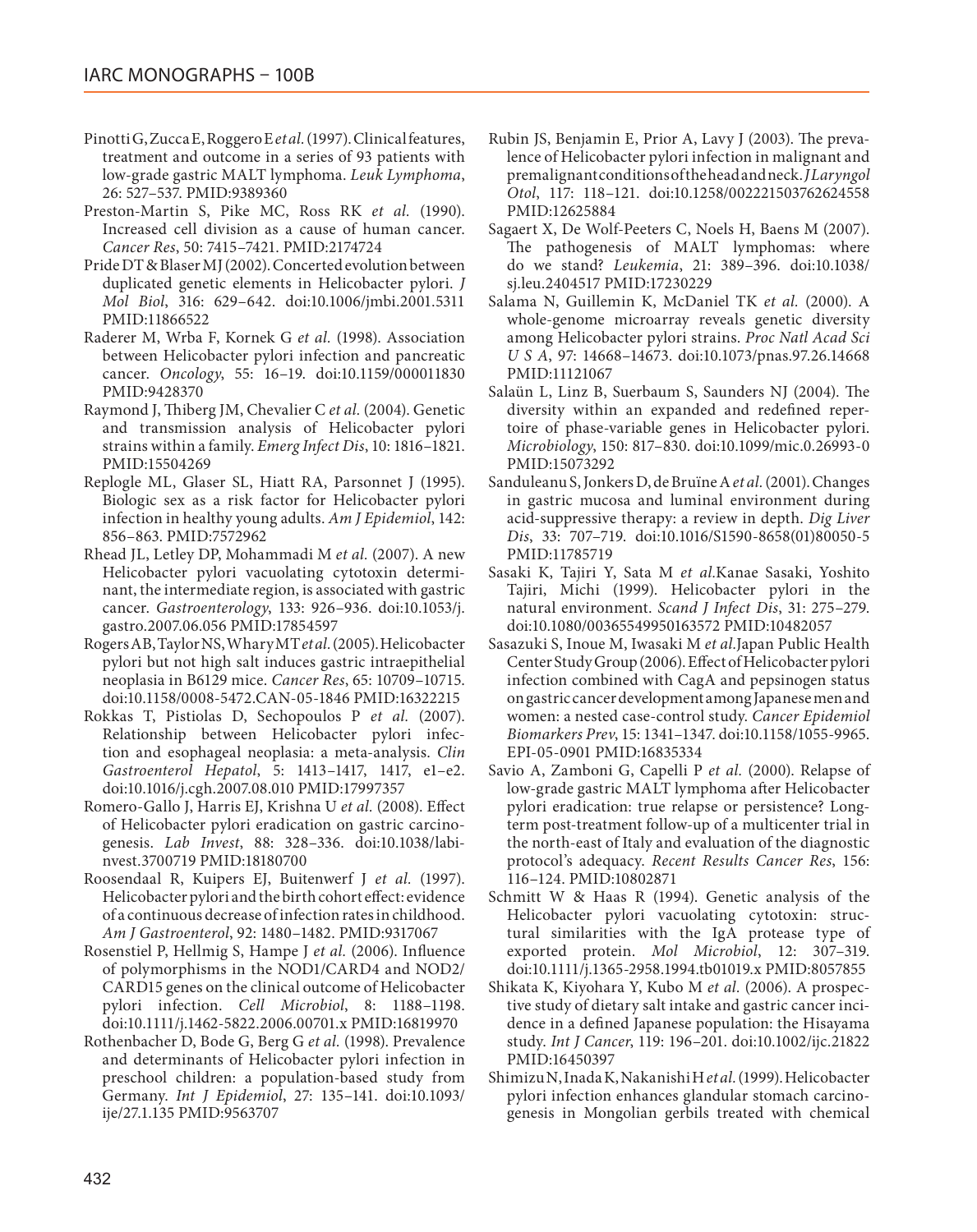carcinogens. *Carcinogenesis*, 20: 669–676. doi[:10.1093/](http://dx.doi.org/10.1093/carcin/20.4.669) [carcin/20.4.669](http://dx.doi.org/10.1093/carcin/20.4.669) PMID[:10223198](http://www.ncbi.nlm.nih.gov/pubmed/10223198)

- Shin A, Shin HR, Kang D *et al.* (2005). A nested casecontrol study of the association of Helicobacter pylori infection with gastric adenocarcinoma in Korea. *Br J Cancer*, 92: 1273–1275. doi[:10.1038/sj.bjc.6602467](http://dx.doi.org/10.1038/sj.bjc.6602467)  PMID[:15756269](http://www.ncbi.nlm.nih.gov/pubmed/15756269)
- Shirin H, Sordillo EM, Kolevska TK *et al.* (2000). Chronic Helicobacter pylori infection induces an apoptosisresistant phenotype associated with decreased expression of p27(kip1). *Infect Immun*, 68: 5321–5328. doi:[10.1128/IAI.68.9.5321-5328.2000](http://dx.doi.org/10.1128/IAI.68.9.5321-5328.2000) PMID[:10948161](http://www.ncbi.nlm.nih.gov/pubmed/10948161)
- Shirin H, Weinstein IB, Moss SF (2001). Effects of H. pylori infection of gastric epithelial cells on cell cycle control. *Front Biosci*, 6: E104–E118. doi[:10.2741/Shirin](http://dx.doi.org/10.2741/Shirin)  PMID[:11578975](http://www.ncbi.nlm.nih.gov/pubmed/11578975)
- Shmuely H, Passaro D, Figer A *et al.* (2001). Relationship between Helicobacter pylori CagA status and colorectal cancer. *Am J Gastroenterol*, 96: 3406–3410. doi:[10.1111/j.1572-0241.2001.05342.x](http://dx.doi.org/10.1111/j.1572-0241.2001.05342.x) PMID[:11774957](http://www.ncbi.nlm.nih.gov/pubmed/11774957)
- Siddheshwar RK, Muhammad KB, Gray JC, Kelly SB (2001). Seroprevalence of Helicobacter pylori in patients with colorectal polyps and colorectal carcinoma. *Am J Gastroenterol*, 96: 84–88. doi[:10.1111/](http://dx.doi.org/10.1111/j.1572-0241.2001.03355.x) [j.1572-0241.2001.03355.x](http://dx.doi.org/10.1111/j.1572-0241.2001.03355.x) PMID[:11197293](http://www.ncbi.nlm.nih.gov/pubmed/11197293)
- Simán JH, Forsgren A, Berglund G, Florén CH (1997). Association between Helicobacter pylori and gastric carcinoma in the city of Malmö, Sweden. A prospective study. *Scand J Gastroenterol*, 32: 1215–1221. PMID[:9438319](http://www.ncbi.nlm.nih.gov/pubmed/9438319)
- Simán JH, Engstrand L, Berglund G *et al.* (2007). Helicobacter pylori and CagA seropositivity and its association with gastric and oesophageal carcinoma. *Scand J Gastroenterol*, 42: 933–940. doi:[10.1080/00365520601173863](http://dx.doi.org/10.1080/00365520601173863) PMID[:17613922](http://www.ncbi.nlm.nih.gov/pubmed/17613922)
- Sisto F, Brenciaglia MI, Scaltrito MM, Dubini F (2000). Helicobacter pylori: ureA, cagA and vacA expression during conversion to the coccoid form. *Int J Antimicrob Agents*, 15: 277–282. doi[:10.1016/S0924-](http://dx.doi.org/10.1016/S0924-8579(00)00188-6) [8579\(00\)00188-6](http://dx.doi.org/10.1016/S0924-8579(00)00188-6) PMID[:10929877](http://www.ncbi.nlm.nih.gov/pubmed/10929877)
- Solnick JV, Hansen LM, Salama NR *et al.* (2004). Modification of Helicobacter pylori outer membrane protein expression during experimental infection of rhesus macaques. *Proc Natl Acad Sci U S A*, 101: 2106– 2111. doi[:10.1073/pnas.0308573100](http://dx.doi.org/10.1073/pnas.0308573100) PMID[:14762173](http://www.ncbi.nlm.nih.gov/pubmed/14762173)
- Starzyńska T, Ferenc K, Wex T *et al.* (2006). The association between the interleukin-1 polymorphisms and gastric cancer risk depends on the family history of gastric carcinoma in the study population. *Am J Gastroenterol*, 101: 248–254. doi[:10.1111/j.1572-0241.2006.00422.x](http://dx.doi.org/10.1111/j.1572-0241.2006.00422.x)  PMID[:16454826](http://www.ncbi.nlm.nih.gov/pubmed/16454826)
- Stathis A, Chini C, Bertoni F *et al.* (2009). Long-term outcome following Helicobacter pylori eradication in a retrospective study of 105 patients with localized gastric marginal zone B-cell lymphoma of MALT

type. *Ann Oncol*, 20: 1086–1093. doi[:10.1093/annonc/](http://dx.doi.org/10.1093/annonc/mdn760) [mdn760](http://dx.doi.org/10.1093/annonc/mdn760) PMID[:19193705](http://www.ncbi.nlm.nih.gov/pubmed/19193705)

- Stolte M, Eidt S, Bayerdörffer E *et al.* (1994) *H. Pylori*associated gastric lymphoma. In: Hunt RH, Tytgat GNJ (eds) *Helicobacter Pylori. Basic Mechanisms to Clinical Cure.* Dordrecht: Kluwer, 498–503.
- Stolzenberg-Solomon RZ, Blaser MJ, Limburg PJ *et al.* ATBC Study (2001). Helicobacter pylori seropositivity as a risk factor for pancreatic cancer. *J Natl Cancer Inst*, 93: 937–941. doi:[10.1093/jnci/93.12.937](http://dx.doi.org/10.1093/jnci/93.12.937) PMID[:11416115](http://www.ncbi.nlm.nih.gov/pubmed/11416115)
- Suárez S, Sueiro RA, Araujo M *et al.* (2007). Increased frequency of micronuclei in peripheral blood lymphocytes of subjects infected with Helicobacter pylori. *Mutat Res*, 626: 162–170. PMID[:17112778](http://www.ncbi.nlm.nih.gov/pubmed/17112778)
- Suerbaum S & Josenhans C (2007). Helicobacter pylori evolution and phenotypic diversification in a changing host. *Nat Rev Microbiol*, 5: 441–452. doi[:10.1038/](http://dx.doi.org/10.1038/nrmicro1658) [nrmicro1658](http://dx.doi.org/10.1038/nrmicro1658) PMID[:17505524](http://www.ncbi.nlm.nih.gov/pubmed/17505524)
- Suerbaum S, Josenhans C, Labigne A (1993). Cloning and genetic characterization of the Helicobacter pylori and Helicobacter mustelae flaB flagellin genes and construction of H. pylori flaA- and flaB-negative mutants by electroporation-mediated allelic exchange. *J Bacteriol*, 175: 3278–3288. PMID[:8501031](http://www.ncbi.nlm.nih.gov/pubmed/8501031)
- Suerbaum S & Michetti P (2002). Helicobacter pylori infection. *N Engl J Med*, 347: 1175–1186. doi:[10.1056/](http://dx.doi.org/10.1056/NEJMra020542) [NEJMra020542](http://dx.doi.org/10.1056/NEJMra020542) PMID:[12374879](http://www.ncbi.nlm.nih.gov/pubmed/12374879)
- Sugiyama A, Maruta F, Ikeno T *et al.* (1998). Helicobacter pylori infection enhances N-methyl-N-nitrosoureainduced stomach carcinogenesis in the Mongolian gerbil. *Cancer Res*, 58: 2067–2069. PMID[:9605743](http://www.ncbi.nlm.nih.gov/pubmed/9605743)
- Sutton P, O'Rourke J, Wilson J *et al.* (2004). Immunisation against Helicobacter felis infection protects against the development of gastric MALT Lymphoma. *Vaccine*, 22: 2541–2546. doi[:10.1016/j.vaccine.2003.12.014](http://dx.doi.org/10.1016/j.vaccine.2003.12.014) PMID:[15193379](http://www.ncbi.nlm.nih.gov/pubmed/15193379)
- Tahara T, Arisawa T, Shibata T *et al.* (2007). Risk prediction of gastric cancer by analysis of aberrant DNA methylation in non-neoplastic gastric epithelium. *Digestion*, 75: 54–61. doi:[10.1159/000101775](http://dx.doi.org/10.1159/000101775) PMID:[17438355](http://www.ncbi.nlm.nih.gov/pubmed/17438355)
- Takaishi S, Cui G, Frederick DM *et al.* (2005). Synergistic inhibitory effects of gastrin and histamine receptor antagonists on Helicobacter-induced gastric cancer. *Gastroenterology*, 128: 1965–1983. doi[:10.1053/j.](http://dx.doi.org/10.1053/j.gastro.2005.03.027) [gastro.2005.03.027](http://dx.doi.org/10.1053/j.gastro.2005.03.027) PMID:[15940630](http://www.ncbi.nlm.nih.gov/pubmed/15940630)
- Takeshima E, Tomimori K, Takamatsu R *et al.* (2009). Helicobacter pylori VacA activates NF-kappaB in T cells via the classical but not alternative pathway. *Helicobacter*, 14: 271–279. doi[:10.1111/j.1523-](http://dx.doi.org/10.1111/j.1523-5378.2009.00683.x) [5378.2009.00683.x](http://dx.doi.org/10.1111/j.1523-5378.2009.00683.x) PMID[:19674131](http://www.ncbi.nlm.nih.gov/pubmed/19674131)
- Tamura G (2004). Promoter methylation status of tumor suppressor and tumor-related genes in neoplastic and non-neoplastic gastric epithelia. *Histol Histopathol*, 19: 221–228. PMID:[14702190](http://www.ncbi.nlm.nih.gov/pubmed/14702190)
- Telford JL, Ghiara P, Dell'Orco M *et al.* (1994). Gene structure of the Helicobacter pylori cytotoxin and evidence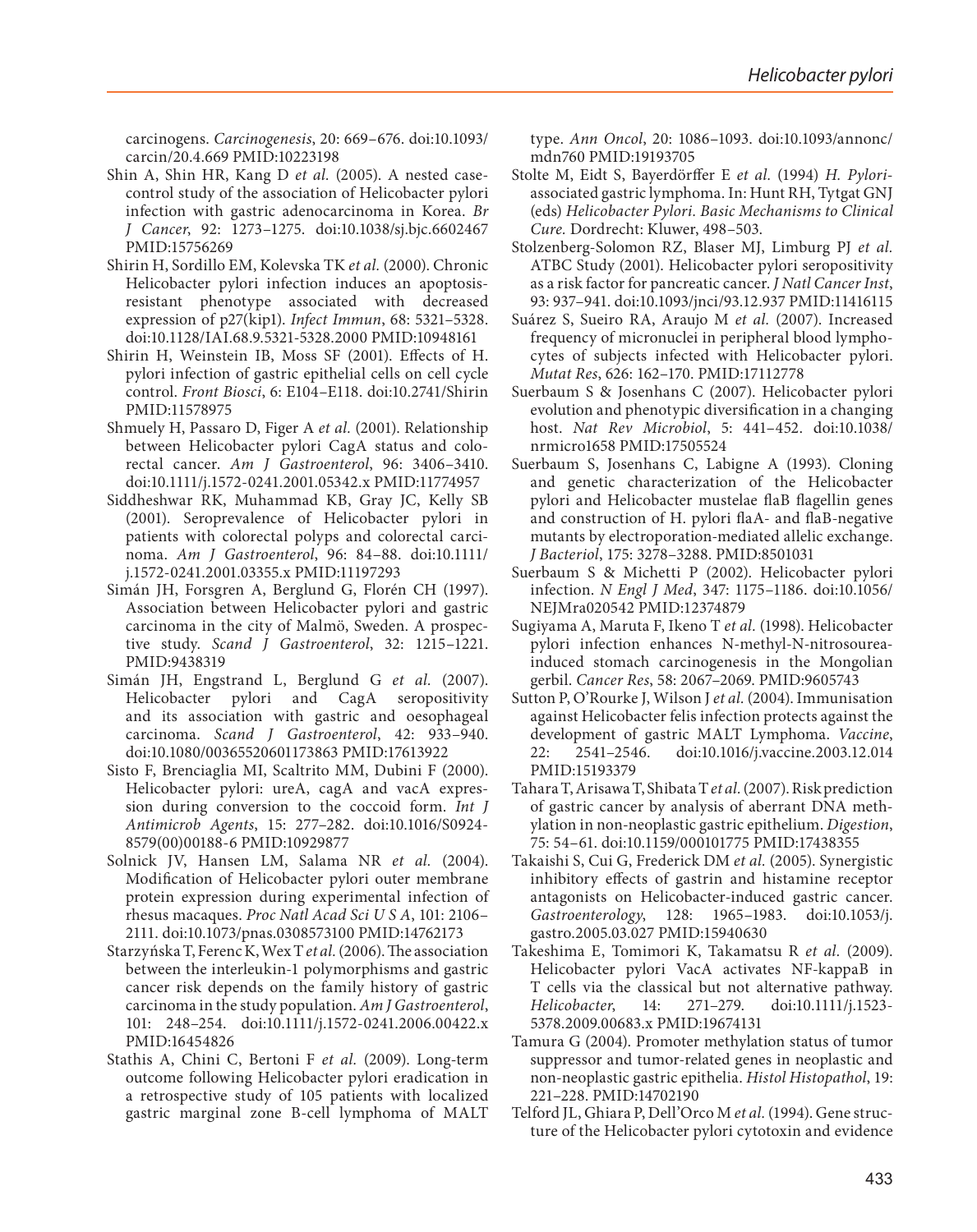of its key role in gastric disease. *J Exp Med*, 179: 1653– 1658. doi[:10.1084/jem.179.5.1653](http://dx.doi.org/10.1084/jem.179.5.1653) PMID:[8163943](http://www.ncbi.nlm.nih.gov/pubmed/8163943)

- Terai S, Iijima K, Kato K *et al.* (2008). Long-term outcomes of gastric mucosa-associated lymphoid tissue lymphomas after Helicobacter pylori eradication therapy. *Tohoku J Exp Med*, 214: 79–87. doi[:10.1620/](http://dx.doi.org/10.1620/tjem.214.79) [tjem.214.79](http://dx.doi.org/10.1620/tjem.214.79) PMID:[18212490](http://www.ncbi.nlm.nih.gov/pubmed/18212490)
- The EUROGAST Study Group (1993). Epidemiology of, and risk factors for, Helicobacter pylori infection among 3194 asymptomatic subjects in 17 populations. *Gut*, 34: 1672–1676. doi[:10.1136/gut.34.12.1672](http://dx.doi.org/10.1136/gut.34.12.1672) PMID:[8282253](http://www.ncbi.nlm.nih.gov/pubmed/8282253)
- Thorburn CM, Friedman GD, Dickinson CJ *et al.* (1998). Gastrin and colorectal cancer: a prospective study. *Gastroenterology*, 115: 275–280. doi[:10.1016/S0016-](http://dx.doi.org/10.1016/S0016-5085(98)70193-3) [5085\(98\)70193-3](http://dx.doi.org/10.1016/S0016-5085(98)70193-3) PMID:[9679032](http://www.ncbi.nlm.nih.gov/pubmed/9679032)
- Tokieda M, Honda S, Fujioka T, Nasu M (1999). Effect of Helicobacter pylori infection on the N-methyl-N'-nitro-N-nitrosoguanidine-induced gastric carcinogenesis in mongolian gerbils. *Carcinogenesis*, 20: 1261–1266. doi[:10.1093/carcin/20.7.1261](http://dx.doi.org/10.1093/carcin/20.7.1261) PMID[:10383899](http://www.ncbi.nlm.nih.gov/pubmed/10383899)
- Tomb JF, White O, Kerlavage AR *et al.* (1997). The complete genome sequence of the gastric pathogen Helicobacter pylori. *Nature*, 388: 539–547. doi[:10.1038/41483](http://dx.doi.org/10.1038/41483) PMID[:9252185](http://www.ncbi.nlm.nih.gov/pubmed/9252185)
- Tombola F, Carlesso C, Szabò I *et al.* (1999). Helicobacter pylori vacuolating toxin forms anion-selective channels in planar lipid bilayers: possible implications for the mechanism of cellular vacuolation. *Biophys J*, 76: 1401–1409. doi[:10.1016/S0006-3495\(99\)77301-7](http://dx.doi.org/10.1016/S0006-3495(99)77301-7) PMID[:10049322](http://www.ncbi.nlm.nih.gov/pubmed/10049322)
- Touati E, Michel V, Thiberge JM *et al.* (2003). Chronic Helicobacter pylori infections induce gastric mutations in mice. *Gastroenterology*, 124: 1408–1419. doi[:10.1016/](http://dx.doi.org/10.1016/S0016-5085(03)00266-X) [S0016-5085\(03\)00266-X](http://dx.doi.org/10.1016/S0016-5085(03)00266-X) PMID[:12730880](http://www.ncbi.nlm.nih.gov/pubmed/12730880)
- Tu S, Bhagat G, Cui G *et al.* (2008). Overexpression of interleukin-1beta induces gastric inflammation and cancer and mobilizes myeloid-derived suppressor cells in mice. *Cancer Cell*, 14: 408–419. doi[:10.1016/j.](http://dx.doi.org/10.1016/j.ccr.2008.10.011) [ccr.2008.10.011](http://dx.doi.org/10.1016/j.ccr.2008.10.011) PMID[:18977329](http://www.ncbi.nlm.nih.gov/pubmed/18977329)
- Tulinius H, Ogmundsdottir HM, Kristinsson KG *et al.* (2001). Helicobacter pylori antibodies and gastric cancer in Iceland - The decline in IgG antibody level is a risk factor. *APMIS*, 109: 835–841. doi[:10.1034/j.1600-](http://dx.doi.org/10.1034/j.1600-0463.2001.091205.x) [0463.2001.091205.x](http://dx.doi.org/10.1034/j.1600-0463.2001.091205.x) PMID[:11846724](http://www.ncbi.nlm.nih.gov/pubmed/11846724)
- Tytgat GN (1995). Endoscopic transmission of Helicobacter pylori. *Aliment Pharmacol Ther*, 9: Suppl 2105–110. PMID[:8547522](http://www.ncbi.nlm.nih.gov/pubmed/8547522)
- Uemura N, Mukai T, Okamoto S *et al.* (1997). Effect of Helicobacter pylori eradication on subsequent development of cancer after endoscopic resection of early gastric cancer. *Cancer Epidemiol Biomarkers Prev*, 6: 639–642. PMID:[9264278](http://www.ncbi.nlm.nih.gov/pubmed/9264278)
- Uemura N, Okamoto S, Yamamoto S *et al.* (2001). Helicobacter pylori infection and the development of gastric cancer. *N Engl J Med*, 345: 784–789. doi[:10.1056/](http://dx.doi.org/10.1056/NEJMoa001999) [NEJMoa001999](http://dx.doi.org/10.1056/NEJMoa001999) PMID[:11556297](http://www.ncbi.nlm.nih.gov/pubmed/11556297)
- Unemo M, Aspholm-Hurtig M, Ilver D *et al.* (2005). The sialic acid binding SabA adhesin of Helicobacter pylori is essential for nonopsonic activation of human neutrophils. *J Biol Chem*, 280: 15390–15397. doi:[10.1074/jbc.](http://dx.doi.org/10.1074/jbc.M412725200) [M412725200](http://dx.doi.org/10.1074/jbc.M412725200) PMID:[15689619](http://www.ncbi.nlm.nih.gov/pubmed/15689619)
- Vaira D, Gatta L, Ricci C, Miglioli M (2002). Review article: diagnosis of Helicobacter pylori infection. *Aliment Pharmacol Ther*, 16: Suppl 116–23. doi[:10.1046/j.1365-](http://dx.doi.org/10.1046/j.1365-2036.2002.0160s1016.x) [2036.2002.0160s1016.x](http://dx.doi.org/10.1046/j.1365-2036.2002.0160s1016.x) PMID:[11849123](http://www.ncbi.nlm.nih.gov/pubmed/11849123)
- Van Doorn LJ, Figueiredo C, Mégraud F *et al.* (1999). Geographic distribution of vacA allelic types of Helicobacter pylori. *Gastroenterology*, 116: 823–830. doi[:10.1016/S0016-5085\(99\)70065-X](http://dx.doi.org/10.1016/S0016-5085(99)70065-X) PMID[:10092304](http://www.ncbi.nlm.nih.gov/pubmed/10092304)
- van Zwet AA, Thijs JC, Kooistra-Smid AM *et al.* (1994). Use of PCR with feces for detection of Helicobacter pylori infections in patients. *J Clin Microbiol*, 32: 1346– 1348. PMID:[7519630](http://www.ncbi.nlm.nih.gov/pubmed/7519630)
- Wang KX, Wang XF, Peng JL *et al.* (2003a). Detection of serum anti-Helicobacter pylori immunoglobulin G in patients with different digestive malignant tumors. *World J Gastroenterol*, 9: 2501–2504. PMID[:14606084](http://www.ncbi.nlm.nih.gov/pubmed/14606084)
- Wang X, Willén R, Svensson M *et al.* (2003b). Two-year follow-up of Helicobacter pylori infection in C57BL/6 and Balb/cA mice. *APMIS*, 111: 514–522. doi[:10.1034/](http://dx.doi.org/10.1034/j.1600-0463.2003.1110410.x) [j.1600-0463.2003.1110410.x](http://dx.doi.org/10.1034/j.1600-0463.2003.1110410.x) PMID:[12780527](http://www.ncbi.nlm.nih.gov/pubmed/12780527)
- Warren JR (1983). Unidentified curved bacilli on gastric epithelium in active chronic gastritis. *Lancet*, 1: 1273– 1275. PMID[:6134060](http://www.ncbi.nlm.nih.gov/pubmed/6134060)
- Watabe H, Mitsushima T, Yamaji Y *et al.* (2005). Predicting the development of gastric cancer from combining Helicobacter pylori antibodies and serum pepsinogen status: a prospective endoscopic cohort study. *Gut*, 54: 764–768. doi[:10.1136/gut.2004.055400](http://dx.doi.org/10.1136/gut.2004.055400) PMID:[15888780](http://www.ncbi.nlm.nih.gov/pubmed/15888780)
- Watanabe T, Tada M, Nagai H *et al.* (1998). Helicobacter pylori infection induces gastric cancer in mongolian gerbils. *Gastroenterology*, 115: 642–648. doi[:10.1016/](http://dx.doi.org/10.1016/S0016-5085(98)70143-X) [S0016-5085\(98\)70143-X](http://dx.doi.org/10.1016/S0016-5085(98)70143-X) PMID[:9721161](http://www.ncbi.nlm.nih.gov/pubmed/9721161)
- Wei J, O'Brien D, Vilgelm A *et al.* (2008). Interaction of Helicobacter pylori with gastric epithelial cells is mediated by the p53 protein family. *Gastroenterology*, 134: 1412–1423. doi:[10.1053/j.gastro.2008.01.072](http://dx.doi.org/10.1053/j.gastro.2008.01.072) PMID[:18343378](http://www.ncbi.nlm.nih.gov/pubmed/18343378)
- Wen S & Moss SF (2009). Helicobacter pylori virulence factors in gastric carcinogenesis. *Cancer Lett*, 282: 1–8. doi[:10.1016/j.canlet.2008.11.016](http://dx.doi.org/10.1016/j.canlet.2008.11.016) PMID[:19111390](http://www.ncbi.nlm.nih.gov/pubmed/19111390)
- Whary MT, Sundina N, Bravo LE *et al.* (2005). Intestinal helminthiasis in Colombian children promotes a Th2 response to Helicobacter pylori: possible implications for gastric carcinogenesis. *Cancer Epidemiol Biomarkers Prev*, 14: 1464–1469. doi[:10.1158/1055-](http://dx.doi.org/10.1158/1055-9965.EPI-05-0095) [9965.EPI-05-0095](http://dx.doi.org/10.1158/1055-9965.EPI-05-0095) PMID[:15941957](http://www.ncbi.nlm.nih.gov/pubmed/15941957)
- Willén R, Carlén B, Wang X *et al.* (2000). Morphologic conversion of Helicobacter pylori from spiral to coccoid form. Scanning (SEM) and transmission electron microscopy (TEM) suggest viability. *Ups J Med Sci*, 105: 31–40. PMID[:10893051](http://www.ncbi.nlm.nih.gov/pubmed/10893051)